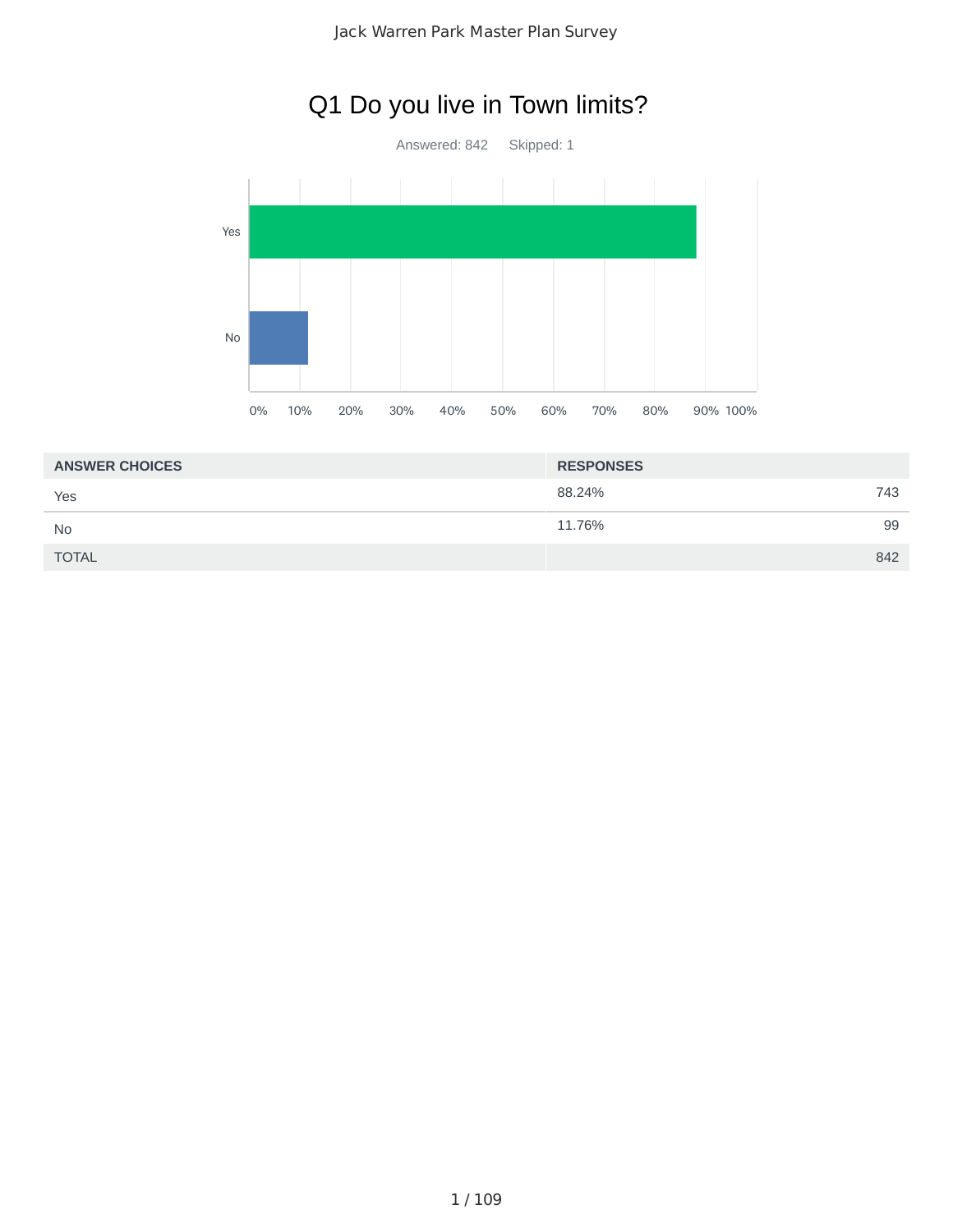

Answered: 843 Skipped: 0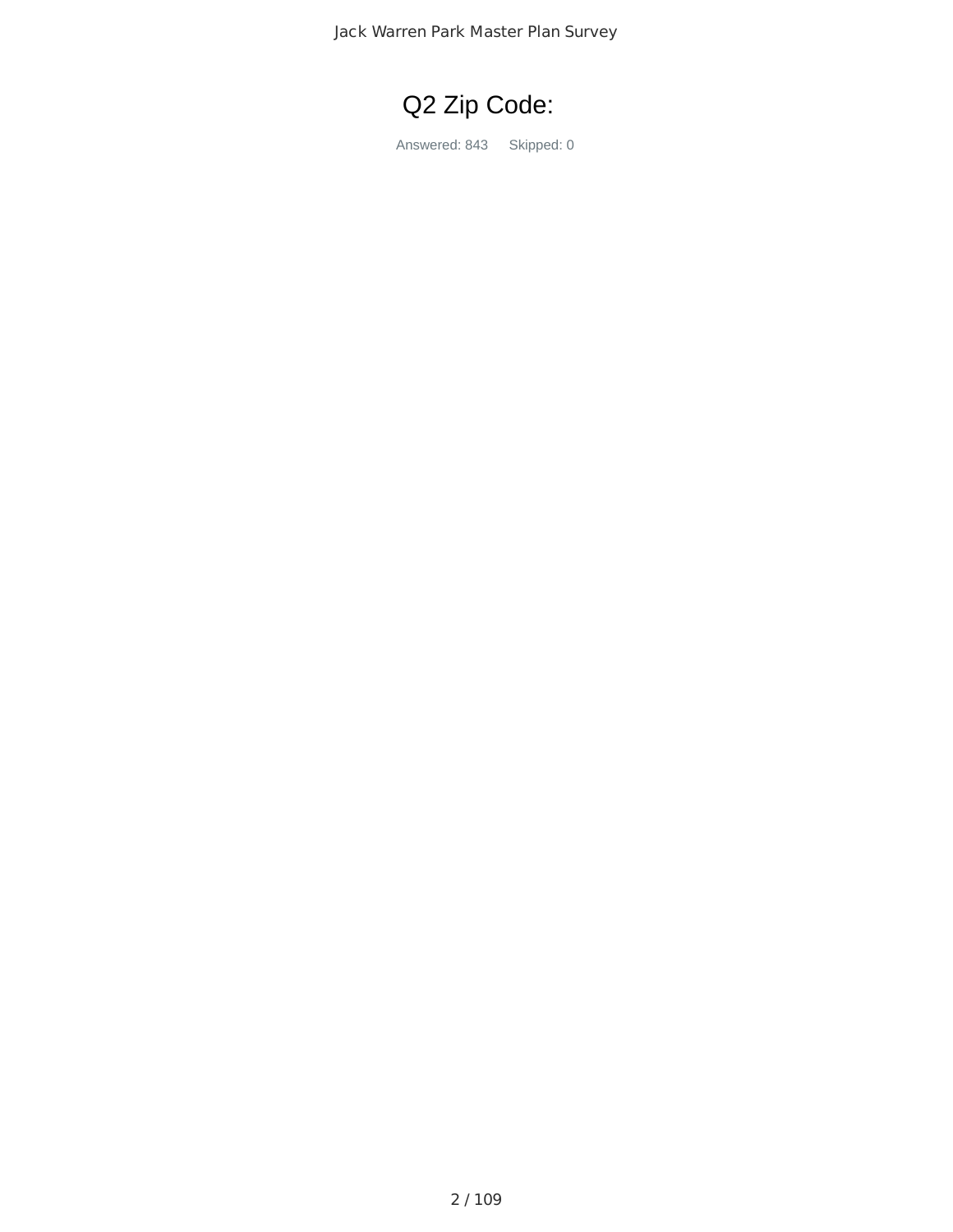| $\#$           | <b>RESPONSES</b> | <b>DATE</b>       |
|----------------|------------------|-------------------|
| $\mathbf{1}$   | 27023            | 4/8/2020 8:37 AM  |
| 2              | 27023            | 4/8/2020 8:28 AM  |
| $\sqrt{3}$     | 27023            | 4/8/2020 8:10 AM  |
| 4              | 27023            | 4/8/2020 8:09 AM  |
| 5              | 27055            | 4/8/2020 7:05 AM  |
| 6              | 27923            | 4/8/2020 6:46 AM  |
| $\overline{7}$ | 27023            | 4/8/2020 5:08 AM  |
| 8              | 27023            | 4/8/2020 1:02 AM  |
| $\mathsf g$    | 27012            | 4/8/2020 12:54 AM |
| 10             | 27023            | 4/7/2020 11:00 PM |
| 11             | 27023            | 4/7/2020 10:23 PM |
| 12             | 27040            | 4/7/2020 10:14 PM |
| 13             | 27040            | 4/7/2020 9:19 PM  |
| 14             | 27023            | 4/7/2020 9:17 PM  |
| 15             | 27040            | 4/7/2020 8:13 PM  |
| 16             | 27012            | 4/7/2020 8:09 PM  |
| 17             | 27040            | 4/7/2020 8:05 PM  |
| 18             | 27023            | 4/7/2020 7:56 PM  |
| 19             | 27023            | 4/7/2020 5:55 PM  |
| 20             | 27023            | 4/7/2020 5:42 PM  |
| 21             | 27023            | 4/7/2020 5:39 PM  |
| 22             | 27023            | 4/7/2020 4:31 PM  |
| 23             | 27023            | 4/7/2020 3:03 PM  |
| 24             | 27023            | 4/7/2020 3:01 PM  |
| 25             | 27023            | 4/7/2020 2:44 PM  |
| 26             | 27023            | 4/7/2020 12:58 PM |
| 27             | 27023            | 4/7/2020 12:36 PM |
| 28             | 27104            | 4/7/2020 11:53 AM |
| 29             | 27040            | 4/7/2020 10:43 AM |
| 30             | 27040            | 4/7/2020 9:49 AM  |
| 31             | 27023            | 4/7/2020 7:55 AM  |
| 32             | 27023            | 4/7/2020 7:41 AM  |
| 33             | 27023            | 4/7/2020 7:37 AM  |
| 34             | 27023            | 4/7/2020 12:11 AM |
| 35             | 27023            | 4/6/2020 11:36 PM |
| 36             | 27040            | 4/6/2020 7:33 PM  |
| 37             | 27012            | 4/6/2020 4:14 PM  |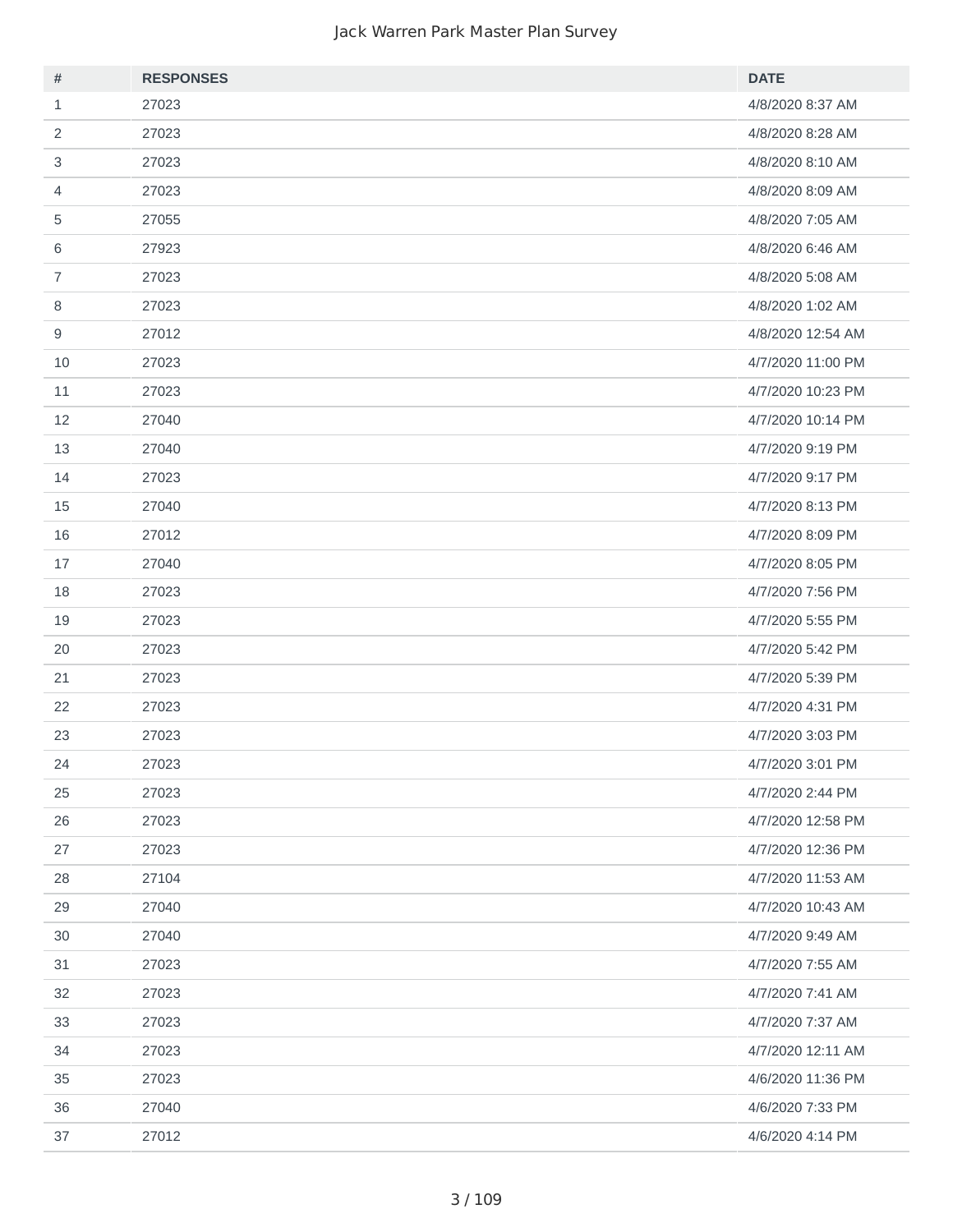| 38 | 27040                                                                           | 4/6/2020 3:26 PM  |
|----|---------------------------------------------------------------------------------|-------------------|
| 39 | 207023                                                                          | 4/6/2020 3:02 PM  |
| 40 | 27023                                                                           | 4/6/2020 1:51 PM  |
| 41 | 27023                                                                           | 4/6/2020 1:36 PM  |
| 42 | 27023                                                                           | 4/6/2020 10:42 AM |
| 43 | 27012                                                                           | 4/6/2020 10:34 AM |
| 44 | 27023                                                                           | 4/6/2020 10:05 AM |
| 45 | 27106                                                                           | 4/6/2020 9:43 AM  |
| 46 | 27023                                                                           | 4/6/2020 9:42 AM  |
| 47 | 27023                                                                           | 4/6/2020 9:24 AM  |
| 48 | 27040                                                                           | 4/6/2020 9:04 AM  |
| 49 | 27023                                                                           | 4/6/2020 9:03 AM  |
| 50 | 27023                                                                           | 4/6/2020 9:02 AM  |
| 51 | 27023                                                                           | 4/6/2020 7:32 AM  |
| 52 | 27023                                                                           | 4/6/2020 7:10 AM  |
| 53 | 27040                                                                           | 4/5/2020 10:05 PM |
| 54 | 27023                                                                           | 4/5/2020 8:41 PM  |
| 55 | 27023                                                                           | 4/5/2020 7:23 PM  |
| 56 | we own land in lewisville in the township zip, 27012 but has a Clemmons address | 4/5/2020 4:52 PM  |
| 57 | 27023                                                                           | 4/5/2020 4:44 PM  |
| 58 | 27012                                                                           | 4/5/2020 4:43 PM  |
| 59 | 27040 (Pfafftown zip code but inside Lewisville city limits)                    | 4/5/2020 4:41 PM  |
| 60 | 27023                                                                           | 4/5/2020 4:07 PM  |
| 61 | 27023                                                                           | 4/5/2020 3:14 PM  |
| 62 | 27023                                                                           | 4/5/2020 3:06 PM  |
| 63 | 27023                                                                           | 4/5/2020 2:44 PM  |
| 64 | 27023                                                                           | 4/5/2020 2:37 PM  |
| 65 | 27023                                                                           | 4/5/2020 1:52 PM  |
| 66 | 27023                                                                           | 4/5/2020 1:26 PM  |
| 67 | 27023                                                                           | 4/5/2020 1:18 PM  |
| 68 | 27023                                                                           | 4/5/2020 1:16 PM  |
| 69 | 27023                                                                           | 4/5/2020 1:15 PM  |
| 70 | 27023                                                                           | 4/5/2020 1:08 PM  |
| 71 | 27023                                                                           | 4/5/2020 12:10 PM |
| 72 | 27023                                                                           | 4/5/2020 12:03 PM |
| 73 | 27023                                                                           | 4/5/2020 11:53 AM |
| 74 | 27023                                                                           | 4/5/2020 11:18 AM |
| 75 | 27023                                                                           | 4/5/2020 10:53 AM |
|    |                                                                                 |                   |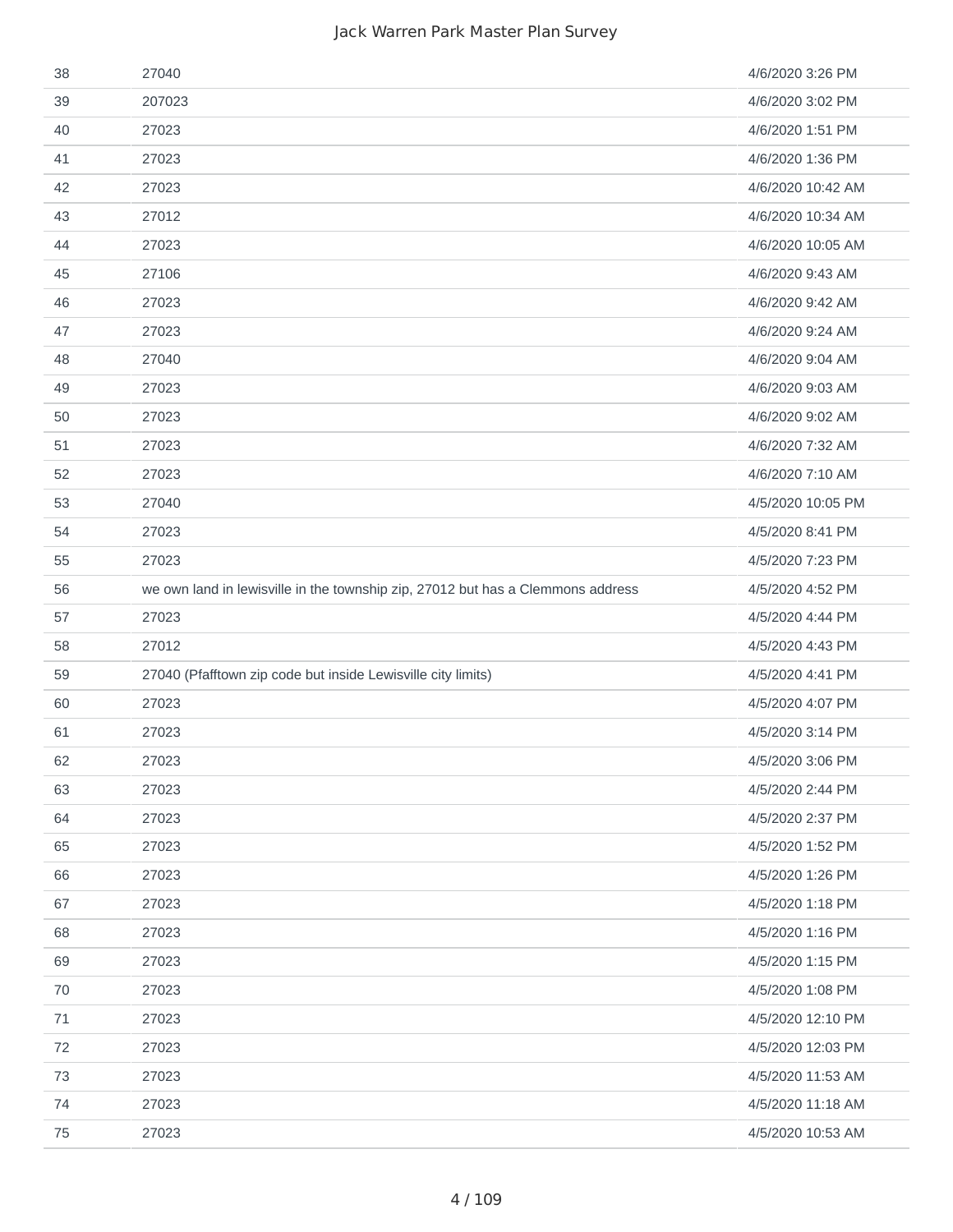| 76  | 27023 | 4/5/2020 9:54 AM  |
|-----|-------|-------------------|
| 77  | 27023 | 4/5/2020 9:48 AM  |
| 78  | 27040 | 4/5/2020 9:48 AM  |
| 79  | 27023 | 4/5/2020 9:31 AM  |
| 80  | 27023 | 4/5/2020 9:20 AM  |
| 81  | 27023 | 4/5/2020 9:05 AM  |
| 82  | 27023 | 4/5/2020 8:24 AM  |
| 83  | 27262 | 4/4/2020 11:28 PM |
| 84  | 27040 | 4/4/2020 10:51 PM |
| 85  | 27023 | 4/4/2020 10:10 PM |
| 86  | 27023 | 4/4/2020 9:10 PM  |
| 87  | 27023 | 4/4/2020 9:08 PM  |
| 88  | 27040 | 4/4/2020 7:59 PM  |
| 89  | 27023 | 4/4/2020 7:20 PM  |
| 90  | 27040 | 4/4/2020 5:51 PM  |
| 91  | 27040 | 4/4/2020 5:50 PM  |
| 92  | 27023 | 4/4/2020 5:42 PM  |
| 93  | 27023 | 4/4/2020 5:18 PM  |
| 94  | 27023 | 4/4/2020 5:05 PM  |
| 95  | 27023 | 4/4/2020 4:58 PM  |
| 96  | 27023 | 4/4/2020 4:30 PM  |
| 97  | 27023 | 4/4/2020 4:03 PM  |
| 98  | 27023 | 4/4/2020 3:51 PM  |
| 99  | 27040 | 4/4/2020 3:41 PM  |
| 100 | 27023 | 4/4/2020 3:13 PM  |
| 101 | 27040 | 4/4/2020 2:53 PM  |
| 102 | 27023 | 4/4/2020 1:50 PM  |
| 103 | 27023 | 4/4/2020 1:48 PM  |
| 104 | 27023 | 4/4/2020 1:28 PM  |
| 105 | 27040 | 4/4/2020 1:18 PM  |
| 106 | 27023 | 4/4/2020 12:45 PM |
| 107 | 27023 | 4/4/2020 12:39 PM |
| 108 | 27023 | 4/4/2020 12:37 PM |
| 109 | 27023 | 4/4/2020 12:36 PM |
| 110 | 27023 | 4/4/2020 12:33 PM |
| 111 | 27023 | 4/4/2020 12:18 PM |
| 112 | 27023 | 4/4/2020 12:16 PM |
| 113 | 27023 | 4/4/2020 11:52 AM |
|     |       |                   |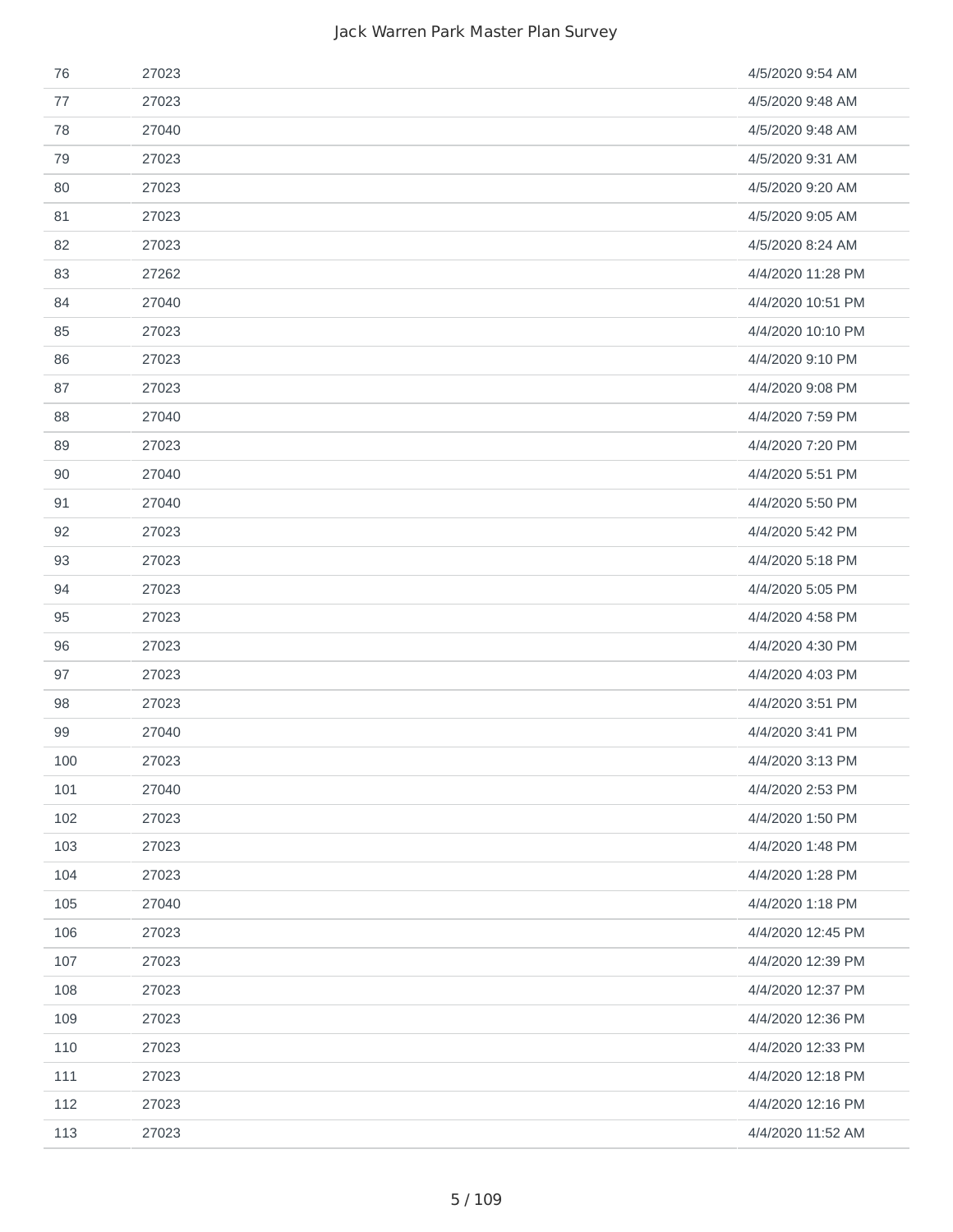| 114 | 27023      | 4/4/2020 11:51 AM |
|-----|------------|-------------------|
| 115 | 27023      | 4/4/2020 11:49 AM |
| 116 | 27023      | 4/4/2020 11:48 AM |
| 117 | 27023      | 4/4/2020 11:46 AM |
| 118 | 27023      | 4/4/2020 11:41 AM |
| 119 | 27023      | 4/4/2020 11:17 AM |
| 120 | 27023      | 4/4/2020 10:58 AM |
| 121 | 27023      | 4/4/2020 10:51 AM |
| 122 | 27023      | 4/4/2020 10:41 AM |
| 123 | 27023      | 4/4/2020 10:31 AM |
| 124 | 27023      | 4/4/2020 10:23 AM |
| 125 | 27023      | 4/4/2020 10:19 AM |
| 126 | 27040      | 4/4/2020 10:17 AM |
| 127 | 27023      | 4/4/2020 10:12 AM |
| 128 | 27033      | 4/4/2020 10:01 AM |
| 129 | 27023      | 4/4/2020 9:52 AM  |
| 130 | 27023      | 4/4/2020 9:44 AM  |
| 131 | 27023      | 4/4/2020 9:42 AM  |
| 132 | 27023      | 4/4/2020 9:41 AM  |
| 133 | 27023      | 4/4/2020 9:38 AM  |
| 134 | 27023      | 4/4/2020 9:34 AM  |
| 135 | 27023      | 4/4/2020 9:34 AM  |
| 136 | 27023      | 4/4/2020 9:27 AM  |
| 137 | 27040-9237 | 4/4/2020 9:26 AM  |
| 138 | 27023      | 4/4/2020 9:21 AM  |
| 139 | 27023      | 4/4/2020 9:09 AM  |
| 140 | 27023      | 4/4/2020 8:58 AM  |
| 141 | 27023      | 4/4/2020 8:51 AM  |
| 142 | 27012      | 4/4/2020 8:44 AM  |
| 143 | 27023      | 4/4/2020 8:44 AM  |
| 144 | 27023      | 4/4/2020 8:40 AM  |
| 145 | 27023      | 4/4/2020 8:39 AM  |
| 146 | 27023      | 4/4/2020 8:39 AM  |
| 147 | 27023      | 4/4/2020 8:38 AM  |
| 148 | 27023      | 4/4/2020 8:31 AM  |
| 149 | 27023      | 4/4/2020 8:22 AM  |
| 150 | 27023      | 4/4/2020 8:11 AM  |
| 151 | 27040      | 4/4/2020 7:58 AM  |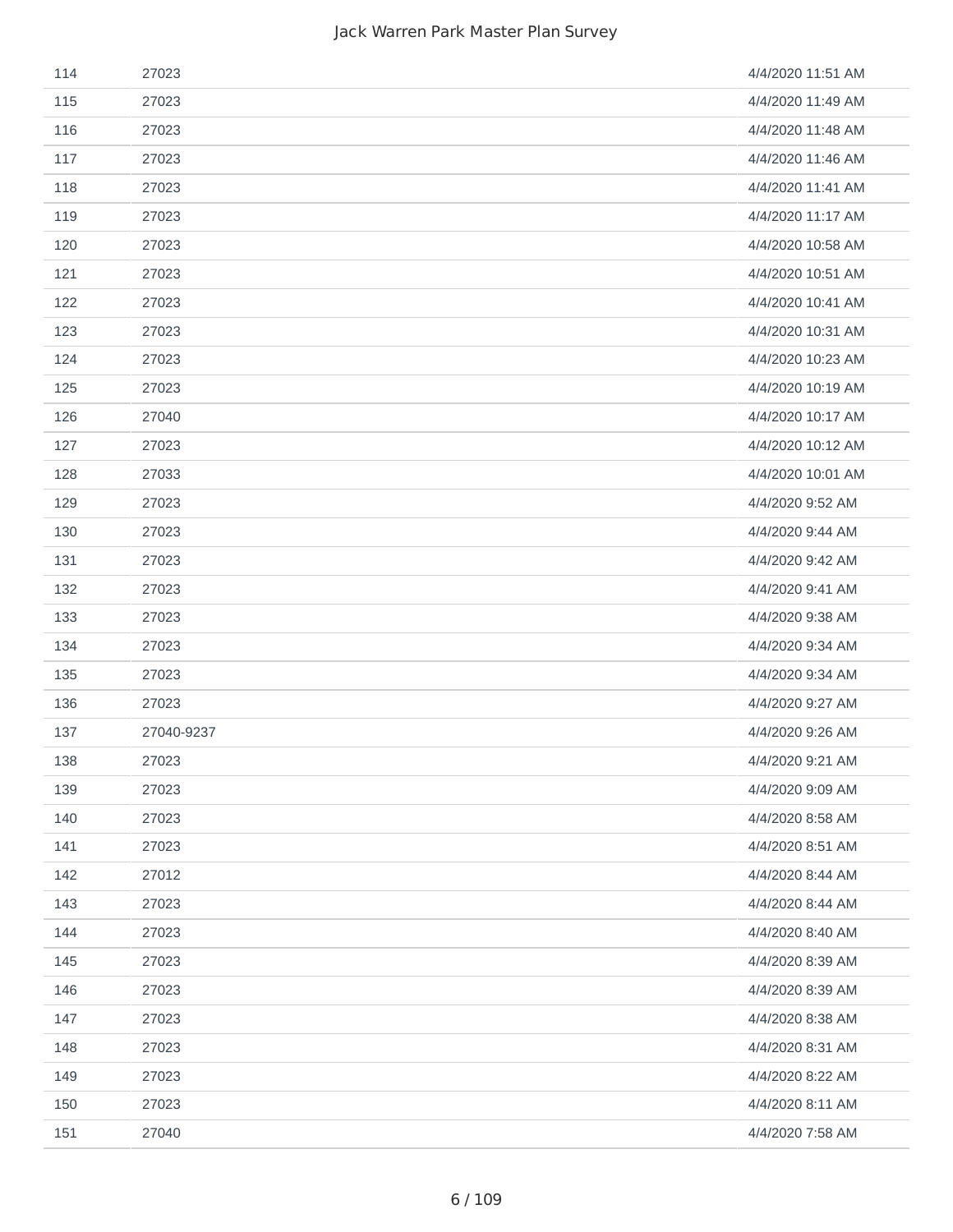| 152 | 27023 | 4/4/2020 7:49 AM  |
|-----|-------|-------------------|
| 153 | 27023 | 4/4/2020 7:40 AM  |
| 154 | 27023 | 4/4/2020 7:32 AM  |
| 155 | 27023 | 4/4/2020 7:25 AM  |
| 156 | 27023 | 4/4/2020 7:13 AM  |
| 157 | 27040 | 4/4/2020 7:09 AM  |
| 158 | 27023 | 4/4/2020 6:57 AM  |
| 159 | 27023 | 4/4/2020 6:56 AM  |
| 160 | 27023 | 4/4/2020 5:59 AM  |
| 161 | 27023 | 4/4/2020 5:26 AM  |
| 162 | 27012 | 4/4/2020 4:45 AM  |
| 163 | 27040 | 4/4/2020 4:19 AM  |
| 164 | 27023 | 4/4/2020 3:19 AM  |
| 165 | 27023 | 4/4/2020 2:40 AM  |
| 166 | 27023 | 4/4/2020 2:32 AM  |
| 167 | 27023 | 4/4/2020 2:31 AM  |
| 168 | 27040 | 4/4/2020 2:00 AM  |
| 169 | 27023 | 4/4/2020 12:30 AM |
| 170 | 27023 | 4/4/2020 12:26 AM |
| 171 | 27023 | 4/4/2020 12:21 AM |
| 172 | 27023 | 4/3/2020 11:48 PM |
| 173 | 27023 | 4/3/2020 11:47 PM |
| 174 | 27034 | 4/3/2020 11:38 PM |
| 175 | 27012 | 4/3/2020 11:12 PM |
| 176 | 27040 | 4/3/2020 10:58 PM |
| 177 | 27023 | 4/3/2020 10:53 PM |
| 178 | 27040 | 4/3/2020 10:45 PM |
| 179 | 27023 | 4/3/2020 10:43 PM |
| 180 | 27023 | 4/3/2020 10:32 PM |
| 181 | 27023 | 4/3/2020 10:20 PM |
| 182 | 27023 | 4/3/2020 10:16 PM |
| 183 | 27023 | 4/3/2020 9:57 PM  |
| 184 | 27023 | 4/3/2020 9:49 PM  |
| 185 | 27023 | 4/3/2020 9:49 PM  |
| 186 | 27023 | 4/3/2020 9:48 PM  |
| 187 | 27023 | 4/3/2020 9:46 PM  |
| 188 | 27023 | 4/3/2020 9:42 PM  |
| 189 | 27023 | 4/3/2020 9:42 PM  |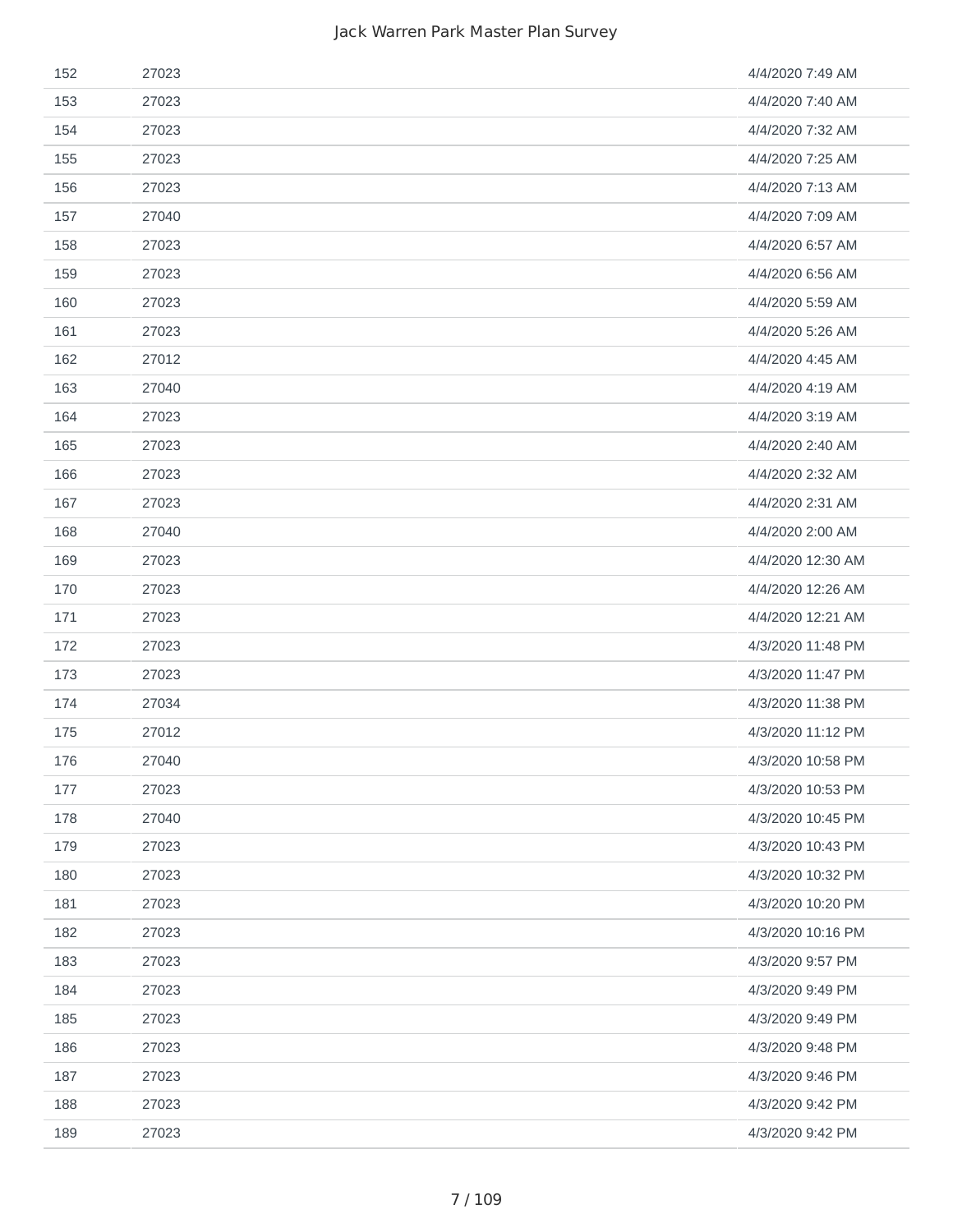| 190 | 27023      | 4/3/2020 9:39 PM |
|-----|------------|------------------|
| 191 | 27023      | 4/3/2020 9:36 PM |
| 192 | 27023      | 4/3/2020 9:35 PM |
| 193 | 27023      | 4/3/2020 9:28 PM |
| 194 | 27023      | 4/3/2020 9:27 PM |
| 195 | 27023      | 4/3/2020 9:26 PM |
| 196 | 27040      | 4/3/2020 9:21 PM |
| 197 | 27023      | 4/3/2020 9:20 PM |
| 198 | 27023      | 4/3/2020 9:18 PM |
| 199 | 27023      | 4/3/2020 9:18 PM |
| 200 | 27023      | 4/3/2020 9:12 PM |
| 201 | 27023      | 4/3/2020 9:11 PM |
| 202 | 27023      | 4/3/2020 9:10 PM |
| 203 | 27023      | 4/3/2020 9:07 PM |
| 204 | 27023      | 4/3/2020 9:06 PM |
| 205 | 27023      | 4/3/2020 9:06 PM |
| 206 | 27023      | 4/3/2020 9:03 PM |
| 207 | 27023      | 4/3/2020 9:01 PM |
| 208 | 27040      | 4/3/2020 8:54 PM |
| 209 | 27023      | 4/3/2020 8:48 PM |
| 210 | 27023      | 4/3/2020 8:40 PM |
| 211 | 27023      | 4/3/2020 8:38 PM |
| 212 | 27023-8250 | 4/3/2020 8:32 PM |
| 213 | 27023      | 4/3/2020 8:29 PM |
| 214 | 27023      | 4/3/2020 8:23 PM |
| 215 | 27040      | 4/3/2020 8:15 PM |
| 216 | 27023      | 4/3/2020 8:08 PM |
| 217 | 27023      | 4/3/2020 8:05 PM |
| 218 | 27023      | 4/3/2020 7:58 PM |
| 219 | 27023      | 4/3/2020 7:50 PM |
| 220 | 27023      | 4/3/2020 7:49 PM |
| 221 | 27023      | 4/3/2020 7:47 PM |
| 222 | 27023      | 4/3/2020 7:40 PM |
| 223 | 27023      | 4/3/2020 7:37 PM |
| 224 | 27023      | 4/3/2020 7:35 PM |
| 225 | 27040      | 4/3/2020 7:33 PM |
| 226 | 27023      | 4/3/2020 7:27 PM |
| 227 | 27023      | 4/3/2020 7:27 PM |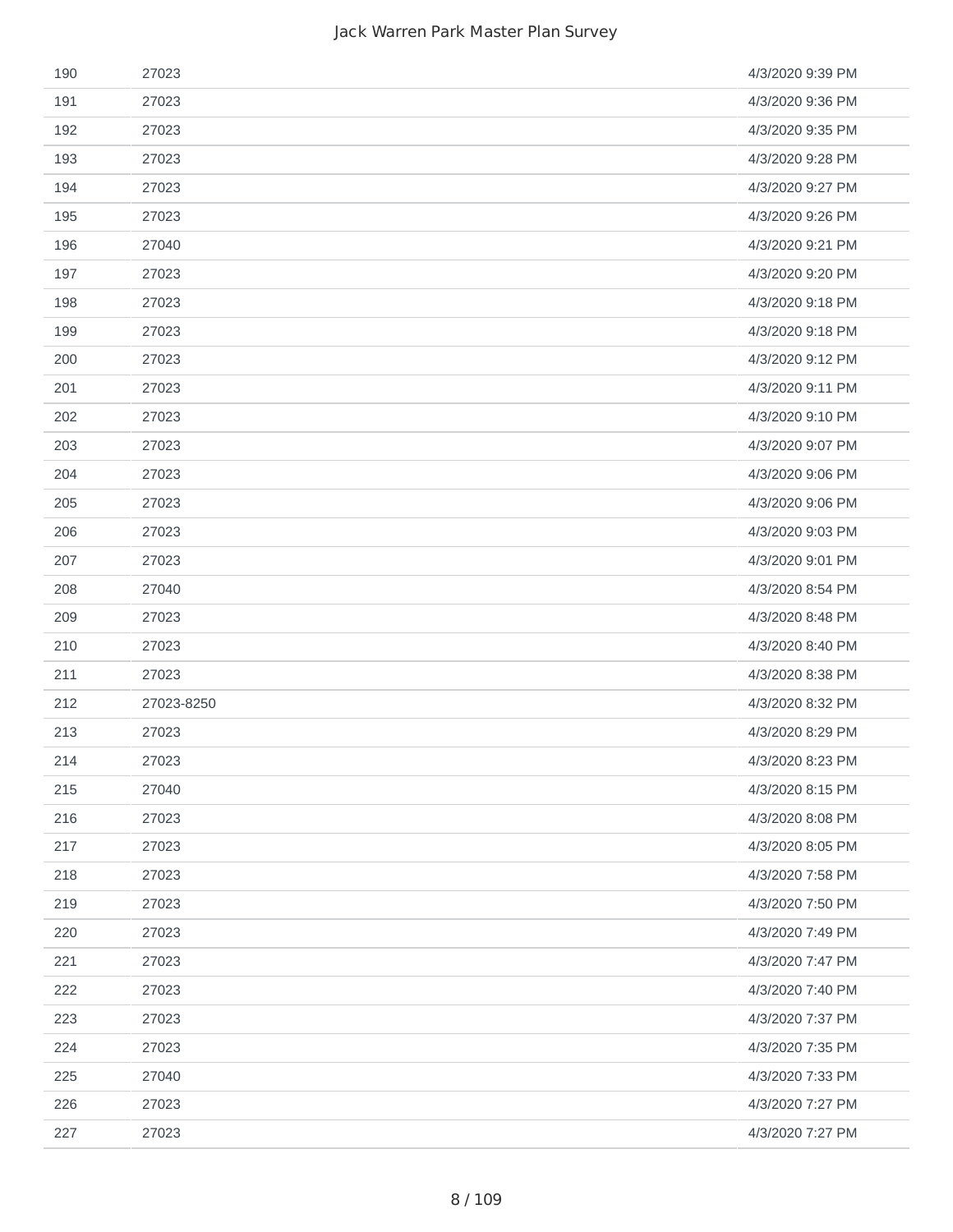| 228 | 27023 | 4/3/2020 7:21 PM |
|-----|-------|------------------|
| 229 | 27023 | 4/3/2020 7:17 PM |
| 230 | 27023 | 4/3/2020 7:15 PM |
| 231 | 27023 | 4/3/2020 7:11 PM |
| 232 | 27023 | 4/3/2020 7:03 PM |
| 233 | 27023 | 4/3/2020 7:03 PM |
| 234 | 27012 | 4/3/2020 7:02 PM |
| 235 | 27023 | 4/3/2020 7:01 PM |
| 236 | 27012 | 4/3/2020 7:01 PM |
| 237 | 27023 | 4/3/2020 6:58 PM |
| 238 | 27023 | 4/3/2020 6:58 PM |
| 239 | 27023 | 4/3/2020 6:56 PM |
| 240 | 27023 | 4/3/2020 6:56 PM |
| 241 | 27023 | 4/3/2020 6:54 PM |
| 242 | 27023 | 4/3/2020 6:54 PM |
| 243 | 27023 | 4/3/2020 6:50 PM |
| 244 | 27023 | 4/3/2020 6:49 PM |
| 245 | 27023 | 4/3/2020 6:47 PM |
| 246 | 27023 | 4/3/2020 6:47 PM |
| 247 | 27023 | 4/3/2020 6:46 PM |
| 248 | 27040 | 4/3/2020 6:45 PM |
| 249 | 27023 | 4/3/2020 6:44 PM |
| 250 | 27012 | 4/3/2020 6:43 PM |
| 251 | 27023 | 4/3/2020 6:43 PM |
| 252 | 27040 | 4/3/2020 6:42 PM |
| 253 | 27023 | 4/3/2020 6:42 PM |
| 254 | 27023 | 4/3/2020 6:42 PM |
| 255 | 27023 | 4/3/2020 6:42 PM |
| 256 | 27012 | 4/3/2020 6:42 PM |
| 257 | 27023 | 4/3/2020 6:41 PM |
| 258 | 27023 | 4/3/2020 6:40 PM |
| 259 | 27023 | 4/3/2020 6:40 PM |
| 260 | 27023 | 4/3/2020 6:40 PM |
| 261 | 27023 | 4/3/2020 6:38 PM |
| 262 | 27023 | 4/3/2020 6:38 PM |
| 263 | 27023 | 4/3/2020 6:37 PM |
| 264 | 27023 | 4/3/2020 6:12 PM |
| 265 | 27023 | 4/3/2020 5:33 PM |
|     |       |                  |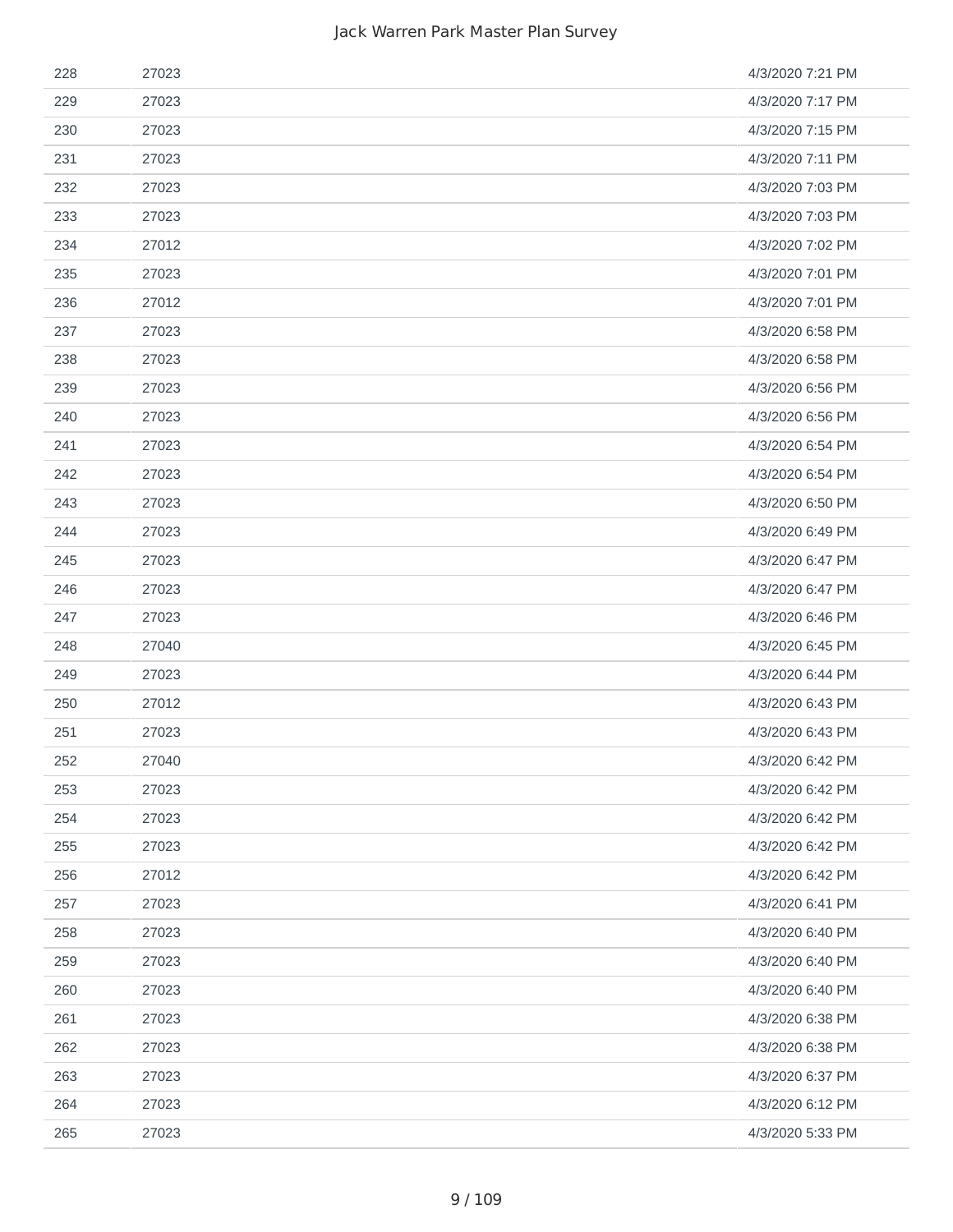| 266 | 27023 | 4/3/2020 5:17 PM  |
|-----|-------|-------------------|
| 267 | 27023 | 4/3/2020 4:52 PM  |
| 268 | 27023 | 4/3/2020 3:12 PM  |
| 269 | 27023 | 4/3/2020 2:59 PM  |
| 270 | 27023 | 4/3/2020 2:43 PM  |
| 271 | 27023 | 4/3/2020 12:55 PM |
| 272 | 27023 | 4/3/2020 12:11 PM |
| 273 | 27023 | 4/3/2020 11:14 AM |
| 274 | 27023 | 4/3/2020 11:06 AM |
| 275 | 27023 | 4/3/2020 10:47 AM |
| 276 | 27023 | 4/3/2020 10:23 AM |
| 277 | 27040 | 4/3/2020 9:53 AM  |
| 278 | 27012 | 4/3/2020 7:55 AM  |
| 279 | 27023 | 4/3/2020 7:36 AM  |
| 280 | 27023 | 4/3/2020 7:33 AM  |
| 281 | 27023 | 4/3/2020 3:02 AM  |
| 282 | 27023 | 4/3/2020 1:27 AM  |
| 283 | 27023 | 4/3/2020 1:07 AM  |
| 284 | 27040 | 4/2/2020 9:42 PM  |
| 285 | 27023 | 4/2/2020 9:34 PM  |
| 286 | 27023 | 4/2/2020 9:25 PM  |
| 287 | 27012 | 4/2/2020 7:30 PM  |
| 288 | 27023 | 4/2/2020 6:43 PM  |
| 289 | 27023 | 4/2/2020 6:42 PM  |
| 290 | 27012 | 4/2/2020 6:15 PM  |
| 291 | 27023 | 4/2/2020 5:52 PM  |
| 292 | 27023 | 4/2/2020 5:37 PM  |
| 293 | 27040 | 4/2/2020 5:33 PM  |
| 294 | 27023 | 4/2/2020 5:00 PM  |
| 295 | 27040 | 4/2/2020 3:27 PM  |
| 296 | 27023 | 4/2/2020 2:47 PM  |
| 297 | 27023 | 4/2/2020 2:23 PM  |
| 298 | 27023 | 4/2/2020 12:34 PM |
| 299 | 27023 | 4/2/2020 12:22 PM |
| 300 | 27023 | 4/2/2020 12:03 PM |
| 301 | 27023 | 4/2/2020 10:15 AM |
| 302 | 27023 | 4/1/2020 9:38 PM  |
| 303 | 27023 | 4/1/2020 8:58 PM  |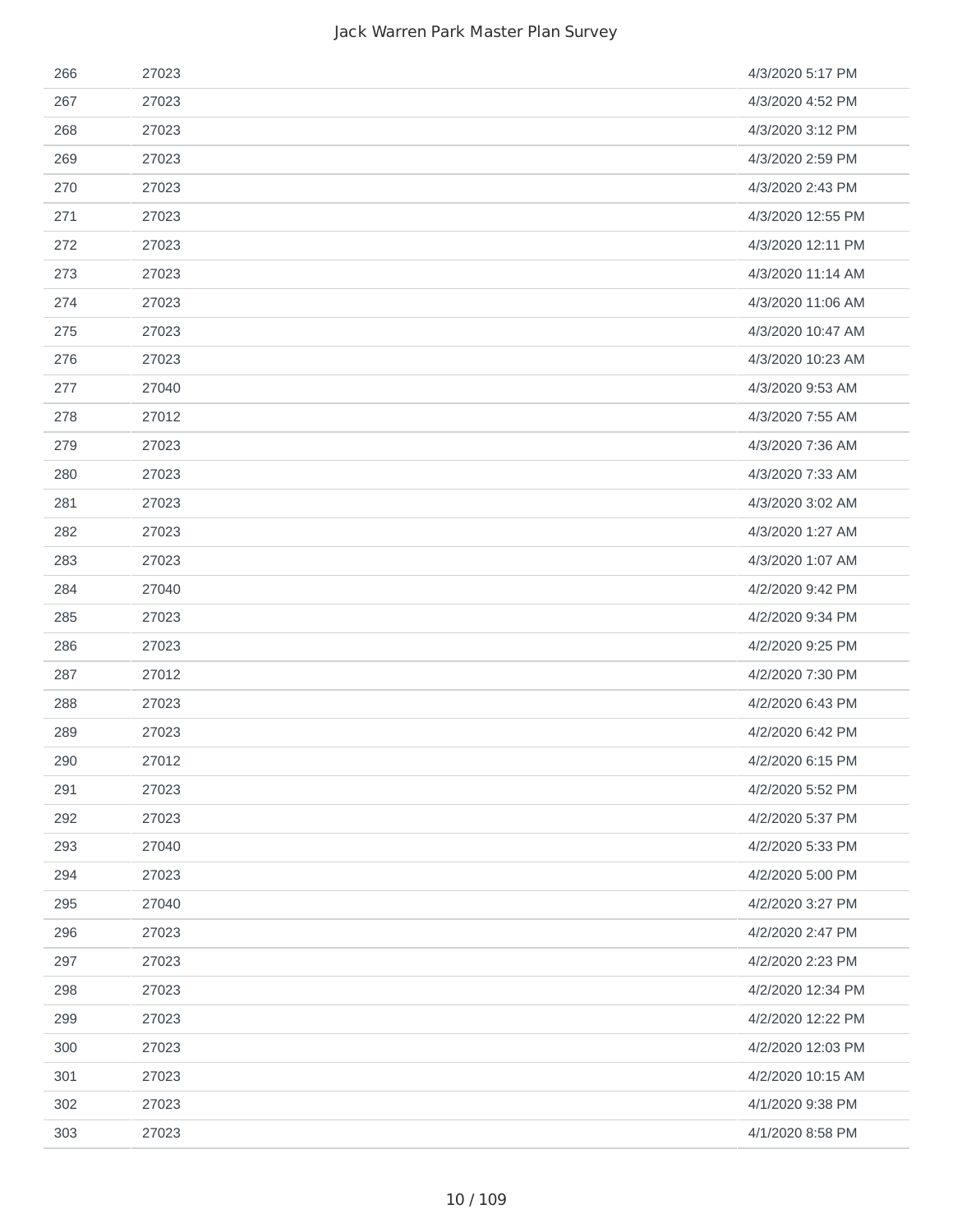| 304 | 27023 | 4/1/2020 8:30 PM   |
|-----|-------|--------------------|
| 305 | 27023 | 4/1/2020 7:54 PM   |
| 306 | 27023 | 4/1/2020 7:39 PM   |
| 307 | 27012 | 4/1/2020 7:23 PM   |
| 308 | 27106 | 4/1/2020 6:27 PM   |
| 309 | 27040 | 4/1/2020 5:34 PM   |
| 310 | 27023 | 4/1/2020 5:33 PM   |
| 311 | 27023 | 4/1/2020 4:04 PM   |
| 312 | 27023 | 4/1/2020 3:15 PM   |
| 313 | 27023 | 4/1/2020 3:00 PM   |
| 314 | 27023 | 4/1/2020 1:51 PM   |
| 315 | 27023 | 4/1/2020 1:17 PM   |
| 316 | 27023 | 4/1/2020 12:25 PM  |
| 317 | 27023 | 4/1/2020 12:14 PM  |
| 318 | 27023 | 4/1/2020 10:38 AM  |
| 319 | 27023 | 4/1/2020 10:23 AM  |
| 320 | 27023 | 4/1/2020 10:10 AM  |
| 321 | 27040 | 4/1/2020 9:35 AM   |
| 322 | 27023 | 4/1/2020 9:10 AM   |
| 323 | 27023 | 4/1/2020 9:07 AM   |
| 324 | 27023 | 4/1/2020 8:38 AM   |
| 325 | 27040 | 4/1/2020 8:26 AM   |
| 326 | 27023 | 4/1/2020 7:53 AM   |
| 327 | 27023 | 4/1/2020 7:36 AM   |
| 328 | 27023 | 4/1/2020 7:36 AM   |
| 329 | 27023 | 4/1/2020 7:19 AM   |
| 330 | 27023 | 4/1/2020 6:53 AM   |
| 331 | 27023 | 4/1/2020 6:49 AM   |
| 332 | 27040 | 4/1/2020 6:32 AM   |
| 333 | 27023 | 4/1/2020 5:54 AM   |
| 334 | 27040 | 4/1/2020 1:25 AM   |
| 335 | 27023 | 4/1/2020 1:12 AM   |
| 336 | 27023 | 4/1/2020 1:00 AM   |
| 337 | 27023 | 4/1/2020 12:57 AM  |
| 338 | 27023 | 4/1/2020 12:06 AM  |
| 339 | 27023 | 4/1/2020 12:02 AM  |
| 340 | 27023 | 3/31/2020 11:32 PM |
| 341 | 27040 | 3/31/2020 11:30 PM |
|     |       |                    |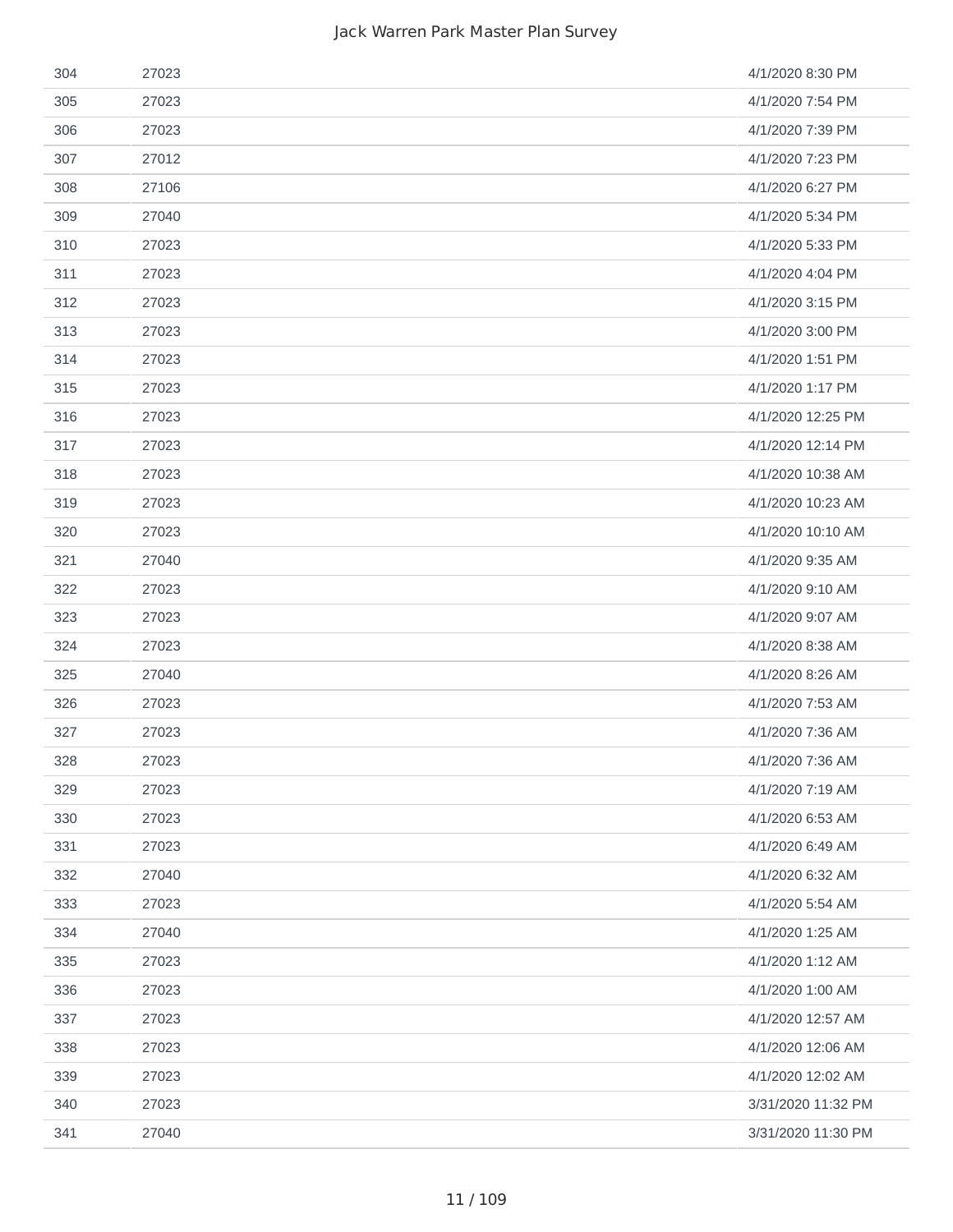| 342 | 27040 | 3/31/2020 11:07 PM |
|-----|-------|--------------------|
| 343 | 27023 | 3/31/2020 11:04 PM |
| 344 | 27023 | 3/31/2020 11:04 PM |
| 345 | 27012 | 3/31/2020 11:03 PM |
| 346 | 27023 | 3/31/2020 10:46 PM |
| 347 | 27040 | 3/31/2020 10:46 PM |
| 348 | 27023 | 3/31/2020 10:41 PM |
| 349 | 27023 | 3/31/2020 10:35 PM |
| 350 | 27023 | 3/31/2020 10:20 PM |
| 351 | 27023 | 3/31/2020 10:18 PM |
| 352 | 27023 | 3/31/2020 10:08 PM |
| 353 | 27023 | 3/31/2020 9:23 PM  |
| 354 | 27023 | 3/31/2020 9:20 PM  |
| 355 | 27023 | 3/31/2020 9:19 PM  |
| 356 | 27023 | 3/31/2020 9:09 PM  |
| 357 | 27023 | 3/31/2020 9:05 PM  |
| 358 | 27023 | 3/31/2020 8:51 PM  |
| 359 | 27023 | 3/31/2020 8:41 PM  |
| 360 | 27023 | 3/31/2020 8:39 PM  |
| 361 | 27023 | 3/31/2020 8:30 PM  |
| 362 | 27012 | 3/31/2020 8:18 PM  |
| 363 | 27045 | 3/31/2020 8:05 PM  |
| 364 | 27023 | 3/31/2020 8:04 PM  |
| 365 | 27023 | 3/31/2020 8:00 PM  |
| 366 | 27023 | 3/31/2020 7:58 PM  |
| 367 | 27045 | 3/31/2020 7:50 PM  |
| 368 | 27023 | 3/31/2020 7:47 PM  |
| 369 | 27023 | 3/31/2020 7:43 PM  |
| 370 | 27023 | 3/31/2020 7:43 PM  |
| 371 | 27023 | 3/31/2020 7:42 PM  |
| 372 | 27023 | 3/31/2020 7:42 PM  |
| 373 | 27023 | 3/31/2020 7:27 PM  |
| 374 | 27013 | 3/31/2020 7:26 PM  |
| 375 | 27023 | 3/31/2020 7:22 PM  |
| 376 | 27023 | 3/31/2020 7:18 PM  |
| 377 | 27023 | 3/31/2020 7:17 PM  |
| 378 | 27023 | 3/31/2020 7:06 PM  |
| 379 | 27023 | 3/31/2020 7:02 PM  |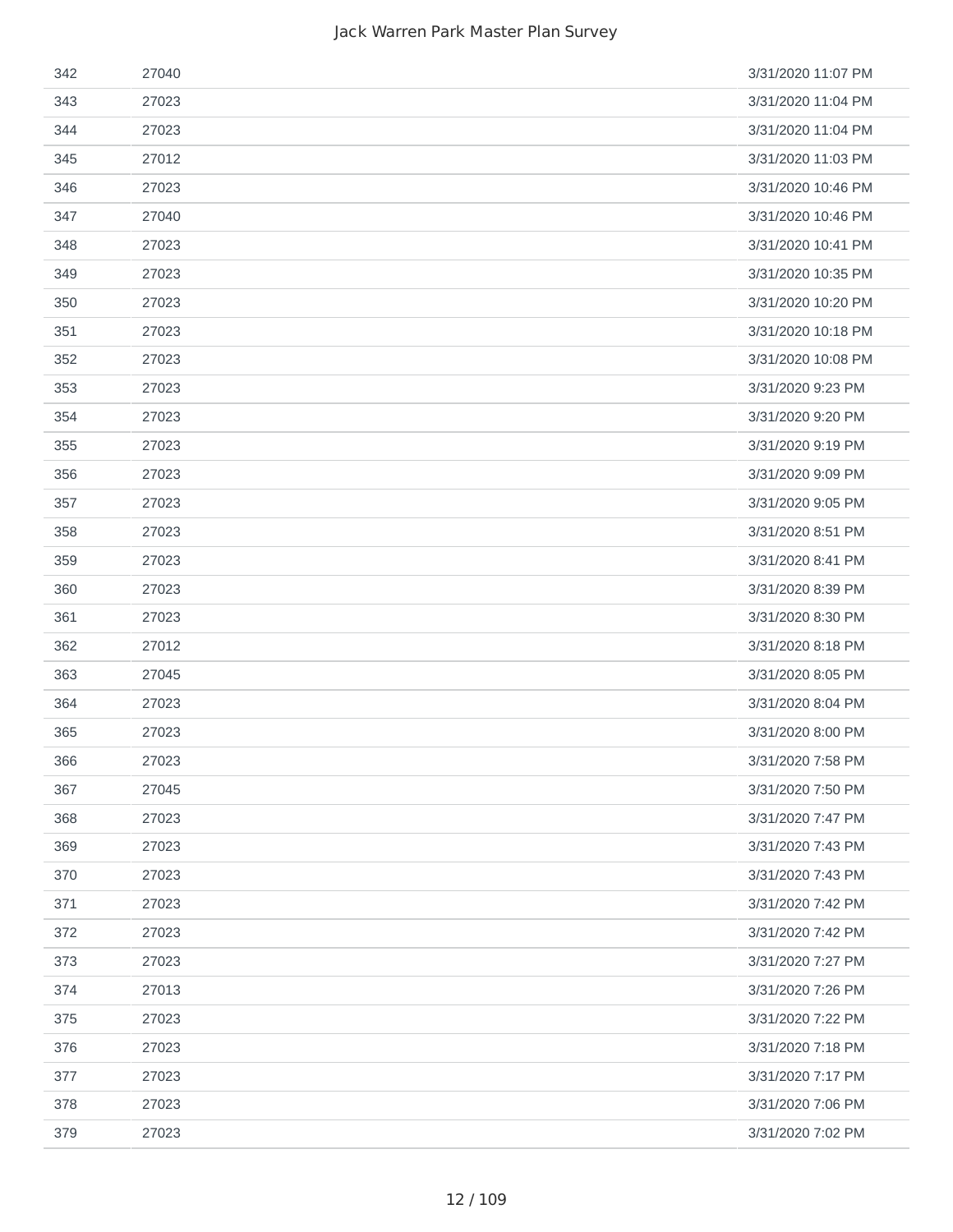| 380 | 27023 | 3/31/2020 7:00 PM |
|-----|-------|-------------------|
| 381 | 27012 | 3/31/2020 6:59 PM |
| 382 | 27040 | 3/31/2020 6:58 PM |
| 383 | 27023 | 3/31/2020 6:55 PM |
| 384 | 27023 | 3/31/2020 6:49 PM |
| 385 | 27023 | 3/31/2020 6:45 PM |
| 386 | 27023 | 3/31/2020 6:43 PM |
| 387 | 27023 | 3/31/2020 6:41 PM |
| 388 | 27023 | 3/31/2020 6:37 PM |
| 389 | 27023 | 3/31/2020 6:29 PM |
| 390 | 27023 | 3/31/2020 6:25 PM |
| 391 | 27023 | 3/31/2020 6:06 PM |
| 392 | 27023 | 3/31/2020 5:50 PM |
| 393 | 27023 | 3/31/2020 5:31 PM |
| 394 | 27023 | 3/31/2020 5:07 PM |
| 395 | 27023 | 3/31/2020 4:56 PM |
| 396 | 27023 | 3/31/2020 4:41 PM |
| 397 | 27023 | 3/31/2020 4:18 PM |
| 398 | 27012 | 3/31/2020 4:15 PM |
| 399 | 27012 | 3/31/2020 4:12 PM |
| 400 | 27012 | 3/31/2020 4:04 PM |
| 401 | 27023 | 3/31/2020 4:01 PM |
| 402 | 27023 | 3/31/2020 3:47 PM |
| 403 | 27127 | 3/31/2020 3:43 PM |
| 404 | 27023 | 3/31/2020 3:34 PM |
| 405 | 27012 | 3/31/2020 3:34 PM |
| 406 | 27023 | 3/31/2020 3:31 PM |
| 407 | 27023 | 3/31/2020 3:26 PM |
| 408 | 27023 | 3/31/2020 3:10 PM |
| 409 | 27023 | 3/31/2020 3:02 PM |
| 410 | 27023 | 3/31/2020 2:52 PM |
| 411 | 27023 | 3/31/2020 2:48 PM |
| 412 | 27023 | 3/31/2020 2:38 PM |
| 413 | 27023 | 3/31/2020 2:26 PM |
| 414 | 27023 | 3/31/2020 2:23 PM |
| 415 | 27023 | 3/31/2020 2:14 PM |
| 416 | 27023 | 3/31/2020 1:54 PM |
| 417 | 27023 | 3/31/2020 1:46 PM |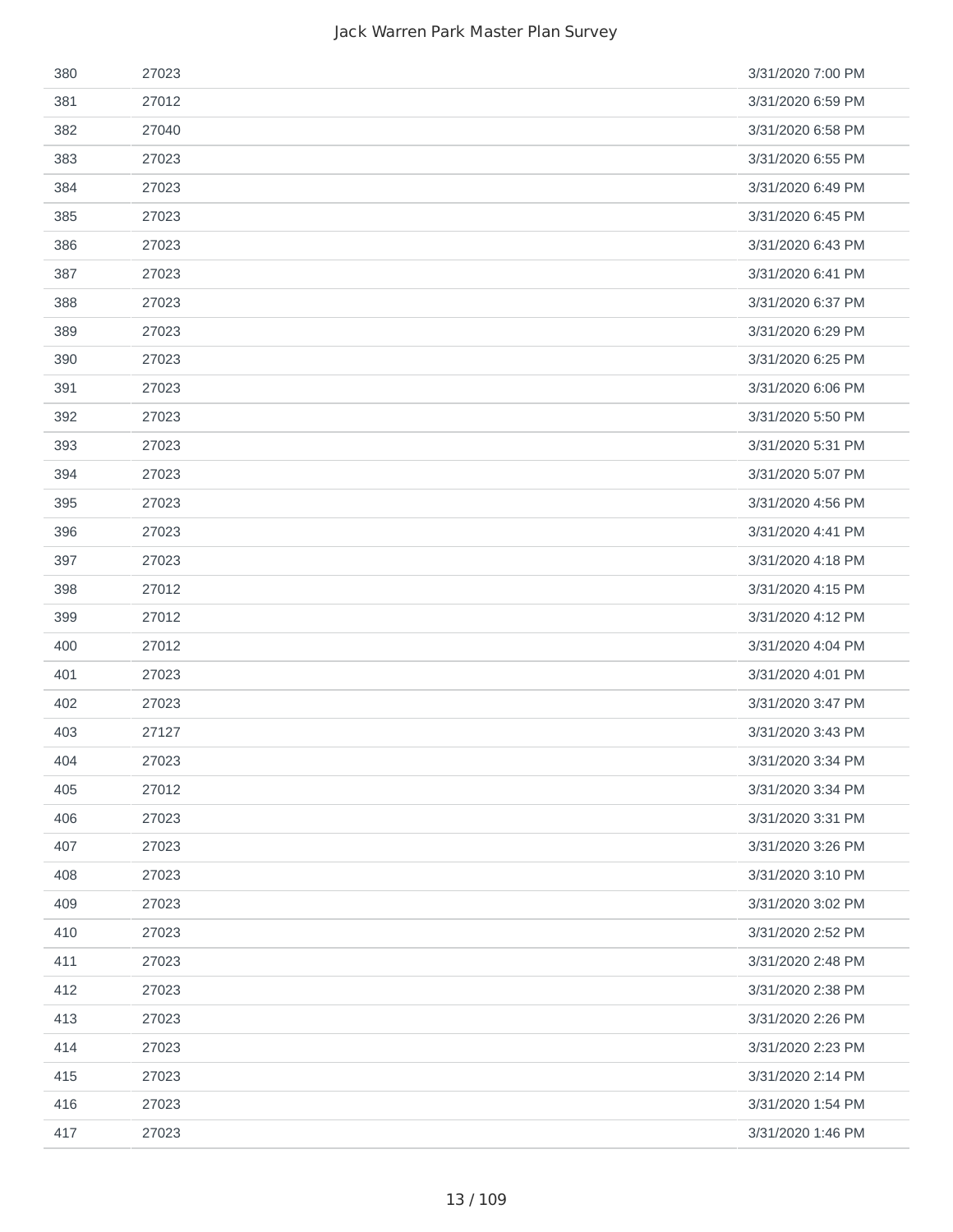| 418 | 27023 | 3/31/2020 1:39 PM  |
|-----|-------|--------------------|
| 419 | 27023 | 3/31/2020 1:39 PM  |
| 420 | 27023 | 3/31/2020 1:38 PM  |
| 421 | 27023 | 3/31/2020 1:26 PM  |
| 422 | 27023 | 3/31/2020 1:25 PM  |
| 423 | 27023 | 3/31/2020 1:22 PM  |
| 424 | 27023 | 3/31/2020 1:20 PM  |
| 425 | 27023 | 3/31/2020 1:17 PM  |
| 426 | 27023 | 3/31/2020 1:08 PM  |
| 427 | 27040 | 3/31/2020 1:00 PM  |
| 428 | 27023 | 3/31/2020 12:58 PM |
| 429 | 27023 | 3/31/2020 12:55 PM |
| 430 | 27023 | 3/31/2020 12:54 PM |
| 431 | 27023 | 3/31/2020 12:42 PM |
| 432 | 27023 | 3/31/2020 12:40 PM |
| 433 | 27023 | 3/31/2020 12:39 PM |
| 434 | 27023 | 3/31/2020 12:39 PM |
| 435 | 27023 | 3/31/2020 12:31 PM |
| 436 | 27023 | 3/31/2020 12:29 PM |
| 437 | 27023 | 3/31/2020 12:25 PM |
| 438 | 27023 | 3/31/2020 12:21 PM |
| 439 | 27023 | 3/31/2020 12:16 PM |
| 440 | 27023 | 3/31/2020 11:55 AM |
| 441 | 27023 | 3/31/2020 11:54 AM |
| 442 | 27023 | 3/31/2020 11:54 AM |
| 443 | 27023 | 3/31/2020 11:54 AM |
| 444 | 27023 | 3/31/2020 11:43 AM |
| 445 | 27023 | 3/31/2020 11:43 AM |
| 446 | 27023 | 3/31/2020 11:18 AM |
| 447 | 27023 | 3/31/2020 11:08 AM |
| 448 | 27012 | 3/31/2020 11:05 AM |
| 449 | 27023 | 3/31/2020 11:03 AM |
| 450 | 27023 | 3/31/2020 10:49 AM |
| 451 | 27023 | 3/31/2020 10:37 AM |
| 452 | 27023 | 3/31/2020 10:14 AM |
| 453 | 27023 | 3/31/2020 9:56 AM  |
| 454 | 27012 | 3/31/2020 9:55 AM  |
| 455 | 27018 | 3/31/2020 9:50 AM  |
|     |       |                    |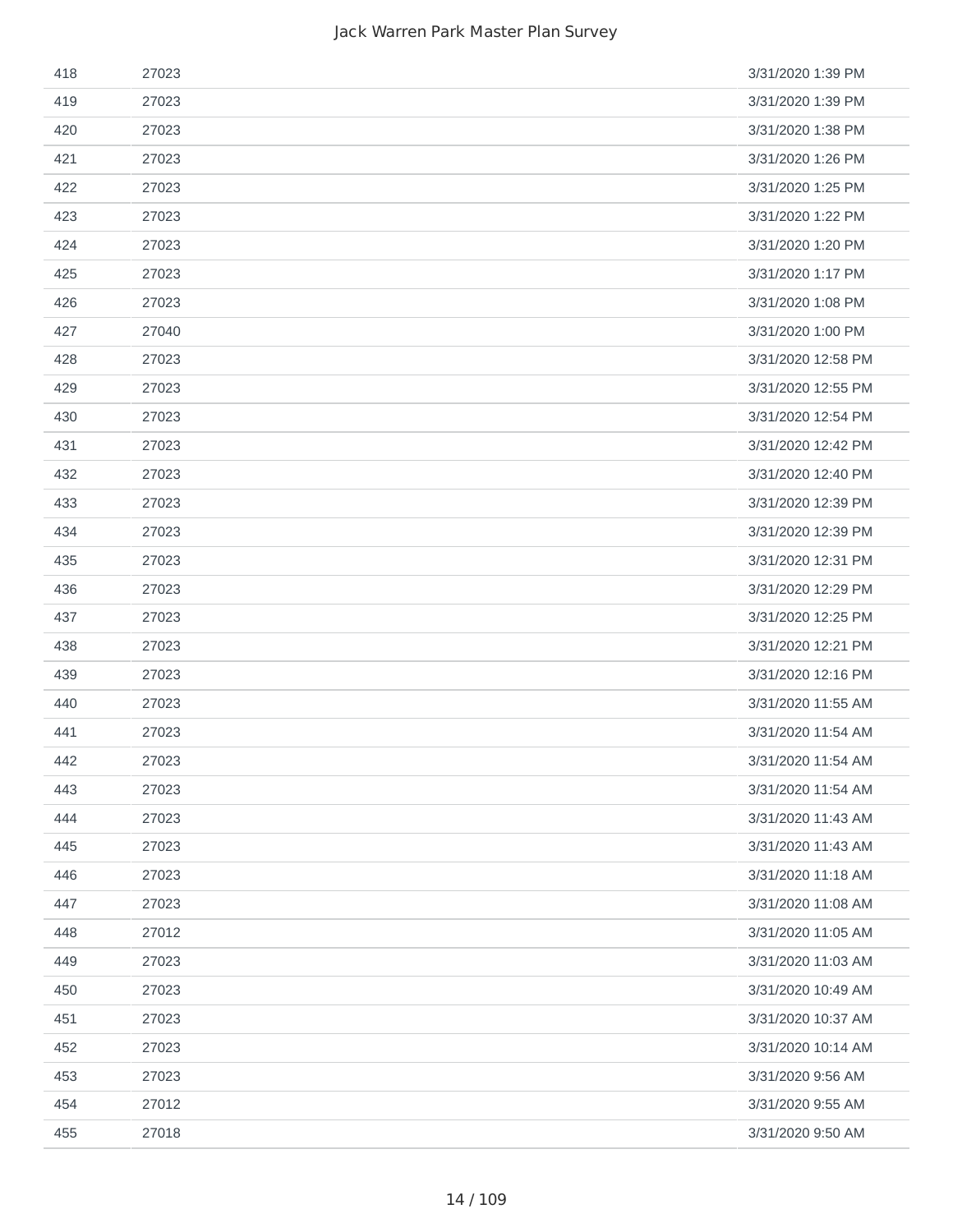| 456 | 27012 | 3/31/2020 9:47 AM  |
|-----|-------|--------------------|
| 457 | 27023 | 3/31/2020 9:17 AM  |
| 458 | 27023 | 3/31/2020 8:56 AM  |
| 459 | 27012 | 3/31/2020 8:53 AM  |
| 460 | 27023 | 3/31/2020 8:51 AM  |
| 461 | 27023 | 3/31/2020 8:50 AM  |
| 462 | 27023 | 3/31/2020 8:26 AM  |
| 463 | 27023 | 3/31/2020 8:21 AM  |
| 464 | 27023 | 3/31/2020 8:15 AM  |
| 465 | 27040 | 3/31/2020 8:06 AM  |
| 466 | 27023 | 3/31/2020 8:06 AM  |
| 467 | 27023 | 3/31/2020 7:48 AM  |
| 468 | 27023 | 3/31/2020 7:29 AM  |
| 469 | 27023 | 3/31/2020 7:27 AM  |
| 470 | 27023 | 3/31/2020 7:17 AM  |
| 471 | 27023 | 3/31/2020 7:07 AM  |
| 472 | 27023 | 3/31/2020 6:59 AM  |
| 473 | 27023 | 3/31/2020 6:53 AM  |
| 474 | 27023 | 3/31/2020 6:52 AM  |
| 475 | 27023 | 3/31/2020 6:50 AM  |
| 476 | 27040 | 3/31/2020 5:56 AM  |
| 477 | 27023 | 3/31/2020 4:36 AM  |
| 478 | 27023 | 3/31/2020 3:27 AM  |
| 479 | 27023 | 3/31/2020 12:45 AM |
| 480 | 27127 | 3/31/2020 12:36 AM |
| 481 | 27023 | 3/31/2020 12:34 AM |
| 482 | 27023 | 3/30/2020 11:38 PM |
| 483 | 27023 | 3/30/2020 11:30 PM |
| 484 | 27023 | 3/30/2020 11:25 PM |
| 485 | 27012 | 3/30/2020 11:20 PM |
| 486 | 27106 | 3/30/2020 11:15 PM |
| 487 | 27023 | 3/30/2020 11:08 PM |
| 488 | 27103 | 3/30/2020 11:08 PM |
| 489 | 27023 | 3/30/2020 10:52 PM |
| 490 | 27023 | 3/30/2020 10:50 PM |
| 491 | 27023 | 3/30/2020 10:49 PM |
| 492 | 27040 | 3/30/2020 10:43 PM |
| 493 | 27023 | 3/30/2020 10:37 PM |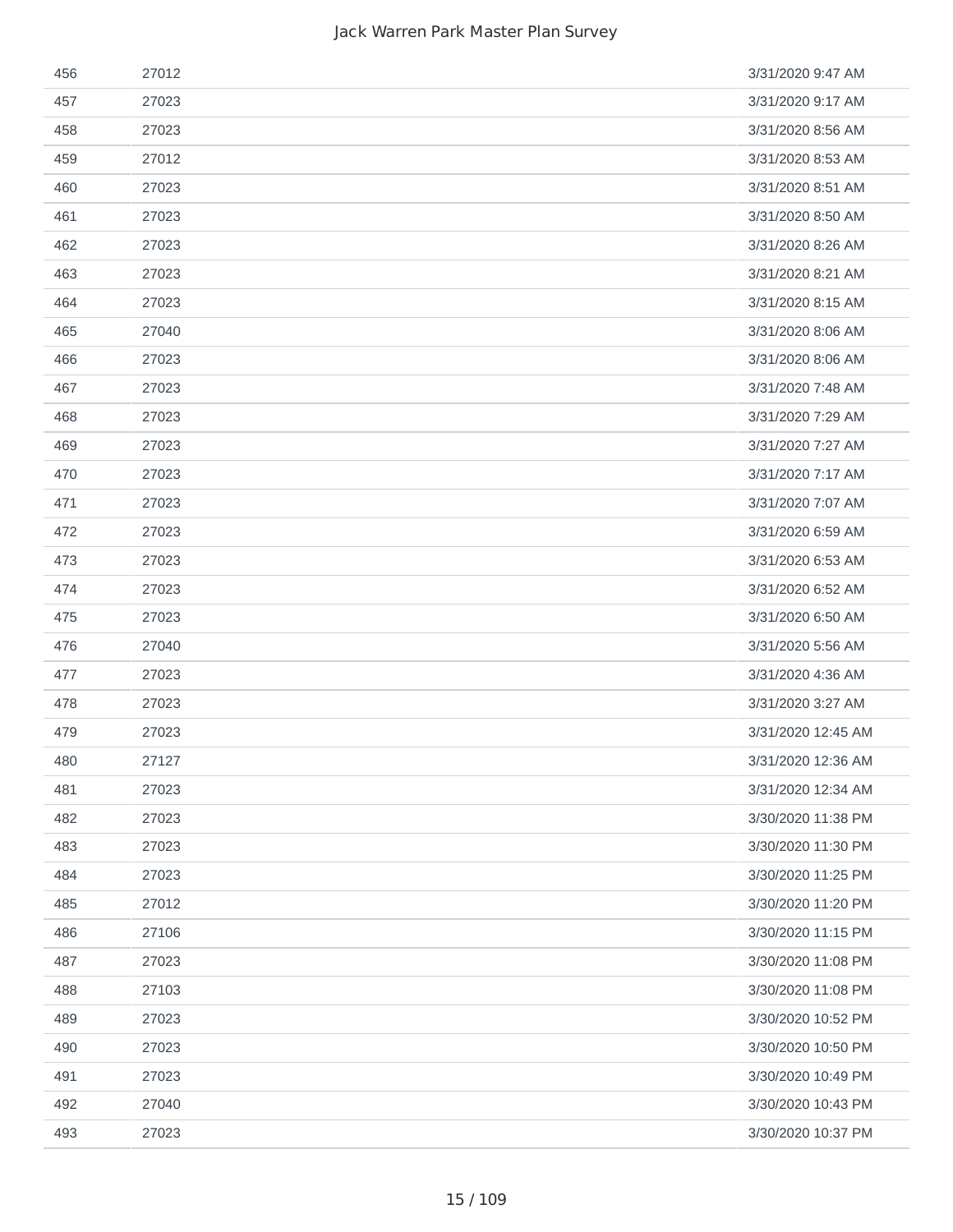| 494 | 27023 | 3/30/2020 10:29 PM |
|-----|-------|--------------------|
| 495 | 27023 | 3/30/2020 10:21 PM |
| 496 | 27023 | 3/30/2020 10:18 PM |
| 497 | 27023 | 3/30/2020 10:18 PM |
| 498 | 27023 | 3/30/2020 10:08 PM |
| 499 | 27040 | 3/30/2020 10:07 PM |
| 500 | 27023 | 3/30/2020 10:07 PM |
| 501 | 27023 | 3/30/2020 10:04 PM |
| 502 | 27023 | 3/30/2020 10:02 PM |
| 503 | 27033 | 3/30/2020 10:01 PM |
| 504 | 27023 | 3/30/2020 10:00 PM |
| 505 | 27023 | 3/30/2020 9:50 PM  |
| 506 | 27023 | 3/30/2020 9:50 PM  |
| 507 | 27023 | 3/30/2020 9:49 PM  |
| 508 | 27023 | 3/30/2020 9:46 PM  |
| 509 | 27023 | 3/30/2020 9:45 PM  |
| 510 | 27023 | 3/30/2020 9:44 PM  |
| 511 | 27040 | 3/30/2020 9:43 PM  |
| 512 | 27023 | 3/30/2020 9:43 PM  |
| 513 | 27023 | 3/30/2020 9:39 PM  |
| 514 | 27023 | 3/30/2020 9:36 PM  |
| 515 | 27023 | 3/30/2020 9:34 PM  |
| 516 | 27023 | 3/30/2020 9:24 PM  |
| 517 | 27012 | 3/30/2020 9:21 PM  |
| 518 | 27023 | 3/30/2020 9:21 PM  |
| 519 | 27023 | 3/30/2020 9:20 PM  |
| 520 | 27040 | 3/30/2020 9:16 PM  |
| 521 | 27012 | 3/30/2020 9:13 PM  |
| 522 | 27023 | 3/30/2020 9:09 PM  |
| 523 | 27023 | 3/30/2020 9:08 PM  |
| 524 | 27055 | 3/30/2020 9:07 PM  |
| 525 | 27023 | 3/30/2020 9:06 PM  |
| 526 | 27023 | 3/30/2020 9:03 PM  |
| 527 | 27023 | 3/30/2020 9:00 PM  |
| 528 | 27023 | 3/30/2020 8:59 PM  |
| 529 | 27106 | 3/30/2020 8:56 PM  |
| 530 | 27023 | 3/30/2020 8:55 PM  |
| 531 | 27040 | 3/30/2020 8:52 PM  |
|     |       |                    |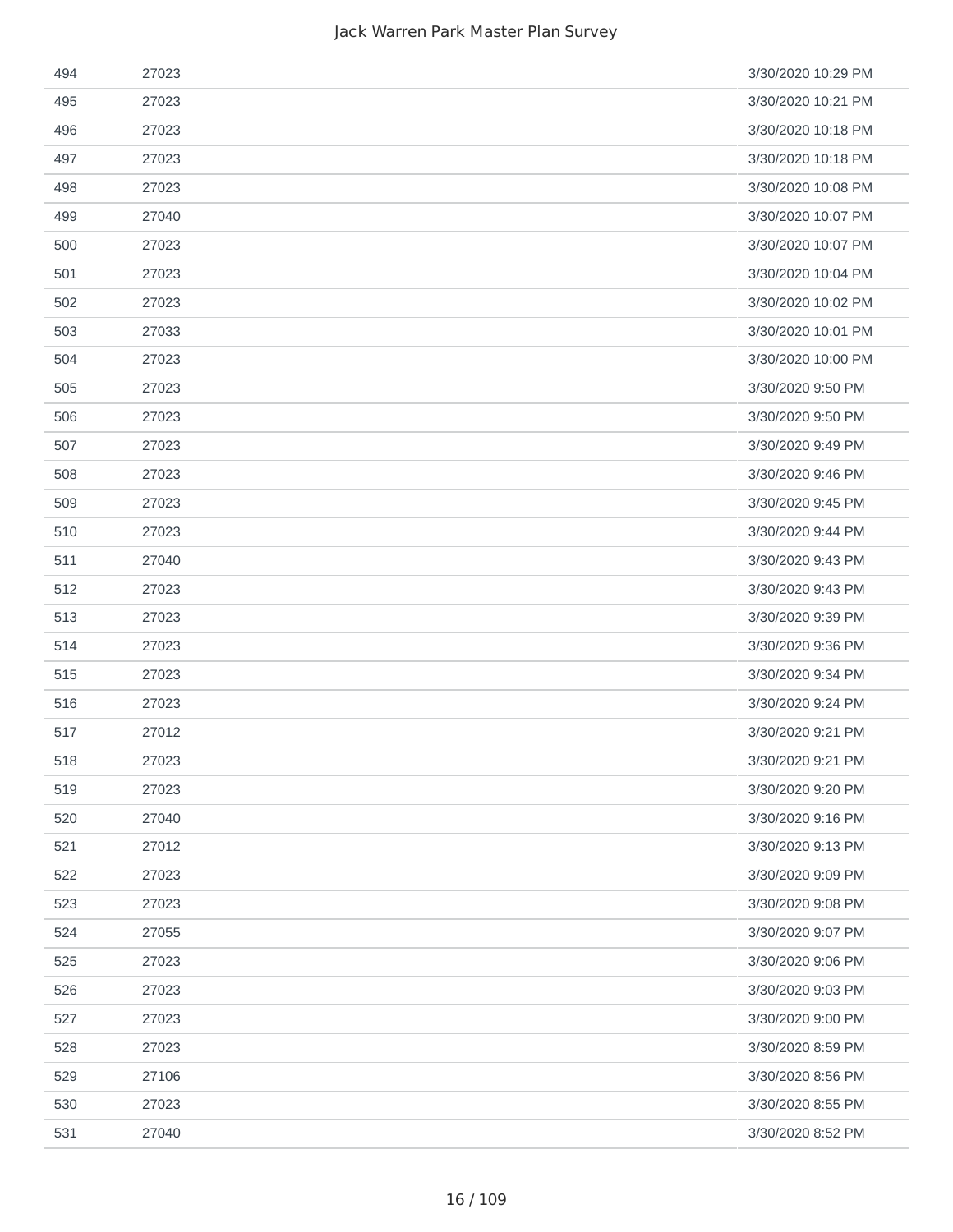| 532 | 27923 | 3/30/2020 8:49 PM |
|-----|-------|-------------------|
| 533 | 27023 | 3/30/2020 8:48 PM |
| 534 | 27045 | 3/30/2020 8:45 PM |
| 535 | 27023 | 3/30/2020 8:44 PM |
| 536 | 27012 | 3/30/2020 8:43 PM |
| 537 | 27023 | 3/30/2020 8:22 PM |
| 538 | 27023 | 3/30/2020 8:19 PM |
| 539 | 27023 | 3/30/2020 8:18 PM |
| 540 | 27012 | 3/30/2020 8:18 PM |
| 541 | 27040 | 3/30/2020 8:12 PM |
| 542 | 27023 | 3/30/2020 8:10 PM |
| 543 | 27023 | 3/30/2020 8:08 PM |
| 544 | 27023 | 3/30/2020 8:05 PM |
| 545 | 27023 | 3/30/2020 7:58 PM |
| 546 | 27023 | 3/30/2020 7:54 PM |
| 547 | 27023 | 3/30/2020 7:54 PM |
| 548 | 27104 | 3/30/2020 7:45 PM |
| 549 | 27023 | 3/30/2020 7:41 PM |
| 550 | 27023 | 3/30/2020 7:39 PM |
| 551 | 27023 | 3/30/2020 7:35 PM |
| 552 | 27023 | 3/30/2020 7:34 PM |
| 553 | 27023 | 3/30/2020 7:34 PM |
| 554 | 27023 | 3/30/2020 7:27 PM |
| 555 | 27023 | 3/30/2020 7:11 PM |
| 556 | 27023 | 3/30/2020 7:06 PM |
| 557 | 27023 | 3/30/2020 7:03 PM |
| 558 | 27023 | 3/30/2020 6:56 PM |
| 559 | 27012 | 3/30/2020 6:53 PM |
| 560 | 27012 | 3/30/2020 6:52 PM |
| 561 | 27023 | 3/30/2020 6:51 PM |
| 562 | 27023 | 3/30/2020 6:46 PM |
| 563 | 27106 | 3/30/2020 6:42 PM |
| 564 | 27023 | 3/30/2020 6:42 PM |
| 565 | 27023 | 3/30/2020 6:42 PM |
| 566 | 27023 | 3/30/2020 6:40 PM |
| 567 | 27023 | 3/30/2020 6:39 PM |
| 568 | 27023 | 3/30/2020 6:32 PM |
| 569 | 27023 | 3/30/2020 6:31 PM |
|     |       |                   |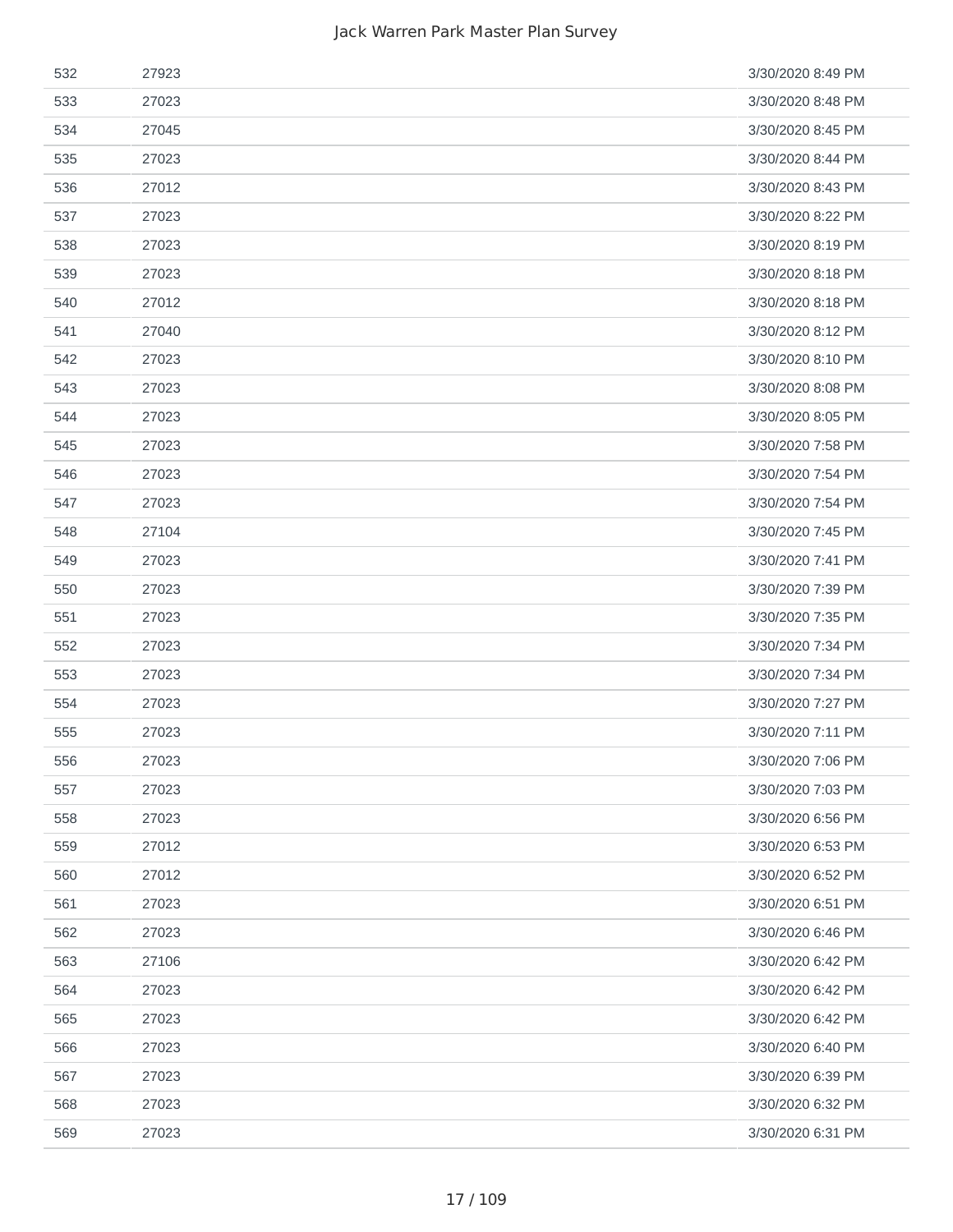| 570 | 27023 | 3/30/2020 6:30 PM |
|-----|-------|-------------------|
| 571 | 27104 | 3/30/2020 6:29 PM |
| 572 | 27023 | 3/30/2020 6:29 PM |
| 573 | 27040 | 3/30/2020 6:27 PM |
| 574 | 27023 | 3/30/2020 6:27 PM |
| 575 | 27023 | 3/30/2020 6:23 PM |
| 576 | 27023 | 3/30/2020 6:22 PM |
| 577 | 27023 | 3/30/2020 6:20 PM |
| 578 | 27102 | 3/30/2020 6:19 PM |
| 579 | 27023 | 3/30/2020 6:16 PM |
| 580 | 27023 | 3/30/2020 6:14 PM |
| 581 | 27023 | 3/30/2020 6:13 PM |
| 582 | 27023 | 3/30/2020 6:09 PM |
| 583 | 27023 | 3/30/2020 6:03 PM |
| 584 | 27023 | 3/30/2020 6:01 PM |
| 585 | 27023 | 3/30/2020 5:56 PM |
| 586 | 27023 | 3/30/2020 5:54 PM |
| 587 | 27023 | 3/30/2020 5:54 PM |
| 588 | 27023 | 3/30/2020 5:53 PM |
| 589 | 27023 | 3/30/2020 5:53 PM |
| 590 | 27023 | 3/30/2020 5:52 PM |
| 591 | 27023 | 3/30/2020 5:45 PM |
| 592 | 27023 | 3/30/2020 5:45 PM |
| 593 | 27104 | 3/30/2020 5:43 PM |
| 594 | 27023 | 3/30/2020 5:39 PM |
| 595 | 27023 | 3/30/2020 5:37 PM |
| 596 | 27023 | 3/30/2020 5:37 PM |
| 597 | 27023 | 3/30/2020 5:31 PM |
| 598 | 27023 | 3/30/2020 5:27 PM |
| 599 | 27023 | 3/30/2020 5:23 PM |
| 600 | 27023 | 3/30/2020 5:22 PM |
| 601 | 27023 | 3/30/2020 5:21 PM |
| 602 | 27040 | 3/30/2020 5:19 PM |
| 603 | 27023 | 3/30/2020 5:18 PM |
| 604 | 27023 | 3/30/2020 5:15 PM |
| 605 | 27023 | 3/30/2020 5:13 PM |
| 606 | 27040 | 3/30/2020 5:11 PM |
| 607 | 27040 | 3/30/2020 5:10 PM |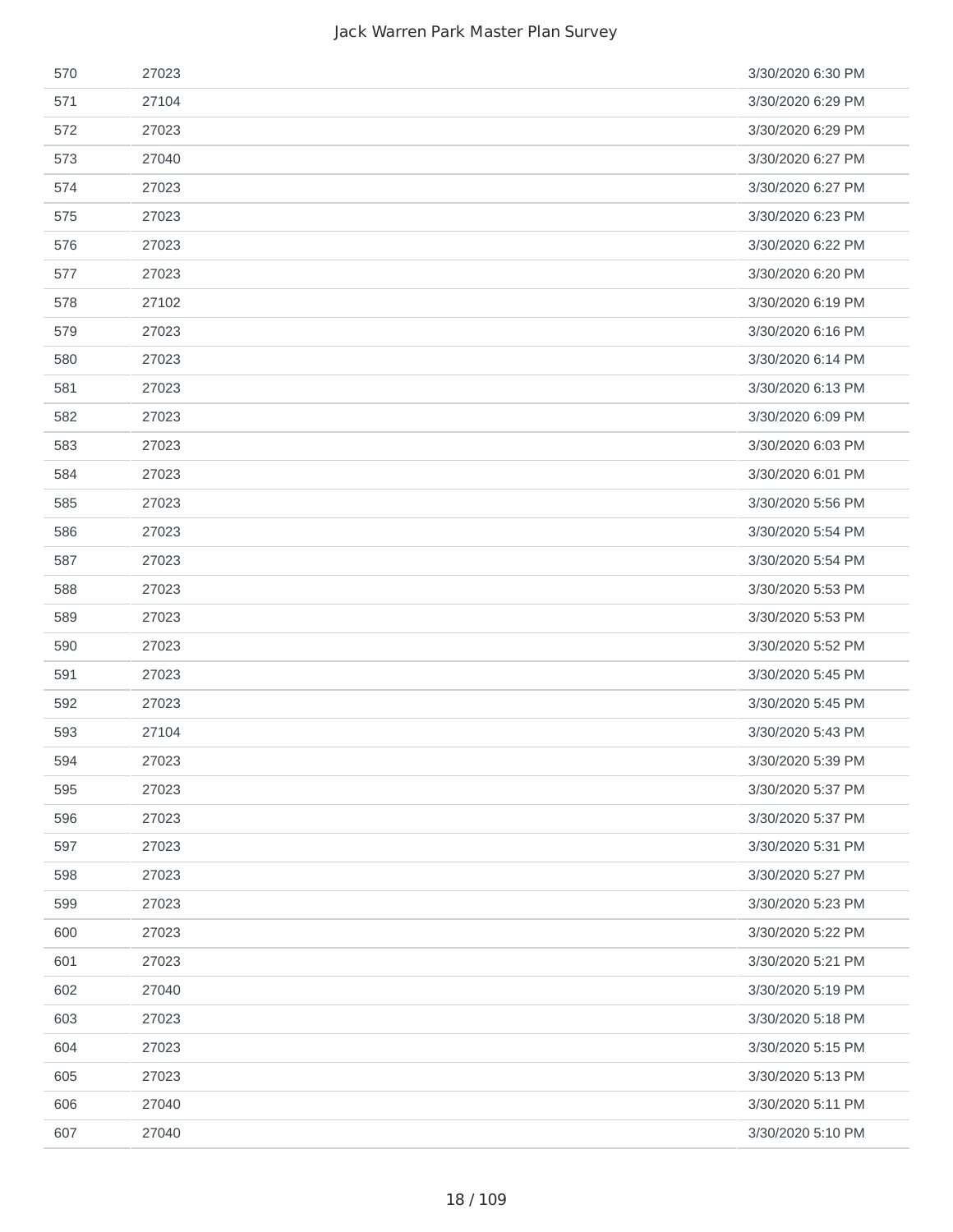| 608 | 27023 | 3/30/2020 5:08 PM |
|-----|-------|-------------------|
| 609 | 27023 | 3/30/2020 5:04 PM |
| 610 | 27023 | 3/30/2020 5:02 PM |
| 611 | 27023 | 3/30/2020 5:02 PM |
| 612 | 20723 | 3/30/2020 5:02 PM |
| 613 | 27023 | 3/30/2020 5:00 PM |
| 614 | 27023 | 3/30/2020 5:00 PM |
| 615 | 27023 | 3/30/2020 4:57 PM |
| 616 | 27023 | 3/30/2020 4:57 PM |
| 617 | 27023 | 3/30/2020 4:55 PM |
| 618 | 27023 | 3/30/2020 4:54 PM |
| 619 | 27023 | 3/30/2020 4:53 PM |
| 620 | 27023 | 3/30/2020 4:50 PM |
| 621 | 27040 | 3/30/2020 4:50 PM |
| 622 | 27023 | 3/30/2020 4:48 PM |
| 623 | 27040 | 3/30/2020 4:47 PM |
| 624 | 27023 | 3/30/2020 4:47 PM |
| 625 | 27023 | 3/30/2020 4:45 PM |
| 626 | 27023 | 3/30/2020 4:44 PM |
| 627 | 27023 | 3/30/2020 4:44 PM |
| 628 | 27023 | 3/30/2020 4:44 PM |
| 629 | 27023 | 3/30/2020 4:41 PM |
| 630 | 27023 | 3/30/2020 4:40 PM |
| 631 | 27023 | 3/30/2020 4:37 PM |
| 632 | 27023 | 3/30/2020 4:37 PM |
| 633 | 27023 | 3/30/2020 4:36 PM |
| 634 | 27023 | 3/30/2020 4:35 PM |
| 635 | 27023 | 3/30/2020 4:35 PM |
| 636 | 27023 | 3/30/2020 4:34 PM |
| 637 | 27023 | 3/30/2020 4:34 PM |
| 638 | 27023 | 3/30/2020 4:34 PM |
| 639 | 27023 | 3/30/2020 4:32 PM |
| 640 | 27023 | 3/30/2020 4:32 PM |
| 641 | 27023 | 3/30/2020 4:31 PM |
| 642 | 27023 | 3/30/2020 4:31 PM |
| 643 | 27023 | 3/30/2020 4:29 PM |
| 644 | 27023 | 3/30/2020 4:29 PM |
| 645 | 27012 | 3/30/2020 4:28 PM |
|     |       |                   |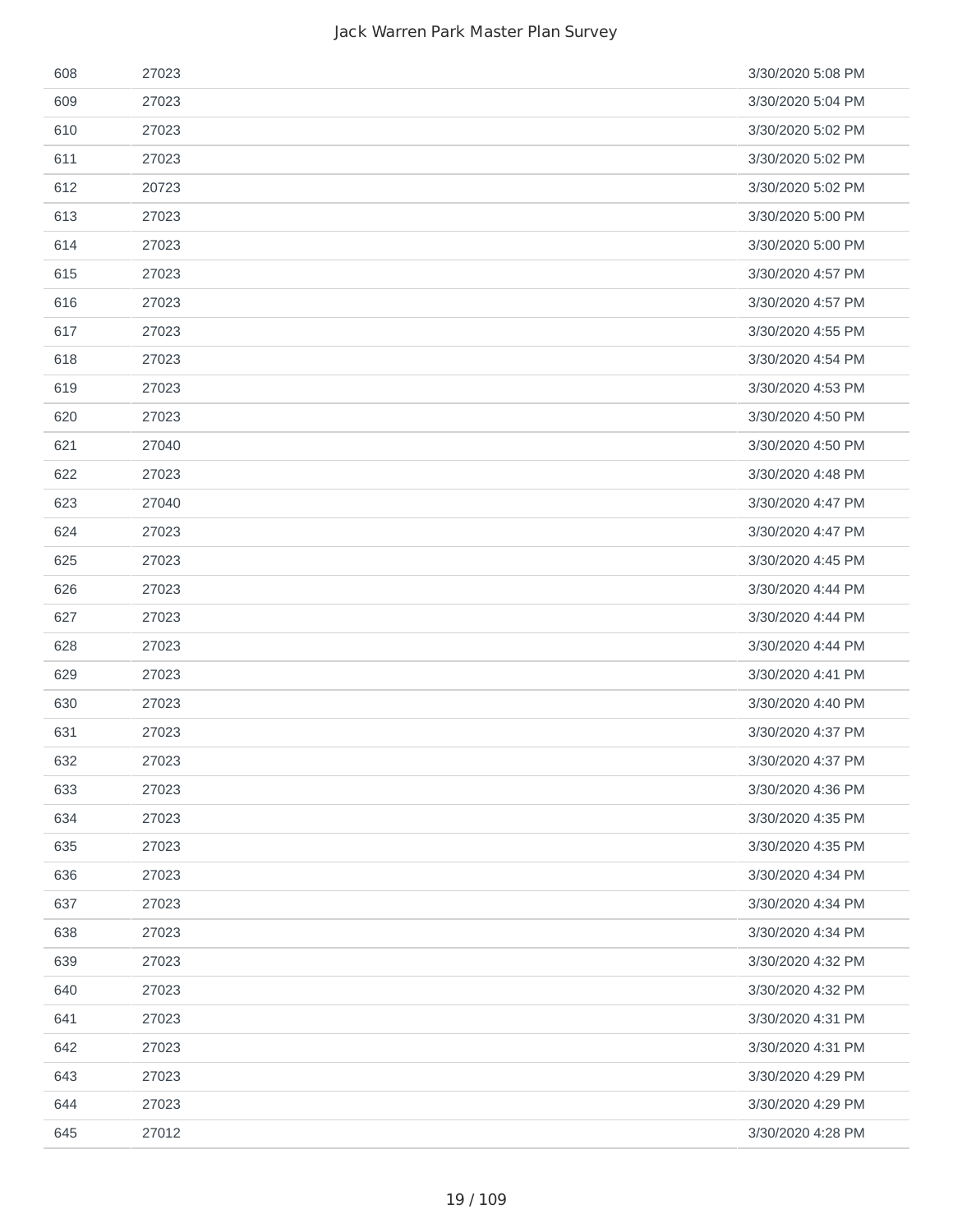| 646 | 27023 | 3/30/2020 4:27 PM |
|-----|-------|-------------------|
| 647 | 27023 | 3/30/2020 4:25 PM |
| 648 | 27023 | 3/30/2020 4:25 PM |
| 649 | 27023 | 3/30/2020 4:25 PM |
| 650 | 27023 | 3/30/2020 4:25 PM |
| 651 | 27023 | 3/30/2020 4:24 PM |
| 652 | 27023 | 3/30/2020 4:23 PM |
| 653 | 27023 | 3/30/2020 4:23 PM |
| 654 | 27023 | 3/30/2020 4:23 PM |
| 655 | 27023 | 3/30/2020 4:23 PM |
| 656 | 27023 | 3/30/2020 4:23 PM |
| 657 | 27023 | 3/30/2020 4:21 PM |
| 658 | 27023 | 3/30/2020 4:21 PM |
| 659 | 27023 | 3/30/2020 4:21 PM |
| 660 | 27023 | 3/30/2020 4:21 PM |
| 661 | 27023 | 3/30/2020 4:20 PM |
| 662 | 27023 | 3/30/2020 4:19 PM |
| 663 | 27023 | 3/30/2020 4:18 PM |
| 664 | 27023 | 3/30/2020 4:18 PM |
| 665 | 27023 | 3/30/2020 4:18 PM |
| 666 | 27023 | 3/30/2020 4:16 PM |
| 667 | 27023 | 3/30/2020 4:16 PM |
| 668 | 27023 | 3/30/2020 4:15 PM |
| 669 | 27023 | 3/30/2020 4:14 PM |
| 670 | 27023 | 3/30/2020 4:13 PM |
| 671 | 27023 | 3/30/2020 4:12 PM |
| 672 | 27012 | 3/30/2020 4:12 PM |
| 673 | 27023 | 3/30/2020 4:12 PM |
| 674 | 27023 | 3/30/2020 4:12 PM |
| 675 | 27012 | 3/30/2020 4:11 PM |
| 676 | 27023 | 3/30/2020 4:11 PM |
| 677 | 27023 | 3/30/2020 4:11 PM |
| 678 | 27023 | 3/30/2020 4:11 PM |
| 679 | 27023 | 3/30/2020 4:10 PM |
| 680 | 27023 | 3/30/2020 4:10 PM |
| 681 | 27023 | 3/30/2020 4:10 PM |
| 682 | 27023 | 3/30/2020 4:09 PM |
| 683 | 27012 | 3/30/2020 4:09 PM |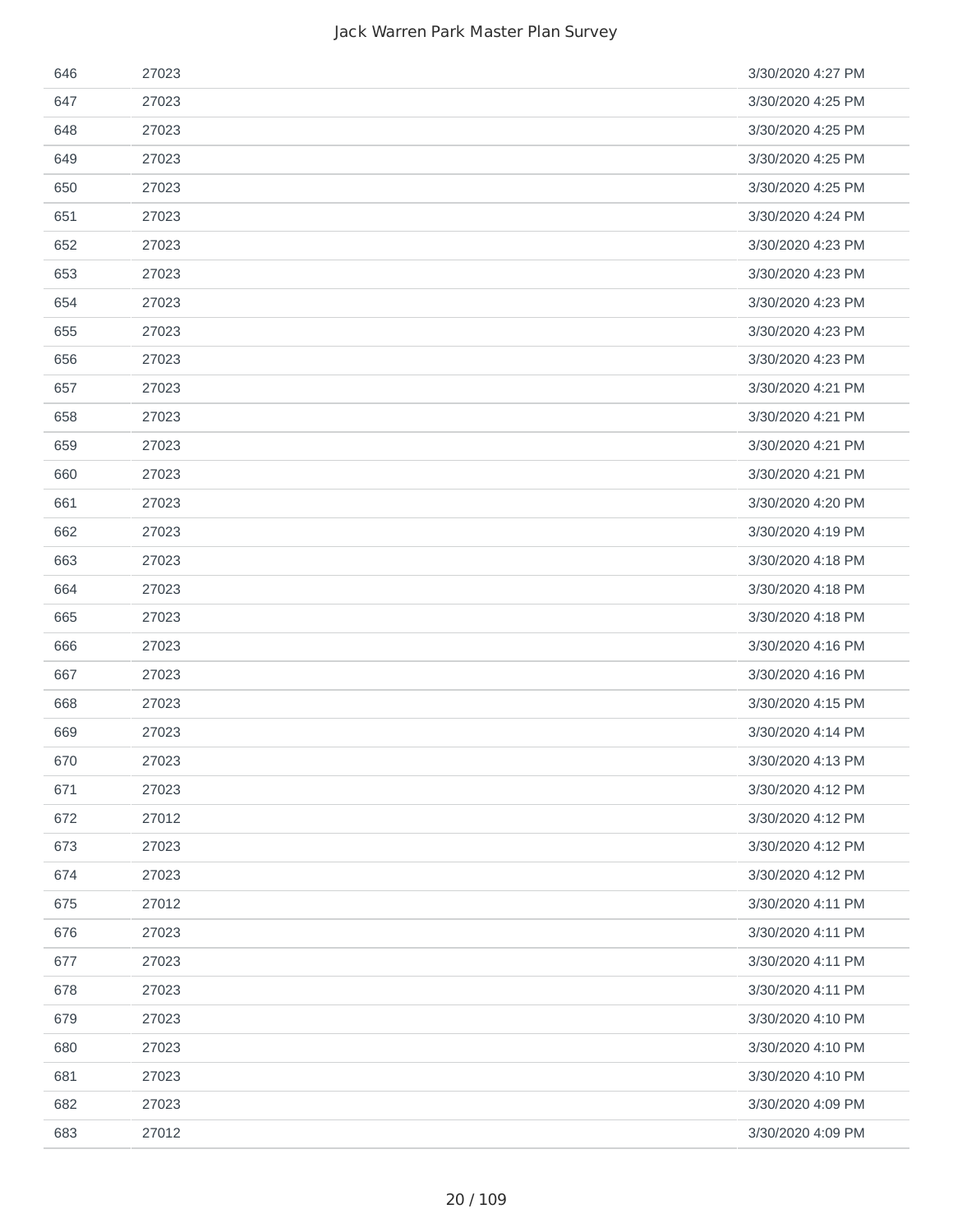| 684 | 27023            | 3/30/2020 4:08 PM |
|-----|------------------|-------------------|
| 685 | 27023            | 3/30/2020 4:08 PM |
| 686 | 27023            | 3/30/2020 4:03 PM |
| 687 | 27023            | 3/30/2020 4:02 PM |
| 688 | 27023            | 3/30/2020 4:02 PM |
| 689 | 27104            | 3/30/2020 4:01 PM |
| 690 | 27023            | 3/30/2020 4:00 PM |
| 691 | 27023            | 3/30/2020 4:00 PM |
| 692 | 27023            | 3/30/2020 3:59 PM |
| 693 | 27023            | 3/30/2020 3:59 PM |
| 694 | 27023            | 3/30/2020 3:59 PM |
| 695 | 27023            | 3/30/2020 3:58 PM |
| 696 | 27023            | 3/30/2020 3:56 PM |
| 697 | 27023            | 3/30/2020 3:56 PM |
| 698 | 27023            | 3/30/2020 3:56 PM |
| 699 | 27023            | 3/30/2020 3:56 PM |
| 700 | 27023            | 3/30/2020 3:55 PM |
| 701 | 27023            | 3/30/2020 3:54 PM |
| 702 | 27023            | 3/30/2020 3:54 PM |
| 703 | 27023            | 3/30/2020 3:53 PM |
| 704 | 27023            | 3/30/2020 3:52 PM |
| 705 | 27023            | 3/30/2020 3:50 PM |
| 706 | 27040            | 3/30/2020 3:49 PM |
| 707 | 27040            | 3/30/2020 3:49 PM |
| 708 | 27040 Soon 27023 | 3/30/2020 3:49 PM |
| 709 | 27023            | 3/30/2020 3:49 PM |
| 710 | 27023            | 3/30/2020 3:48 PM |
| 711 | 27023            | 3/30/2020 3:48 PM |
| 712 | 27023            | 3/30/2020 3:48 PM |
| 713 | 27023            | 3/30/2020 3:47 PM |
| 714 | 27023            | 3/30/2020 3:47 PM |
| 715 | 27023            | 3/30/2020 3:47 PM |
| 716 | 27040            | 3/30/2020 3:47 PM |
| 717 | 27023            | 3/30/2020 3:46 PM |
| 718 | 27023            | 3/30/2020 3:44 PM |
| 719 | 27023            | 3/30/2020 3:43 PM |
| 720 | 27023            | 3/30/2020 3:42 PM |
| 721 | 27023            | 3/30/2020 3:42 PM |
|     |                  |                   |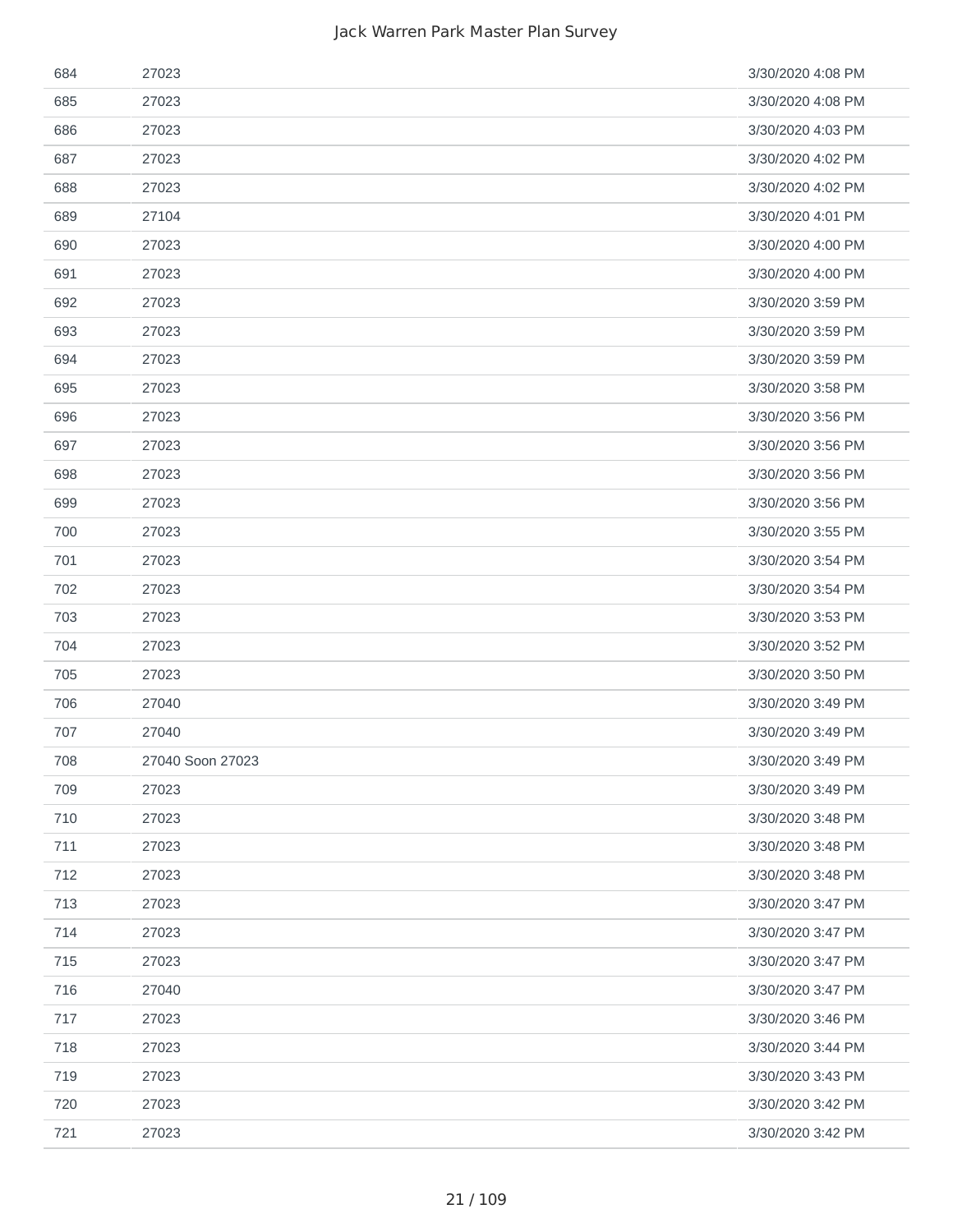| 722 | 27023 | 3/30/2020 3:41 PM  |
|-----|-------|--------------------|
| 723 | 27023 | 3/30/2020 3:41 PM  |
| 724 | 27023 | 3/30/2020 3:41 PM  |
| 725 | 27023 | 3/30/2020 3:41 PM  |
| 726 | 27040 | 3/30/2020 3:40 PM  |
| 727 | 27040 | 3/30/2020 3:40 PM  |
| 728 | 27023 | 3/30/2020 3:40 PM  |
| 729 | 27023 | 3/30/2020 3:40 PM  |
| 730 | 27023 | 3/30/2020 3:39 PM  |
| 731 | 27023 | 3/30/2020 3:37 PM  |
| 732 | 27040 | 3/30/2020 3:35 PM  |
| 733 | 27023 | 3/30/2020 3:35 PM  |
| 734 | 27023 | 3/30/2020 3:35 PM  |
| 735 | 27040 | 3/30/2020 3:34 PM  |
| 736 | 27023 | 3/30/2020 3:33 PM  |
| 737 | 27023 | 3/30/2020 3:33 PM  |
| 738 | 27040 | 3/30/2020 3:32 PM  |
| 739 | 27023 | 3/30/2020 3:32 PM  |
| 740 | 27023 | 3/30/2020 3:32 PM  |
| 741 | 27012 | 3/30/2020 3:29 PM  |
| 742 | 27023 | 3/30/2020 3:29 PM  |
| 743 | 27012 | 3/30/2020 3:28 PM  |
| 744 | 27023 | 3/30/2020 3:28 PM  |
| 745 | 27023 | 3/30/2020 3:28 PM  |
| 746 | 27023 | 3/30/2020 3:27 PM  |
| 747 | 27023 | 3/30/2020 3:27 PM  |
| 748 | 27023 | 3/30/2020 3:26 PM  |
| 749 | 27023 | 3/30/2020 3:26 PM  |
| 750 | 27023 | 3/30/2020 3:23 PM  |
| 751 | 27023 | 3/30/2020 3:23 PM  |
| 752 | 27023 | 3/30/2020 11:21 AM |
| 753 | 27023 | 3/30/2020 9:48 AM  |
| 754 | 27023 | 3/30/2020 8:42 AM  |
| 755 | 27023 | 3/30/2020 8:14 AM  |
| 756 | 27023 | 3/29/2020 9:28 PM  |
| 757 | 27023 | 3/29/2020 7:37 PM  |
| 758 | 27023 | 3/29/2020 5:07 PM  |
| 759 | 27023 | 3/29/2020 1:56 PM  |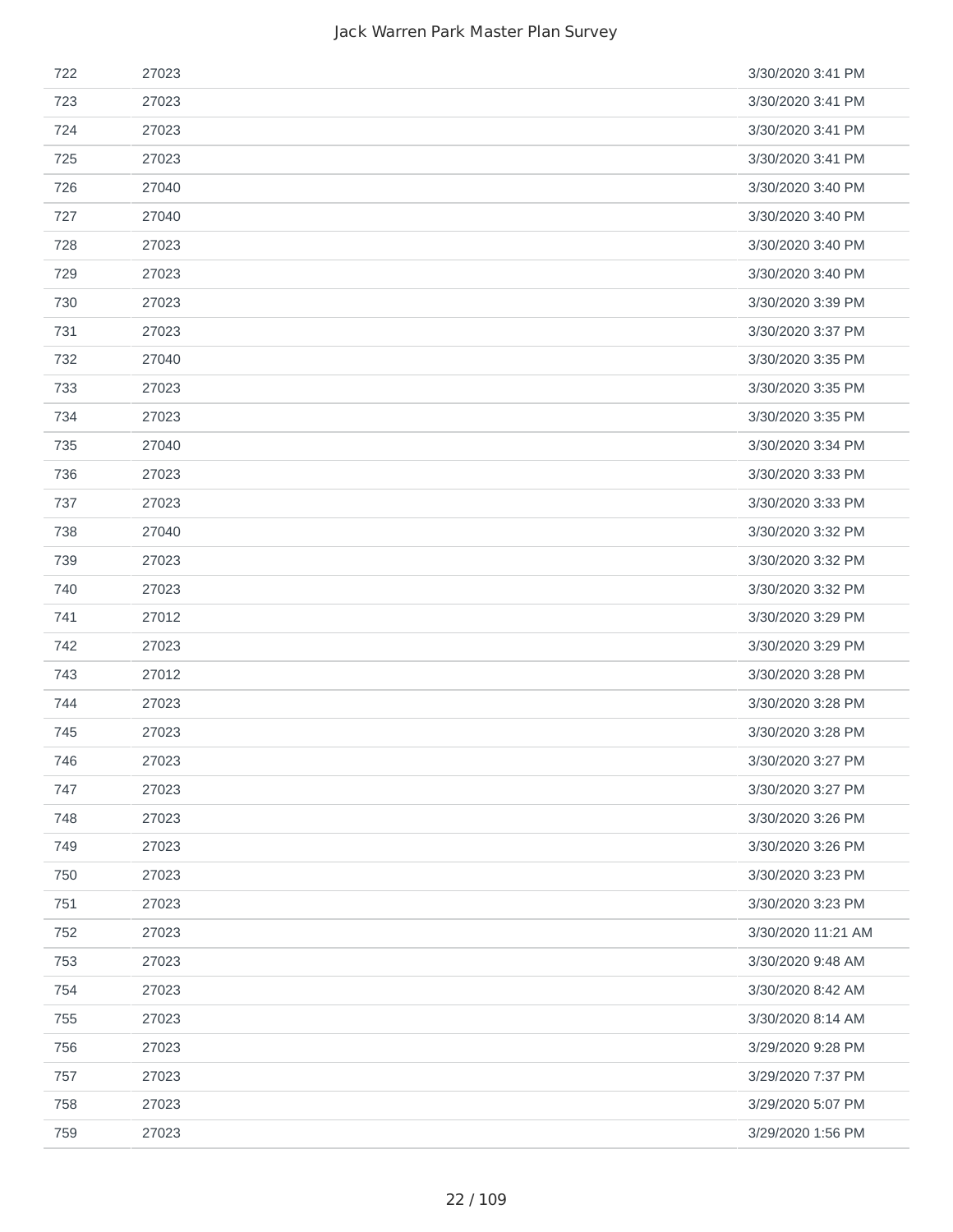| 760 | 27023 | 3/29/2020 12:47 PM |
|-----|-------|--------------------|
| 761 | 27023 | 3/29/2020 12:39 PM |
| 762 | 27023 | 3/29/2020 12:23 PM |
| 763 | 27023 | 3/29/2020 11:45 AM |
| 764 | 27023 | 3/29/2020 10:31 AM |
| 765 | 27023 | 3/29/2020 10:03 AM |
| 766 | 27040 | 3/29/2020 9:24 AM  |
| 767 | 27023 | 3/29/2020 8:41 AM  |
| 768 | 27023 | 3/29/2020 8:23 AM  |
| 769 | 27023 | 3/29/2020 2:52 AM  |
| 770 | 27023 | 3/29/2020 12:46 AM |
| 771 | 27023 | 3/28/2020 9:30 PM  |
| 772 | 27023 | 3/28/2020 9:06 PM  |
| 773 | 27023 | 3/28/2020 9:01 PM  |
| 774 | 27023 | 3/28/2020 9:00 PM  |
| 775 | 27023 | 3/28/2020 8:42 PM  |
| 776 | 27023 | 3/28/2020 8:00 PM  |
| 777 | 27023 | 3/28/2020 6:41 PM  |
| 778 | 27023 | 3/28/2020 6:03 PM  |
| 779 | 27023 | 3/28/2020 6:00 PM  |
| 780 | 27023 | 3/28/2020 5:52 PM  |
| 781 | 27023 | 3/28/2020 5:32 PM  |
| 782 | 27023 | 3/28/2020 4:05 PM  |
| 783 | 27023 | 3/28/2020 3:57 PM  |
| 784 | 27023 | 3/28/2020 3:11 PM  |
| 785 | 27040 | 3/28/2020 2:48 PM  |
| 786 | 27023 | 3/28/2020 1:09 PM  |
| 787 | 27023 | 3/28/2020 11:59 AM |
| 788 | 27023 | 3/28/2020 11:40 AM |
| 789 | 27023 | 3/28/2020 11:34 AM |
| 790 | 27023 | 3/28/2020 11:11 AM |
| 791 | 27023 | 3/28/2020 10:37 AM |
| 792 | 27023 | 3/28/2020 10:22 AM |
| 793 | 27023 | 3/28/2020 10:18 AM |
| 794 | 27023 | 3/28/2020 10:08 AM |
| 795 | 27023 | 3/28/2020 10:04 AM |
| 796 | 27023 | 3/28/2020 9:45 AM  |
| 797 | 27023 | 3/28/2020 9:22 AM  |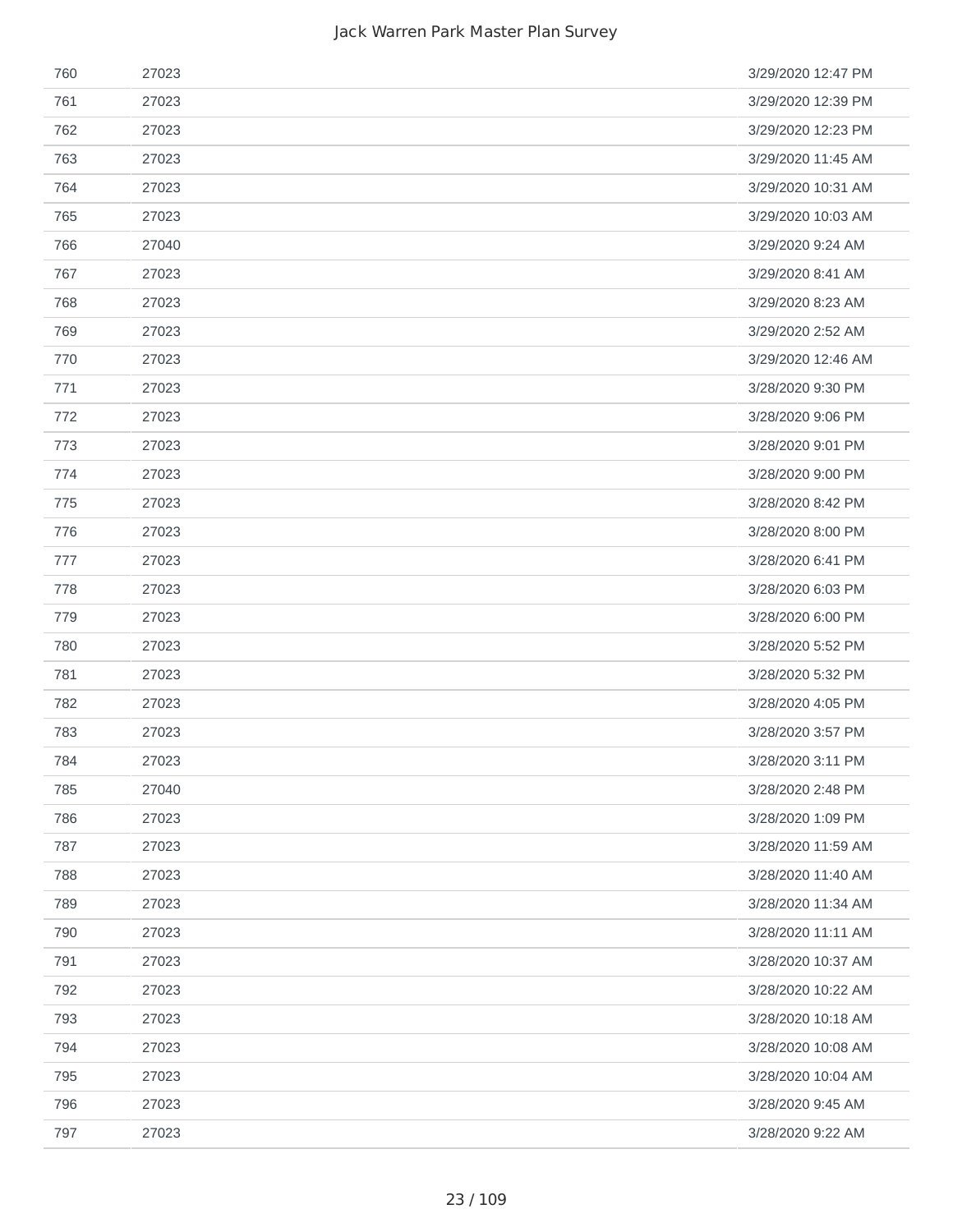| 798 | 27023 | 3/28/2020 8:38 AM |
|-----|-------|-------------------|
| 799 | 27023 | 3/28/2020 8:04 AM |
| 800 | 27023 | 3/28/2020 7:59 AM |
| 801 | 27023 | 3/28/2020 7:35 AM |
| 802 | 27023 | 3/28/2020 5:38 AM |
| 803 | 27012 | 3/27/2020 9:53 PM |
| 804 | 27023 | 3/27/2020 9:20 PM |
| 805 | 27023 | 3/27/2020 9:15 PM |
| 806 | 27023 | 3/27/2020 8:58 PM |
| 807 | 27023 | 3/27/2020 8:54 PM |
| 808 | 27023 | 3/27/2020 8:17 PM |
| 809 | 27023 | 3/27/2020 7:48 PM |
| 810 | 27023 | 3/27/2020 7:23 PM |
| 811 | 27023 | 3/27/2020 7:11 PM |
| 812 | 27023 | 3/27/2020 7:10 PM |
| 813 | 27023 | 3/27/2020 7:05 PM |
| 814 | 27040 | 3/27/2020 7:01 PM |
| 815 | 27023 | 3/27/2020 6:42 PM |
| 816 | 27023 | 3/27/2020 6:12 PM |
| 817 | 27023 | 3/27/2020 6:10 PM |
| 818 | 27023 | 3/27/2020 5:54 PM |
| 819 | 27023 | 3/27/2020 5:47 PM |
| 820 | 27023 | 3/27/2020 5:32 PM |
| 821 | 27023 | 3/27/2020 5:29 PM |
| 822 | 27023 | 3/27/2020 5:13 PM |
| 823 | 27023 | 3/27/2020 5:06 PM |
| 824 | 27023 | 3/27/2020 5:05 PM |
| 825 | 27040 | 3/27/2020 5:04 PM |
| 826 | 27023 | 3/27/2020 5:01 PM |
| 827 | 27023 | 3/27/2020 4:55 PM |
| 828 | 27023 | 3/27/2020 4:45 PM |
| 829 | 27023 | 3/27/2020 4:45 PM |
| 830 | 27023 | 3/27/2020 4:41 PM |
| 831 | 27023 | 3/27/2020 4:36 PM |
| 832 | 27023 | 3/27/2020 4:33 PM |
| 833 | 27040 | 3/27/2020 4:27 PM |
| 834 | 27023 | 3/27/2020 4:25 PM |
| 835 | 27023 | 3/27/2020 4:24 PM |
|     |       |                   |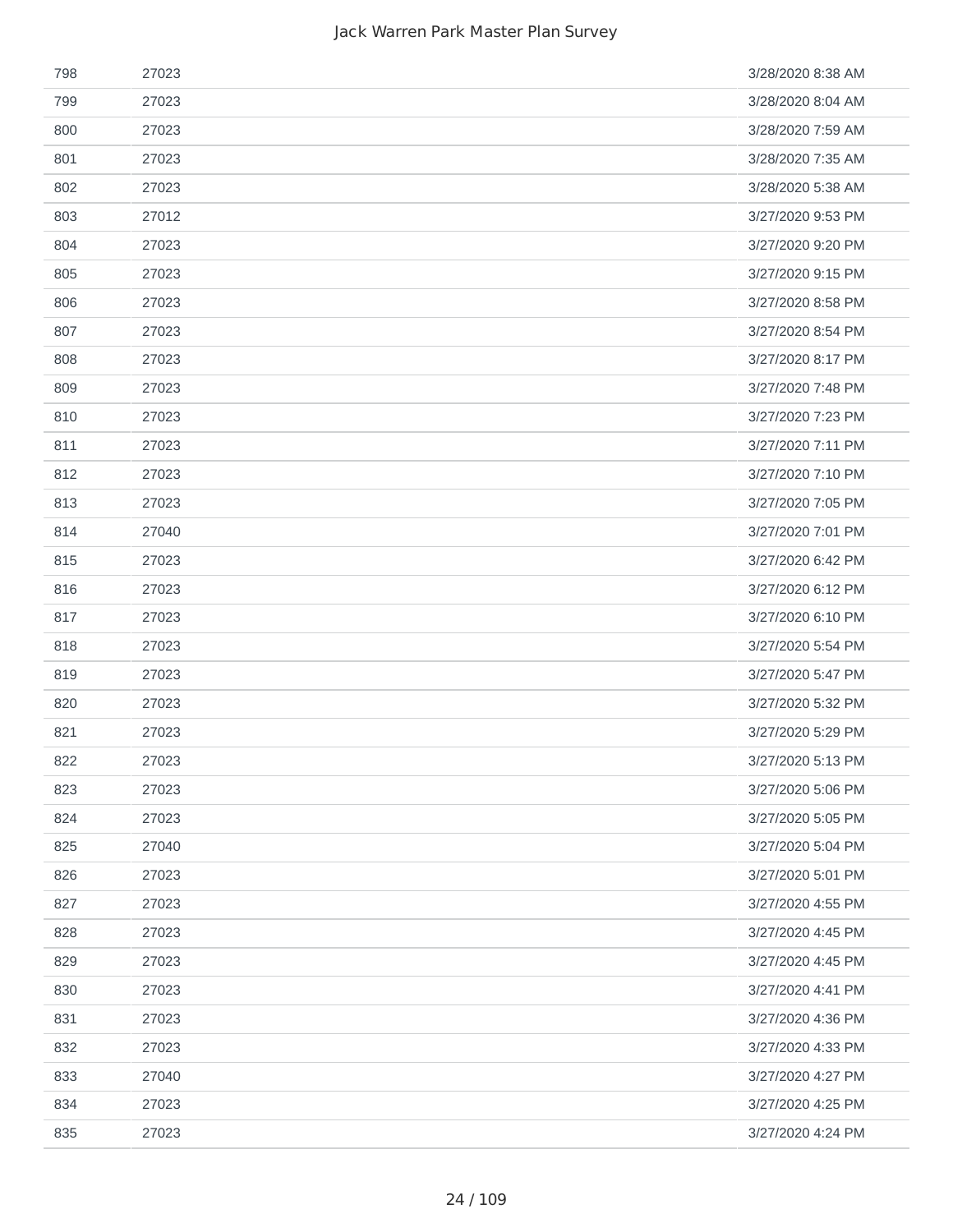| 836 | 27023 | 3/27/2020 4:15 PM |
|-----|-------|-------------------|
| 837 | 27023 | 3/27/2020 4:11 PM |
| 838 | 27023 | 3/27/2020 4:01 PM |
| 839 | 27023 | 3/27/2020 4:01 PM |
| 840 | 27023 | 3/27/2020 3:49 PM |
| 841 | 27023 | 3/27/2020 3:48 PM |
| 842 | 27023 | 3/27/2020 3:44 PM |
| 843 | 27023 | 3/27/2020 2:35 PM |
|     |       |                   |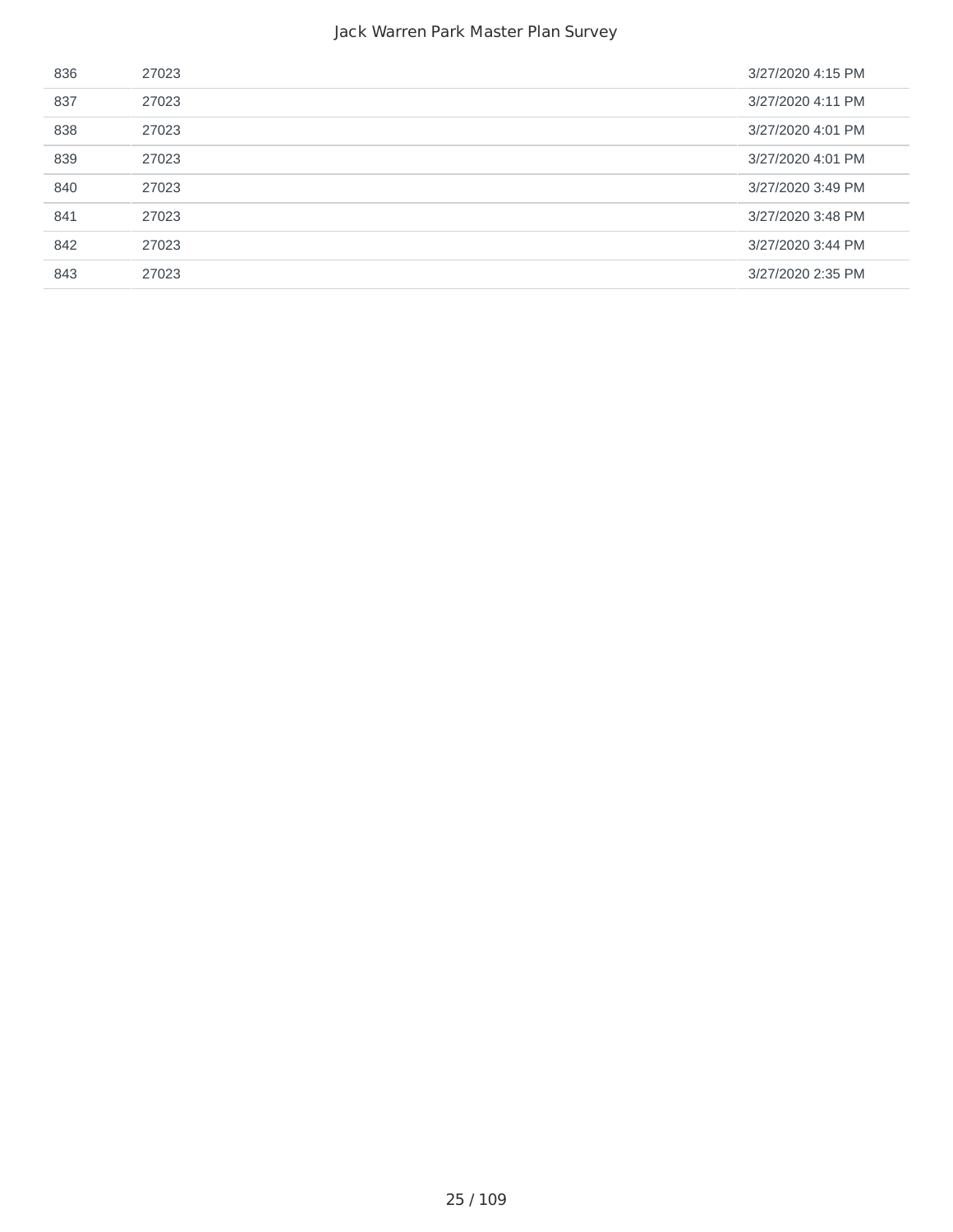# Q3 Ethnicity origin (or Race): Please specify your ethnicity



| <b>ANSWER CHOICES</b><br><b>RESPONSES</b> |        |                |
|-------------------------------------------|--------|----------------|
| White                                     | 94.99% | 797            |
| Hispanic or Latino                        | 1.19%  | 10             |
| <b>Black or African American</b>          | 0.95%  | 8              |
| Native American or American Indian        | 0.24%  | 2              |
| Asian/Pacific Islander                    | 0.48%  | $\overline{4}$ |
| Other:                                    | 2.15%  | 18             |
| <b>TOTAL</b>                              |        | 839            |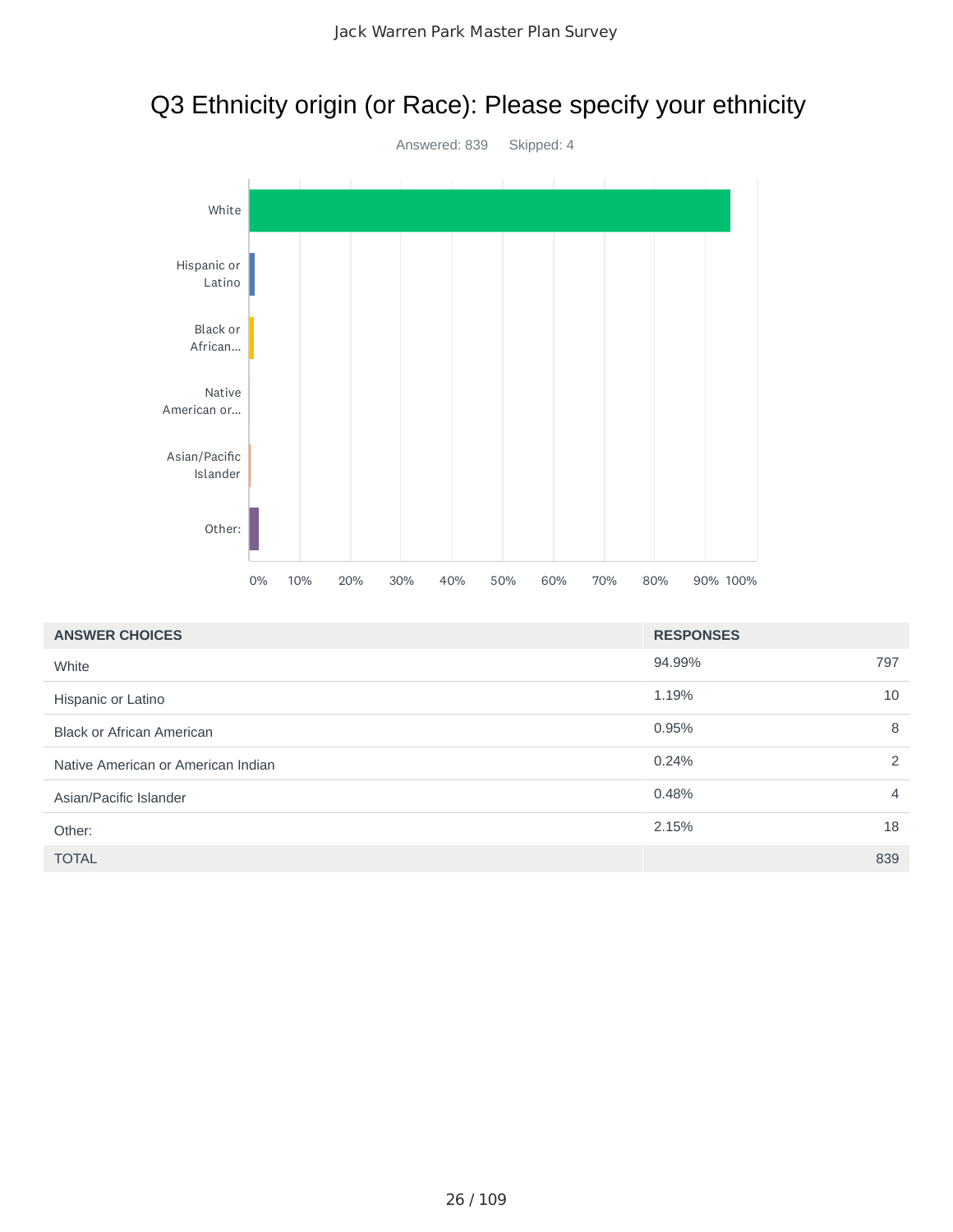| <b>OTHER:</b>               | <b>DATE</b>        |
|-----------------------------|--------------------|
| Multi-ethnic: White + Asian | 4/5/2020 10:53 AM  |
| Why does this matter?       | 4/4/2020 8:58 AM   |
| American                    | 4/4/2020 5:26 AM   |
| It doesn't matter           | 4/3/2020 6:49 PM   |
| <b>Mix</b>                  | 4/3/2020 7:55 AM   |
| Human                       | 4/1/2020 7:39 PM   |
| Mixed                       | 3/31/2020 11:03 AM |
| human                       | 3/30/2020 6:51 PM  |
| Human                       | 3/30/2020 4:35 PM  |
| why does it matter?         | 3/30/2020 4:31 PM  |
| I prefer not to specify     | 3/30/2020 4:25 PM  |
| Human                       | 3/30/2020 4:19 PM  |
| Prefer not to answer        | 3/30/2020 4:14 PM  |
| <b>Puerto Rican</b>         | 3/30/2020 4:09 PM  |
| Prefer not to answer        | 3/30/2020 3:59 PM  |
| Prefer not to answer        | 3/30/2020 3:56 PM  |
| Why? We all bleed the same. | 3/30/2020 3:47 PM  |
| Iranian American            | 3/27/2020 3:44 PM  |
|                             |                    |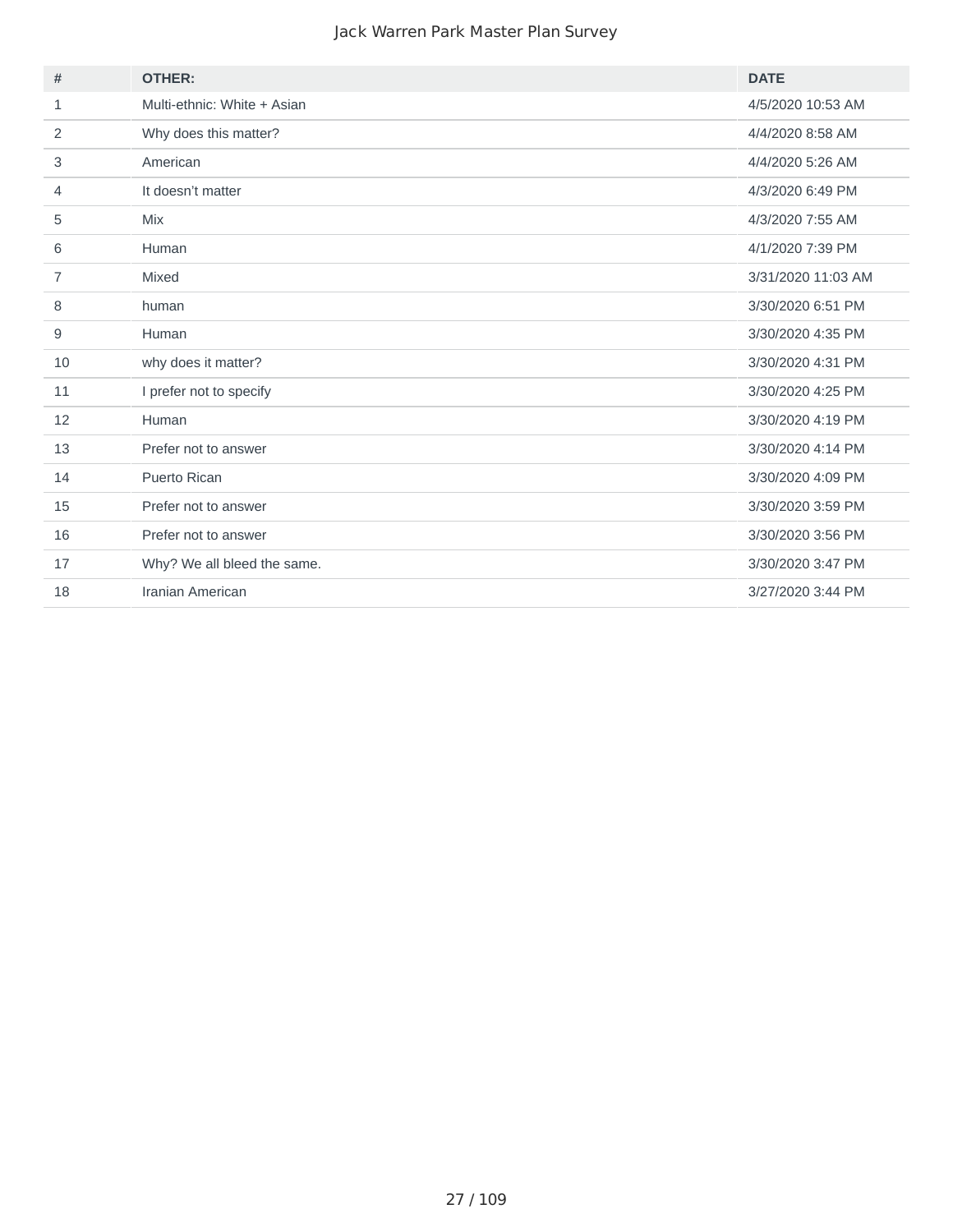

## Q4 To which gender identity do you most identify?

| <b>ANSWER CHOICES</b>  | <b>RESPONSES</b> |             |
|------------------------|------------------|-------------|
| Female                 | 68.53%           | 575         |
| Male                   | 30.27%           | 254         |
| Other                  | $0.00\%$         | $\mathbf 0$ |
| I prefer not to answer | 1.19%            | 10          |
| <b>TOTAL</b>           |                  | 839         |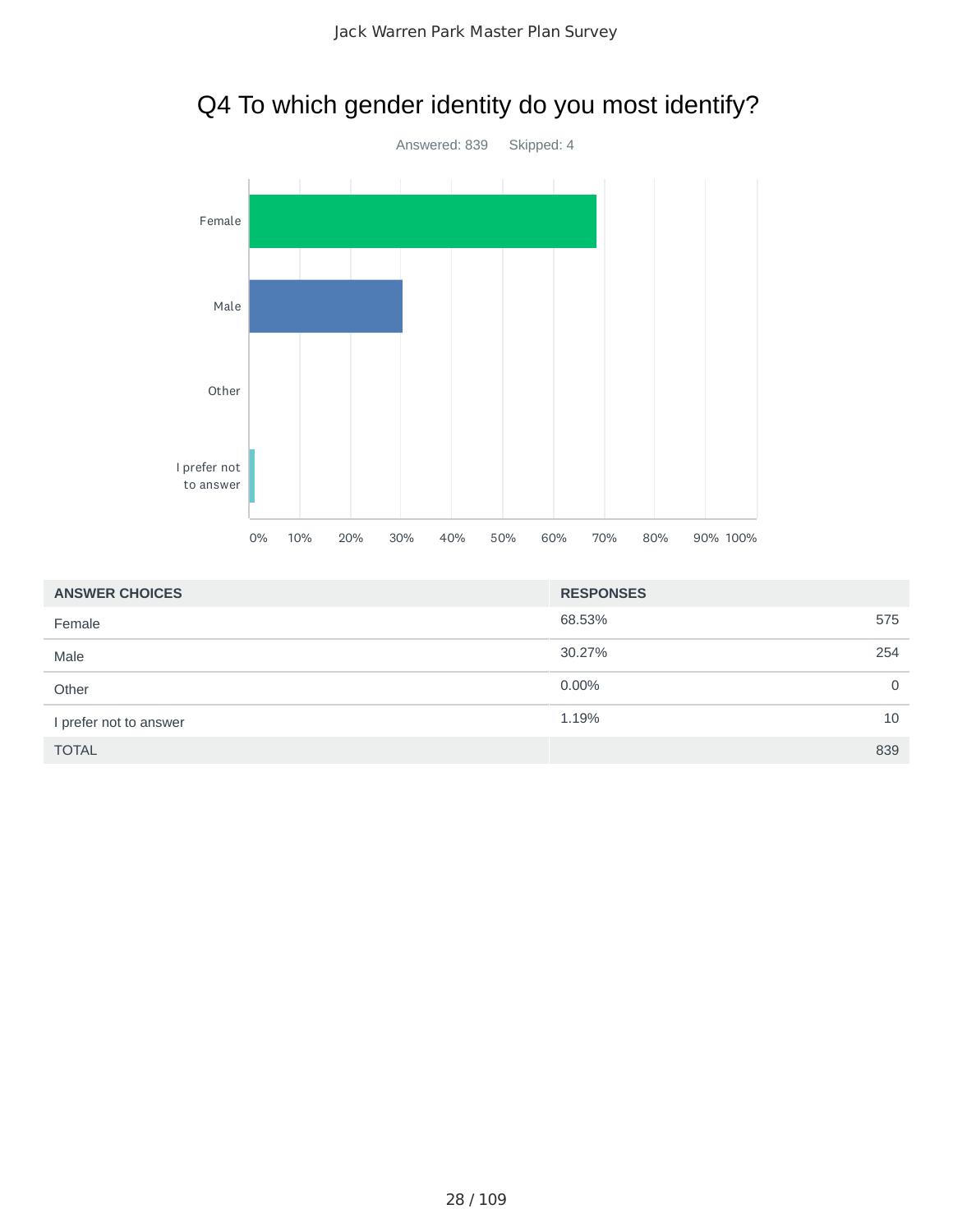## Q5 Select the number of persons in your household including yourself who are in the age brackets below:



#### 1 2 3 4 5 6

|                 | $\mathbf{1}$  | $\overline{2}$ | 3            | 4                 | 5                    | 6             | <b>TOTAL RESPONDENTS</b> |     |
|-----------------|---------------|----------------|--------------|-------------------|----------------------|---------------|--------------------------|-----|
| 14 and under    | 38.08%<br>155 | 42.01%<br>171  | 14.25%<br>58 | 5.65%<br>23       | 1.23%<br>5           | 1.23%<br>5    |                          | 407 |
| 15-19 years old | 75.16%<br>118 | 21.66%<br>34   | 3.18%<br>5   | $0.00\%$<br>0     | $0.00\%$<br>$\Omega$ | 0.00%<br>0    |                          | 157 |
| 20-35 years old | 48.88%<br>131 | 48.13%<br>129  | 3.36%<br>9   | 0.37%             | $0.00\%$<br>$\Omega$ | 0.00%<br>0    |                          | 268 |
| 36-45 years old | 45.63%<br>115 | 53.97%<br>136  | 0.40%<br>1   | 0.79%<br>2        | $0.00\%$<br>0        | 0.00%<br>0    |                          | 252 |
| 46-60 years old | 43.20%<br>146 | 57.10%<br>193  | 0.30%<br>1   | 0.00%<br>$\Omega$ | 0.00%<br>$\Omega$    | $0.00\%$<br>0 |                          | 338 |
| 61 and over     | 43.12%<br>116 | 57.25%<br>154  | 0.74%<br>2   | $0.00\%$<br>0     | $0.00\%$<br>0        | 0.37%<br>ᆂ    |                          | 269 |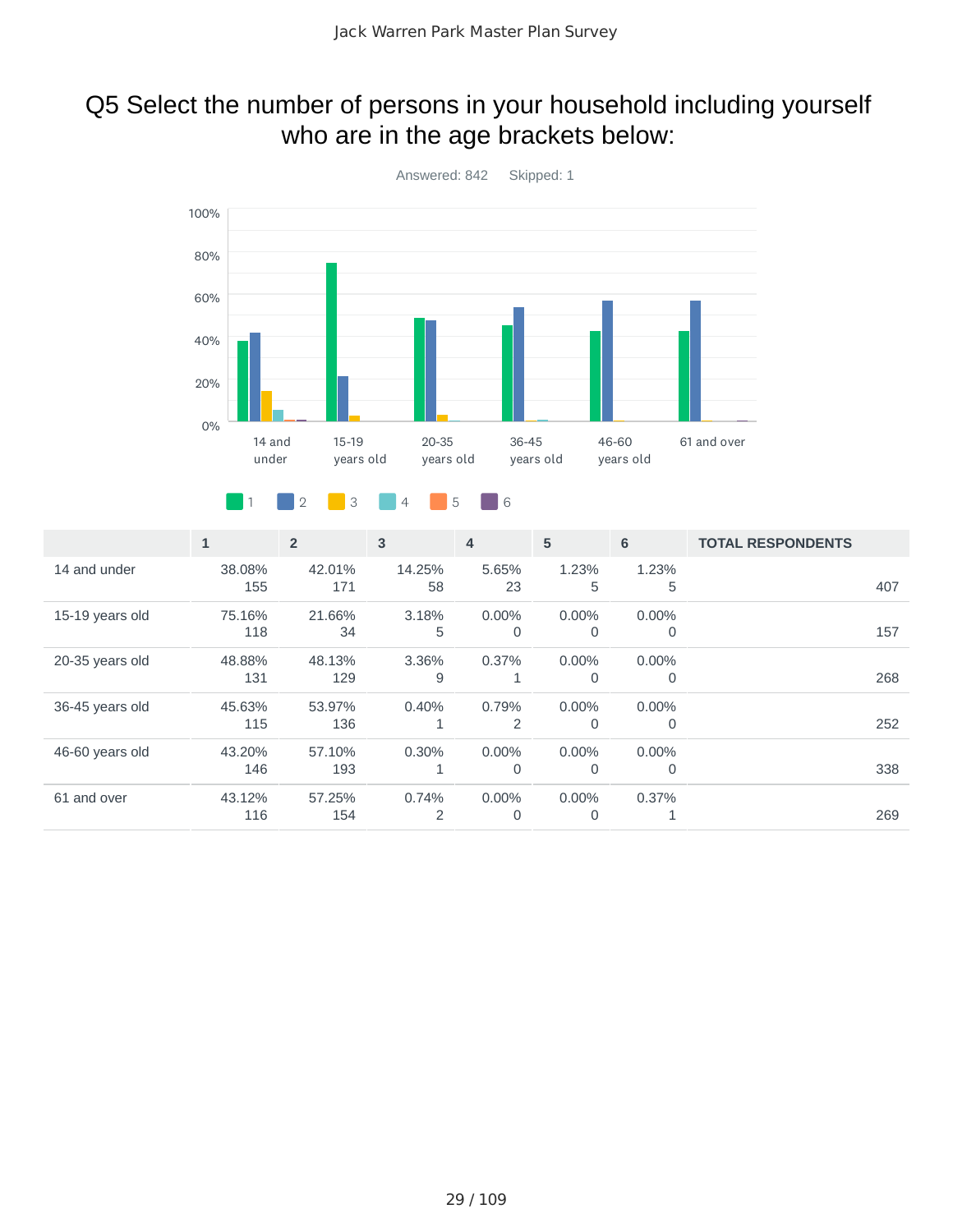### Q6 Check below how frequently you or others in your household have visited the following facilities in the past year.

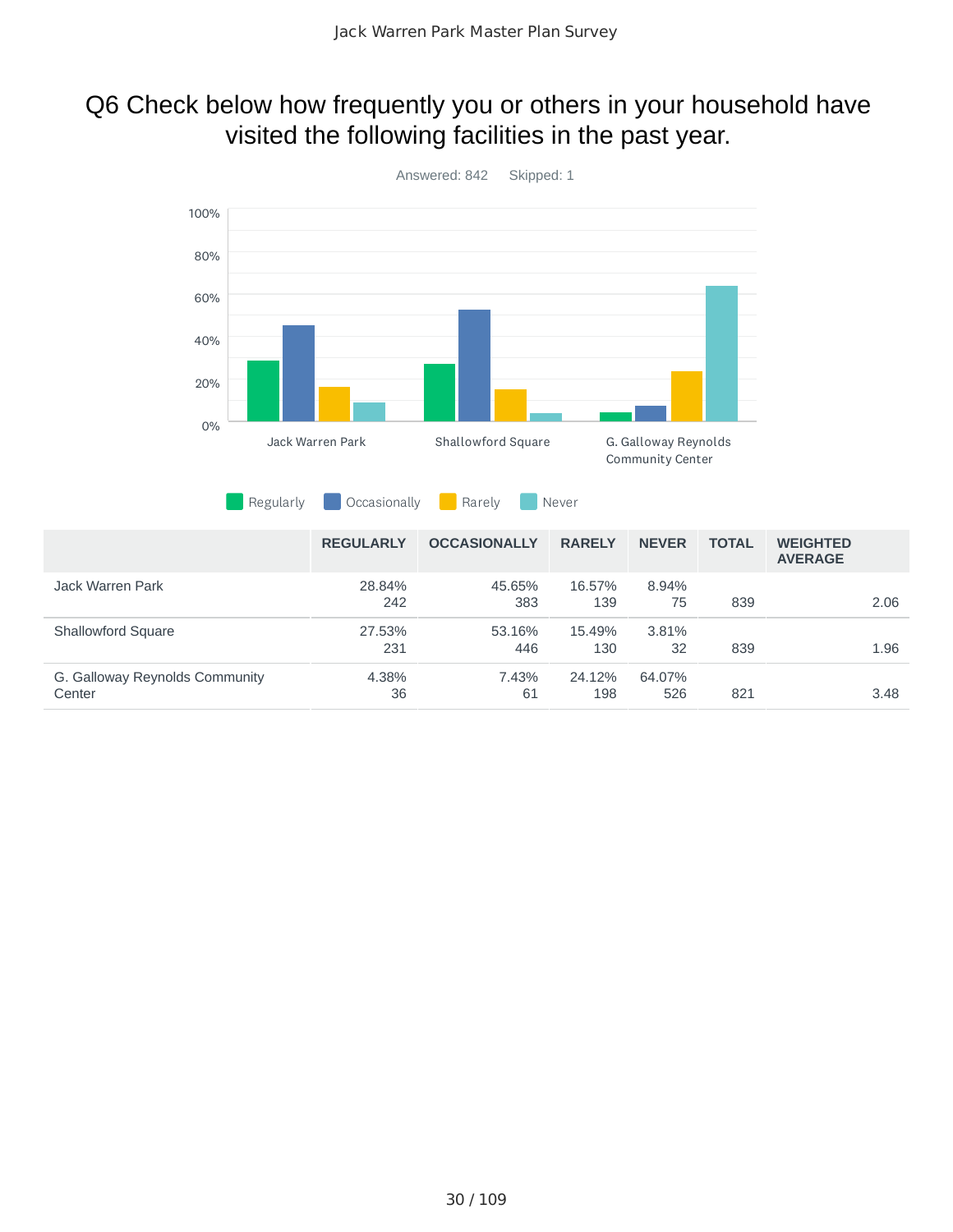| #              | <b>OTHER</b>                                                                                                               | <b>DATE</b>        |
|----------------|----------------------------------------------------------------------------------------------------------------------------|--------------------|
| $\mathbf{1}$   | Events at G.G. Reynolds seem to be held rarely                                                                             | 4/7/2020 5:42 PM   |
| 2              | Lewisville Library Branch                                                                                                  | 4/7/2020 11:53 AM  |
| 3              | Joanie Moser Park                                                                                                          | 4/7/2020 7:37 AM   |
| 4              | Why is Jonie Moser Park not listed?                                                                                        | 4/5/2020 12:10 PM  |
| 5              | Senior center                                                                                                              | 4/4/2020 10:51 PM  |
| 6              | Holidays we rent                                                                                                           | 4/4/2020 12:39 PM  |
| $\overline{7}$ | Joanie Moser                                                                                                               | 4/4/2020 9:09 AM   |
| 8              | Joanie Moser frequently                                                                                                    | 4/4/2020 8:58 AM   |
| 9              | Joanie Moser                                                                                                               | 4/4/2020 8:40 AM   |
| 10             | Joanie Moser                                                                                                               | 4/3/2020 10:16 PM  |
| 11             | Joanie Moser Park                                                                                                          | 4/3/2020 7:49 PM   |
| 12             | Joanie Moser                                                                                                               | 4/3/2020 7:15 PM   |
| 13             | We go to the library too                                                                                                   | 4/3/2020 6:49 PM   |
| 14             | Joannie Moser park frequently                                                                                              | 4/2/2020 12:03 PM  |
| 15             | No dogs allowed-I can't go.                                                                                                | 4/1/2020 7:39 PM   |
| 16             | Joanie Moser Park                                                                                                          | 4/1/2020 9:10 AM   |
| 17             | Joanie moser                                                                                                               | 3/31/2020 11:07 PM |
| 18             | Janie Moser Park                                                                                                           | 3/31/2020 7:47 PM  |
| 19             | Have had health issues                                                                                                     | 3/31/2020 6:41 PM  |
| 20             | Joanie Moser Park - Occasionally                                                                                           | 3/31/2020 2:52 PM  |
| 21             | Joanie Moser occasionally                                                                                                  | 3/31/2020 1:08 PM  |
| 22             | Never for above spaces - just moved to town $\sim$ 2 weeks ago and haven't been able to explore<br>yet                     | 3/31/2020 12:54 PM |
| 23             | new to the community late 2019                                                                                             | 3/31/2020 12:25 PM |
| 24             | Joanie Moser Park                                                                                                          | 3/31/2020 11:18 AM |
| 25             | Tanglewood Park                                                                                                            | 3/31/2020 9:55 AM  |
| 26             | Joanie Moser                                                                                                               | 3/30/2020 11:38 PM |
| 27             | Lewisville Library                                                                                                         | 3/30/2020 11:15 PM |
| 28             | Where is Galloway Reynolds Community center? I go to Greenway at Muddy Creek regularly<br>because I can walk my dog there. | 3/30/2020 9:43 PM  |
| 29             | Also go to Jonie Moser                                                                                                     | 3/30/2020 7:06 PM  |
| 30             | Tanglewood                                                                                                                 | 3/30/2020 6:42 PM  |
| 31             | Joanie Moser                                                                                                               | 3/30/2020 6:29 PM  |
| 32             | Just moved to area.                                                                                                        | 3/30/2020 5:43 PM  |
| 33             | Joanie Moser occasionally                                                                                                  | 3/30/2020 5:22 PM  |
| 34             | joanie moser                                                                                                               | 3/30/2020 4:31 PM  |
| 35             | Joanie moser                                                                                                               | 3/30/2020 4:23 PM  |
| 36             | Drive by almost all the time.                                                                                              | 3/30/2020 4:16 PM  |
|                |                                                                                                                            |                    |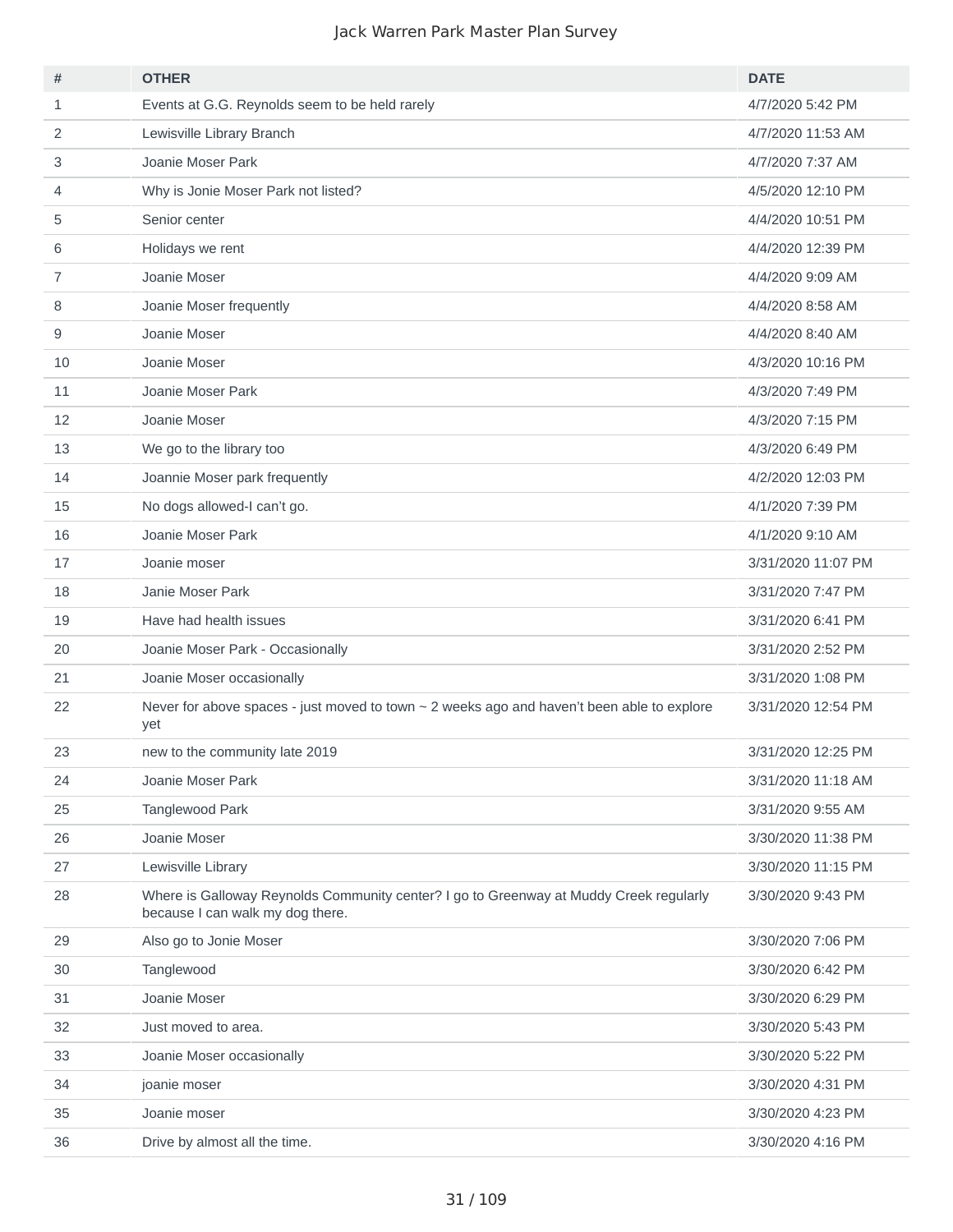| 37 | Joanie Moser regularly                                             | 3/30/2020 4:00 PM  |
|----|--------------------------------------------------------------------|--------------------|
| 38 | Probably would visit more if it were nicer and more user friendly. | 3/30/2020 3:32 PM  |
| 39 | Joanie Moser Park - Occasionally                                   | 3/30/2020 9:48 AM  |
| 40 | Community center is always locked                                  | 3/29/2020 12:23 PM |
| 41 | Joanie Moser Park, Tennis courts                                   | 3/29/2020 10:03 AM |
| 42 | J moser park                                                       | 3/28/2020 11:34 AM |
| 43 | Joannie Moser park                                                 | 3/27/2020 8:54 PM  |
| 44 | Muddy Creek Greenway - Bike and Dog friendly - that's my park      | 3/27/2020 5:13 PM  |
| 45 | Joanie Moser - Occasionally                                        | 3/27/2020 5:05 PM  |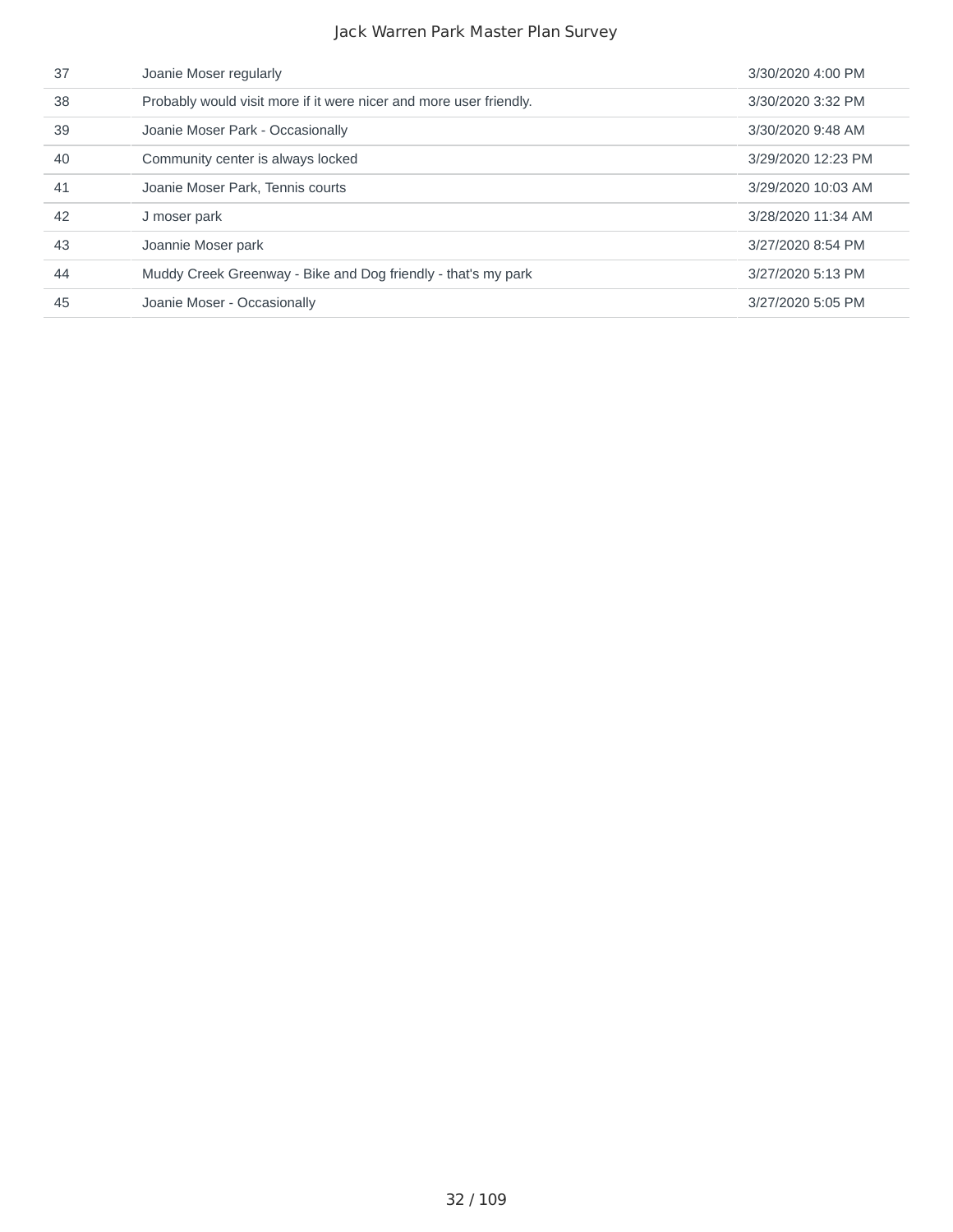### Q7 What would you consider the greatest barrier to your household's more regular use of a park or recreational facility?



Total Respondents: 772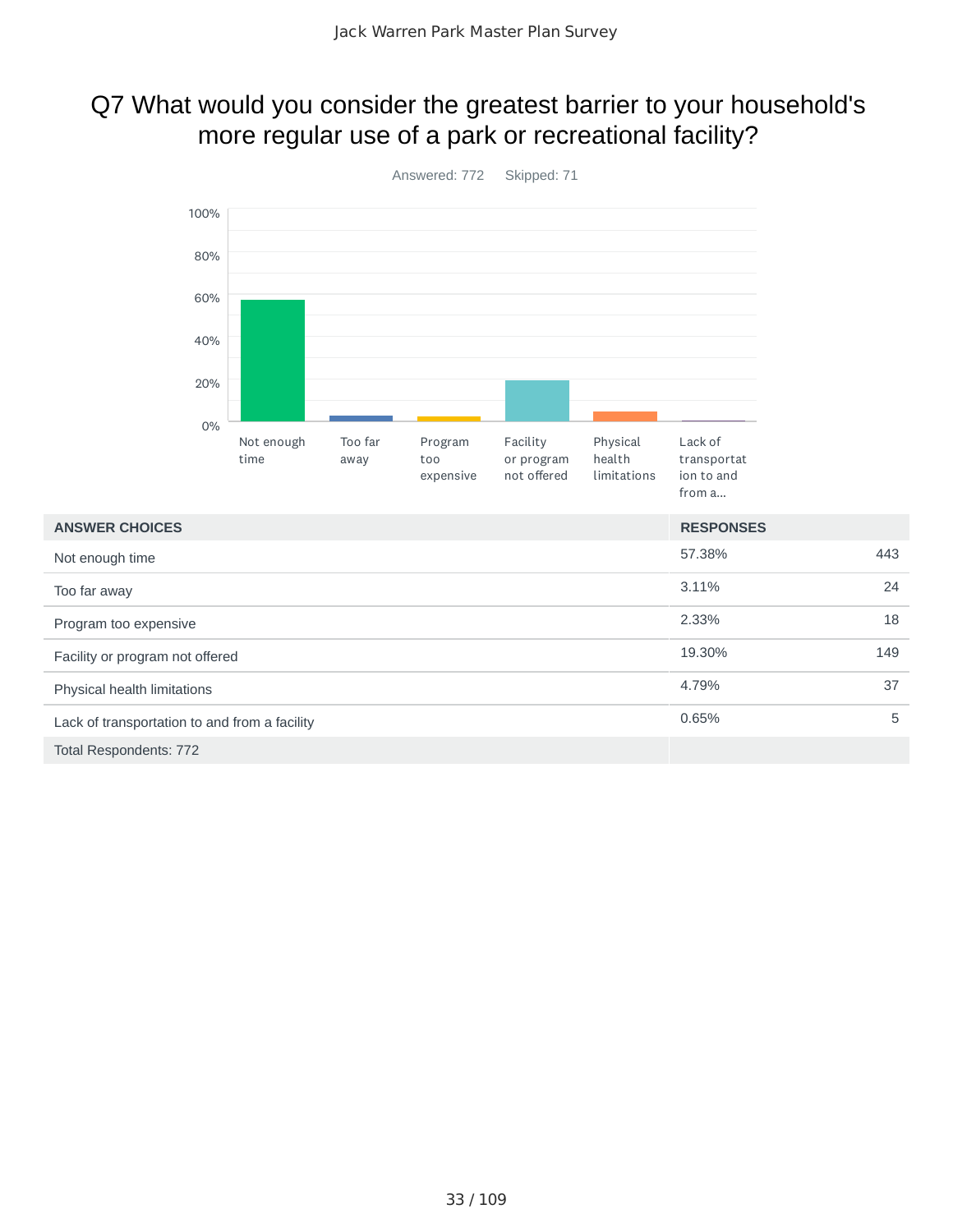| #  | <b>OTHER, PLEASE DESCRIBE</b>                                                                                                                                                             | <b>DATE</b>       |
|----|-------------------------------------------------------------------------------------------------------------------------------------------------------------------------------------------|-------------------|
| 1  | Unknown new to Lewisville                                                                                                                                                                 | 4/8/2020 6:46 AM  |
| 2  | No barriers                                                                                                                                                                               | 4/8/2020 1:02 AM  |
| 3  | No barriers                                                                                                                                                                               | 4/8/2020 12:54 AM |
| 4  | Haven't thought about it                                                                                                                                                                  | 4/7/2020 9:19 PM  |
| 5  | More meeting/ activity rooms for birthday parties, clubs, etc.                                                                                                                            | 4/7/2020 8:09 PM  |
| 6  | Need dog walk, drive to Tanglewood daily, can't walk at JW                                                                                                                                | 4/7/2020 5:55 PM  |
| 7  | No interest                                                                                                                                                                               | 4/7/2020 5:39 PM  |
| 8  | A lot of parks are too crowded                                                                                                                                                            | 4/7/2020 3:01 PM  |
| 9  | I don't experience a barrier                                                                                                                                                              | 4/7/2020 12:58 PM |
| 10 | There are plenty of parks and open areas in Lewisville and Pfafftown to choose from. I don't<br>think we need any more parks.                                                             | 4/6/2020 3:26 PM  |
| 11 | V isit Jack Warren Park daily.                                                                                                                                                            | 4/6/2020 3:02 PM  |
| 12 | More shade and restrooms needed                                                                                                                                                           | 4/6/2020 1:36 PM  |
| 13 | Don't have small kids                                                                                                                                                                     | 4/6/2020 10:42 AM |
| 14 | I just walk downtown. It's flat and a good 1.8 mi. round trip. Interesting to see what is going on<br>in L'ville.                                                                         | 4/6/2020 9:42 AM  |
| 15 | don't think about it.                                                                                                                                                                     | 4/6/2020 9:04 AM  |
| 16 | We love the parks and go often!                                                                                                                                                           | 4/6/2020 9:02 AM  |
| 17 | No limitations                                                                                                                                                                            | 4/5/2020 8:41 PM  |
| 18 | Lack of sidewalks down Lewisville-Clemmons Rd.                                                                                                                                            | 4/5/2020 9:20 AM  |
| 19 | Pets not allowed                                                                                                                                                                          | 4/4/2020 5:05 PM  |
| 20 | Shallowford Square dosent have enough trees. We need more shade!'                                                                                                                         | 4/4/2020 3:51 PM  |
| 21 | Have no intention of going there. We were annexed and I want no part of Lewisville.                                                                                                       | 4/4/2020 3:41 PM  |
| 22 | Kids have too much homework to do anything on week nights                                                                                                                                 | 4/4/2020 2:53 PM  |
| 23 | Would like some outside classes on health and the plants and grounds                                                                                                                      | 4/4/2020 1:48 PM  |
| 24 | No Sidewalks on Williams road                                                                                                                                                             | 4/4/2020 1:28 PM  |
| 25 | Don't need to.                                                                                                                                                                            | 4/4/2020 12:16 PM |
| 26 | no barriers                                                                                                                                                                               | 4/4/2020 10:41 AM |
| 27 | If our dog were allowed to walk with us in Jack Warren Parkwe are responsible dog owners &<br>there are a lot of us who live in Lewisville, I have even picked up for others where I live | 4/4/2020 10:23 AM |
| 28 | Something to do there                                                                                                                                                                     | 4/4/2020 9:21 AM  |
| 29 | I use the Y as my primary recreational facility.                                                                                                                                          | 4/4/2020 8:40 AM  |
| 30 | Features of the park                                                                                                                                                                      | 4/4/2020 8:38 AM  |
| 31 | Lack of awareness of programs                                                                                                                                                             | 4/4/2020 7:09 AM  |
| 32 | Safety                                                                                                                                                                                    | 4/4/2020 6:57 AM  |
| 33 | None                                                                                                                                                                                      | 4/4/2020 3:19 AM  |
| 34 | Nothing we want to do.                                                                                                                                                                    | 4/4/2020 2:32 AM  |
| 35 | Depression                                                                                                                                                                                | 4/4/2020 2:31 AM  |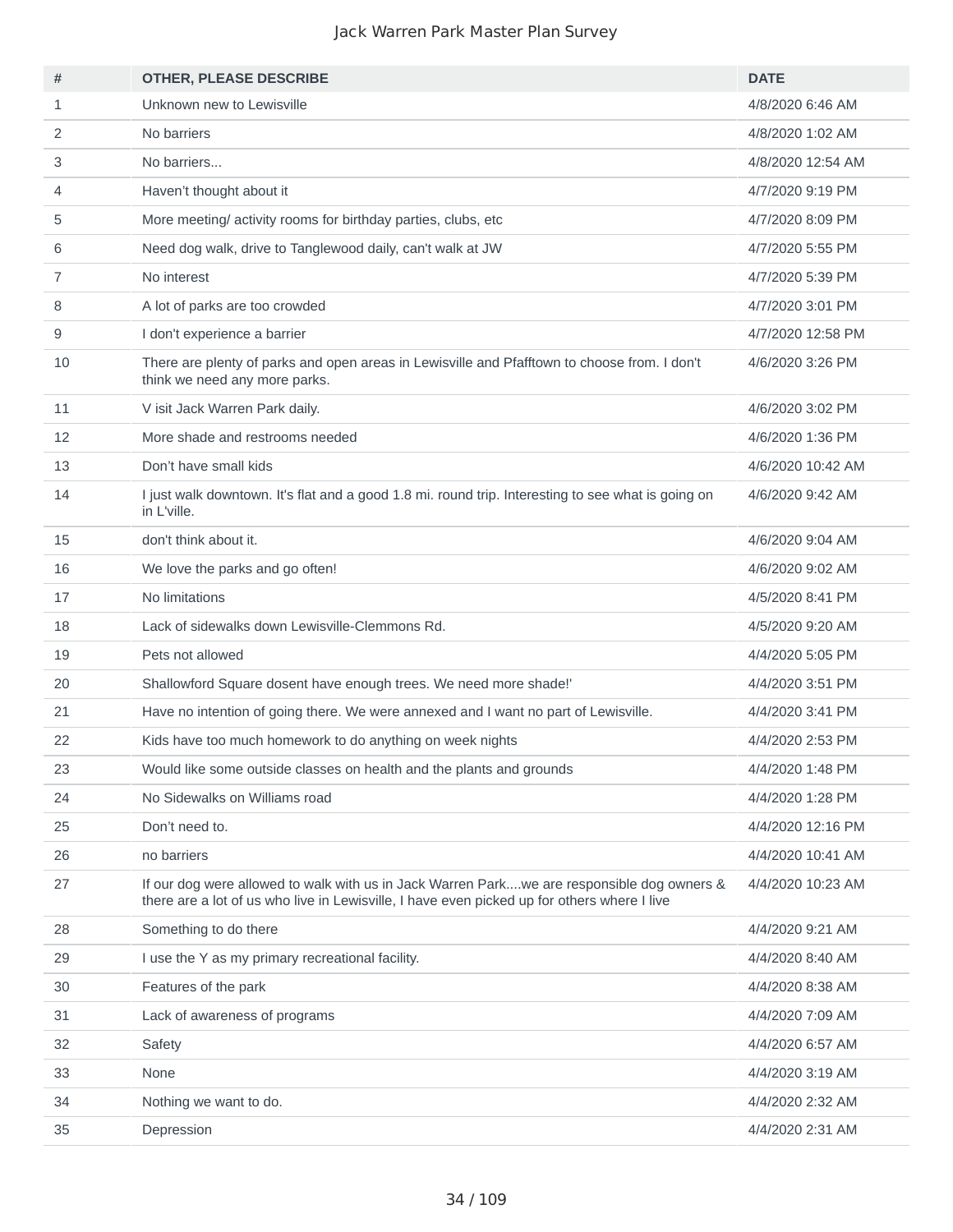| 36 | Knowledge of what the parks offer & where they are located.                                                                                                                                                                   | 4/3/2020 10:58 PM |
|----|-------------------------------------------------------------------------------------------------------------------------------------------------------------------------------------------------------------------------------|-------------------|
| 37 | Weather                                                                                                                                                                                                                       | 4/3/2020 10:43 PM |
| 38 | Trails too short                                                                                                                                                                                                              | 4/3/2020 10:20 PM |
| 39 | Not dog friendly                                                                                                                                                                                                              | 4/3/2020 10:16 PM |
| 40 | City wide bike/walking trails connecting to the parks and between parks would be a nice<br>addition.                                                                                                                          | 4/3/2020 9:49 PM  |
| 41 | Lack of attractive plantings, shade trees along the walking trail                                                                                                                                                             | 4/3/2020 9:46 PM  |
| 42 | Can't bring dogs                                                                                                                                                                                                              | 4/3/2020 9:42 PM  |
| 43 | Use when grand children in town.                                                                                                                                                                                              | 4/3/2020 9:18 PM  |
| 44 | need an answer none of the above                                                                                                                                                                                              | 4/3/2020 7:50 PM  |
| 45 | No interest                                                                                                                                                                                                                   | 4/3/2020 7:33 PM  |
| 46 | No dogs allowed                                                                                                                                                                                                               | 4/3/2020 7:27 PM  |
| 47 | Busy with other commitments like work and family                                                                                                                                                                              | 4/3/2020 7:11 PM  |
| 48 | Take my grandchildren occasionally                                                                                                                                                                                            | 4/3/2020 6:58 PM  |
| 49 | We walk in our neighborhood                                                                                                                                                                                                   | 4/3/2020 6:42 PM  |
| 50 | Dogs not allowed on walking trail                                                                                                                                                                                             | 4/3/2020 6:40 PM  |
| 51 | Lack of awareness since we moved 3 years ago                                                                                                                                                                                  | 4/3/2020 6:38 PM  |
| 52 | Dogs aren't allowed                                                                                                                                                                                                           | 4/3/2020 5:33 PM  |
| 53 | sometimes there is not enough people at Jack Warren and does not feel safe                                                                                                                                                    | 4/3/2020 3:12 PM  |
| 54 | N/A                                                                                                                                                                                                                           | 4/3/2020 12:11 PM |
| 55 | No sidewalks, need more that sums toward children                                                                                                                                                                             | 4/3/2020 9:53 AM  |
| 56 | No sidewalk connecting Jack Warren to Joanie Moser                                                                                                                                                                            | 4/3/2020 7:33 AM  |
| 57 | Lack of sidewalk                                                                                                                                                                                                              | 4/3/2020 1:27 AM  |
| 58 | Not enough information about activities                                                                                                                                                                                       | 4/3/2020 1:07 AM  |
| 59 | Wheelchair, and incontinence no palce to change my nine year old son u less I change h on the<br>floor of bathroom                                                                                                            | 4/2/2020 6:15 PM  |
| 60 | We live in Reynodale - Would love for there to be sidewalk access for us to reach the parks!<br>For the sidewalk on Lewisville-Clemmons road to extend down to our neighborhood. Easier to<br>walk than load kids in the car! | 4/2/2020 2:47 PM  |
| 61 | No barriers                                                                                                                                                                                                                   | 4/2/2020 12:34 PM |
| 62 | no barriers                                                                                                                                                                                                                   | 4/2/2020 10:15 AM |
| 63 | See answer above -no dogs allowed                                                                                                                                                                                             | 4/1/2020 7:39 PM  |
| 64 | No dog park                                                                                                                                                                                                                   | 4/1/2020 5:34 PM  |
| 65 | Not dog friendly!                                                                                                                                                                                                             | 4/1/2020 3:00 PM  |
| 66 | Amenities                                                                                                                                                                                                                     | 4/1/2020 1:51 PM  |
| 67 | caution tape on playground                                                                                                                                                                                                    | 4/1/2020 1:17 PM  |
| 68 | Not dog walking friendly                                                                                                                                                                                                      | 4/1/2020 12:14 PM |
| 69 | I prefer bicycling whihc is not convenient in our parks. We need a Greenway connector to<br>Tanglewood.                                                                                                                       | 4/1/2020 9:10 AM  |
| 70 | Dogs are not allowed                                                                                                                                                                                                          | 4/1/2020 9:07 AM  |
|    |                                                                                                                                                                                                                               |                   |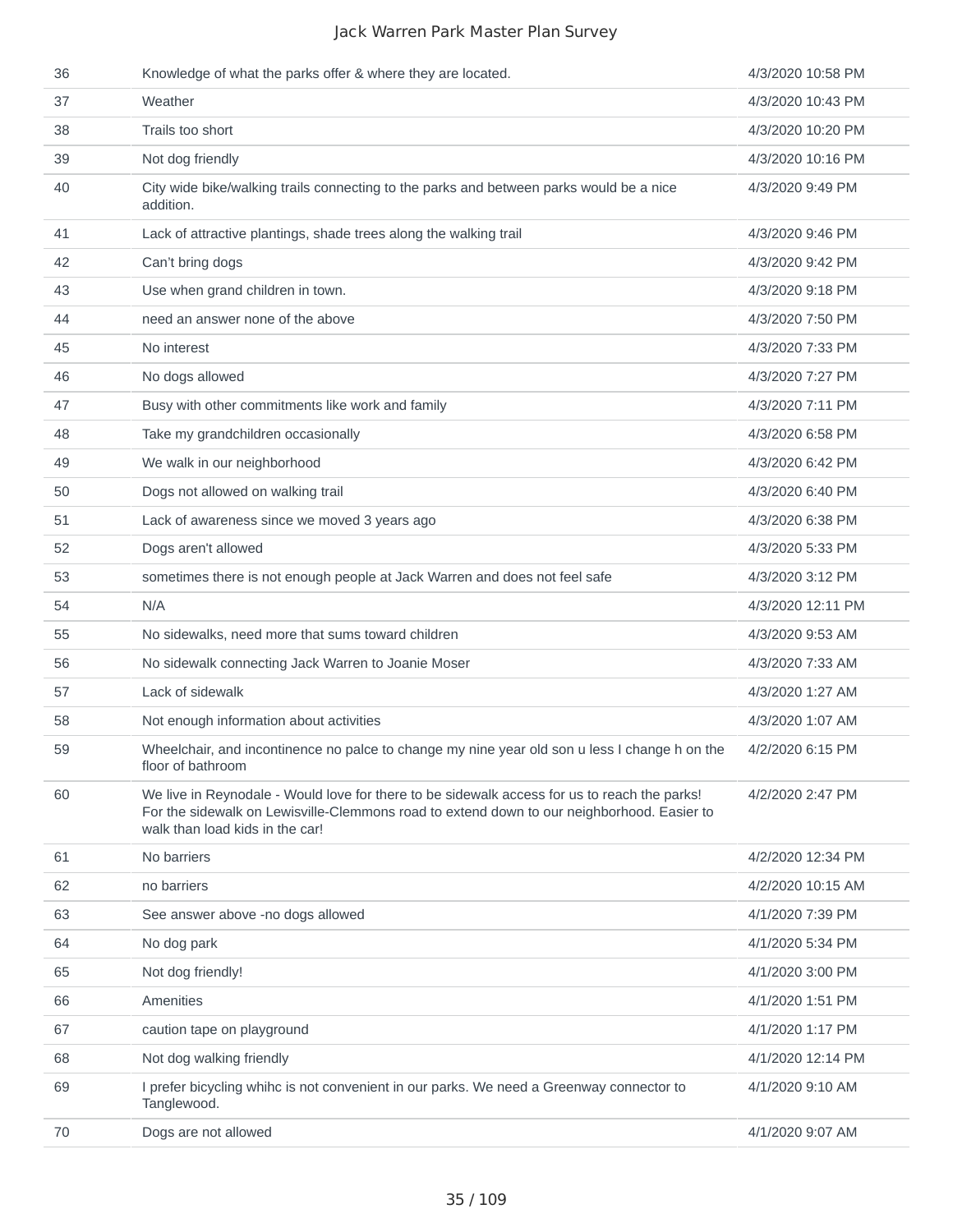| 71  | For Jack Warren park, no dogs allowed. Walking trail could be longer                                           | 4/1/2020 8:38 AM   |
|-----|----------------------------------------------------------------------------------------------------------------|--------------------|
| 72  | Not much there                                                                                                 | 4/1/2020 7:36 AM   |
| 73  | Not familiar with it                                                                                           | 4/1/2020 12:06 AM  |
| 74  | Not dog leach friendly                                                                                         | 3/31/2020 10:41 PM |
| 75  | No particular reason                                                                                           | 3/31/2020 9:23 PM  |
| 76  | Parks offer very little to my age group                                                                        | 3/31/2020 9:20 PM  |
| 77  | I'm a skater and go to muddy creek greenway                                                                    | 3/31/2020 8:04 PM  |
| 78  | I don't have children to take there anymore.                                                                   | 3/31/2020 7:43 PM  |
| 79  | Choices                                                                                                        | 3/31/2020 6:49 PM  |
| 80  | I just moved here so haven't had a lot of opportunity to visit, but plan to in the future!                     | 3/31/2020 6:43 PM  |
| 81  | Not enough to do there                                                                                         | 3/31/2020 5:50 PM  |
| 82  | None                                                                                                           | 3/31/2020 5:31 PM  |
| 83  | Not enough to do there                                                                                         | 3/31/2020 4:04 PM  |
| 84  | We often try to play tennis at Joanie Moser park but the courts are frequently full                            | 3/31/2020 2:52 PM  |
| 85  | We use the parks regularly. We might ride bikes there if we had a sidewalk on Shallowford<br>leading into town | 3/31/2020 2:14 PM  |
| 86  | Dog walk trail please!                                                                                         | 3/31/2020 1:46 PM  |
| 87  | Facilities Close too early                                                                                     | 3/31/2020 1:25 PM  |
| 88  | I don't have a good excuse.                                                                                    | 3/31/2020 1:22 PM  |
| 89  | No dogs allowed in Jack Warren and Town Square area.                                                           | 3/31/2020 12:29 PM |
| 90  | Just didn't know about them                                                                                    | 3/31/2020 12:21 PM |
| 91  | Need a place for dogs to play                                                                                  | 3/31/2020 11:54 AM |
| 92  | Can't take my dog for a walk there                                                                             | 3/31/2020 11:43 AM |
| 93  | just need to make more time to visit                                                                           | 3/31/2020 11:18 AM |
| 94  | Would love to walk my dog there but No dogs allowed                                                            | 3/31/2020 10:49 AM |
| 95  | No shade during the summer at many of our parks. The slides and swings are too hot to play<br>on!              | 3/31/2020 8:50 AM  |
| 96  | Not enough shade at JW Park                                                                                    | 3/31/2020 5:56 AM  |
| 97  | I stay very busy (until lately) and I can't always include it in my day                                        | 3/31/2020 4:36 AM  |
| 98  | For JWP, a little too "manicured" for my taste.                                                                | 3/31/2020 12:34 AM |
| 99  | Weather (sun)                                                                                                  | 3/30/2020 11:38 PM |
| 100 | My kids are getting a little old for the playground                                                            | 3/30/2020 11:25 PM |
| 101 | Not allowing dogs                                                                                              | 3/30/2020 10:52 PM |
| 102 | Park @ Town square- slide & swing to hot to use, when not broken                                               | 3/30/2020 9:46 PM  |
| 103 | We use parks. We are not members of a YMCA distance of the Y is primary reason (its<br>Clemmons)               | 3/30/2020 9:44 PM  |
| 104 | Pets are not allowed in Jack Warren. Sometimes we walk around the square and down the<br>street in Lewisville. | 3/30/2020 9:43 PM  |
| 105 | Not able to bring dog to parks                                                                                 | 3/30/2020 9:36 PM  |
| 106 | No pets allowed                                                                                                | 3/30/2020 9:21 PM  |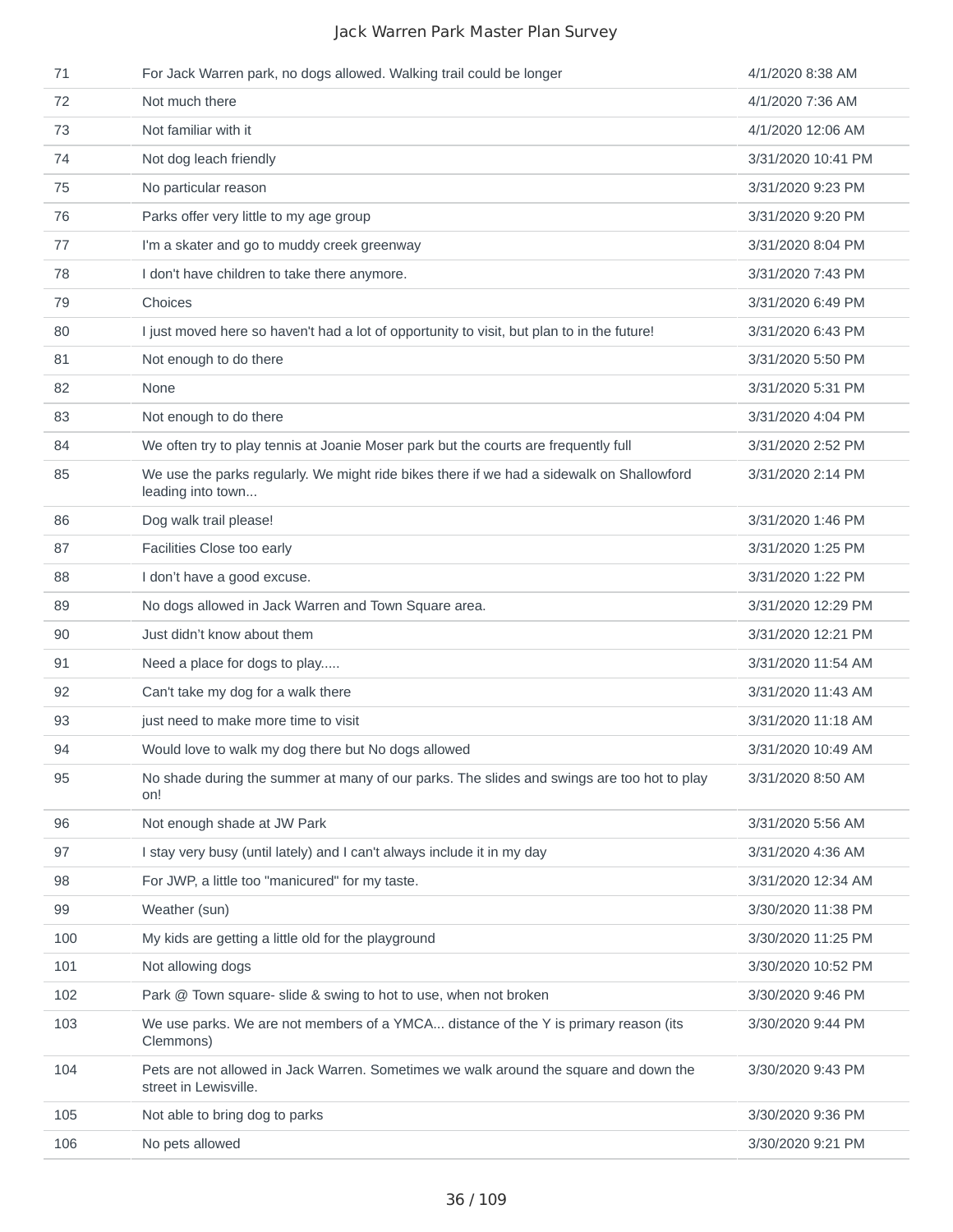| 107 | None of the above                                                                                                                                                                  | 3/30/2020 9:08 PM |
|-----|------------------------------------------------------------------------------------------------------------------------------------------------------------------------------------|-------------------|
| 108 | I belong to a gym                                                                                                                                                                  | 3/30/2020 9:00 PM |
| 109 | None                                                                                                                                                                               | 3/30/2020 8:49 PM |
| 110 | Dogs are not allowed                                                                                                                                                               | 3/30/2020 8:18 PM |
| 111 | No dogs allowed                                                                                                                                                                    | 3/30/2020 7:54 PM |
| 112 | No pets allowed                                                                                                                                                                    | 3/30/2020 7:41 PM |
| 113 | We go fairly regularly during good weather                                                                                                                                         | 3/30/2020 6:39 PM |
| 114 | No sidewalk to the park. We live within walking distance to Jack Warren but have to drive to get<br>there.                                                                         | 3/30/2020 6:09 PM |
| 115 | Lack of activities to do at jack warren                                                                                                                                            | 3/30/2020 5:39 PM |
| 116 | No barrier, we use them all occasionally                                                                                                                                           | 3/30/2020 5:22 PM |
| 117 | N/a                                                                                                                                                                                | 3/30/2020 5:10 PM |
| 118 | Cant take our dog with us                                                                                                                                                          | 3/30/2020 5:04 PM |
| 119 | Dogs not allowed                                                                                                                                                                   | 3/30/2020 5:02 PM |
| 120 | We need a dog park. Even if it's a paid, membership only dog park!                                                                                                                 | 3/30/2020 5:02 PM |
| 121 | Not allowing dogs                                                                                                                                                                  | 3/30/2020 5:00 PM |
| 122 | N/A                                                                                                                                                                                | 3/30/2020 4:57 PM |
| 123 | none                                                                                                                                                                               | 3/30/2020 4:54 PM |
| 124 | No dogs allowed                                                                                                                                                                    | 3/30/2020 4:44 PM |
| 125 | Also having new activities would help                                                                                                                                              | 3/30/2020 4:37 PM |
| 126 | Unable to take our dogs                                                                                                                                                            | 3/30/2020 4:35 PM |
| 127 | Amenities which are not of interest to me                                                                                                                                          | 3/30/2020 4:25 PM |
| 128 | Not aware of programs offered.                                                                                                                                                     | 3/30/2020 4:21 PM |
| 129 | We frequently use and appreciate the parks, the square, etc. We haven't used the Community<br>Center since the boys aged out of scouts.                                            | 3/30/2020 4:19 PM |
| 130 | Lack of sidewalks                                                                                                                                                                  | 3/30/2020 4:14 PM |
| 131 | We just moved to Lewisville and haven't explored everything yet.                                                                                                                   | 3/30/2020 4:13 PM |
| 132 | the path is not long enough for a long exercise walk                                                                                                                               | 3/30/2020 4:11 PM |
| 133 | Not enough activitoes                                                                                                                                                              | 3/30/2020 4:01 PM |
| 134 | Overcrowdedness at peak times due to lack of other options                                                                                                                         | 3/30/2020 4:00 PM |
| 135 | No sidewalk                                                                                                                                                                        | 3/30/2020 3:54 PM |
| 136 | Not pet friendly                                                                                                                                                                   | 3/30/2020 3:53 PM |
| 137 | I just moved here, will begin visit post-COVID19                                                                                                                                   | 3/30/2020 3:48 PM |
| 138 | Trail is too short for jogging, have to travel to Muddy Creek                                                                                                                      | 3/30/2020 3:47 PM |
| 139 | Normally frequent the Y on Robinhood Road.                                                                                                                                         | 3/30/2020 3:47 PM |
| 140 | I've had issues with people yelling ugly things at me while I walk my dog. I enjoy being out with<br>him and clean up after him wherever we go but it isn't worth the carrying on. | 3/30/2020 3:37 PM |
| 141 | No shade, walking trail not close                                                                                                                                                  | 3/30/2020 3:35 PM |
| 142 | Dogs not allowed at Jack Warren Park--If I'm outside I want to bring my dog with me                                                                                                | 3/30/2020 3:33 PM |
| 143 | I wish Jack Warren was pet friendly                                                                                                                                                | 3/30/2020 3:28 PM |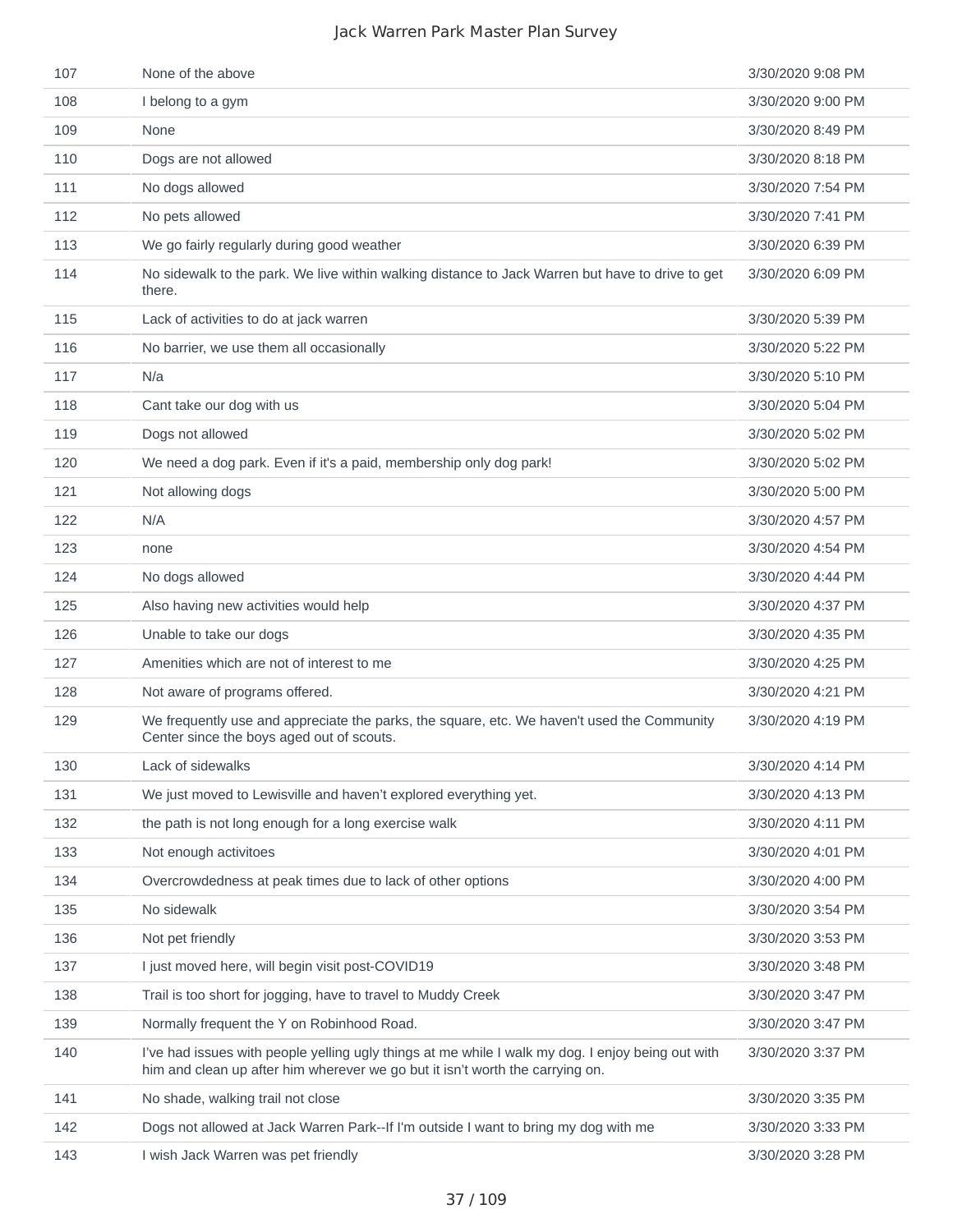| 144 | No Pets Policy                                                                                                                                                                                                                                         | 3/30/2020 9:48 AM  |
|-----|--------------------------------------------------------------------------------------------------------------------------------------------------------------------------------------------------------------------------------------------------------|--------------------|
| 145 | We go to Tanglewood park because there are more walking trails                                                                                                                                                                                         | 3/29/2020 10:03 AM |
| 146 | No sidewalks                                                                                                                                                                                                                                           | 3/28/2020 9:01 PM  |
| 147 | Not knowing when open, if it is open to the public, not knowing how to sign up to use space or if<br>you even have to.                                                                                                                                 | 3/28/2020 6:00 PM  |
| 148 | more walking trails; sidewalk connection to Joanie Moser park                                                                                                                                                                                          | 3/28/2020 1:09 PM  |
| 149 | Would like to see pickleball                                                                                                                                                                                                                           | 3/28/2020 8:38 AM  |
| 150 | Wish it was open earlier                                                                                                                                                                                                                               | 3/28/2020 8:04 AM  |
| 151 | High Voltage Power Lines Cause Cancer. They are in the park. Anyone who takes children<br>there should be taken to prison. The park should be closed down as long as those high voltage<br>lines are there. Anything else is a crime against humanity. | 3/27/2020 9:15 PM  |
| 152 | Other options for recreation                                                                                                                                                                                                                           | 3/27/2020 7:10 PM  |
| 153 | Only really have walking trail                                                                                                                                                                                                                         | 3/27/2020 6:42 PM  |
| 154 | Prefer going to gym or parks                                                                                                                                                                                                                           | 3/27/2020 5:54 PM  |
| 155 | Age                                                                                                                                                                                                                                                    | 3/27/2020 5:47 PM  |
| 156 | Lack of intrest                                                                                                                                                                                                                                        | 3/27/2020 5:32 PM  |
| 157 | For the rest of my family it's because they are of an age that it's not needed.                                                                                                                                                                        | 3/27/2020 5:29 PM  |
| 158 | Not friendly to bikes (folks say things) and dogs not allowed.                                                                                                                                                                                         | 3/27/2020 5:13 PM  |
| 159 | I generally walk in my neighborhood                                                                                                                                                                                                                    | 3/27/2020 5:06 PM  |
| 160 | Lack of information circulated on community center                                                                                                                                                                                                     | 3/27/2020 4:55 PM  |
| 161 | Jack Warren Park is an absolute GEM! Nothing in the Square has interested me, lately.                                                                                                                                                                  | 3/27/2020 4:01 PM  |
| 162 | Too busy, not big enough for the crowd                                                                                                                                                                                                                 | 3/27/2020 3:49 PM  |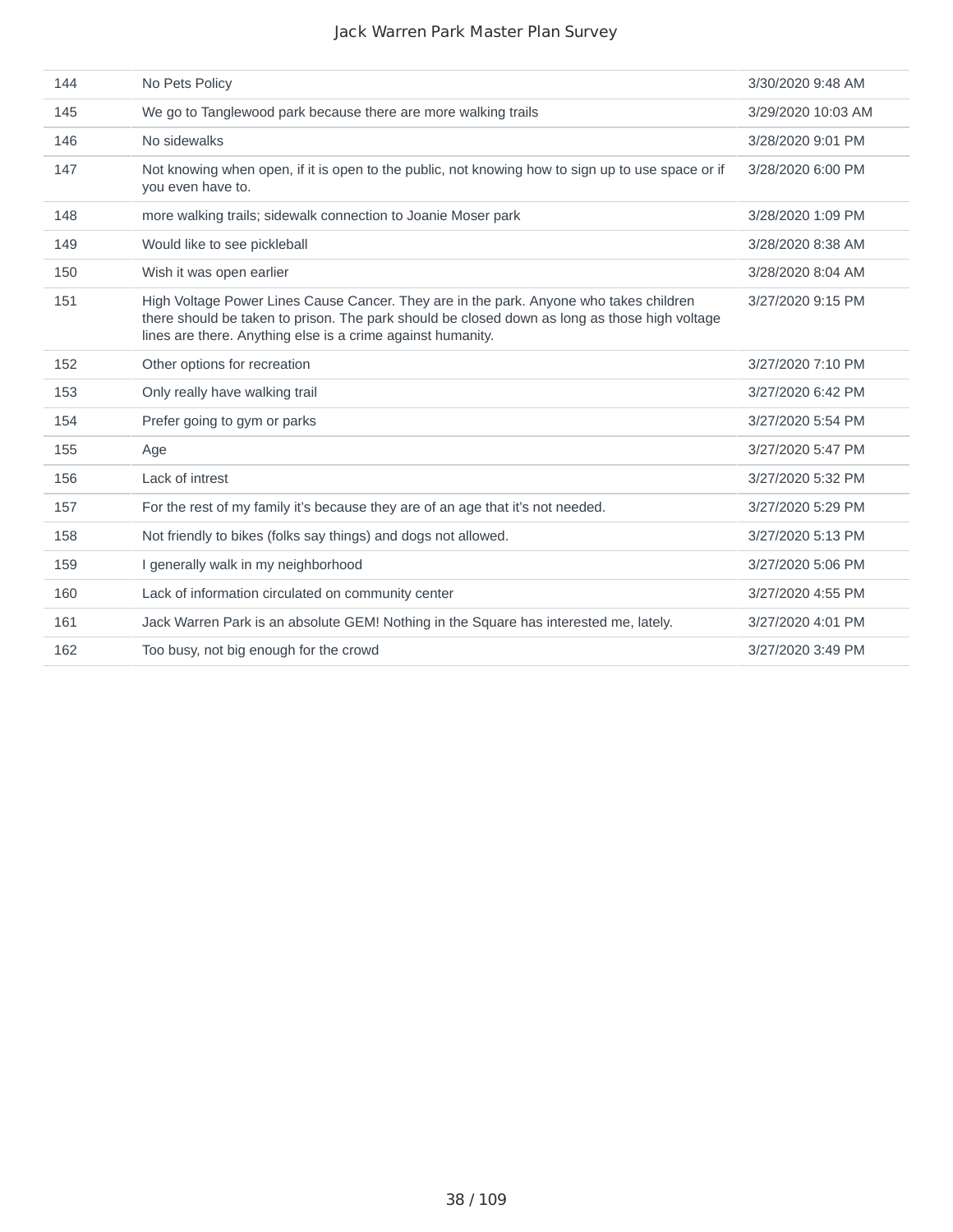## Q8 In which of the following Town recreation programs and special events do you or others in your household participate on a regular basis?



| <b>ANSWER CHOICES</b>                                 | <b>RESPONSES</b> |     |
|-------------------------------------------------------|------------------|-----|
| July 4th Celebration Concert                          | 74.35%           | 568 |
| Street Party and Food Truck Festival                  | 58.38%           | 446 |
| Plays and Musicals                                    | 49.21%           | 376 |
| <b>Concert Under the Stars</b>                        | 46.73%           | 357 |
| Town of Lewisville Christmas Tree Lighting with Santa | 43.19%           | 330 |
| <b>Starlight Movie Nites</b>                          | 38.48%           | 294 |
| Shalloween Carnival                                   | 16.10%           | 123 |
| <b>Annual Fitness Walk</b>                            | 5.76%            | 44  |
| Total Respondents: 764                                |                  |     |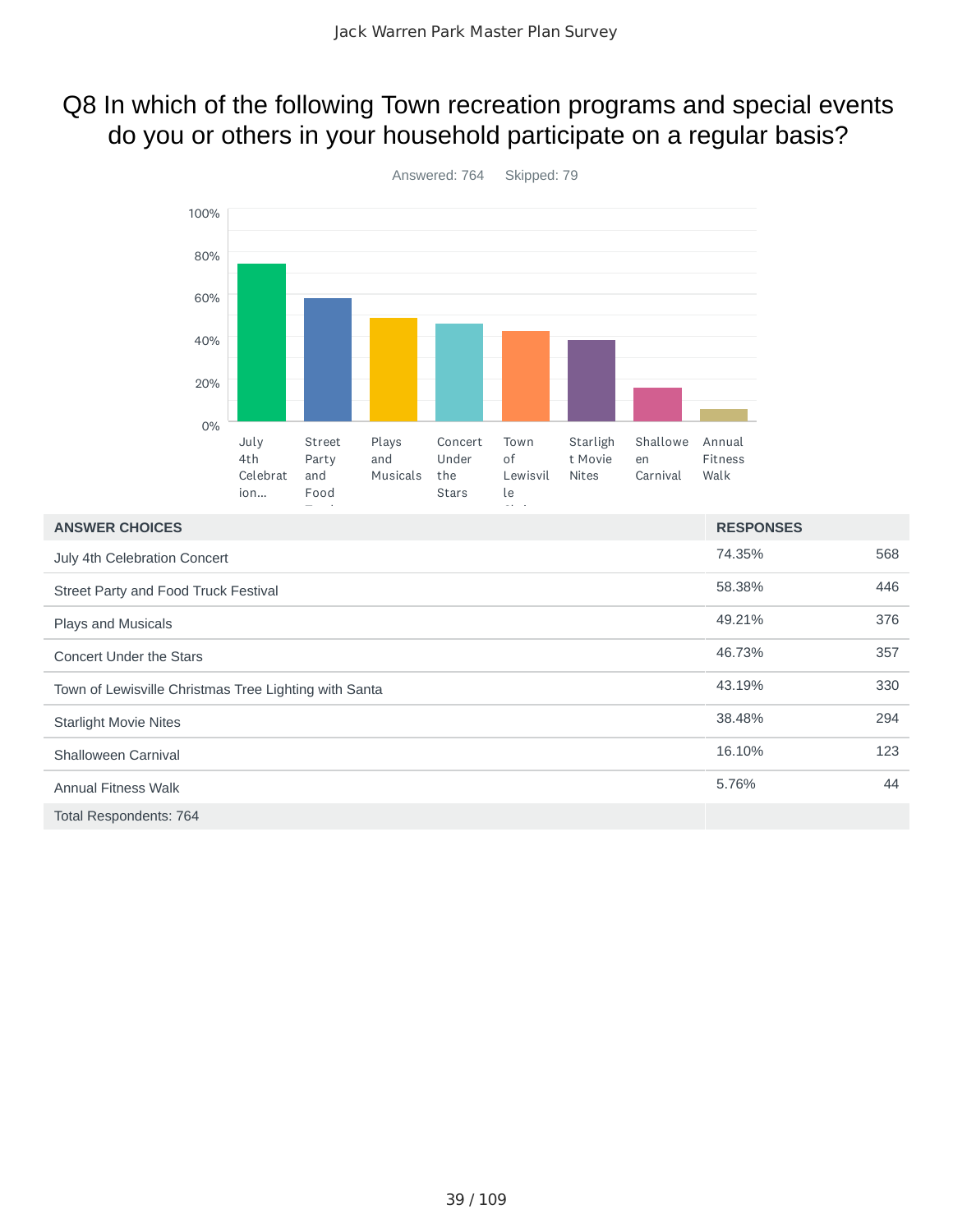| #  | <b>OTHER</b>                                                                          | <b>DATE</b>        |
|----|---------------------------------------------------------------------------------------|--------------------|
| 1  | Playground                                                                            | 4/8/2020 8:09 AM   |
| 2  | Eggstravaganza                                                                        | 4/8/2020 7:05 AM   |
| 3  | Have attended several, no longer-family aged out.                                     | 4/7/2020 5:55 PM   |
| 4  | Memorial Day (daytime) ceremony                                                       | 4/7/2020 5:42 PM   |
| 5  | None                                                                                  | 4/7/2020 5:39 PM   |
| 6  | We just moved here from Florida and we are not familiar with when the stuff goes on   | 4/7/2020 3:01 PM   |
| 7  | Public Participation at Town Hall                                                     | 4/7/2020 11:53 AM  |
| 8  | Christmas parade                                                                      | 4/7/2020 10:43 AM  |
| 9  | Egg hunt                                                                              | 4/6/2020 9:24 AM   |
| 10 | Just moved here 1 month ago but plan to participate in many                           | 4/5/2020 4:44 PM   |
| 11 | Senior center                                                                         | 4/4/2020 10:51 PM  |
| 12 | 4th of July fireworks, Christmas parade                                               | 4/4/2020 5:18 PM   |
| 13 | Bicycling from the Square                                                             | 4/4/2020 5:05 PM   |
| 14 | None. See above                                                                       | 4/4/2020 3:41 PM   |
| 15 | Fall n Spring clean sweep                                                             | 4/4/2020 1:48 PM   |
| 16 | Christmas parade                                                                      | 4/4/2020 1:28 PM   |
| 17 | fire works                                                                            | 4/4/2020 11:46 AM  |
| 18 | none                                                                                  | 4/4/2020 9:26 AM   |
| 19 | None                                                                                  | 4/4/2020 9:21 AM   |
| 20 | Christmas Parade                                                                      | 4/4/2020 8:38 AM   |
| 21 | Weekly walk @ JWP                                                                     | 4/4/2020 4:45 AM   |
| 22 | Beach music                                                                           | 4/3/2020 8:15 PM   |
| 23 | None                                                                                  | 4/3/2020 7:33 PM   |
| 24 | Christmas Parade                                                                      | 4/3/2020 6:46 PM   |
| 25 | Walking and using the play ground with the grandkids                                  | 4/2/2020 5:33 PM   |
| 26 | Christmas Parade                                                                      | 4/1/2020 1:51 PM   |
| 27 | easter egg hunt                                                                       | 4/1/2020 1:17 PM   |
| 28 | Parades                                                                               | 4/1/2020 7:53 AM   |
| 29 | None, but this will change as children get older.                                     | 4/1/2020 7:36 AM   |
| 30 | Other musical events                                                                  | 4/1/2020 7:36 AM   |
| 31 | Taking granddaughter to the playground area and walk                                  | 4/1/2020 5:54 AM   |
| 32 | Pokémon                                                                               | 3/31/2020 11:30 PM |
| 33 | Christmas parade                                                                      | 3/31/2020 8:18 PM  |
| 34 | Again don't have kids at home to take anymore although I used to do all these things. | 3/31/2020 7:43 PM  |
| 35 | Bike/Athletic events and craft fairs                                                  | 3/31/2020 6:29 PM  |
| 36 | LES school sponsored events                                                           | 3/31/2020 3:02 PM  |
| 37 | Or we did before alcohol was banned                                                   | 3/31/2020 2:23 PM  |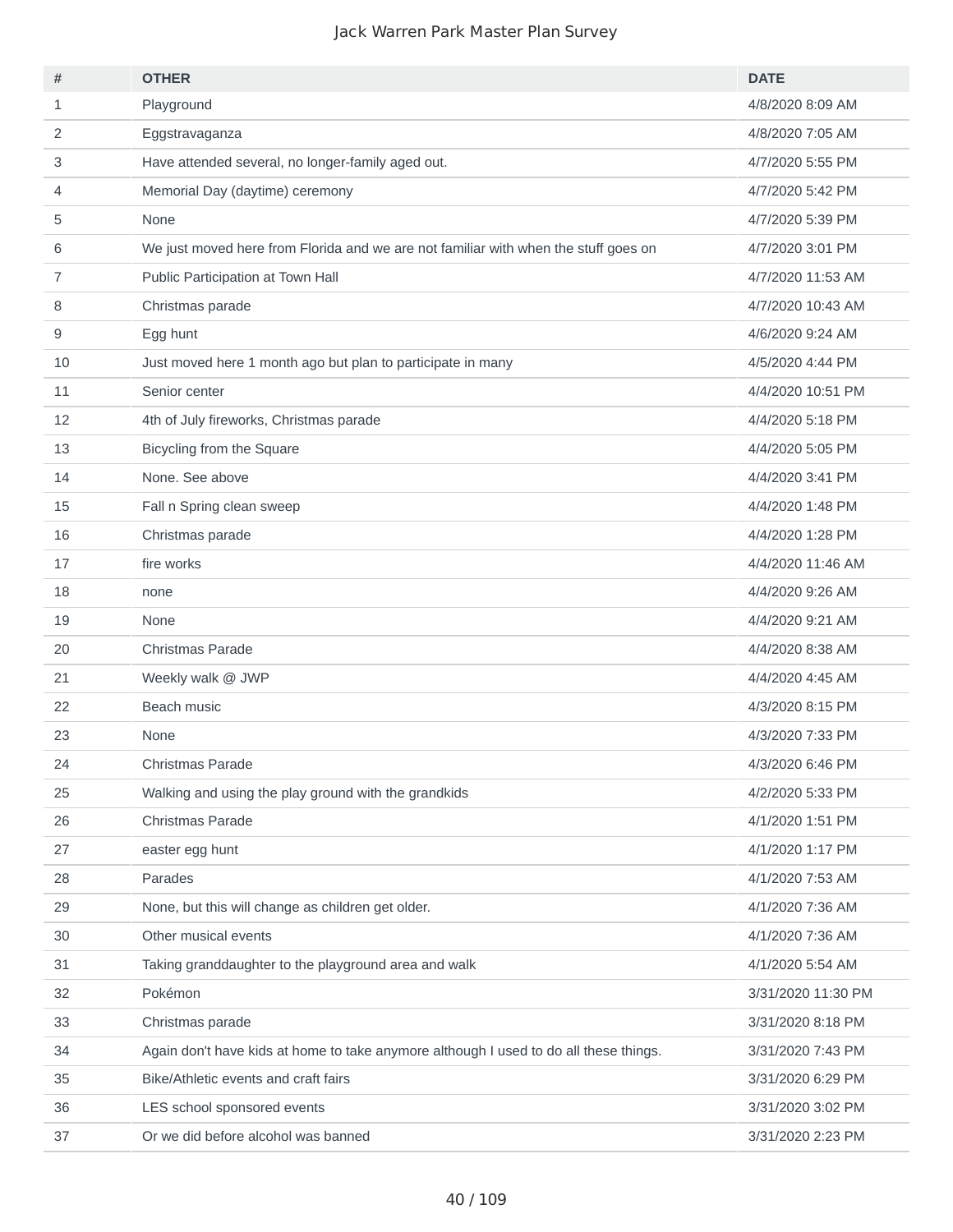| 38 | Christmas Parade, Library events (and we might do other nighttime activities now that our<br>children are older)                                                 | 3/31/2020 2:14 PM  |
|----|------------------------------------------------------------------------------------------------------------------------------------------------------------------|--------------------|
| 39 | Generally too crowded to enjoy                                                                                                                                   | 3/31/2020 11:54 AM |
| 40 | Any and all events that are offered. I don't do Shalloween because I have no one to take,<br>unless my grandkids are visiting at that time, then we will attend. | 3/31/2020 11:43 AM |
| 41 | Probably will attend Starlight Movies with great nieces and nephew                                                                                               | 3/31/2020 10:49 AM |
| 42 | Fireworks                                                                                                                                                        | 3/31/2020 6:59 AM  |
| 43 | Love our events! So important!                                                                                                                                   | 3/31/2020 3:27 AM  |
| 44 | fireworks                                                                                                                                                        | 3/31/2020 12:34 AM |
| 45 | Parade                                                                                                                                                           | 3/30/2020 9:45 PM  |
| 46 | Christmas Parade; July 4th Fireworks                                                                                                                             | 3/30/2020 9:43 PM  |
| 47 | 4th of July Fireworks                                                                                                                                            | 3/30/2020 8:55 PM  |
| 48 | <b>Bluegrass</b>                                                                                                                                                 | 3/30/2020 7:58 PM  |
| 49 | Most events are held on Shabbat, so we don't participate                                                                                                         | 3/30/2020 6:51 PM  |
| 50 | Christmas parade                                                                                                                                                 | 3/30/2020 5:54 PM  |
| 51 | Fireworks                                                                                                                                                        | 3/30/2020 5:52 PM  |
| 52 | we used to attend the beach blast, but not since you changed everything.                                                                                         | 3/30/2020 4:54 PM  |
| 53 | 4th of July fireworks/ Christmas holiday parade                                                                                                                  | 3/30/2020 4:31 PM  |
| 54 | We loved the fireworks but now that's dead.                                                                                                                      | 3/30/2020 4:28 PM  |
| 55 | <b>Christmas Parade</b>                                                                                                                                          | 3/30/2020 4:27 PM  |
| 56 | Easter Sunrise Service                                                                                                                                           | 3/30/2020 4:21 PM  |
| 57 | Christmas parade every now and then.                                                                                                                             | 3/30/2020 4:16 PM  |
| 58 | Not enough unique activities. Play grounds ant town square, and playgrounds and trails at<br>joannie moser                                                       | 3/30/2020 4:01 PM  |
| 59 | We will begin attending most of these Post-COVID19                                                                                                               | 3/30/2020 3:48 PM  |
| 60 | <b>Christmas Parade</b>                                                                                                                                          | 3/30/2020 3:47 PM  |
| 61 | Fireworks                                                                                                                                                        | 3/30/2020 3:43 PM  |
| 62 | Egg hunt                                                                                                                                                         | 3/30/2020 3:35 PM  |
| 63 | Parade                                                                                                                                                           | 3/29/2020 12:46 AM |
| 64 | Christmas parade                                                                                                                                                 | 3/28/2020 8:42 PM  |
| 65 | Have attend one of each but not regularly                                                                                                                        | 3/28/2020 6:00 PM  |
| 66 | Memorial Day service                                                                                                                                             | 3/27/2020 7:23 PM  |
| 67 | Exercise room                                                                                                                                                    | 3/27/2020 5:47 PM  |
|    |                                                                                                                                                                  |                    |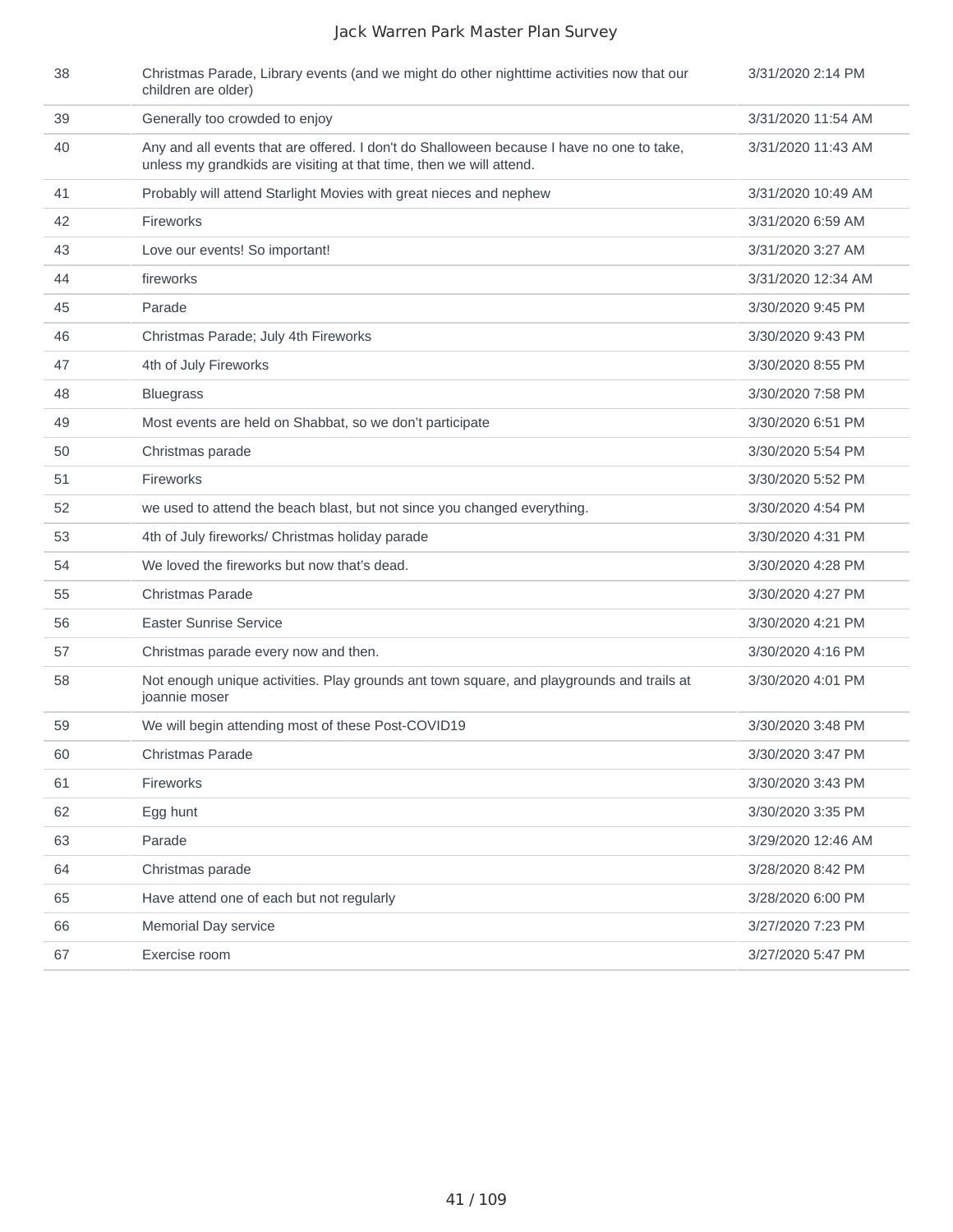### Q9 Overall, how would you rate the existing recreational amenities at Jack Warren Park?



| <b>ANSWER CHOICES</b> | <b>RESPONSES</b> |
|-----------------------|------------------|
| Excellent             | 18.50%<br>155    |
| Good                  | 445<br>53.10%    |
| Fair                  | 140<br>16.71%    |
| Poor                  | 14<br>1.67%      |
| Don't Know            | 84<br>10.02%     |
| <b>TOTAL</b>          | 838              |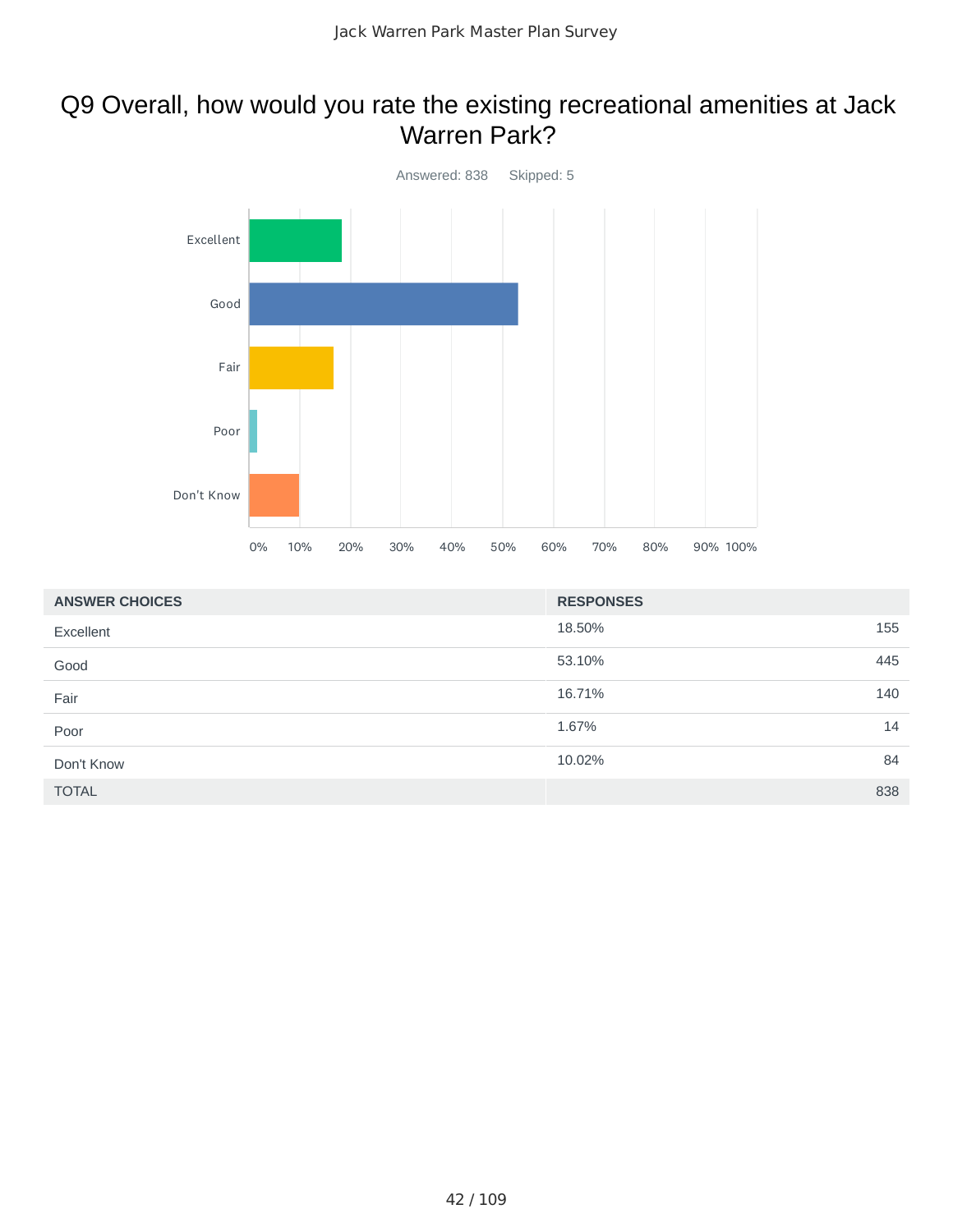# Q10 Check below improvements that could be made to Jack Warren Park.



| <b>ANSWER CHOICES</b>                   | <b>RESPONSES</b> |     |
|-----------------------------------------|------------------|-----|
| Add/Improve Trails                      | 63.19%           | 484 |
| Add additional picnic and sitting areas | 44.13%           | 338 |
| Add additional lighting                 | 26.11%           | 200 |
| Improve beautification and landscaping  | 22.98%           | 176 |
| Expand park open space                  | 20.23%           | 155 |
| Add more public restrooms               | 18.93%           | 145 |
| Increase parking at the park            | 7.18%            | 55  |
| Add way-finding signage                 | 7.05%            | 54  |
| Total Respondents: 766                  |                  |     |

Answered: 766 Skipped: 77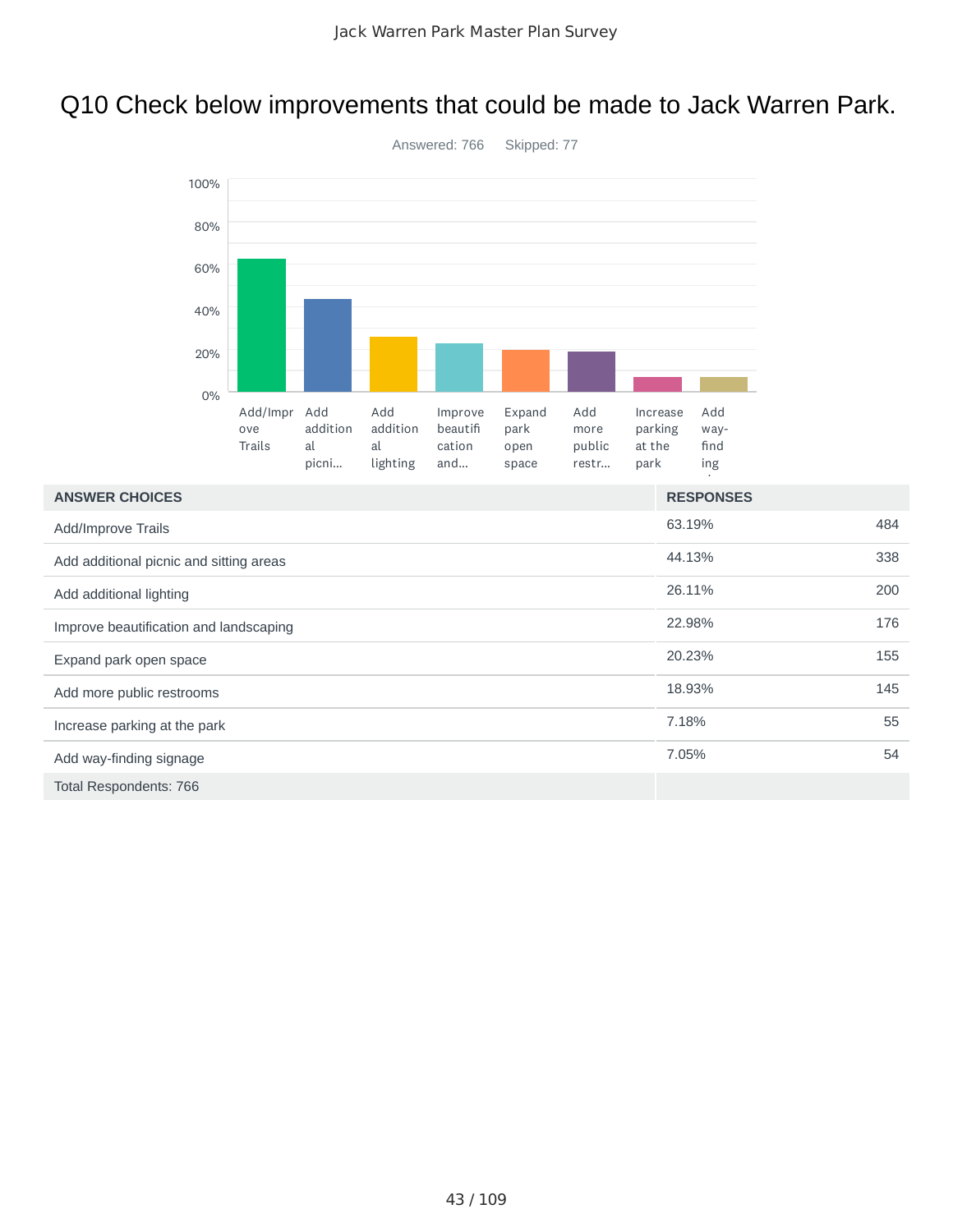| #              | <b>OTHER (PLEASE SPECIFY)</b>                                                                                                                                                                                                                                                                                                                                                                       | <b>DATE</b>       |
|----------------|-----------------------------------------------------------------------------------------------------------------------------------------------------------------------------------------------------------------------------------------------------------------------------------------------------------------------------------------------------------------------------------------------------|-------------------|
| $\mathbf{1}$   | I know some who walk in JW with children and dog, I won't, but I have friends who don't want to<br>move to L'ville when they know their well behaved dogs are not allowed to walk there. Put<br>'doggie pot' bags in JW, I see no poop at Tanglewood, all picked up. Wish Joanie Moser was<br>bigger, yeah Forsyth! boo dog hating Lewisville. It can stay clean if you provide proper<br>elements. | 4/7/2020 5:55 PM  |
| $\overline{2}$ | identifying signs for park wildlife (example birds) and plant specimens                                                                                                                                                                                                                                                                                                                             | 4/7/2020 5:42 PM  |
| 3              | Nice basketball goals                                                                                                                                                                                                                                                                                                                                                                               | 4/7/2020 2:44 PM  |
| 4              | plan to explore and walk dog there soon!                                                                                                                                                                                                                                                                                                                                                            | 4/7/2020 10:43 AM |
| 5              | I don't go to Warren becasue they don't allow pets                                                                                                                                                                                                                                                                                                                                                  | 4/6/2020 3:26 PM  |
| 6              | Add more to childeran play ground.                                                                                                                                                                                                                                                                                                                                                                  | 4/6/2020 3:02 PM  |
| 7              | <b>Bike trails</b>                                                                                                                                                                                                                                                                                                                                                                                  | 4/6/2020 1:36 PM  |
| 8              | n/a have never been there                                                                                                                                                                                                                                                                                                                                                                           | 4/6/2020 10:05 AM |
| 9              | never been                                                                                                                                                                                                                                                                                                                                                                                          | 4/6/2020 9:03 AM  |
| 10             | I don't go because the park doesn't allow dogs, and I like to walk my dog.                                                                                                                                                                                                                                                                                                                          | 4/5/2020 10:05 PM |
| 11             | Do not need improvements                                                                                                                                                                                                                                                                                                                                                                            | 4/5/2020 8:41 PM  |
| 12             | dog park                                                                                                                                                                                                                                                                                                                                                                                            | 4/5/2020 7:23 PM  |
| 13             | We loved the idea proposed of a community center at Jack Warren; we would def use the park<br>more.                                                                                                                                                                                                                                                                                                 | 4/5/2020 2:37 PM  |
| 14             | Addition of more running/walking trails                                                                                                                                                                                                                                                                                                                                                             | 4/5/2020 1:08 PM  |
| 15             | More shade, cant seem to get out of sun to enjoy snacks bc not enough shaded areas                                                                                                                                                                                                                                                                                                                  | 4/5/2020 9:54 AM  |
| 16             | Add Splash pad                                                                                                                                                                                                                                                                                                                                                                                      | 4/5/2020 8:24 AM  |
| 17             | Nothing                                                                                                                                                                                                                                                                                                                                                                                             | 4/4/2020 10:10 PM |
| 18             | Add basketball court and tennis court.                                                                                                                                                                                                                                                                                                                                                              | 4/4/2020 5:51 PM  |
| 19             | Connect the new Mary Warren center to Jack Warren with a trail through the woods. Also add<br>more trees and provide shade awnings for benches and play equipment.                                                                                                                                                                                                                                  | 4/4/2020 3:51 PM  |
| 20             | None                                                                                                                                                                                                                                                                                                                                                                                                | 4/4/2020 3:41 PM  |
| 21             | Institute the memorial tree and bush plantings                                                                                                                                                                                                                                                                                                                                                      | 4/4/2020 1:48 PM  |
| 22             | Dog park extension separate from existing dog free space.                                                                                                                                                                                                                                                                                                                                           | 4/4/2020 1:28 PM  |
| 23             | If I were allowed to bring our dog with usalso, I would like to see a skateboard park for the<br>young people in our community                                                                                                                                                                                                                                                                      | 4/4/2020 10:23 AM |
| 24             | Better playground equipment                                                                                                                                                                                                                                                                                                                                                                         | 4/4/2020 10:12 AM |
| 25             | Allow dog walking, basketball court for my grandson                                                                                                                                                                                                                                                                                                                                                 | 4/4/2020 9:44 AM  |
| 26             | Have trails tree lined to provide shade                                                                                                                                                                                                                                                                                                                                                             | 4/4/2020 9:41 AM  |
| 27             | Never been to JWP                                                                                                                                                                                                                                                                                                                                                                                   | 4/4/2020 9:26 AM  |
| 28             | <b>Bike trails</b>                                                                                                                                                                                                                                                                                                                                                                                  | 4/4/2020 9:21 AM  |
| 29             | Add a disk golf course. The only ones in Forsyth County is at Horizon Park and Kernersville.<br>They are a 30 minute drive from Lewisville. Even Tanglewood Park doesn't have disk golf. You<br>could be the first in our area. Disk golf is very popular. If you haven't, go check out Horizon<br>Park's course. Thanks for your consideration.                                                    | 4/4/2020 9:09 AM  |
| 30             | Expand playground equipment. Add shade.                                                                                                                                                                                                                                                                                                                                                             | 4/4/2020 8:58 AM  |
| 31             | Dog park                                                                                                                                                                                                                                                                                                                                                                                            | 4/4/2020 8:44 AM  |
|                |                                                                                                                                                                                                                                                                                                                                                                                                     |                   |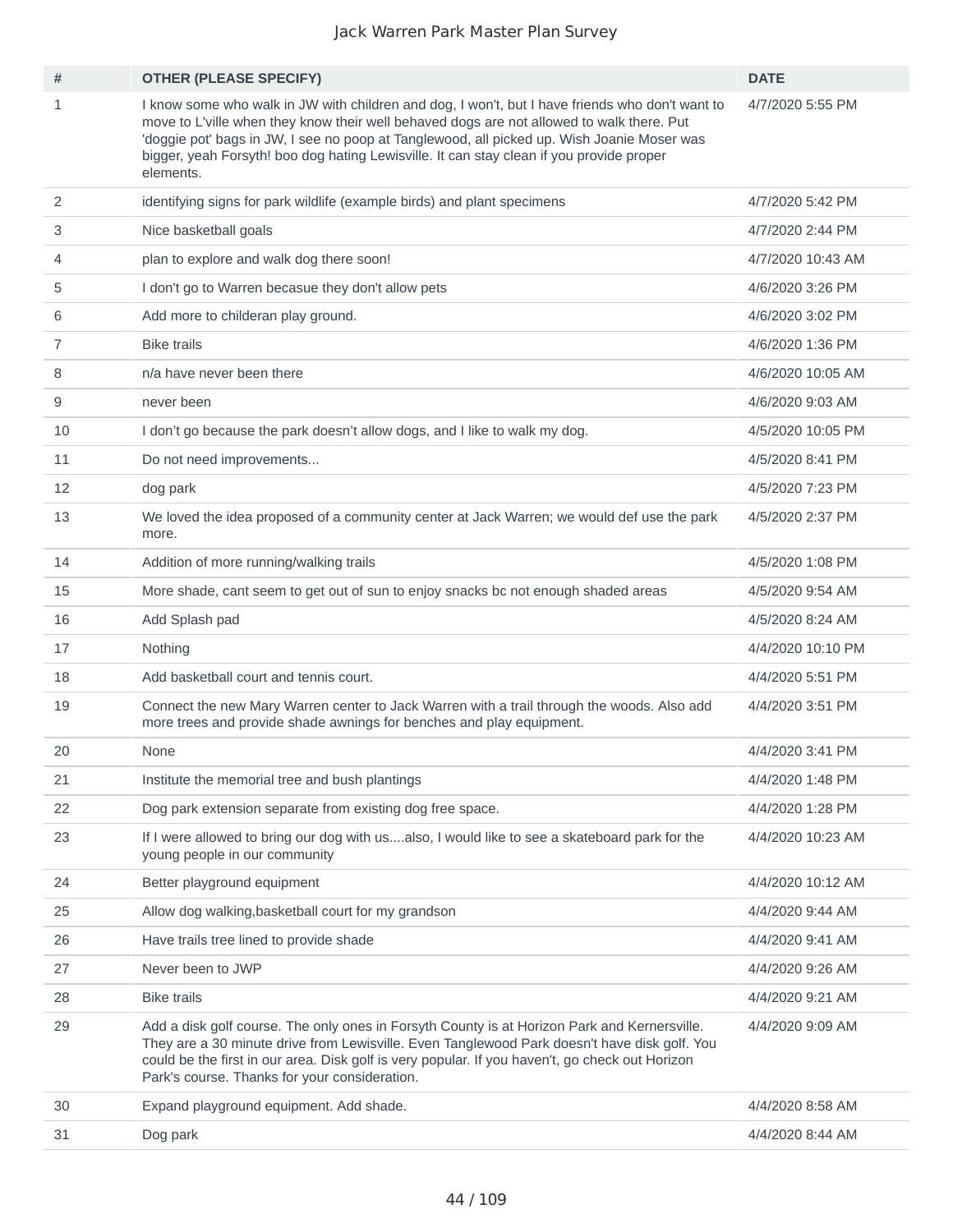| 32 | extending walk along L-C Rd would add accessibility                                                                                                                                                                         | 4/4/2020 8:44 AM  |
|----|-----------------------------------------------------------------------------------------------------------------------------------------------------------------------------------------------------------------------------|-------------------|
| 33 | <b>Water Features</b>                                                                                                                                                                                                       | 4/4/2020 8:38 AM  |
| 34 | Are for skating, skateboarding and scooters                                                                                                                                                                                 | 4/4/2020 8:11 AM  |
| 35 | Allow dogs                                                                                                                                                                                                                  | 4/4/2020 7:32 AM  |
| 36 | Limited visibility.                                                                                                                                                                                                         | 4/4/2020 6:57 AM  |
| 37 | More kid friendly, water feature                                                                                                                                                                                            | 4/4/2020 4:45 AM  |
| 38 | Let us walk our dogs there                                                                                                                                                                                                  | 4/4/2020 2:40 AM  |
| 39 | Badminton court. Volleyball court.                                                                                                                                                                                          | 4/4/2020 2:31 AM  |
| 40 | Have not been there, but have seen it from a a distance many times.                                                                                                                                                         | 4/4/2020 2:00 AM  |
| 41 | Fireworks moved to this location and a running track!!                                                                                                                                                                      | 4/3/2020 11:47 PM |
| 42 | Make it dog friendly                                                                                                                                                                                                        | 4/3/2020 10:16 PM |
| 43 | Add educational gardens, more benches and shade trees, better shade over playground                                                                                                                                         | 4/3/2020 9:46 PM  |
| 44 | Shade trees                                                                                                                                                                                                                 | 4/3/2020 9:42 PM  |
| 45 | Community garden area                                                                                                                                                                                                       | 4/3/2020 9:42 PM  |
| 46 | More activities                                                                                                                                                                                                             | 4/3/2020 9:36 PM  |
| 47 | Good with the way it is!                                                                                                                                                                                                    | 4/3/2020 9:18 PM  |
| 48 | Dog park                                                                                                                                                                                                                    | 4/3/2020 9:12 PM  |
| 49 | add a splash pad, horseshoes, pickle ball court, bike path                                                                                                                                                                  | 4/3/2020 8:54 PM  |
| 50 | Disc golf or other activities                                                                                                                                                                                               | 4/3/2020 8:38 PM  |
| 51 | Dog park                                                                                                                                                                                                                    | 4/3/2020 7:33 PM  |
| 52 | Allow dogs and make park trails dog friendly                                                                                                                                                                                | 4/3/2020 7:27 PM  |
| 53 | More level walking area                                                                                                                                                                                                     | 4/3/2020 7:15 PM  |
| 54 | Additional programs such as "Fit-Trail", Amphitheater                                                                                                                                                                       | 4/3/2020 6:56 PM  |
| 55 | A skatepark built by skaters (the community will thank you later). I'm sure this town is to old<br>fashioned for a skatepark but it's a great place to build bonds through tribulations. Thank you<br>for the consideration | 4/3/2020 6:49 PM  |
| 56 | Add pickleball courts                                                                                                                                                                                                       | 4/3/2020 6:47 PM  |
| 57 | Allow dogs                                                                                                                                                                                                                  | 4/3/2020 6:40 PM  |
| 58 | bike trails would be nice in the woods                                                                                                                                                                                      | 4/3/2020 6:40 PM  |
| 59 | Dog friendly areas                                                                                                                                                                                                          | 4/3/2020 5:33 PM  |
| 60 | would love tennis courts and / or splash pad for kids                                                                                                                                                                       | 4/3/2020 3:12 PM  |
| 61 | More playground equipment would be amazing!                                                                                                                                                                                 | 4/3/2020 12:11 PM |
| 62 | Add water play, either fountains or splash pads                                                                                                                                                                             | 4/3/2020 10:23 AM |
| 63 | Add multiple splash parks, multiple basketball courts, pools, seating                                                                                                                                                       | 4/3/2020 9:53 AM  |
| 64 | Fenced in dog park.                                                                                                                                                                                                         | 4/3/2020 7:33 AM  |
| 65 | Splash pad for kids, shaded areads for people in the back, more trails that are in the woods                                                                                                                                | 4/2/2020 6:15 PM  |
| 66 | More playground equipment for bigger kids                                                                                                                                                                                   | 4/2/2020 5:52 PM  |
| 67 | Not sure as I haven't been to that park.                                                                                                                                                                                    | 4/2/2020 5:33 PM  |
| 68 | Running trail would be great.                                                                                                                                                                                               | 4/2/2020 3:27 PM  |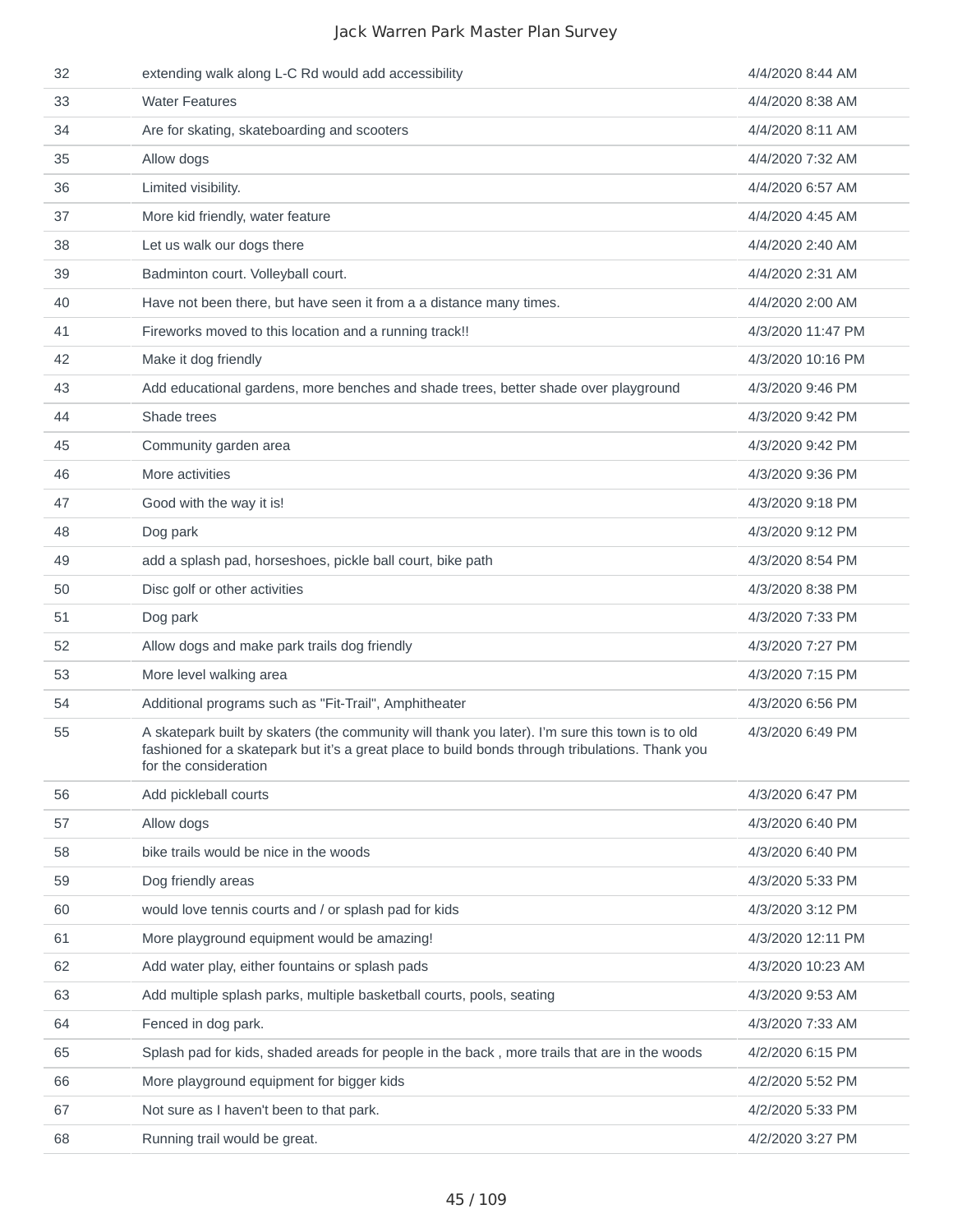| 69  | More shade                                                                                                                                                                                                                                                                                   | 4/2/2020 2:47 PM   |
|-----|----------------------------------------------------------------------------------------------------------------------------------------------------------------------------------------------------------------------------------------------------------------------------------------------|--------------------|
| 70  | Additional sporting/exercise venues, ie- soccer, track, water play area, etc                                                                                                                                                                                                                 | 4/2/2020 2:23 PM   |
| 71  | Please coordinate with Joanie Moser Park as to amenities                                                                                                                                                                                                                                     | 4/1/2020 7:39 PM   |
| 72  | Dog park                                                                                                                                                                                                                                                                                     | 4/1/2020 5:34 PM   |
| 73  | Allow dogs in the park                                                                                                                                                                                                                                                                       | 4/1/2020 4:04 PM   |
| 74  | More things for the kids, swings, climbing, splash pad etc                                                                                                                                                                                                                                   | 4/1/2020 3:15 PM   |
| 75  | splash pad                                                                                                                                                                                                                                                                                   | 4/1/2020 1:17 PM   |
| 76  | Allow dog walking on site                                                                                                                                                                                                                                                                    | 4/1/2020 12:14 PM  |
| 77  | Add a ballfield!                                                                                                                                                                                                                                                                             | 4/1/2020 9:35 AM   |
| 78  | Add dirt bike, bmx and skateboard facilities                                                                                                                                                                                                                                                 | 4/1/2020 9:10 AM   |
| 79  | Have a dog area                                                                                                                                                                                                                                                                              | 4/1/2020 9:07 AM   |
| 80  | Adding a spray/splash park                                                                                                                                                                                                                                                                   | 4/1/2020 7:53 AM   |
| 81  | More physical fitness equipment/stations.                                                                                                                                                                                                                                                    | 4/1/2020 7:36 AM   |
| 82  | I just feel that there is a small playground and a walking path but that is all there is.                                                                                                                                                                                                    | 4/1/2020 7:36 AM   |
| 83  | I think a splash pad and disc golf would be amazing                                                                                                                                                                                                                                          | 4/1/2020 6:53 AM   |
| 84  | Allow dogs ON LEASES                                                                                                                                                                                                                                                                         | 4/1/2020 6:49 AM   |
| 85  | Dog park                                                                                                                                                                                                                                                                                     | 4/1/2020 6:32 AM   |
| 86  | Splash area for kids, restroom close to walking trail                                                                                                                                                                                                                                        | 4/1/2020 5:54 AM   |
| 87  | Add a splash pad                                                                                                                                                                                                                                                                             | 4/1/2020 1:25 AM   |
| 88  | <b>Adult fitness</b>                                                                                                                                                                                                                                                                         | 3/31/2020 11:30 PM |
| 89  | Water source                                                                                                                                                                                                                                                                                 | 3/31/2020 10:20 PM |
| 90  | Would be nice to have a nice restaurant there and an area for RV'smore of a Tanglewood<br>look, but on a smaller scale                                                                                                                                                                       | 3/31/2020 9:20 PM  |
| 91  | Splash pad for children                                                                                                                                                                                                                                                                      | 3/31/2020 9:09 PM  |
| 92  | Security cameras                                                                                                                                                                                                                                                                             | 3/31/2020 9:05 PM  |
| 93  | Splash pad!                                                                                                                                                                                                                                                                                  | 3/31/2020 8:05 PM  |
| 94  | Allow pets                                                                                                                                                                                                                                                                                   | 3/31/2020 7:22 PM  |
| 95  | Dog park                                                                                                                                                                                                                                                                                     | 3/31/2020 7:02 PM  |
| 96  | Disc golf course                                                                                                                                                                                                                                                                             | 3/31/2020 7:00 PM  |
| 97  | Basketball court/ tennis court                                                                                                                                                                                                                                                               | 3/31/2020 6:55 PM  |
| 98  | More equipment for youth                                                                                                                                                                                                                                                                     | 3/31/2020 6:06 PM  |
| 99  | more shade trees along the trail                                                                                                                                                                                                                                                             | 3/31/2020 4:18 PM  |
| 100 | Small outdoor event space                                                                                                                                                                                                                                                                    | 3/31/2020 3:34 PM  |
| 101 | Cleanliness of restrooms                                                                                                                                                                                                                                                                     | 3/31/2020 2:48 PM  |
| 102 | pool                                                                                                                                                                                                                                                                                         | 3/31/2020 2:14 PM  |
| 103 | Disc golf course                                                                                                                                                                                                                                                                             | 3/31/2020 1:54 PM  |
| 104 | Dogs allowed. The nice new sign about the fitness trail is practically obsolete. No one uses the<br>fitness trail activities. I'm there every day and I've never seen a person use it in over a year. If<br>you're going to have fitness stations, they need to be revamped and more useful. | 3/31/2020 1:46 PM  |
| 105 | Extend hours                                                                                                                                                                                                                                                                                 | 3/31/2020 1:25 PM  |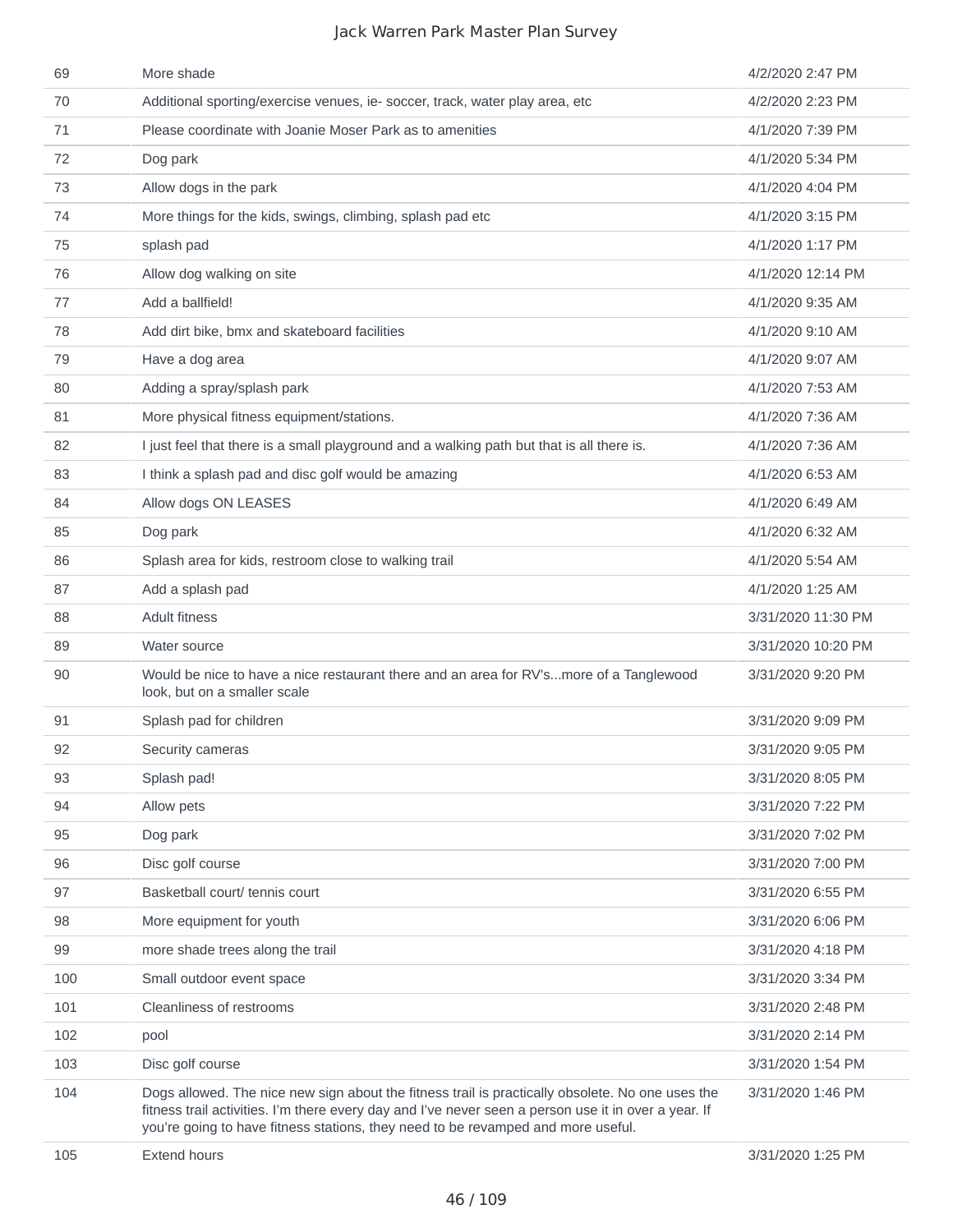| 106 | Dog park                                                                                                                                                                                                                                                                     | 3/31/2020 1:20 PM  |
|-----|------------------------------------------------------------------------------------------------------------------------------------------------------------------------------------------------------------------------------------------------------------------------------|--------------------|
| 107 | shuffleboard                                                                                                                                                                                                                                                                 | 3/31/2020 1:17 PM  |
| 108 | shade trees                                                                                                                                                                                                                                                                  | 3/31/2020 1:00 PM  |
| 109 | Add dog park, add pickle ball courts                                                                                                                                                                                                                                         | 3/31/2020 12:54 PM |
| 110 | Allow leashed dogs and poop stations. Responsible dog owners pick up after their dogs.                                                                                                                                                                                       | 3/31/2020 12:29 PM |
| 111 | place for dogs to play                                                                                                                                                                                                                                                       | 3/31/2020 11:54 AM |
| 112 | Allow dogs to walk on the fitness path and place dog bags along the route.                                                                                                                                                                                                   | 3/31/2020 11:43 AM |
| 113 | Increase the length of the walking trail.                                                                                                                                                                                                                                    | 3/31/2020 11:43 AM |
| 114 | splash pad would be amazing!                                                                                                                                                                                                                                                 | 3/31/2020 11:18 AM |
| 115 | Basketball courts etc                                                                                                                                                                                                                                                        | 3/31/2020 11:03 AM |
| 116 | Increase sherriff patrol of Jack Warren and The Square. Have seen questionable activity and<br>heard other residents verbalize that about Jack Warren                                                                                                                        | 3/31/2020 10:49 AM |
| 117 | Shade for the kids!                                                                                                                                                                                                                                                          | 3/31/2020 8:50 AM  |
| 118 | Please add a splash pad for young kids!!                                                                                                                                                                                                                                     | 3/31/2020 8:06 AM  |
| 119 | Add splash pad for children                                                                                                                                                                                                                                                  | 3/31/2020 7:29 AM  |
| 120 | Splash pad                                                                                                                                                                                                                                                                   | 3/31/2020 6:52 AM  |
| 121 | Needs more shaded areas                                                                                                                                                                                                                                                      | 3/31/2020 5:56 AM  |
| 122 | Sprinkler area? Add more shade & seating for parents.                                                                                                                                                                                                                        | 3/31/2020 3:27 AM  |
| 123 | Please bring a splash pad, please do not allow dogs. My daughter has allergies to dogs and our<br>visits are often cut short because people bring their dogs and do not pick up after them. Dogs<br>can also be scary for the littles. More shade over the swings in summer. | 3/31/2020 12:36 AM |
| 124 | more natural areas; the fitness stations are a plus                                                                                                                                                                                                                          | 3/31/2020 12:34 AM |
| 125 | More shade                                                                                                                                                                                                                                                                   | 3/30/2020 11:38 PM |
| 126 | Offer pet friendly area                                                                                                                                                                                                                                                      | 3/30/2020 11:30 PM |
| 127 | Splash pad                                                                                                                                                                                                                                                                   | 3/30/2020 11:08 PM |
| 128 | Splash pad                                                                                                                                                                                                                                                                   | 3/30/2020 10:43 PM |
| 129 | splash pad                                                                                                                                                                                                                                                                   | 3/30/2020 10:37 PM |
| 130 | Splash pad                                                                                                                                                                                                                                                                   | 3/30/2020 10:18 PM |
| 131 | Basketball court, splash park, bigger playground area with new playground equipment, more<br>trail area                                                                                                                                                                      | 3/30/2020 10:07 PM |
| 132 | Dog park                                                                                                                                                                                                                                                                     | 3/30/2020 10:01 PM |
| 133 | Add a bike track for racing or a skateboard park                                                                                                                                                                                                                             | 3/30/2020 10:00 PM |
| 134 | Basketball hoops, dog park                                                                                                                                                                                                                                                   | 3/30/2020 9:49 PM  |
| 135 | SHADE ALL SLIDES ON SOUTH SIDE- CANNOT USE IN SPRING & SUMMER BURNS KIDS<br>LEGS!                                                                                                                                                                                            | 3/30/2020 9:46 PM  |
| 136 | Basketball court would be a huge hit with my boys.                                                                                                                                                                                                                           | 3/30/2020 9:43 PM  |
| 137 | Allow dogs to be walked. The negligence of a few punishes everyone. Post stiff penalties for<br>those who do not pick up their dog waste.                                                                                                                                    | 3/30/2020 9:43 PM  |
| 138 | Trails for dog walking                                                                                                                                                                                                                                                       | 3/30/2020 9:39 PM  |
| 139 | Small kids and larger kids play area, basket ball or tennis court                                                                                                                                                                                                            | 3/30/2020 9:21 PM  |
|     |                                                                                                                                                                                                                                                                              |                    |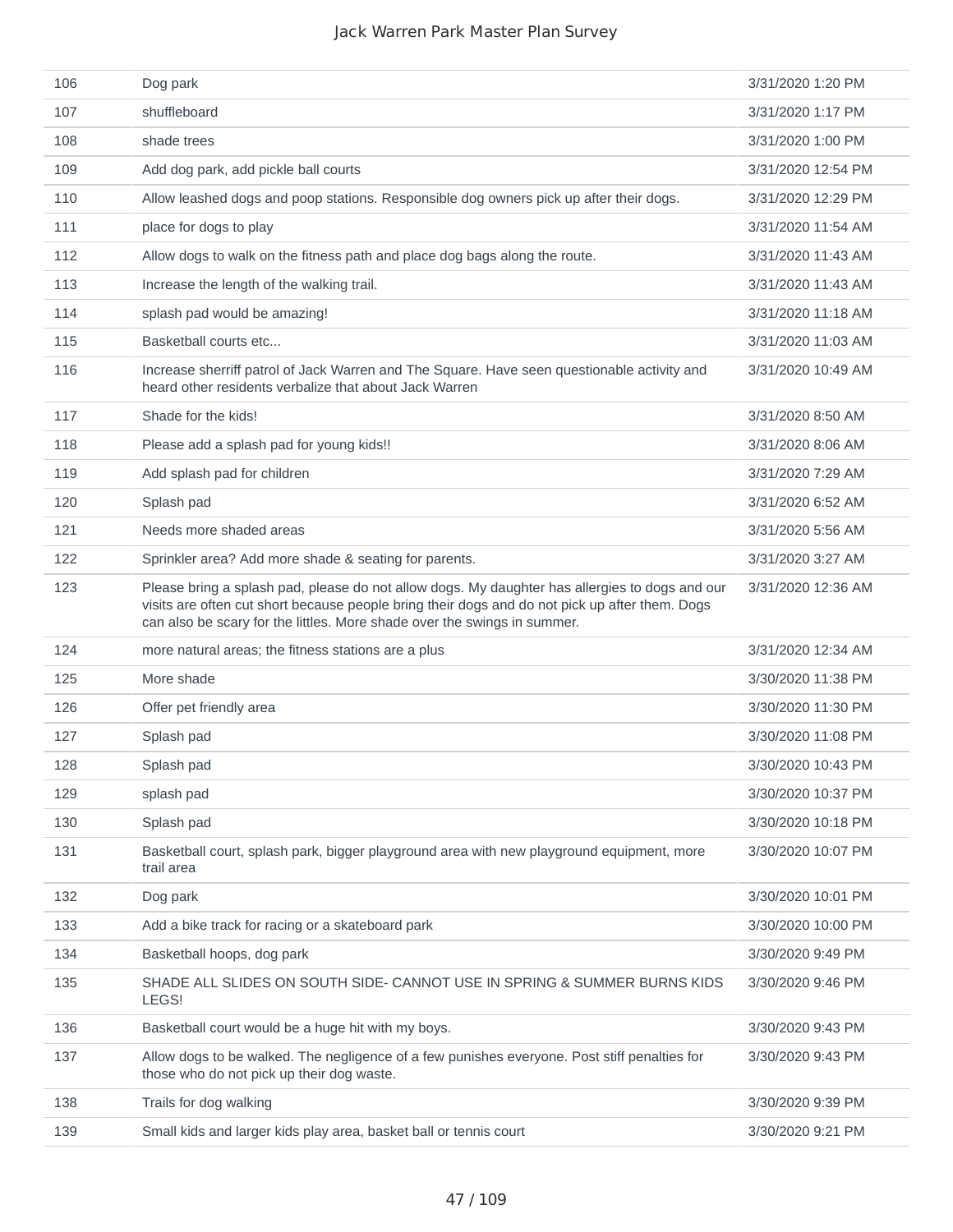| 140 | Splash park or some water feature                                                                                   | 3/30/2020 9:16 PM |
|-----|---------------------------------------------------------------------------------------------------------------------|-------------------|
| 141 | Splash pad for kids                                                                                                 | 3/30/2020 9:09 PM |
| 142 | Frisbee golf                                                                                                        | 3/30/2020 8:59 PM |
| 143 | Disc golf course                                                                                                    | 3/30/2020 8:56 PM |
| 144 | Dog park? Or a Splash Pad                                                                                           | 3/30/2020 8:55 PM |
| 145 | Allow dogs off leash area or path                                                                                   | 3/30/2020 8:44 PM |
| 146 | <b>Bike trails</b>                                                                                                  | 3/30/2020 8:19 PM |
| 147 | Allow dogs and perhaps an off leash area                                                                            | 3/30/2020 8:18 PM |
| 148 | Splash pad area for children                                                                                        | 3/30/2020 8:10 PM |
| 149 | Water park                                                                                                          | 3/30/2020 8:08 PM |
| 150 | Area to bike or rider scooters                                                                                      | 3/30/2020 8:05 PM |
| 151 | Allow dogs and pickup stations                                                                                      | 3/30/2020 7:54 PM |
| 152 | Allow dogs                                                                                                          | 3/30/2020 7:41 PM |
| 153 | More shade                                                                                                          | 3/30/2020 7:34 PM |
| 154 | Add basketball court                                                                                                | 3/30/2020 7:34 PM |
| 155 | Frisbee golf course. 9 holes would be great. Not too expensive of an initial cost. Very little cost<br>to maintain. | 3/30/2020 7:11 PM |
| 156 | Splash park and dog park                                                                                            | 3/30/2020 6:56 PM |
| 157 | Tennis courts, basketball court                                                                                     | 3/30/2020 6:51 PM |
| 158 | Additional playground equipment/facilities                                                                          | 3/30/2020 6:39 PM |
| 159 | Basketball, volleyball, frisbee golf, additional play equipment                                                     | 3/30/2020 6:01 PM |
| 160 | Splash pad                                                                                                          | 3/30/2020 5:45 PM |
| 161 | Disc golf course                                                                                                    | 3/30/2020 5:39 PM |
| 162 | Add more shade areas through trees or other                                                                         | 3/30/2020 5:22 PM |
| 163 | Splash pad!                                                                                                         | 3/30/2020 5:21 PM |
| 164 | Add natural area for kids to play intrees to climb, etc.                                                            | 3/30/2020 5:10 PM |
| 165 | Allow dogs On leash or possibly off leash in some sections                                                          | 3/30/2020 5:04 PM |
| 166 | allow dogs                                                                                                          | 3/30/2020 5:02 PM |
| 167 | Expand playground                                                                                                   | 3/30/2020 5:02 PM |
| 168 | Tennis courts                                                                                                       | 3/30/2020 4:53 PM |
| 169 | Add fencing or splash pad                                                                                           | 3/30/2020 4:50 PM |
| 170 | Walking trails would be great like bethabara park                                                                   | 3/30/2020 4:48 PM |
| 171 | Add something that would draw a person to the park-splash pad                                                       | 3/30/2020 4:47 PM |
| 172 | <b>Basketball court</b>                                                                                             | 3/30/2020 4:45 PM |
| 173 | Add dog park or dog friendly facilities.                                                                            | 3/30/2020 4:37 PM |
| 174 | Dog park                                                                                                            | 3/30/2020 4:36 PM |
| 175 | Hobby Model airplane runway (like Hobby Park)                                                                       | 3/30/2020 4:35 PM |
| 176 | Disc golf would be awesome                                                                                          | 3/30/2020 4:32 PM |
| 177 | Allow dogs                                                                                                          | 3/30/2020 4:29 PM |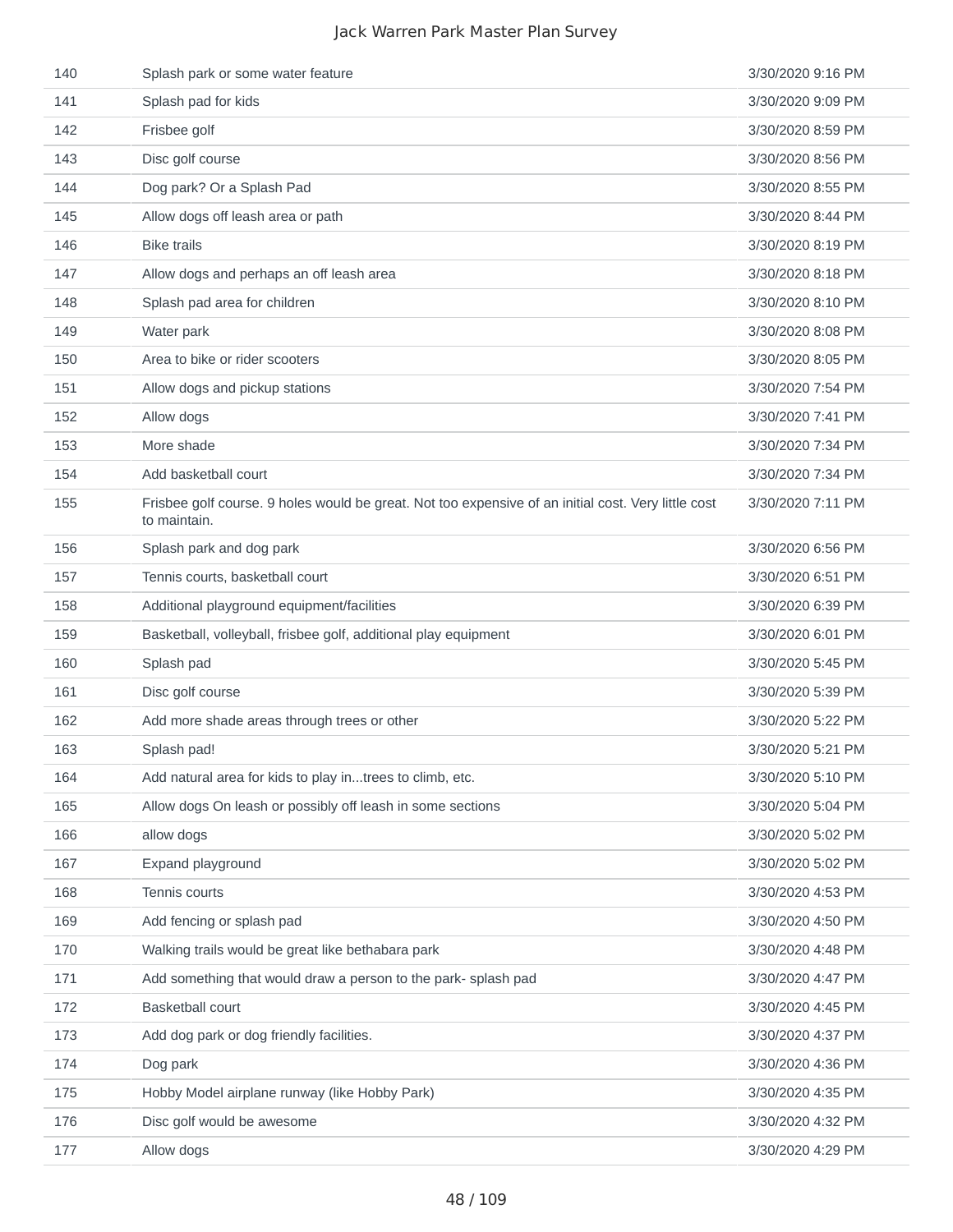| 178 | <b>Water features</b>                                                                                                                                                                                                                                                               | 3/30/2020 4:25 PM |
|-----|-------------------------------------------------------------------------------------------------------------------------------------------------------------------------------------------------------------------------------------------------------------------------------------|-------------------|
| 179 | Add splash pad                                                                                                                                                                                                                                                                      | 3/30/2020 4:25 PM |
| 180 | Disk golf course, splash pad                                                                                                                                                                                                                                                        | 3/30/2020 4:25 PM |
| 181 | Hiking trails, splash pad                                                                                                                                                                                                                                                           | 3/30/2020 4:23 PM |
| 182 | Shade for play areas! Splash pad! More play areas!                                                                                                                                                                                                                                  | 3/30/2020 4:23 PM |
| 183 | Add tennis courts                                                                                                                                                                                                                                                                   | 3/30/2020 4:21 PM |
| 184 | in all parks, would love to see more inclusive equipment - wheel chair accessible swings and<br>platform, and so on. Would also like to see splash pads or water features for hotter weather.                                                                                       | 3/30/2020 4:19 PM |
| 185 | <b>DOG FRIENDLY!!!</b>                                                                                                                                                                                                                                                              | 3/30/2020 4:18 PM |
| 186 | Splash pad                                                                                                                                                                                                                                                                          | 3/30/2020 4:15 PM |
| 187 | More fun ways to be active at the park! And SHADE!!                                                                                                                                                                                                                                 | 3/30/2020 4:11 PM |
| 188 | Dog park                                                                                                                                                                                                                                                                            | 3/30/2020 4:09 PM |
| 189 | More dirt trails and more wild land. I have hip problems and walking on pavement hurts so I<br>seek out dirt trails. There are not a lot of unpaved trails around. I would love more! And more<br>wild land to preserve the animal habitats                                         | 3/30/2020 4:09 PM |
| 190 | Water activity like splash pad and allowing pets                                                                                                                                                                                                                                    | 3/30/2020 4:03 PM |
| 191 | another play ground on far end of park.                                                                                                                                                                                                                                             | 3/30/2020 4:00 PM |
| 192 | None                                                                                                                                                                                                                                                                                | 3/30/2020 3:59 PM |
| 193 | Add pet friendly area                                                                                                                                                                                                                                                               | 3/30/2020 3:53 PM |
| 194 | Splash park                                                                                                                                                                                                                                                                         | 3/30/2020 3:49 PM |
| 195 | Pickleball courts                                                                                                                                                                                                                                                                   | 3/30/2020 3:48 PM |
| 196 | My kids love the trails and having more would be fantastic                                                                                                                                                                                                                          | 3/30/2020 3:47 PM |
| 197 | Allow pets,                                                                                                                                                                                                                                                                         | 3/30/2020 3:46 PM |
| 198 | Basketball goals, covered sitting area never the playground                                                                                                                                                                                                                         | 3/30/2020 3:43 PM |
| 199 | Dog friendly nature trails                                                                                                                                                                                                                                                          | 3/30/2020 3:42 PM |
| 200 | Dog park                                                                                                                                                                                                                                                                            | 3/30/2020 3:40 PM |
| 201 | Offer a trail where we can walk our dogs. I've been harassed at shallowford square (I'm a<br>female walking my dog, this should not happen) and dogs are not allowed at Joanie Moser.                                                                                               | 3/30/2020 3:37 PM |
| 202 | Add splash pad                                                                                                                                                                                                                                                                      | 3/30/2020 3:35 PM |
| 203 | Please add shaded seating for parents. I avoid this park in the summer due to this. Also, please<br>consider cameras at Joanie Moser. The track at the top of the hill has a lot of questionable<br>activities and people. It makes me nervous since I like to use the track daily. | 3/30/2020 3:35 PM |
| 204 | Add Trails, and allow dogs on leash                                                                                                                                                                                                                                                 | 3/30/2020 3:33 PM |
| 205 | A splash pad                                                                                                                                                                                                                                                                        | 3/30/2020 3:33 PM |
| 206 | Adding a disc golf course                                                                                                                                                                                                                                                           | 3/30/2020 3:32 PM |
| 207 | Add a bigger playground and spray ground                                                                                                                                                                                                                                            | 3/30/2020 3:29 PM |
| 208 | Shade on the playground                                                                                                                                                                                                                                                             | 3/30/2020 3:27 PM |
| 209 | Use of the current lights would also be great at dusk.                                                                                                                                                                                                                              | 3/30/2020 3:27 PM |
| 210 | more playground equipment                                                                                                                                                                                                                                                           | 3/30/2020 8:42 AM |
| 211 | frisbee golf course like we used to have.                                                                                                                                                                                                                                           | 3/29/2020 5:07 PM |
| 212 | Dog park                                                                                                                                                                                                                                                                            | 3/29/2020 1:56 PM |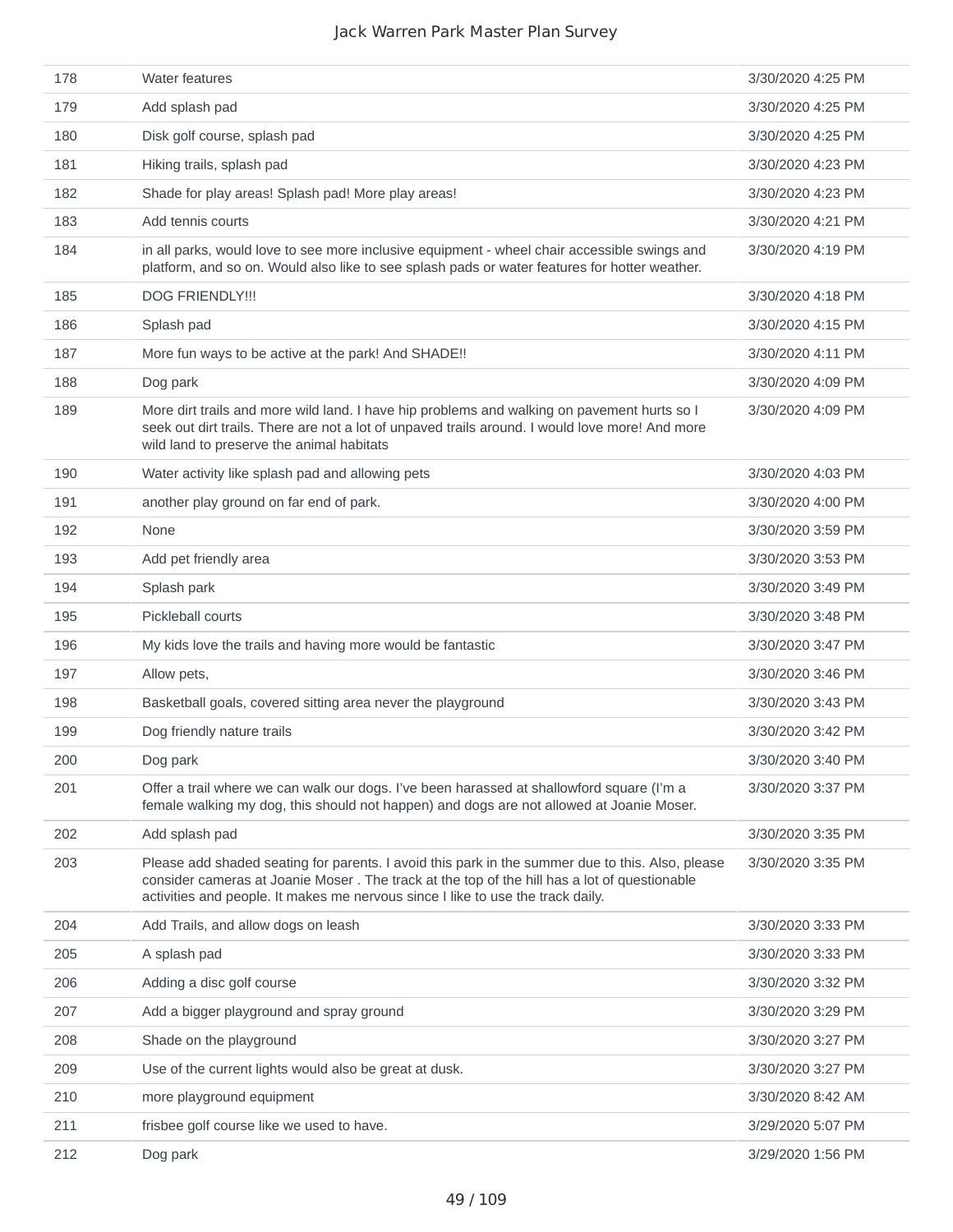| 213 | Disc golf                                                                                                                                                                                                              | 3/29/2020 12:47 PM |
|-----|------------------------------------------------------------------------------------------------------------------------------------------------------------------------------------------------------------------------|--------------------|
| 214 | Allow pets. Provide bags for waste                                                                                                                                                                                     | 3/29/2020 12:23 PM |
| 215 | I know dogs aren't allowed but we walk if we could bring them.                                                                                                                                                         | 3/29/2020 11:45 AM |
| 216 | More trees. Allow dog walking                                                                                                                                                                                          | 3/29/2020 10:03 AM |
| 217 | Improve park open spacebetter grass, improve Bocce courts, add Disc Golf Course                                                                                                                                        | 3/29/2020 8:41 AM  |
| 218 | the blue rubber pieces in the playground for the health risks from leftover rubber. The little kids<br>putting it in their mouths or throwing it, turning shoes blue. I prefer Joanie Moser park for these<br>reasons. | 3/28/2020 9:30 PM  |
| 219 | Things u can do like Sand volleyball (add sand volleyball court)                                                                                                                                                       | 3/28/2020 9:06 PM  |
| 220 | Sidewalks connecting park to neighborhoods like Seqouia and Arbor Run                                                                                                                                                  | 3/28/2020 9:01 PM  |
| 221 | Bike trail or dog park                                                                                                                                                                                                 | 3/28/2020 8:42 PM  |
| 222 | something for tweens and teensskate park. basketball courts                                                                                                                                                            | 3/28/2020 6:41 PM  |
| 223 | Move trails and playground from the back of the park.                                                                                                                                                                  | 3/28/2020 6:03 PM  |
| 224 | Multipurpose goals (for soccer, lacrosse,).                                                                                                                                                                            | 3/28/2020 6:00 PM  |
| 225 | Dog Park, and walking opportunities                                                                                                                                                                                    | 3/28/2020 5:32 PM  |
| 226 | The walking trail needs one-way sign, now with covid-19 concerns. Many people walk counter<br>clockwise on the trail, which means we have to commingle with the walkers going in the wrong<br>direction.               | 3/28/2020 3:57 PM  |
| 227 | Add shaded areas because no trees for shade                                                                                                                                                                            | 3/28/2020 10:22 AM |
| 228 | The slides get incredibly hot, somehow adding shade (trees or purchase shade structures)<br>would be great.                                                                                                            | 3/28/2020 10:18 AM |
| 229 | Permanent pickleball courts (3 or 4)                                                                                                                                                                                   | 3/28/2020 8:38 AM  |
| 230 | Allow pets                                                                                                                                                                                                             | 3/28/2020 7:35 AM  |
| 231 | Don't know                                                                                                                                                                                                             | 3/27/2020 9:20 PM  |
| 232 | CLOSE IT DOWN!!!!!!! High Voltage Power Lines have been proven many times over to cause<br>DNA damage and cancer!!!!!!!!!!!!!!!!!!                                                                                     | 3/27/2020 9:15 PM  |
| 233 | Not surevery nice as is,                                                                                                                                                                                               | 3/27/2020 7:05 PM  |
| 234 | Volleyball, bocce courts or something along those lines. We can walk in our neighborhood                                                                                                                               | 3/27/2020 6:42 PM  |
| 235 | Add sand volleyball courts                                                                                                                                                                                             | 3/27/2020 6:10 PM  |
| 236 | Unpaved bike trails                                                                                                                                                                                                    | 3/27/2020 5:54 PM  |
| 237 | Edible landscape/Food Forest                                                                                                                                                                                           | 3/27/2020 5:32 PM  |
| 238 | Become more bike and dog friendly                                                                                                                                                                                      | 3/27/2020 5:13 PM  |
| 239 | More playground equipment and splashpad                                                                                                                                                                                | 3/27/2020 5:04 PM  |
| 240 | More playground equipment                                                                                                                                                                                              | 3/27/2020 4:55 PM  |
| 241 | Trail leading through the woods from Jack Warren Park trail to new Community Center at Mary<br>Alice Warrens home site                                                                                                 | 3/27/2020 4:25 PM  |
| 242 | More funding for landscaping projects, solar panels that shade the playground and parking<br>area, science stations kn the walking trail                                                                               | 3/27/2020 4:01 PM  |
| 243 | More space for child recreation                                                                                                                                                                                        | 3/27/2020 3:49 PM  |
| 244 | Solar power                                                                                                                                                                                                            | 3/27/2020 3:44 PM  |
|     |                                                                                                                                                                                                                        |                    |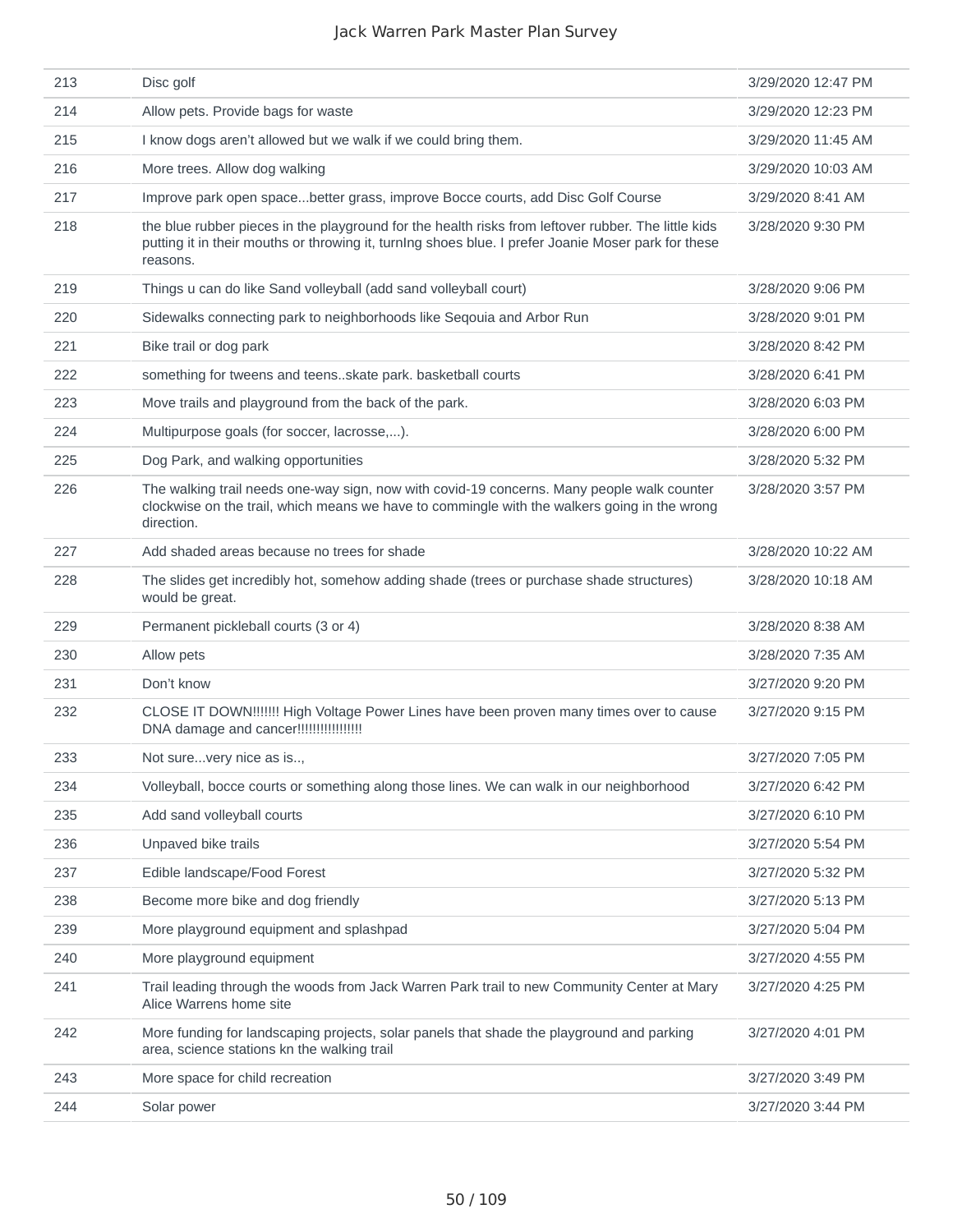### Q11 Please list below, any recreation programs or special events that you would like to see offered in Lewisville.

Answered: 287 Skipped: 556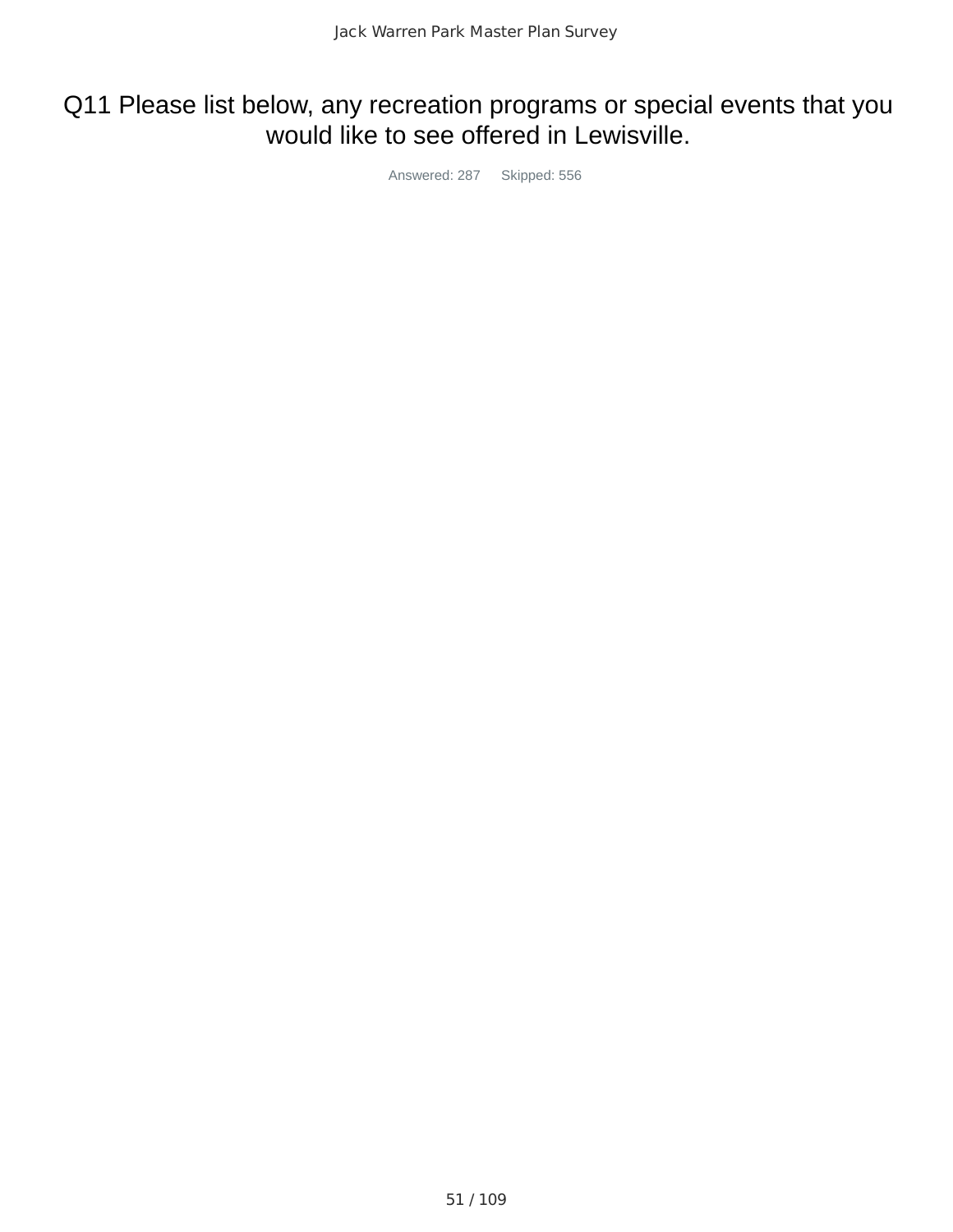| #  | <b>RESPONSES</b>                                                                                                                                                                                                                                                                                                                                                                                                                                                                                                                                                                                                                                                                                                                                                                                                                                                                                                                                                                                                                                                                                                                                                                                                                                                                                                        | <b>DATE</b>       |
|----|-------------------------------------------------------------------------------------------------------------------------------------------------------------------------------------------------------------------------------------------------------------------------------------------------------------------------------------------------------------------------------------------------------------------------------------------------------------------------------------------------------------------------------------------------------------------------------------------------------------------------------------------------------------------------------------------------------------------------------------------------------------------------------------------------------------------------------------------------------------------------------------------------------------------------------------------------------------------------------------------------------------------------------------------------------------------------------------------------------------------------------------------------------------------------------------------------------------------------------------------------------------------------------------------------------------------------|-------------------|
| 1  | Splash pad                                                                                                                                                                                                                                                                                                                                                                                                                                                                                                                                                                                                                                                                                                                                                                                                                                                                                                                                                                                                                                                                                                                                                                                                                                                                                                              | 4/8/2020 8:10 AM  |
| 2  | Pickleball courts                                                                                                                                                                                                                                                                                                                                                                                                                                                                                                                                                                                                                                                                                                                                                                                                                                                                                                                                                                                                                                                                                                                                                                                                                                                                                                       | 4/8/2020 7:05 AM  |
| 3  | Seasonal craft shows                                                                                                                                                                                                                                                                                                                                                                                                                                                                                                                                                                                                                                                                                                                                                                                                                                                                                                                                                                                                                                                                                                                                                                                                                                                                                                    | 4/8/2020 6:46 AM  |
| 4  | More music with a decent dance floor. Farmers markets                                                                                                                                                                                                                                                                                                                                                                                                                                                                                                                                                                                                                                                                                                                                                                                                                                                                                                                                                                                                                                                                                                                                                                                                                                                                   | 4/8/2020 5:08 AM  |
| 5  | Gym                                                                                                                                                                                                                                                                                                                                                                                                                                                                                                                                                                                                                                                                                                                                                                                                                                                                                                                                                                                                                                                                                                                                                                                                                                                                                                                     | 4/7/2020 10:23 PM |
| 6  | classes in things like crochet, pottery, painting. Help with taxes.                                                                                                                                                                                                                                                                                                                                                                                                                                                                                                                                                                                                                                                                                                                                                                                                                                                                                                                                                                                                                                                                                                                                                                                                                                                     | 4/7/2020 10:14 PM |
| 7  | 4th of July-Fireworks. New Years Eve concert/ball drop.                                                                                                                                                                                                                                                                                                                                                                                                                                                                                                                                                                                                                                                                                                                                                                                                                                                                                                                                                                                                                                                                                                                                                                                                                                                                 | 4/7/2020 8:13 PM  |
| 8  | Outdoor farmers market                                                                                                                                                                                                                                                                                                                                                                                                                                                                                                                                                                                                                                                                                                                                                                                                                                                                                                                                                                                                                                                                                                                                                                                                                                                                                                  | 4/7/2020 7:56 PM  |
| 9  | Think I expressed my concerns, BAD TO LIKE DOGS IN LEWISVILLE. Don't come here if you<br>love dogs.                                                                                                                                                                                                                                                                                                                                                                                                                                                                                                                                                                                                                                                                                                                                                                                                                                                                                                                                                                                                                                                                                                                                                                                                                     | 4/7/2020 5:55 PM  |
| 10 | Bluegrass music such as Balsom Range                                                                                                                                                                                                                                                                                                                                                                                                                                                                                                                                                                                                                                                                                                                                                                                                                                                                                                                                                                                                                                                                                                                                                                                                                                                                                    | 4/7/2020 5:42 PM  |
| 11 | Movies in the park/concerts in the park free of charge                                                                                                                                                                                                                                                                                                                                                                                                                                                                                                                                                                                                                                                                                                                                                                                                                                                                                                                                                                                                                                                                                                                                                                                                                                                                  | 4/7/2020 3:01 PM  |
| 12 | <b>Basketball courts</b>                                                                                                                                                                                                                                                                                                                                                                                                                                                                                                                                                                                                                                                                                                                                                                                                                                                                                                                                                                                                                                                                                                                                                                                                                                                                                                | 4/7/2020 2:44 PM  |
| 13 | More Park Land for quiet trails                                                                                                                                                                                                                                                                                                                                                                                                                                                                                                                                                                                                                                                                                                                                                                                                                                                                                                                                                                                                                                                                                                                                                                                                                                                                                         | 4/7/2020 11:53 AM |
| 14 | love the gathering at the squaremusic, movies                                                                                                                                                                                                                                                                                                                                                                                                                                                                                                                                                                                                                                                                                                                                                                                                                                                                                                                                                                                                                                                                                                                                                                                                                                                                           | 4/7/2020 10:43 AM |
| 15 | concerts or events with ample parking                                                                                                                                                                                                                                                                                                                                                                                                                                                                                                                                                                                                                                                                                                                                                                                                                                                                                                                                                                                                                                                                                                                                                                                                                                                                                   | 4/7/2020 7:37 AM  |
| 16 | I believe there is more than enough recreational opportunities in Lewisville. The one thing I<br>would like to see more funding in would be recycling. This would help our children and<br>grandchildren, help save the world! The limited number of plastics that are covered under the<br>every other week recycling pick up needs to be expanded! I know Lewisville has special<br>recycling days for special numbers of plastics, but it's all so confusing to track, and not<br>convenient for most people to store all this trash and then make time on the special days to<br>transport it all to the site you designate. I am usually pleased when I call the office in Lewisville,<br>you folks do a good job, thank you, but not so much regarding recycling! I called over there to<br>get more info and the girl referred me to online. Nothing was really available online except a<br>picture of what was allowed. I called back for more info, all I got was a number for Waste<br>Management. Called them twice, left 2 messages, never got a return call. So I can't even verify<br>what you do and don't pick up. Come on folks, it's time we start doing something for our<br>environment! If the we keep on doing what we're doing, nobody will be going to those new<br>improved parks anyway. : ( | 4/6/2020 3:26 PM  |
| 17 | Amphitheater would be great. With an admission charge to get good musical groups.                                                                                                                                                                                                                                                                                                                                                                                                                                                                                                                                                                                                                                                                                                                                                                                                                                                                                                                                                                                                                                                                                                                                                                                                                                       | 4/6/2020 3:02 PM  |
| 18 | Annual festival such as the old Lawn Party                                                                                                                                                                                                                                                                                                                                                                                                                                                                                                                                                                                                                                                                                                                                                                                                                                                                                                                                                                                                                                                                                                                                                                                                                                                                              | 4/6/2020 10:34 AM |
| 19 | Nature trails, running trails                                                                                                                                                                                                                                                                                                                                                                                                                                                                                                                                                                                                                                                                                                                                                                                                                                                                                                                                                                                                                                                                                                                                                                                                                                                                                           | 4/6/2020 10:05 AM |
| 20 | Outdoor activities such as hunting and fishing, Book Clubs,                                                                                                                                                                                                                                                                                                                                                                                                                                                                                                                                                                                                                                                                                                                                                                                                                                                                                                                                                                                                                                                                                                                                                                                                                                                             | 4/6/2020 9:43 AM  |
| 21 | I'm good. My neighborhood is also a beautiful walking area.                                                                                                                                                                                                                                                                                                                                                                                                                                                                                                                                                                                                                                                                                                                                                                                                                                                                                                                                                                                                                                                                                                                                                                                                                                                             | 4/6/2020 9:42 AM  |
| 22 | Bike paths, please!!!!!!!!!!!!                                                                                                                                                                                                                                                                                                                                                                                                                                                                                                                                                                                                                                                                                                                                                                                                                                                                                                                                                                                                                                                                                                                                                                                                                                                                                          | 4/5/2020 4:43 PM  |
| 23 | Public swimming pool                                                                                                                                                                                                                                                                                                                                                                                                                                                                                                                                                                                                                                                                                                                                                                                                                                                                                                                                                                                                                                                                                                                                                                                                                                                                                                    | 4/5/2020 4:41 PM  |
| 24 | Basketball courts, swings, fireworks, teatherball courts.                                                                                                                                                                                                                                                                                                                                                                                                                                                                                                                                                                                                                                                                                                                                                                                                                                                                                                                                                                                                                                                                                                                                                                                                                                                               | 4/5/2020 3:14 PM  |
| 25 | Any outdoor recreational programs for senior citizens                                                                                                                                                                                                                                                                                                                                                                                                                                                                                                                                                                                                                                                                                                                                                                                                                                                                                                                                                                                                                                                                                                                                                                                                                                                                   | 4/5/2020 1:52 PM  |
| 26 | Dance / exercise classes for adults Running and walking trails                                                                                                                                                                                                                                                                                                                                                                                                                                                                                                                                                                                                                                                                                                                                                                                                                                                                                                                                                                                                                                                                                                                                                                                                                                                          | 4/5/2020 1:18 PM  |
| 27 | Gymnastics equipment or Facilities More swings                                                                                                                                                                                                                                                                                                                                                                                                                                                                                                                                                                                                                                                                                                                                                                                                                                                                                                                                                                                                                                                                                                                                                                                                                                                                          | 4/5/2020 1:16 PM  |
| 28 | Dance exercise classes. Youth and adult running/jogging groups                                                                                                                                                                                                                                                                                                                                                                                                                                                                                                                                                                                                                                                                                                                                                                                                                                                                                                                                                                                                                                                                                                                                                                                                                                                          | 4/5/2020 1:08 PM  |
| 29 | Off road bike trails; pickleball courts;                                                                                                                                                                                                                                                                                                                                                                                                                                                                                                                                                                                                                                                                                                                                                                                                                                                                                                                                                                                                                                                                                                                                                                                                                                                                                | 4/5/2020 12:10 PM |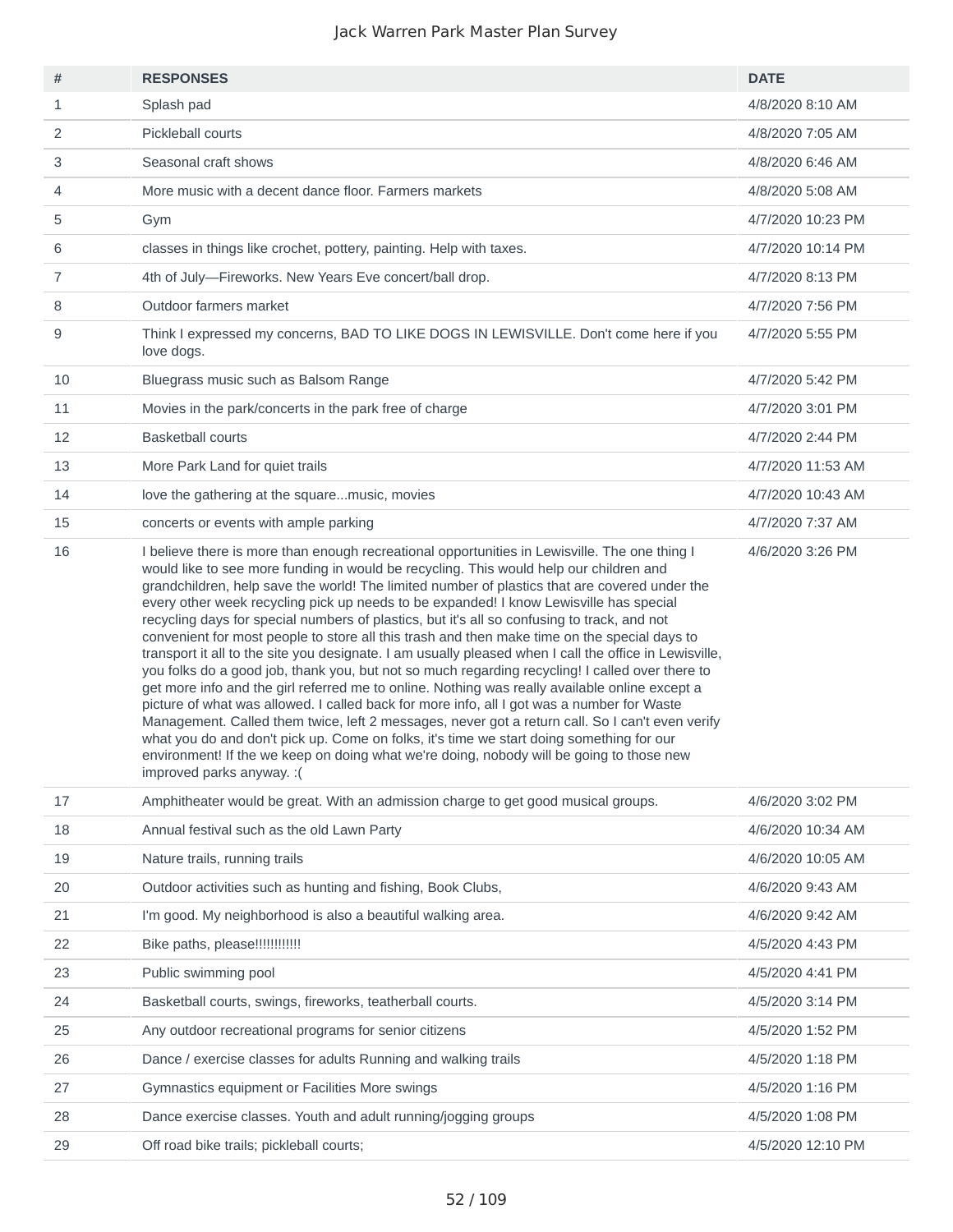| 30 | More musical entertainers available                                                                                                                                                                                                                                                                                                                                                                                                                                                                                                                      | 4/5/2020 12:03 PM |
|----|----------------------------------------------------------------------------------------------------------------------------------------------------------------------------------------------------------------------------------------------------------------------------------------------------------------------------------------------------------------------------------------------------------------------------------------------------------------------------------------------------------------------------------------------------------|-------------------|
| 31 | More things geared for 2-3 year olds. Story time for that age is not very good. Also would love<br>to see the library have more rhings for children on Saturday like story time as I work all week<br>and we loved story on Saturday mornings when we lived in charlotte.                                                                                                                                                                                                                                                                                | 4/5/2020 9:54 AM  |
| 32 | Dance classes Community volunteer events Live music                                                                                                                                                                                                                                                                                                                                                                                                                                                                                                      | 4/5/2020 9:48 AM  |
| 33 | dog park & other dog friendly areas walking trails Bike trails (connect into town)                                                                                                                                                                                                                                                                                                                                                                                                                                                                       | 4/5/2020 9:48 AM  |
| 34 | Basketball program, soccer program. Basketball and tennis courts. Town pool. Disc golf course.                                                                                                                                                                                                                                                                                                                                                                                                                                                           | 4/4/2020 5:51 PM  |
| 35 | <b>Basketball/Tennis Court</b>                                                                                                                                                                                                                                                                                                                                                                                                                                                                                                                           | 4/4/2020 5:50 PM  |
| 36 | $\tilde{?}$                                                                                                                                                                                                                                                                                                                                                                                                                                                                                                                                              | 4/4/2020 5:18 PM  |
| 37 | Good bands for dancing and adult beverages with food trucks.                                                                                                                                                                                                                                                                                                                                                                                                                                                                                             | 4/4/2020 3:51 PM  |
| 38 | None                                                                                                                                                                                                                                                                                                                                                                                                                                                                                                                                                     | 4/4/2020 3:41 PM  |
| 39 | Team sports soft ball, boccie ball, badminton, chroket, lawn bowling etc                                                                                                                                                                                                                                                                                                                                                                                                                                                                                 | 4/4/2020 1:48 PM  |
| 40 | I love the outdoor concerts and plays would love to have more concerts                                                                                                                                                                                                                                                                                                                                                                                                                                                                                   | 4/4/2020 12:37 PM |
| 41 | Home gardening programs, running trails, BBQ pits dog park outdoor market to sell products<br>in Spring or Summer                                                                                                                                                                                                                                                                                                                                                                                                                                        | 4/4/2020 11:52 AM |
| 42 | Racquetball courts, more readily accessible weight lifting                                                                                                                                                                                                                                                                                                                                                                                                                                                                                               | 4/4/2020 11:51 AM |
| 43 | Free fitness/yoga classes.                                                                                                                                                                                                                                                                                                                                                                                                                                                                                                                               | 4/4/2020 11:49 AM |
| 44 | senior exercises and events                                                                                                                                                                                                                                                                                                                                                                                                                                                                                                                              | 4/4/2020 11:46 AM |
| 45 | a skateboard park for the young peoplea place where the history of lewisville could be<br>created to let newcomers know of the Shallowford etc., and all the stories of the Great Wagon<br>Trailpossible a bike trail connect with the greenway of forsyth county??? I love lewisville                                                                                                                                                                                                                                                                   | 4/4/2020 10:23 AM |
| 46 | More senior offerings like the shepherd center                                                                                                                                                                                                                                                                                                                                                                                                                                                                                                           | 4/4/2020 9:44 AM  |
| 47 | Craft festivals. Art festivals. Farmers market. Lewisville historical festival (celebrate our<br>history). Local food and wine/brewery festivals.                                                                                                                                                                                                                                                                                                                                                                                                        | 4/4/2020 9:27 AM  |
| 48 | Disk Golf, see answer for $# 10$ .                                                                                                                                                                                                                                                                                                                                                                                                                                                                                                                       | 4/4/2020 9:09 AM  |
| 49 | Would love to see Lewisville youth sports back in Lewisville.                                                                                                                                                                                                                                                                                                                                                                                                                                                                                            | 4/4/2020 8:44 AM  |
| 50 | Training for children about nature, and other educational presentations                                                                                                                                                                                                                                                                                                                                                                                                                                                                                  | 4/4/2020 8:40 AM  |
| 51 | More events during the day/early afternoon. Most events in the evening are past my kids'<br>bedtime and we can't attend.                                                                                                                                                                                                                                                                                                                                                                                                                                 | 4/4/2020 8:39 AM  |
| 52 | I dont feel we need more open space. Most residents have yards for kids to play in. We need<br>more amenities such as splash pads or a community pool. Splash pads do not require life<br>guards on duty so that would be a better option. But something that would draw people to the<br>park besides a picnic table. I used to have family reunions at Joanie Moser park and it fizzeled<br>out due to not much to do beside a playground for kids. I would love to see a small putt putt<br>course which would be lots of fun for people of all ages. | 4/4/2020 7:49 AM  |
| 53 | Water park                                                                                                                                                                                                                                                                                                                                                                                                                                                                                                                                               | 4/4/2020 4:45 AM  |
| 54 | Please don't take the July 4th fireworks!!                                                                                                                                                                                                                                                                                                                                                                                                                                                                                                               | 4/4/2020 2:32 AM  |
| 55 | More music/band concerts More food truck festivals with music Bring back BEACH BLASTwith<br>traditional music                                                                                                                                                                                                                                                                                                                                                                                                                                            | 4/4/2020 2:31 AM  |
| 56 | Unsure                                                                                                                                                                                                                                                                                                                                                                                                                                                                                                                                                   | 4/4/2020 2:00 AM  |
| 57 | Trailsrunning and mountain biking                                                                                                                                                                                                                                                                                                                                                                                                                                                                                                                        | 4/4/2020 12:30 AM |
| 58 | Tai chi classes                                                                                                                                                                                                                                                                                                                                                                                                                                                                                                                                          | 4/3/2020 11:48 PM |
| 59 | Keep the fireworks and outdoor music and vendors                                                                                                                                                                                                                                                                                                                                                                                                                                                                                                         | 4/3/2020 11:47 PM |
| 60 | Tennis courts                                                                                                                                                                                                                                                                                                                                                                                                                                                                                                                                            | 4/3/2020 11:38 PM |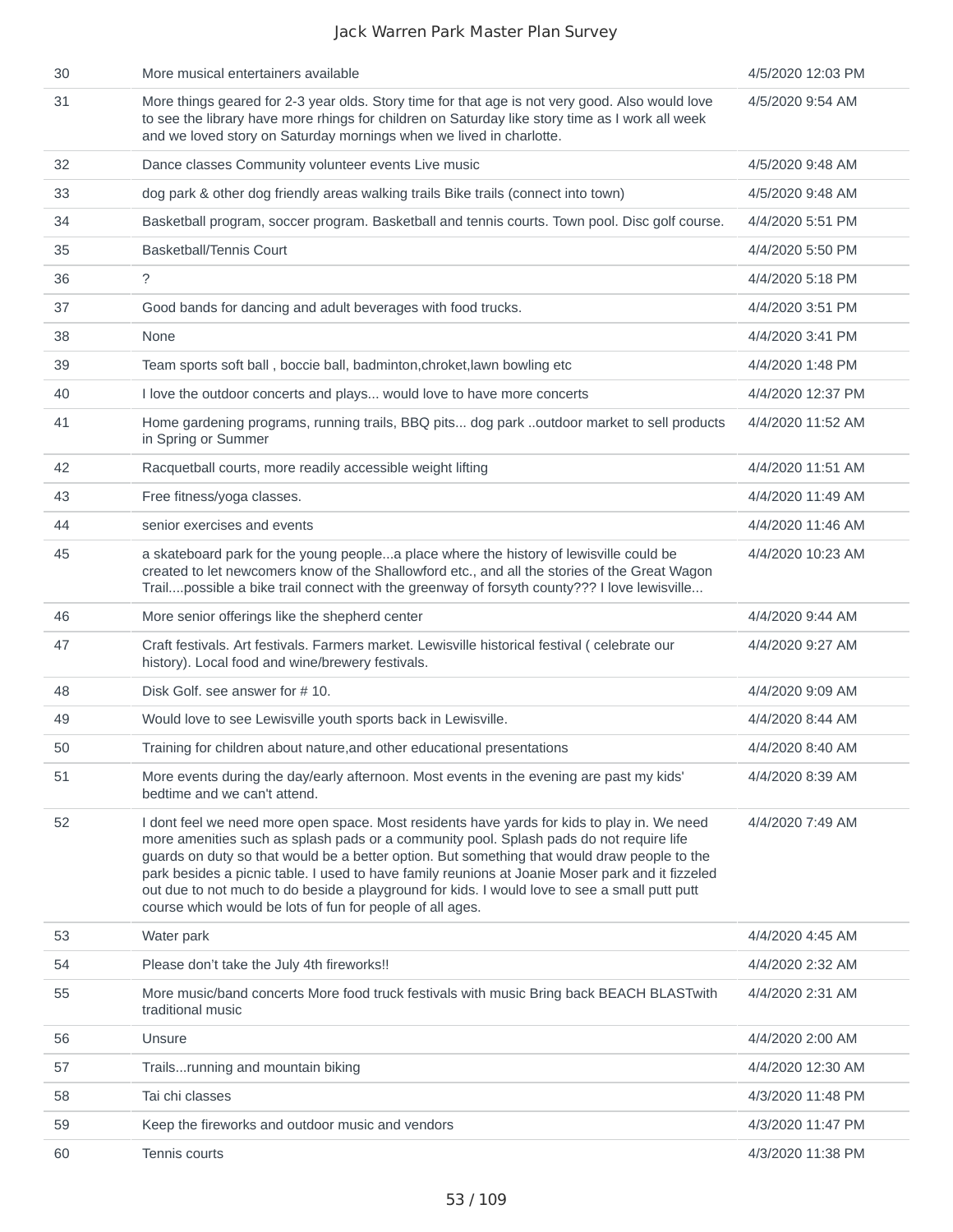| 61 | Single picnic gatherings after all this virus scare is over                                                                                                                                                     | 4/3/2020 10:58 PM |
|----|-----------------------------------------------------------------------------------------------------------------------------------------------------------------------------------------------------------------|-------------------|
| 62 | Pickleball                                                                                                                                                                                                      | 4/3/2020 10:43 PM |
| 63 | Volleyball                                                                                                                                                                                                      | 4/3/2020 9:57 PM  |
| 64 | 4th of July concert and fireworks, exercise equipment                                                                                                                                                           | 4/3/2020 9:46 PM  |
| 65 | It would be wonderful to have group exercise classes offered in the parks. Also, a regular<br>farmer's market in Shallowford square would be amazing. A community garden in one of the<br>parks would be great. | 4/3/2020 9:42 PM  |
| 66 | Disc golf                                                                                                                                                                                                       | 4/3/2020 9:36 PM  |
| 67 | <b>None</b>                                                                                                                                                                                                     | 4/3/2020 9:21 PM  |
| 68 | Pickle ball courts                                                                                                                                                                                              | 4/3/2020 9:20 PM  |
| 69 | Have you seen the outdoor fitness pavilion at Bolton Park?                                                                                                                                                      | 4/3/2020 9:18 PM  |
| 70 | Dog park                                                                                                                                                                                                        | 4/3/2020 9:12 PM  |
| 71 | 4th of July fireworks. Bring them back!!!                                                                                                                                                                       | 4/3/2020 9:10 PM  |
| 72 | 4th of July fireworks                                                                                                                                                                                           | 4/3/2020 9:06 PM  |
| 73 | Talent show for charity                                                                                                                                                                                         | 4/3/2020 8:54 PM  |
| 74 | Splash pad                                                                                                                                                                                                      | 4/3/2020 8:48 PM  |
| 75 | pool                                                                                                                                                                                                            | 4/3/2020 7:50 PM  |
| 76 | Outdoor/nature classes                                                                                                                                                                                          | 4/3/2020 7:40 PM  |
| 77 | social dance classes, craft classes, group exercise (pilates, yoga), tutoring opportunities, sports<br>like basketball and disc golf (my 15 year old begged), more plays                                        | 4/3/2020 7:03 PM  |
| 78 | family fun nights.                                                                                                                                                                                              | 4/3/2020 7:02 PM  |
| 79 | driving range, park benches, senior zumba, and some type senior exercise program,                                                                                                                               | 4/3/2020 6:54 PM  |
| 80 | I just want more sidewalks and walking trails in the town                                                                                                                                                       | 4/3/2020 6:50 PM  |
| 81 | Add decent pickleball courts. PLEASE                                                                                                                                                                            | 4/3/2020 6:47 PM  |
| 82 | Disc Golf                                                                                                                                                                                                       | 4/3/2020 6:42 PM  |
| 83 | Fireworks on the 4rth                                                                                                                                                                                           | 4/3/2020 6:40 PM  |
| 84 | We miss the musicals. More concerts                                                                                                                                                                             | 4/3/2020 5:33 PM  |
| 85 | definitely want fireworks back a town festival such as watermelon, strawberry festival?? Fall<br>carnival??!!                                                                                                   | 4/3/2020 3:12 PM  |
| 86 | A harvest festival (not scary, and not on Halloween)                                                                                                                                                            | 4/3/2020 12:11 PM |
| 87 | 4th of july fireworks in a new location if need be.                                                                                                                                                             | 4/3/2020 10:23 AM |
| 88 | Anything aimed at children. Event parking space.                                                                                                                                                                | 4/3/2020 9:53 AM  |
| 89 | Any                                                                                                                                                                                                             | 4/3/2020 7:55 AM  |
| 90 | More fun things to do                                                                                                                                                                                           | 4/3/2020 7:36 AM  |
| 91 | Pickelball                                                                                                                                                                                                      | 4/3/2020 1:27 AM  |
| 92 | Volleyball and soccer programs.                                                                                                                                                                                 | 4/2/2020 9:25 PM  |
| 93 | <b>Group Meditation</b>                                                                                                                                                                                         | 4/2/2020 6:15 PM  |
| 94 | full court basketball                                                                                                                                                                                           | 4/2/2020 5:37 PM  |
| 95 | Adult sport leagues for women; more walking trails and sidewalks                                                                                                                                                | 4/2/2020 2:47 PM  |
| 96 | Monthly summer family day with crafts, water play, activities, etc at the park. Invite a food truck                                                                                                             | 4/2/2020 2:23 PM  |
|    |                                                                                                                                                                                                                 |                   |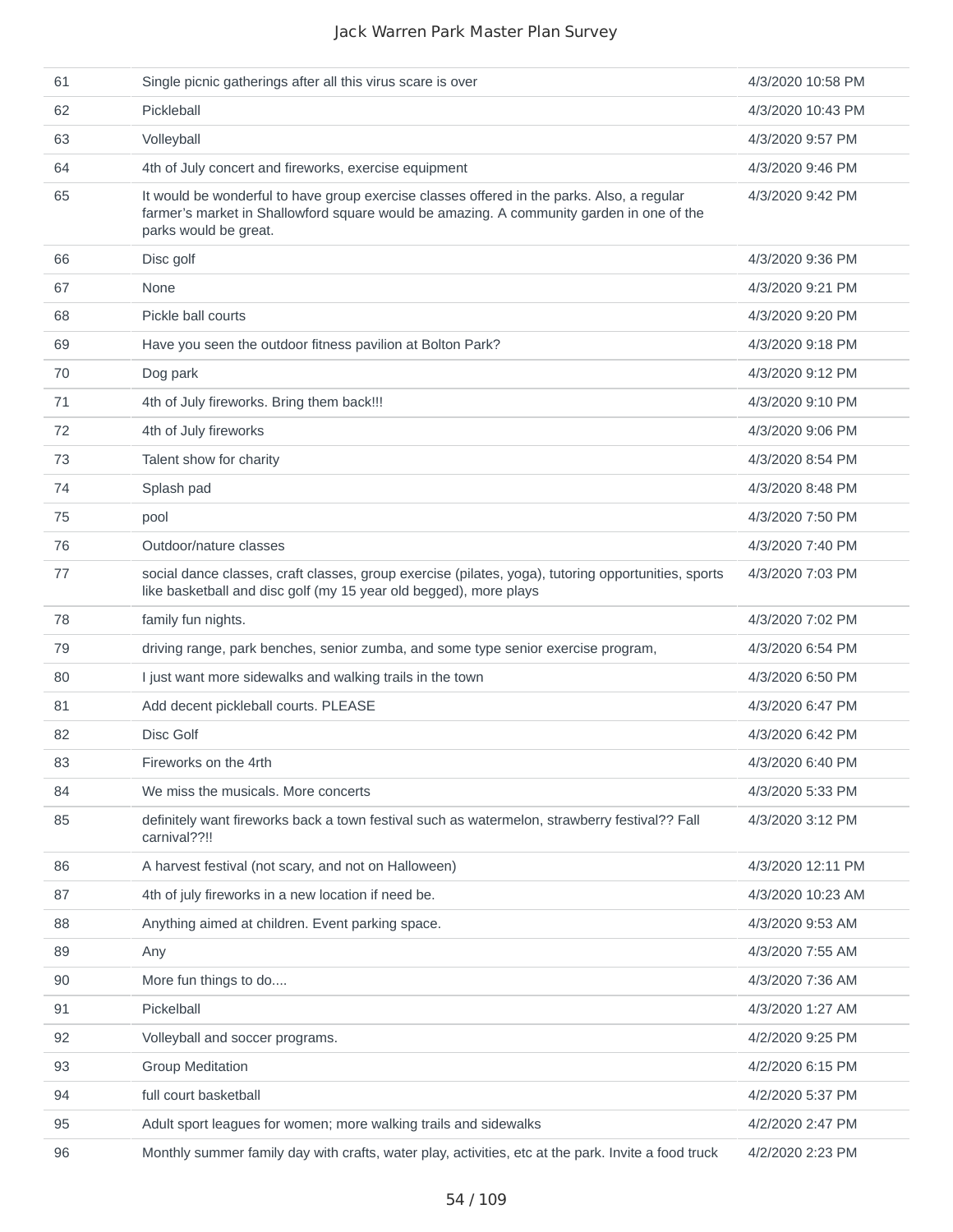|     | or hot dog cart vendor for added draw.                                                                                                                                                                                                                                                                                                                                                                                                                                                                                                       |                    |
|-----|----------------------------------------------------------------------------------------------------------------------------------------------------------------------------------------------------------------------------------------------------------------------------------------------------------------------------------------------------------------------------------------------------------------------------------------------------------------------------------------------------------------------------------------------|--------------------|
| 97  | This is much bigger than a "recreation program" because of what would probably be a big<br>taxpayer expense and DOT involvement and all that (I have no idea of the full implications), but<br>I would like to see roads majorly traveled by cyclists get bike lanes. Lewisville has a huge<br>cycling community, and I think we should embrace that by giving them SAFETY. We need bike<br>lanes on such preferred roads as Shallowford, Williams and Lewisville-Vienna, as starters. And<br>I am older and retired and NOT A CYCLIST. LOL! | 4/2/2020 10:15 AM  |
| 98  | Trails for walking - with dogs.                                                                                                                                                                                                                                                                                                                                                                                                                                                                                                              | 4/1/2020 7:39 PM   |
| 99  | disc golf                                                                                                                                                                                                                                                                                                                                                                                                                                                                                                                                    | 4/1/2020 5:33 PM   |
| 100 | equipment that doesn't get super hot. Special activities for preschoolers.                                                                                                                                                                                                                                                                                                                                                                                                                                                                   | 4/1/2020 1:17 PM   |
| 101 | Pond to fish                                                                                                                                                                                                                                                                                                                                                                                                                                                                                                                                 | 4/1/2020 12:25 PM  |
| 102 | More Concerts, dog friendly events                                                                                                                                                                                                                                                                                                                                                                                                                                                                                                           | 4/1/2020 12:14 PM  |
| 103 | More concerts                                                                                                                                                                                                                                                                                                                                                                                                                                                                                                                                | 4/1/2020 10:10 AM  |
| 104 | How about an Earth Day Fair with green business exhibitors, healthy foods, environmental<br>education, etc.?                                                                                                                                                                                                                                                                                                                                                                                                                                 | 4/1/2020 9:10 AM   |
| 105 | Dog park. There has been an increase of animal adoption during the stay at home orders.<br>Meadowlark is be coming ever more crowded.                                                                                                                                                                                                                                                                                                                                                                                                        | 4/1/2020 8:38 AM   |
| 106 | Dog parks and dog friendly events                                                                                                                                                                                                                                                                                                                                                                                                                                                                                                            | 4/1/2020 8:26 AM   |
| 107 | Some type of water fun for the kids                                                                                                                                                                                                                                                                                                                                                                                                                                                                                                          | 4/1/2020 7:53 AM   |
| 108 | None come to mind at this time.                                                                                                                                                                                                                                                                                                                                                                                                                                                                                                              | 4/1/2020 7:36 AM   |
| 109 | I would like to see more family events. I know we do a lot, but our July 4th event is even gone<br>now. I would like to see bigger concert events.                                                                                                                                                                                                                                                                                                                                                                                           | 4/1/2020 7:36 AM   |
| 110 | Bring back beach blast                                                                                                                                                                                                                                                                                                                                                                                                                                                                                                                       | 4/1/2020 6:49 AM   |
| 111 | Senior center with activities. Facilities for organized rec activities for children and youth.                                                                                                                                                                                                                                                                                                                                                                                                                                               | 3/31/2020 11:30 PM |
| 112 | Community music . (Kids making music led by an adult band.) Crafts in the parkanything that<br>gets families doing activities together. We ♥ Lewisville !!!!                                                                                                                                                                                                                                                                                                                                                                                 | 3/31/2020 11:07 PM |
| 113 | I have 3 young children and they love to play at the other area splash pads when its hot out. I<br>think that would be a great addition.                                                                                                                                                                                                                                                                                                                                                                                                     | 3/31/2020 10:46 PM |
| 114 | Dog park                                                                                                                                                                                                                                                                                                                                                                                                                                                                                                                                     | 3/31/2020 10:41 PM |
| 115 | Lewisville has a lot to offer children and younger folks, but very limited for us older folksa<br>place like the Cricket's Nest for Senior craft sales would be nice                                                                                                                                                                                                                                                                                                                                                                         | 3/31/2020 9:20 PM  |
| 116 | Walking groups                                                                                                                                                                                                                                                                                                                                                                                                                                                                                                                               | 3/31/2020 9:09 PM  |
| 117 | Nature based classes                                                                                                                                                                                                                                                                                                                                                                                                                                                                                                                         | 3/31/2020 8:30 PM  |
| 118 | Skate board park                                                                                                                                                                                                                                                                                                                                                                                                                                                                                                                             | 3/31/2020 8:04 PM  |
| 119 | More events like July 4th and Christmas tree lighting                                                                                                                                                                                                                                                                                                                                                                                                                                                                                        | 3/31/2020 7:22 PM  |
| 120 | Bring the fireworks back.                                                                                                                                                                                                                                                                                                                                                                                                                                                                                                                    | 3/31/2020 7:06 PM  |
| 121 | Splash pad                                                                                                                                                                                                                                                                                                                                                                                                                                                                                                                                   | 3/31/2020 7:02 PM  |
| 122 | pickleball tournaments                                                                                                                                                                                                                                                                                                                                                                                                                                                                                                                       | 3/31/2020 6:29 PM  |
| 123 | Basketball and splash pad                                                                                                                                                                                                                                                                                                                                                                                                                                                                                                                    | 3/31/2020 6:06 PM  |
| 124 | A splash pad would be amazing!                                                                                                                                                                                                                                                                                                                                                                                                                                                                                                               | 3/31/2020 5:31 PM  |
| 125 | Soccer, Vollyball net                                                                                                                                                                                                                                                                                                                                                                                                                                                                                                                        | 3/31/2020 4:41 PM  |
| 126 | I wish there had been a public pool nearby when my kids were small. Our neighborhood doesn't<br>have one and we couldn't afford a membership for the amount of time that we would use one.                                                                                                                                                                                                                                                                                                                                                   | 3/31/2020 4:18 PM  |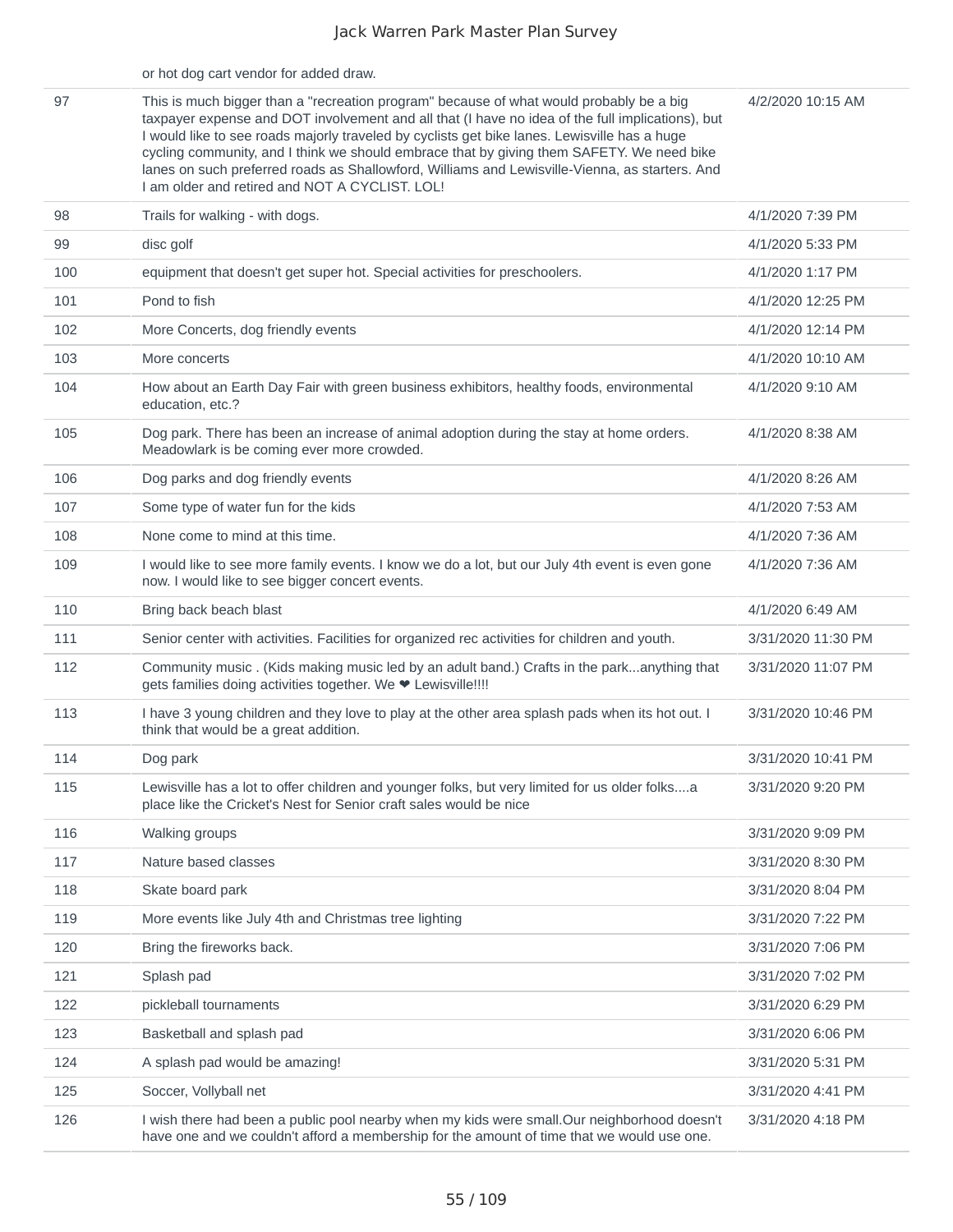| 127 | More walking trails                                                                                                                                                                                                                                                                                                                                                                                                                                                                                                                                                                                                                                                          | 3/31/2020 4:01 PM  |
|-----|------------------------------------------------------------------------------------------------------------------------------------------------------------------------------------------------------------------------------------------------------------------------------------------------------------------------------------------------------------------------------------------------------------------------------------------------------------------------------------------------------------------------------------------------------------------------------------------------------------------------------------------------------------------------------|--------------------|
| 128 | More plays                                                                                                                                                                                                                                                                                                                                                                                                                                                                                                                                                                                                                                                                   | 3/31/2020 3:34 PM  |
| 129 | More children events and walking events                                                                                                                                                                                                                                                                                                                                                                                                                                                                                                                                                                                                                                      | 3/31/2020 3:10 PM  |
| 130 | We are very sad about the elimination of the 4th of July fireworks.                                                                                                                                                                                                                                                                                                                                                                                                                                                                                                                                                                                                          | 3/31/2020 2:52 PM  |
| 131 | Possibly add a basketball court, a beach volleyball area and a few horseshoe pits.                                                                                                                                                                                                                                                                                                                                                                                                                                                                                                                                                                                           | 3/31/2020 2:38 PM  |
| 132 | farmer's market                                                                                                                                                                                                                                                                                                                                                                                                                                                                                                                                                                                                                                                              | 3/31/2020 2:26 PM  |
| 133 | I would like to see sidewalks installed from Lowes Foods all the way to Forsyth Country Day<br>school so walking would be safer than on the streets                                                                                                                                                                                                                                                                                                                                                                                                                                                                                                                          | 3/31/2020 2:23 PM  |
| 134 | picnics, runs, group exercise,                                                                                                                                                                                                                                                                                                                                                                                                                                                                                                                                                                                                                                               | 3/31/2020 2:14 PM  |
| 135 | Bike lanes are a must. Someone is going to get killed.                                                                                                                                                                                                                                                                                                                                                                                                                                                                                                                                                                                                                       | 3/31/2020 1:46 PM  |
| 136 | Fireworks again, more concerts at the square                                                                                                                                                                                                                                                                                                                                                                                                                                                                                                                                                                                                                                 | 3/31/2020 1:20 PM  |
| 137 | other holiday events to celebrate Hannukkah, Kwanzaa, etc. to be more inclusive and festive                                                                                                                                                                                                                                                                                                                                                                                                                                                                                                                                                                                  | 3/31/2020 1:17 PM  |
| 138 | I like how Lewisville offers lots of opportunities for the community to gather throughout the year.                                                                                                                                                                                                                                                                                                                                                                                                                                                                                                                                                                          | 3/31/2020 1:08 PM  |
| 139 | Pickle ball                                                                                                                                                                                                                                                                                                                                                                                                                                                                                                                                                                                                                                                                  | 3/31/2020 12:54 PM |
| 140 | Tai Chi, meditation or yoga classes outdoors when weather permits or access to a community<br>area where these can be done indoors either as a group or solo.                                                                                                                                                                                                                                                                                                                                                                                                                                                                                                                | 3/31/2020 12:31 PM |
| 141 | Tai Chi in the park, meditation under the stars (Ommmmm), Exercise group for seniors                                                                                                                                                                                                                                                                                                                                                                                                                                                                                                                                                                                         | 3/31/2020 11:54 AM |
| 142 | Possibly more community events but the Square is not large enough for all. Need a bigger<br>space.                                                                                                                                                                                                                                                                                                                                                                                                                                                                                                                                                                           | 3/31/2020 11:43 AM |
| 143 | splash pad                                                                                                                                                                                                                                                                                                                                                                                                                                                                                                                                                                                                                                                                   | 3/31/2020 11:18 AM |
| 144 | Sports programs/activities                                                                                                                                                                                                                                                                                                                                                                                                                                                                                                                                                                                                                                                   | 3/31/2020 11:03 AM |
| 145 | An event for our seniors. Many have lived here for years and have fought hard to keep<br>Lewisville beautiful.                                                                                                                                                                                                                                                                                                                                                                                                                                                                                                                                                               | 3/31/2020 10:49 AM |
| 146 | Running trails                                                                                                                                                                                                                                                                                                                                                                                                                                                                                                                                                                                                                                                               | 3/31/2020 9:50 AM  |
| 147 | More outdoor plays and musicals                                                                                                                                                                                                                                                                                                                                                                                                                                                                                                                                                                                                                                              | 3/31/2020 8:26 AM  |
| 148 | Concerts or events aimed at young children (under 6)                                                                                                                                                                                                                                                                                                                                                                                                                                                                                                                                                                                                                         | 3/31/2020 7:29 AM  |
| 149 | <b>Frisbee Golf</b>                                                                                                                                                                                                                                                                                                                                                                                                                                                                                                                                                                                                                                                          | 3/31/2020 7:17 AM  |
| 150 | Once additional road is built thru Lewisville We do not plan come to square as much for to<br>noise and safety for children with cars on both sides                                                                                                                                                                                                                                                                                                                                                                                                                                                                                                                          | 3/31/2020 6:59 AM  |
| 151 | Games (bridge, bingo, trivia etc), variety of speakers (author, educational, Parenting humorist,<br>motivation, coping skills, local and global topic etc), interest groups (knitting, Gardening,<br>genealogy, book club, Scout's, etc.) concerts, movies, discussion groups, competitions (kids<br>and adults), local art show, Rain out option for the square activities, classes (how to play<br>bridge, pottery, yoga, glass blowing, knit, writing group, make ornaments, Christmas gifts)<br>Community socials - ice cream social. Outdoor games and game space and indoor exercise<br>space. Indoor walking track. Mountain bike trails and races. Host community 5K | 3/31/2020 6:53 AM  |
| 152 | yoga classes at the park                                                                                                                                                                                                                                                                                                                                                                                                                                                                                                                                                                                                                                                     | 3/31/2020 4:36 AM  |
| 153 | I really hope we don't lose 4th of July fireworks as I've heard will happen. We love all of the<br>events at the square!                                                                                                                                                                                                                                                                                                                                                                                                                                                                                                                                                     | 3/31/2020 3:27 AM  |
| 154 | TBall, Soccer, Family events                                                                                                                                                                                                                                                                                                                                                                                                                                                                                                                                                                                                                                                 | 3/31/2020 12:36 AM |
| 155 | I miss the larger-scale plays of the past, and I'll miss the fireworks. I like the assortment of<br>family-friendly activities at the Square that help bring the community together.                                                                                                                                                                                                                                                                                                                                                                                                                                                                                         | 3/31/2020 12:34 AM |
| 156 | Easter egg hunt                                                                                                                                                                                                                                                                                                                                                                                                                                                                                                                                                                                                                                                              | 3/30/2020 11:38 PM |
| 157 | More concerts! LOVED the "Eagles" last year.                                                                                                                                                                                                                                                                                                                                                                                                                                                                                                                                                                                                                                 | 3/30/2020 11:25 PM |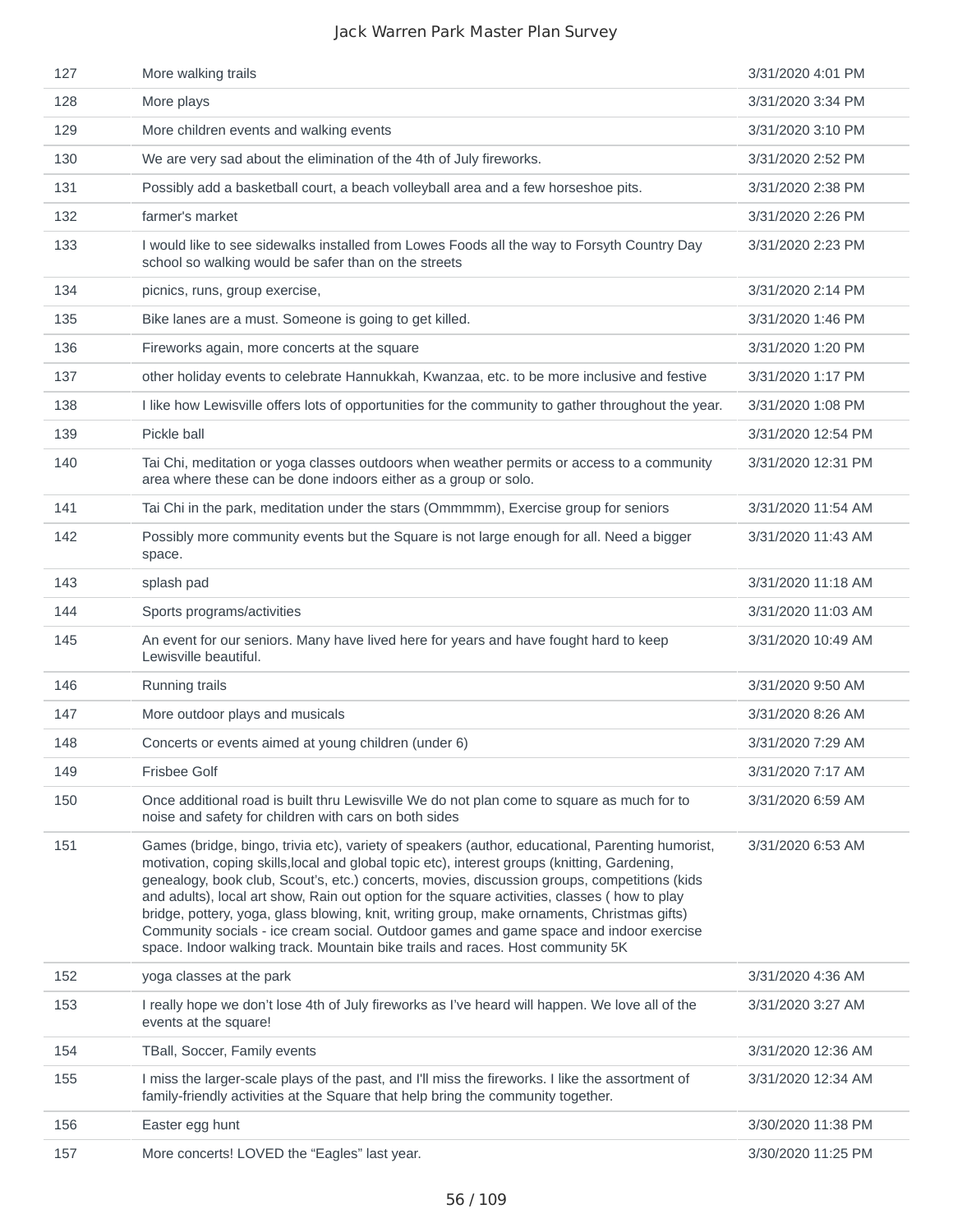| 158 | I have been pleased with the events you have offered over the years                                                                                                                                                                                  | 3/30/2020 11:15 PM |
|-----|------------------------------------------------------------------------------------------------------------------------------------------------------------------------------------------------------------------------------------------------------|--------------------|
| 159 | Community recc leagues for adults                                                                                                                                                                                                                    | 3/30/2020 10:52 PM |
| 160 | Splash pad for young children                                                                                                                                                                                                                        | 3/30/2020 10:50 PM |
| 161 | Yoga in the square                                                                                                                                                                                                                                   | 3/30/2020 10:49 PM |
| 162 | free/inexpensive kids activities offered through the rec center and library (ex:kids yoga,<br>gymnastics, dance, sports, kids zumba, etc)                                                                                                            | 3/30/2020 10:37 PM |
| 163 | Farmers market                                                                                                                                                                                                                                       | 3/30/2020 10:21 PM |
| 164 | Splash pad                                                                                                                                                                                                                                           | 3/30/2020 10:18 PM |
| 165 | Mtn bike trails, basketball courts                                                                                                                                                                                                                   | 3/30/2020 10:07 PM |
| 166 | Evening Classes like what they have at south fork rec                                                                                                                                                                                                | 3/30/2020 10:02 PM |
| 167 | Keep fire works Activities for teenagers Bike riders to have somewhere other than the square to<br>start                                                                                                                                             | 3/30/2020 10:00 PM |
| 168 | The town needs a dog park for all the dogs in the area                                                                                                                                                                                               | 3/30/2020 9:49 PM  |
| 169 | PICKLE BALL - SPECIFIC-COURTS                                                                                                                                                                                                                        | 3/30/2020 9:46 PM  |
| 170 | Kids walking program (maybe something to encourage families or kids to walk around town).                                                                                                                                                            | 3/30/2020 9:44 PM  |
| 171 | Learn to play Disc golf and regular meetups for upper elementary/ middle school age                                                                                                                                                                  | 3/30/2020 9:43 PM  |
| 172 | Please bring back July 4th fireworks show! Allow pets to walk at Jack Warren park.                                                                                                                                                                   | 3/30/2020 9:43 PM  |
| 173 | Would love a pool for various water exercising options                                                                                                                                                                                               | 3/30/2020 9:39 PM  |
| 174 | Food truck festival with artsfest                                                                                                                                                                                                                    | 3/30/2020 9:36 PM  |
| 175 | Small kids and larger kids play area, basket ball or tennis court                                                                                                                                                                                    | 3/30/2020 9:21 PM  |
| 176 | Something special to replace fireworks!                                                                                                                                                                                                              | 3/30/2020 9:09 PM  |
| 177 | Shaded hiking trails if the land is interesting and rolling                                                                                                                                                                                          | 3/30/2020 8:59 PM  |
| 178 | Disc golf course                                                                                                                                                                                                                                     | 3/30/2020 8:56 PM  |
| 179 | Dog Park                                                                                                                                                                                                                                             | 3/30/2020 8:55 PM  |
| 180 | Would love to see a pool, keep the 4th fireworks, farmers market                                                                                                                                                                                     | 3/30/2020 8:52 PM  |
| 181 | None                                                                                                                                                                                                                                                 | 3/30/2020 8:49 PM  |
| 182 | Please allow dogs in the parks. Dogs are family and it is upsetting that all family members are<br>not welcome.                                                                                                                                      | 3/30/2020 8:18 PM  |
| 183 | A bike pump track we dont have one anywhere close and that are fun for young kids through<br>adults who bije.                                                                                                                                        | 3/30/2020 7:54 PM  |
| 184 | Family fun run                                                                                                                                                                                                                                       | 3/30/2020 7:34 PM  |
| 185 | You are doing a great job                                                                                                                                                                                                                            | 3/30/2020 7:27 PM  |
| 186 | <b>Star Gazing</b>                                                                                                                                                                                                                                   | 3/30/2020 7:06 PM  |
| 187 | Dog park                                                                                                                                                                                                                                             | 3/30/2020 6:52 PM  |
| 188 | July 4 was such a great event and because of development the fallout area is gone - all the<br>trees are gone because of developing- the special event would be to pay attention to the<br>neighborhoods and the established residents you have now! | 3/30/2020 6:42 PM  |
| 189 | More toddler/caretaker opportunities and more exercise classes with available child care                                                                                                                                                             | 3/30/2020 6:39 PM  |
| 190 | Splash Pad                                                                                                                                                                                                                                           | 3/30/2020 6:32 PM  |
| 191 | Regular cruise in with a variety or beach music bands similar to what Pilot Mt has with Hot<br>Nights Hot Cars. Also amphitheater with actual decent dance floor or dance surface where                                                              | 3/30/2020 6:30 PM  |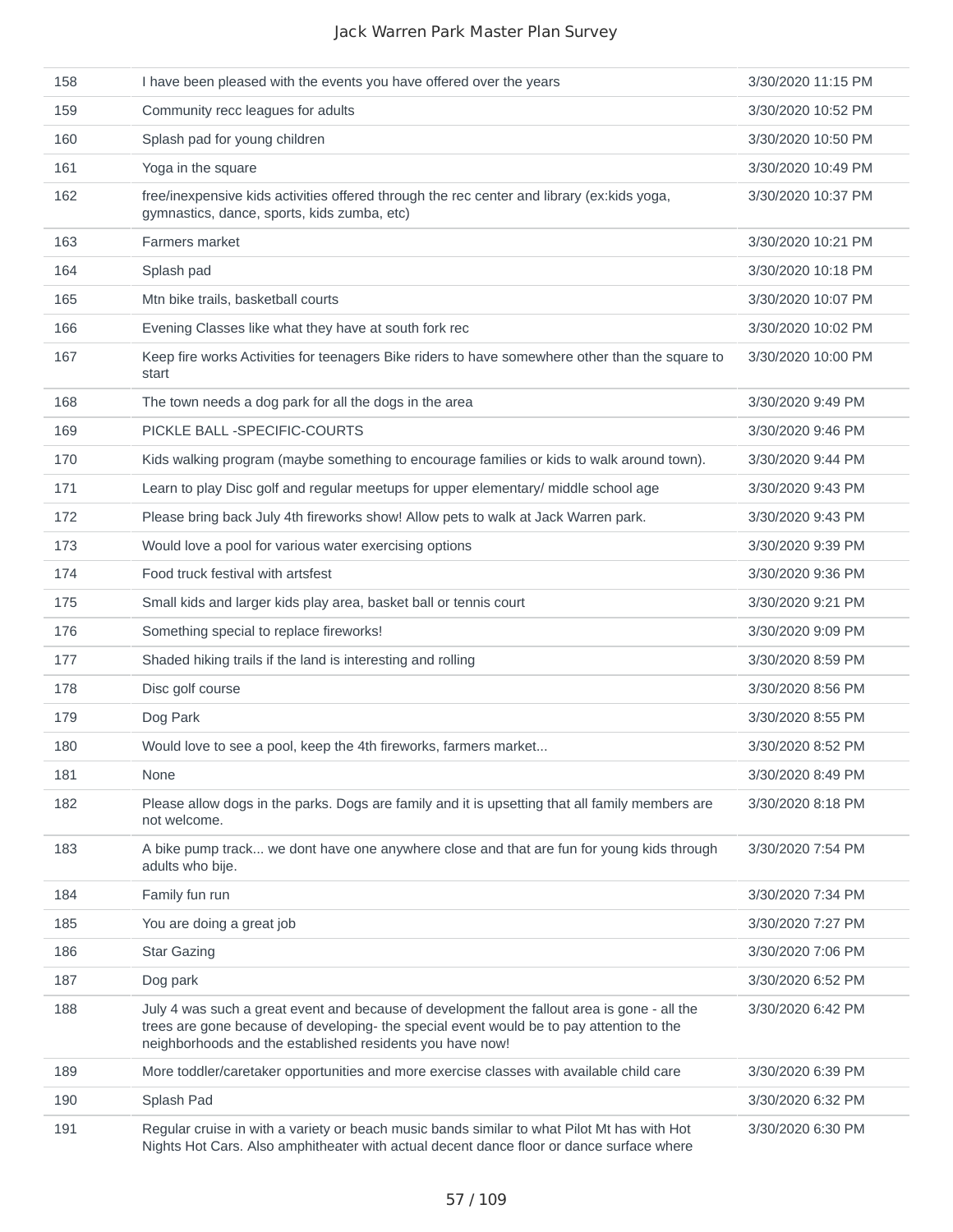music is played. Examples, Pilot Mt, North Wilkesboro window world concerts, any of the summer concert series that take place all around. Look into N Wilkesboro. They use their area for farmers mkt, festivals, etc when not using for music. Wilkesboro also has a beautiful new park & venue with a stage.

| 192 | Options for group exercise, yoga, dancing lessons like shagging classes for older folks. And<br>activities, trails for grandchildren.                                                                                                                                                                                                                                                                                                                                                                    | 3/30/2020 6:29 PM |
|-----|----------------------------------------------------------------------------------------------------------------------------------------------------------------------------------------------------------------------------------------------------------------------------------------------------------------------------------------------------------------------------------------------------------------------------------------------------------------------------------------------------------|-------------------|
| 193 | Fireworks display to return!!!!!                                                                                                                                                                                                                                                                                                                                                                                                                                                                         | 3/30/2020 6:23 PM |
| 194 | Anything!                                                                                                                                                                                                                                                                                                                                                                                                                                                                                                | 3/30/2020 6:20 PM |
| 195 | Community Center activities, more music                                                                                                                                                                                                                                                                                                                                                                                                                                                                  | 3/30/2020 6:01 PM |
| 196 | 5 or 10k's, farmers market                                                                                                                                                                                                                                                                                                                                                                                                                                                                               | 3/30/2020 5:54 PM |
| 197 | Soccer                                                                                                                                                                                                                                                                                                                                                                                                                                                                                                   | 3/30/2020 5:54 PM |
| 198 | Fireworks                                                                                                                                                                                                                                                                                                                                                                                                                                                                                                | 3/30/2020 5:52 PM |
| 199 | Disc golf                                                                                                                                                                                                                                                                                                                                                                                                                                                                                                | 3/30/2020 5:39 PM |
| 200 | Ping pong club                                                                                                                                                                                                                                                                                                                                                                                                                                                                                           | 3/30/2020 5:22 PM |
| 201 | Kid oriented events, Rec soccer, disc golf, splash pad                                                                                                                                                                                                                                                                                                                                                                                                                                                   | 3/30/2020 5:21 PM |
| 202 | Fireworks again!!                                                                                                                                                                                                                                                                                                                                                                                                                                                                                        | 3/30/2020 5:08 PM |
| 203 | July 4th event to continue - maybe in the expanded park (plan ahead/protect space for fallout<br>area). Dog park or dog accessible events or places.                                                                                                                                                                                                                                                                                                                                                     | 3/30/2020 5:04 PM |
| 204 | Please, please, please install a dog park!                                                                                                                                                                                                                                                                                                                                                                                                                                                               | 3/30/2020 5:02 PM |
| 205 | YMCA, better nature trails that are pet friendly                                                                                                                                                                                                                                                                                                                                                                                                                                                         | 3/30/2020 4:57 PM |
| 206 | Concerts                                                                                                                                                                                                                                                                                                                                                                                                                                                                                                 | 3/30/2020 4:48 PM |
| 207 | I would like to see a recreational tennis program.                                                                                                                                                                                                                                                                                                                                                                                                                                                       | 3/30/2020 4:47 PM |
| 208 | <b>Fireworks Craft Shows</b>                                                                                                                                                                                                                                                                                                                                                                                                                                                                             | 3/30/2020 4:41 PM |
| 209 | More pet friendly activities                                                                                                                                                                                                                                                                                                                                                                                                                                                                             | 3/30/2020 4:37 PM |
| 210 | Dog park or nature trails through woods                                                                                                                                                                                                                                                                                                                                                                                                                                                                  | 3/30/2020 4:35 PM |
| 211 | Something for us more mature folks. Whether people fly model airplanes or not, most everyone<br>loves to watch hobbyist fly them. A runway sure would be nice! Tennis courts, basket ball court<br>and hoops. Outdoor Roller skating rink. Who wouldn't love a miniature golf course!                                                                                                                                                                                                                    | 3/30/2020 4:35 PM |
| 212 | I would love to see an expansion of trails and sidewalks in our community.                                                                                                                                                                                                                                                                                                                                                                                                                               | 3/30/2020 4:34 PM |
| 213 | more music programs, food truck events, wine/beer tasting/pop-ups                                                                                                                                                                                                                                                                                                                                                                                                                                        | 3/30/2020 4:34 PM |
| 214 | Basketball courts Dog park Splash pad                                                                                                                                                                                                                                                                                                                                                                                                                                                                    | 3/30/2020 4:32 PM |
| 215 | 4th of July ice cream social, family fun nights, yoga in the park                                                                                                                                                                                                                                                                                                                                                                                                                                        | 3/30/2020 4:29 PM |
| 216 | Horseback riding Splash pad                                                                                                                                                                                                                                                                                                                                                                                                                                                                              | 3/30/2020 4:25 PM |
| 217 | Splash pad! More play areas! More kid centered activities!                                                                                                                                                                                                                                                                                                                                                                                                                                               | 3/30/2020 4:23 PM |
| 218 |                                                                                                                                                                                                                                                                                                                                                                                                                                                                                                          | 3/30/2020 4:21 PM |
| 219 | Golf, more trails with shade, pet friendly/allowed, horseback riding, lake                                                                                                                                                                                                                                                                                                                                                                                                                               | 3/30/2020 4:21 PM |
| 220 | Swings for older kids, bike trails                                                                                                                                                                                                                                                                                                                                                                                                                                                                       | 3/30/2020 4:21 PM |
| 221 | More tennis courts                                                                                                                                                                                                                                                                                                                                                                                                                                                                                       | 3/30/2020 4:21 PM |
| 222 | Kite Day, Frisbee Day, Drum circles, musical gatherings with "bring your own instrument" to the<br>town Square, etc. Also, I would love to have a safer place for cyclists to gather, park and start<br>out from, that does NOT involve clogging the area around the town square and blocking the<br>entire street. I've nearly run over people on bicycles near the Square before, even going extra<br>slowly and trying to avoid them. Why aren't we designating spaces in the bus lot that they could | 3/30/2020 4:19 PM |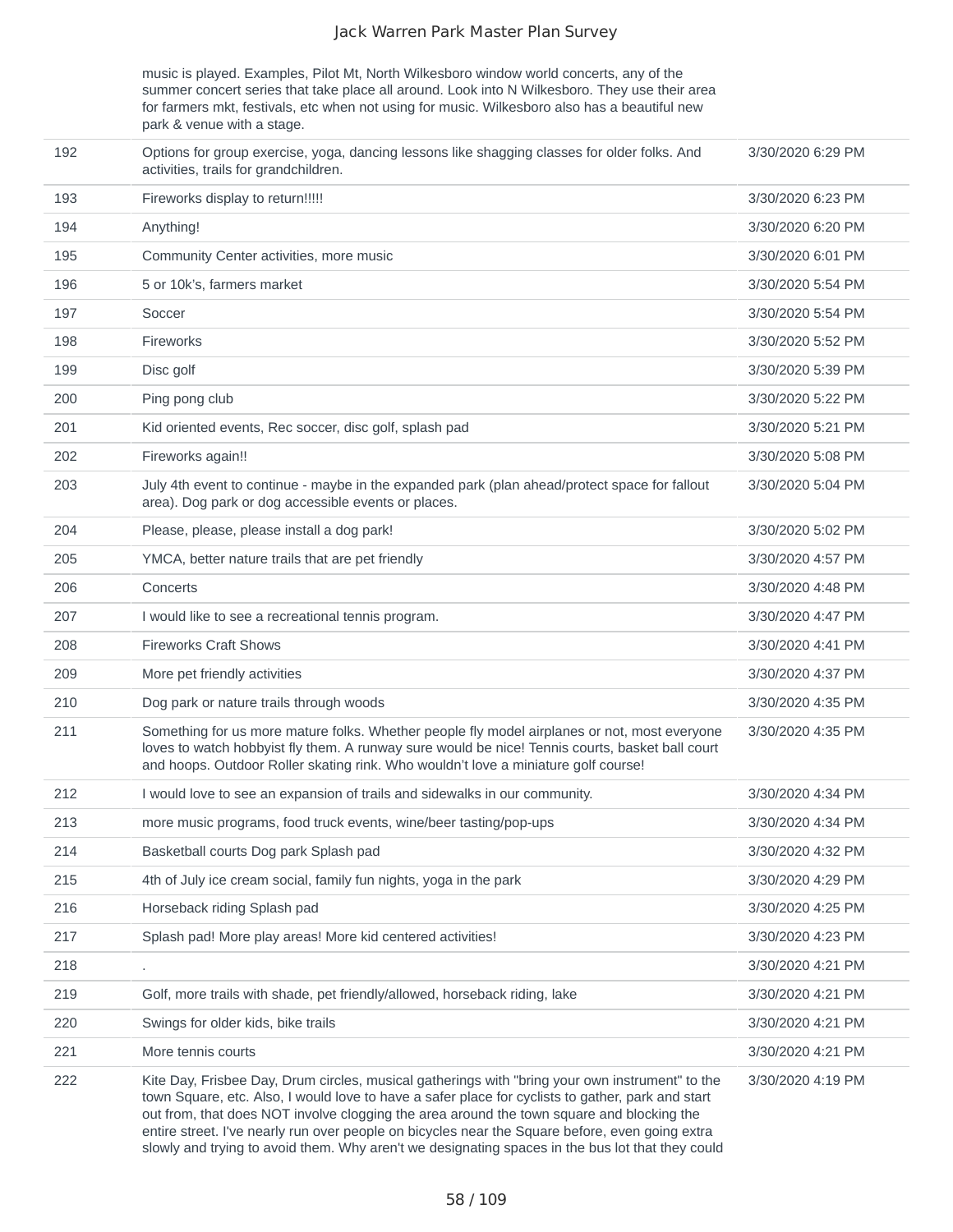use after school hours, or finding a way to offer subscription parking in the outskirts of the shopping center, or something? It's impossible to find a parking space near the square sometimes, and they're all out for several hours on the bikes, not using the actual Square.

| 223 | Amphitheater, disk golf, splash pad, dog park, natural walking trails, corn hole                                                                                                                                                                      | 3/30/2020 4:18 PM  |
|-----|-------------------------------------------------------------------------------------------------------------------------------------------------------------------------------------------------------------------------------------------------------|--------------------|
| 224 | More concerts and car shows at the square.                                                                                                                                                                                                            | 3/30/2020 4:16 PM  |
| 225 | More cruise inns and car shows. Could have raffles, vendors and music. Sort of like what they<br>have in Mt.Airy during the year.                                                                                                                     | 3/30/2020 4:16 PM  |
| 226 | Walking club.                                                                                                                                                                                                                                         | 3/30/2020 4:14 PM  |
| 227 | Programs for teens- there are few offered.                                                                                                                                                                                                            | 3/30/2020 4:12 PM  |
| 228 | Love everything you do. I wonder if fireworks would be possible at Jack Warren? That's the<br>highlight of our year in town and it was such a draw to our community!                                                                                  | 3/30/2020 4:11 PM  |
| 229 | Fireworks                                                                                                                                                                                                                                             | 3/30/2020 4:11 PM  |
| 230 | would like to see fireworks continue. So patriotic and makes Lewisville a special place to live.                                                                                                                                                      | 3/30/2020 4:11 PM  |
| 231 | dog park, more tennis courts                                                                                                                                                                                                                          | 3/30/2020 4:10 PM  |
| 232 | Keep up the theater productions! Love them! It would also be fun to see events that promote<br>environmental sustainability! Perhaps tutorials                                                                                                        | 3/30/2020 4:09 PM  |
| 233 | Farmers Market in the square                                                                                                                                                                                                                          | 3/30/2020 4:03 PM  |
| 234 | Reverse parade for Halloween. Have the kids in costumes walking down the road and let<br>people on the sidewalks throw candy to them.                                                                                                                 | 3/30/2020 4:02 PM  |
| 235 | Tennis/basketball leagues for adults                                                                                                                                                                                                                  | 3/30/2020 4:00 PM  |
| 236 | More concerts                                                                                                                                                                                                                                         | 3/30/2020 3:59 PM  |
| 237 | Yoga, tai chi                                                                                                                                                                                                                                         | 3/30/2020 3:59 PM  |
| 238 | A splash park and/or swimming would be great                                                                                                                                                                                                          | 3/30/2020 3:55 PM  |
| 239 | Youth sports                                                                                                                                                                                                                                          | 3/30/2020 3:54 PM  |
| 240 | Car shows                                                                                                                                                                                                                                             | 3/30/2020 3:50 PM  |
| 241 | I think Lewisville does a great job. I would love to see more family oriented activities.                                                                                                                                                             | 3/30/2020 3:49 PM  |
| 242 | Indoor concerts, indoor plays, talent shows                                                                                                                                                                                                           | 3/30/2020 3:49 PM  |
| 243 | Pickleball is a paddleball sport that combines elements of tennis, badminton, and table tennis.<br>Two or four players use solid paddles made of wood or composite materials to hit a perforated<br>polymer ball, with 26-40 round holes, over a net. | 3/30/2020 3:48 PM  |
| 244 | Craft market in the Square - possibly 2 times a year.                                                                                                                                                                                                 | 3/30/2020 3:47 PM  |
| 245 | A second play during the year. Additional trails between parks with length. I'm thinking of a 3 or<br>5 mile loop.                                                                                                                                    | 3/30/2020 3:47 PM  |
| 246 | I really enjoy the trail path at Jack Warren, the landscape could be improved and with additional<br>space, extended to be a greenway walk. Love the parks our town has already!                                                                      | 3/30/2020 3:44 PM  |
| 247 | Recreation youth sports.                                                                                                                                                                                                                              | 3/30/2020 3:43 PM  |
| 248 | 4th of July concert                                                                                                                                                                                                                                   | 3/30/2020 3:40 PM  |
| 249 | Live music, food, organized sporting events (volleyball, softball leagues) Disc golf, jungle<br>gym. Also need more lighting up where the picnic tables and all are.                                                                                  | 3/30/2020 3:37 PM  |
| 250 | I love all that is offered! That's why we chose to live here! I am sad however at the amount of<br>building that has been taking place. It's losing it's small town feel. I worry about overcrowding at<br>my children's school.                      | 3/30/2020 3:35 PM  |
| 251 | Disc golf                                                                                                                                                                                                                                             | 3/30/2020 3:27 PM  |
| 252 | More bluegrass concerts.                                                                                                                                                                                                                              | 3/30/2020 11:21 AM |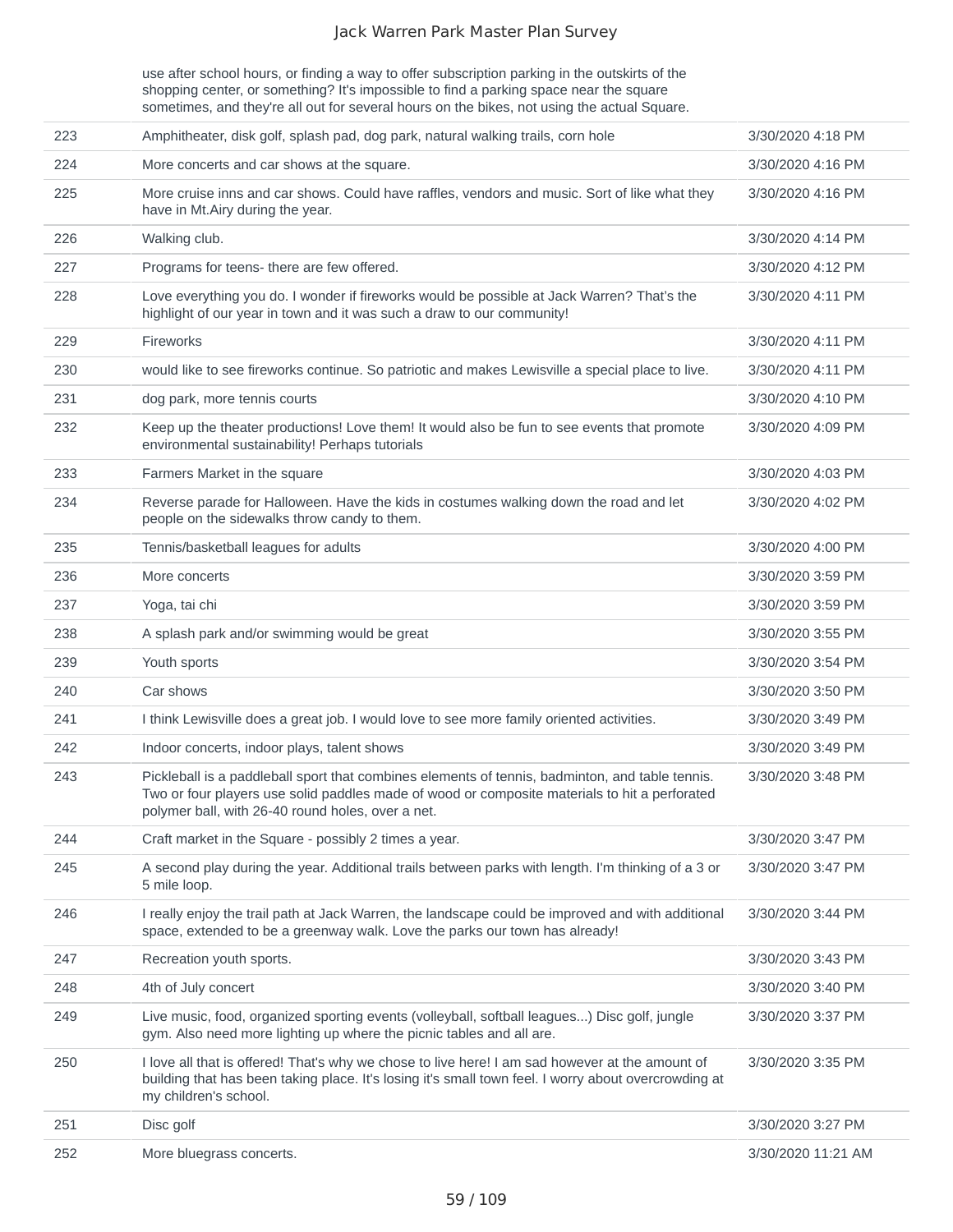| 253 | Public Pool Dog Park                                                                                                                                                                                                        | 3/30/2020 9:48 AM  |
|-----|-----------------------------------------------------------------------------------------------------------------------------------------------------------------------------------------------------------------------------|--------------------|
| 254 | More children programming - art classes, sports, etc.                                                                                                                                                                       | 3/30/2020 8:42 AM  |
| 255 | Farmers market, flock swap, seed swap                                                                                                                                                                                       | 3/29/2020 9:24 AM  |
| 256 | Bocce League, Disc Golf                                                                                                                                                                                                     | 3/29/2020 8:41 AM  |
| 257 | Sports for children                                                                                                                                                                                                         | 3/28/2020 8:42 PM  |
| 258 | Sideways connecting to Clemmons.                                                                                                                                                                                            | 3/28/2020 8:00 PM  |
| 259 | if we can't have fireworks for July 4th have a nice summer picnic with lemonade, cotton candy,<br>hot dogs, ice cream, games, rides, contests during the day and a nice family (not children's)<br>movie to end the evening | 3/28/2020 6:41 PM  |
| 260 | Beach volleyball                                                                                                                                                                                                            | 3/28/2020 5:52 PM  |
| 261 | A swimming pool. Splashpad                                                                                                                                                                                                  | 3/28/2020 2:48 PM  |
| 262 | Jazz and orchestral concerts, non-musical plays                                                                                                                                                                             | 3/28/2020 11:59 AM |
| 263 | Antique car show Walking tour with history of the area                                                                                                                                                                      | 3/28/2020 11:34 AM |
| 264 | Cycle paths to get cyclists off narrow roads.                                                                                                                                                                               | 3/28/2020 10:37 AM |
| 265 | <b>Festivals</b>                                                                                                                                                                                                            | 3/28/2020 10:22 AM |
| 266 | soccer events                                                                                                                                                                                                               | 3/28/2020 9:45 AM  |
| 267 | Not sure at the moment                                                                                                                                                                                                      | 3/27/2020 9:20 PM  |
| 268 | Get out-of-town bicyclists off our roads. They are a dangerous nuisance. Set an ordinance<br>forbidding it and give them a dedicated bike path, off the road of course.                                                     | 3/27/2020 9:15 PM  |
| 269 | Kick wall. Frisbee golf.                                                                                                                                                                                                    | 3/27/2020 8:58 PM  |
| 270 | Craft fair, farmers market, live music                                                                                                                                                                                      | 3/27/2020 8:17 PM  |
| 271 | town pool                                                                                                                                                                                                                   | 3/27/2020 7:11 PM  |
| 272 | Group fitness program for older men                                                                                                                                                                                         | 3/27/2020 7:10 PM  |
| 273 | Not suredon't won't too many things that bring temporary outsiders into our village                                                                                                                                         | 3/27/2020 7:05 PM  |
| 274 | Senior programs                                                                                                                                                                                                             | 3/27/2020 6:12 PM  |
| 275 | Volleyball events                                                                                                                                                                                                           | 3/27/2020 6:10 PM  |
| 276 | Wine festival                                                                                                                                                                                                               | 3/27/2020 5:54 PM  |
| 277 | Maybe Concerts or musical programs                                                                                                                                                                                          | 3/27/2020 5:47 PM  |
| 278 | Earth Day Fair                                                                                                                                                                                                              | 3/27/2020 5:32 PM  |
| 279 | Town square yard sale, family fitness class in the square on Saturday morning, beer and wine<br>fest                                                                                                                        | 3/27/2020 4:55 PM  |
| 280 | Outdoor fitness classes                                                                                                                                                                                                     | 3/27/2020 4:45 PM  |
| 281 | A YMCA in Lewisville would be great                                                                                                                                                                                         | 3/27/2020 4:41 PM  |
| 282 | None                                                                                                                                                                                                                        | 3/27/2020 4:33 PM  |
| 283 | Trail guides, with monthly updates to look for trees and the types of plants in bloom. Also what<br>critters are hatching from birds to water animals and mammals.                                                          | 3/27/2020 4:25 PM  |
| 284 | 4th of July needs to return. There should be a community pool at the new recreation center!!!                                                                                                                               | 3/27/2020 4:01 PM  |
| 285 | Children Activities, Children's Music Class or Concerts, Childrens Programing                                                                                                                                               | 3/27/2020 3:49 PM  |
| 286 | Add bike lanes and paths                                                                                                                                                                                                    | 3/27/2020 3:48 PM  |
| 287 | Disc Golf                                                                                                                                                                                                                   | 3/27/2020 2:35 PM  |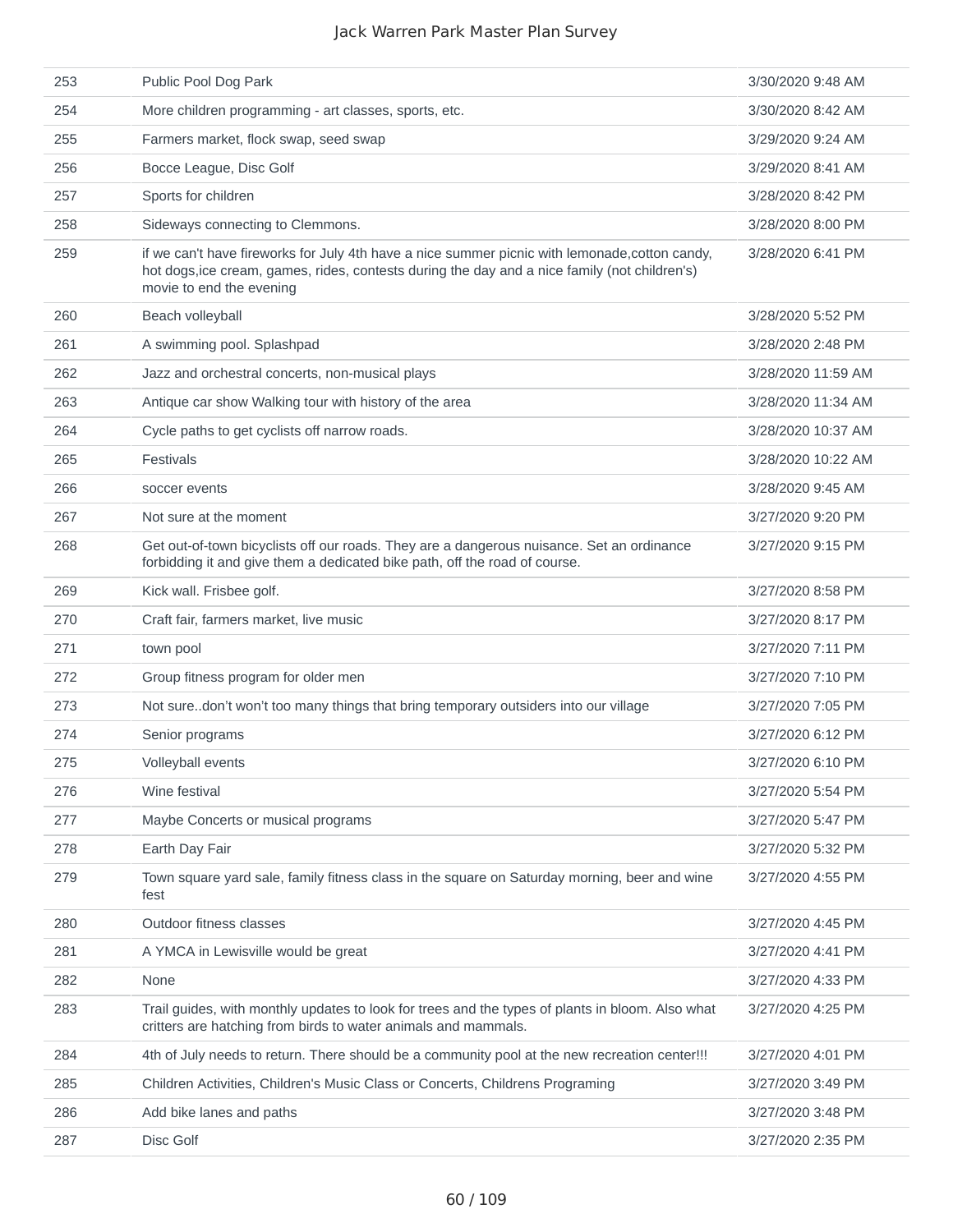### Q12 Please review the images of possible park amenities below. Select your top three preferred amenities.

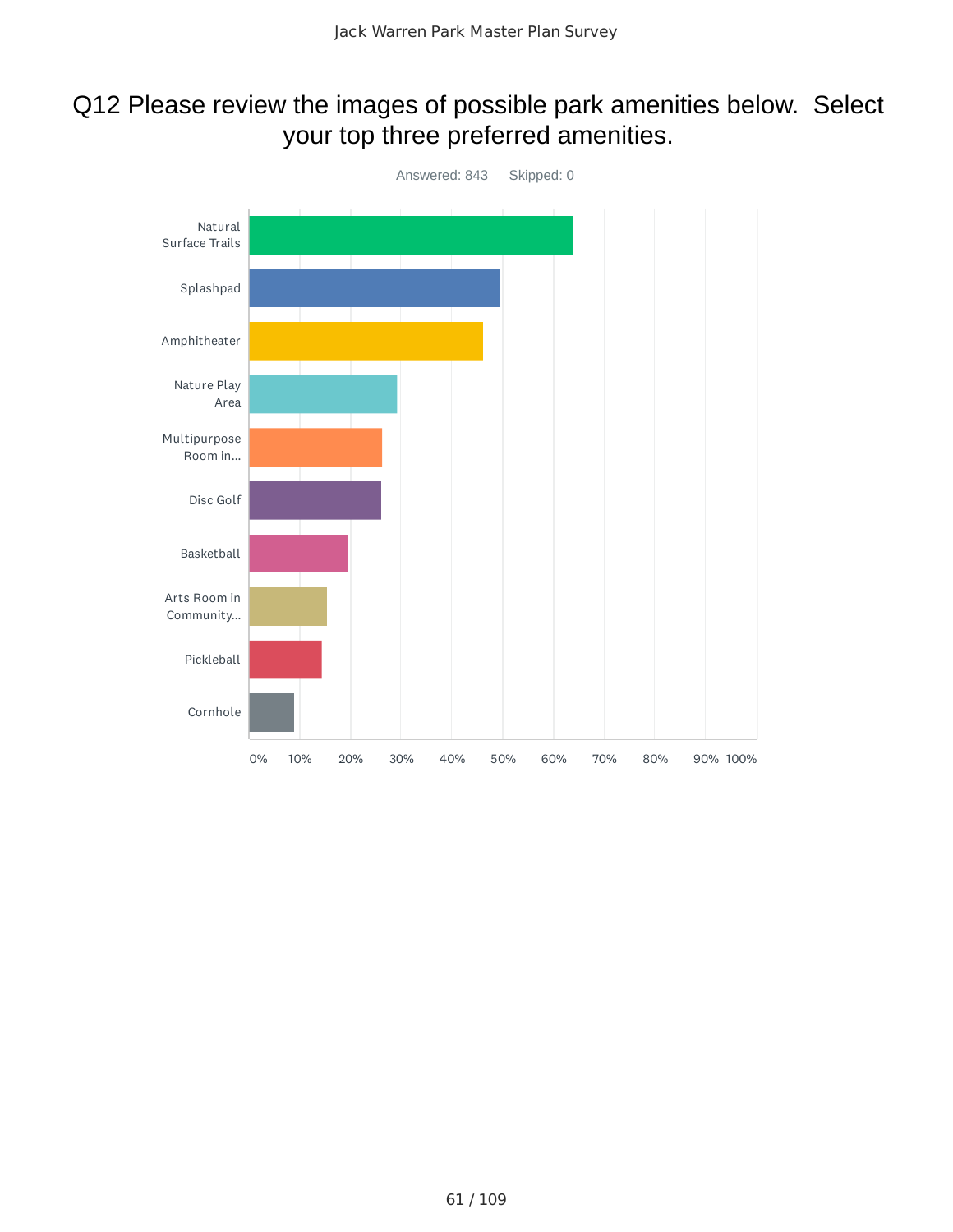| <b>ANSWER CHOICES</b>              | <b>RESPONSES</b> |     |
|------------------------------------|------------------|-----|
| <b>Natural Surface Trails</b>      | 63.94%           | 539 |
| Splashpad                          | 49.58%           | 418 |
| Amphitheater                       | 46.26%           | 390 |
| Nature Play Area                   | 29.30%           | 247 |
| Multipurpose Room in Community Cen | 26.33%           | 222 |
| Disc Golf                          | 26.10%           | 220 |
| <b>Basketball</b>                  | 19.69%           | 166 |
| Arts Room in Community Center      | 15.42%           | 130 |
| Pickleball                         | 14.35%           | 121 |
| Cornhole                           | 9.02%            | 76  |
| Total Respondents: 843             |                  |     |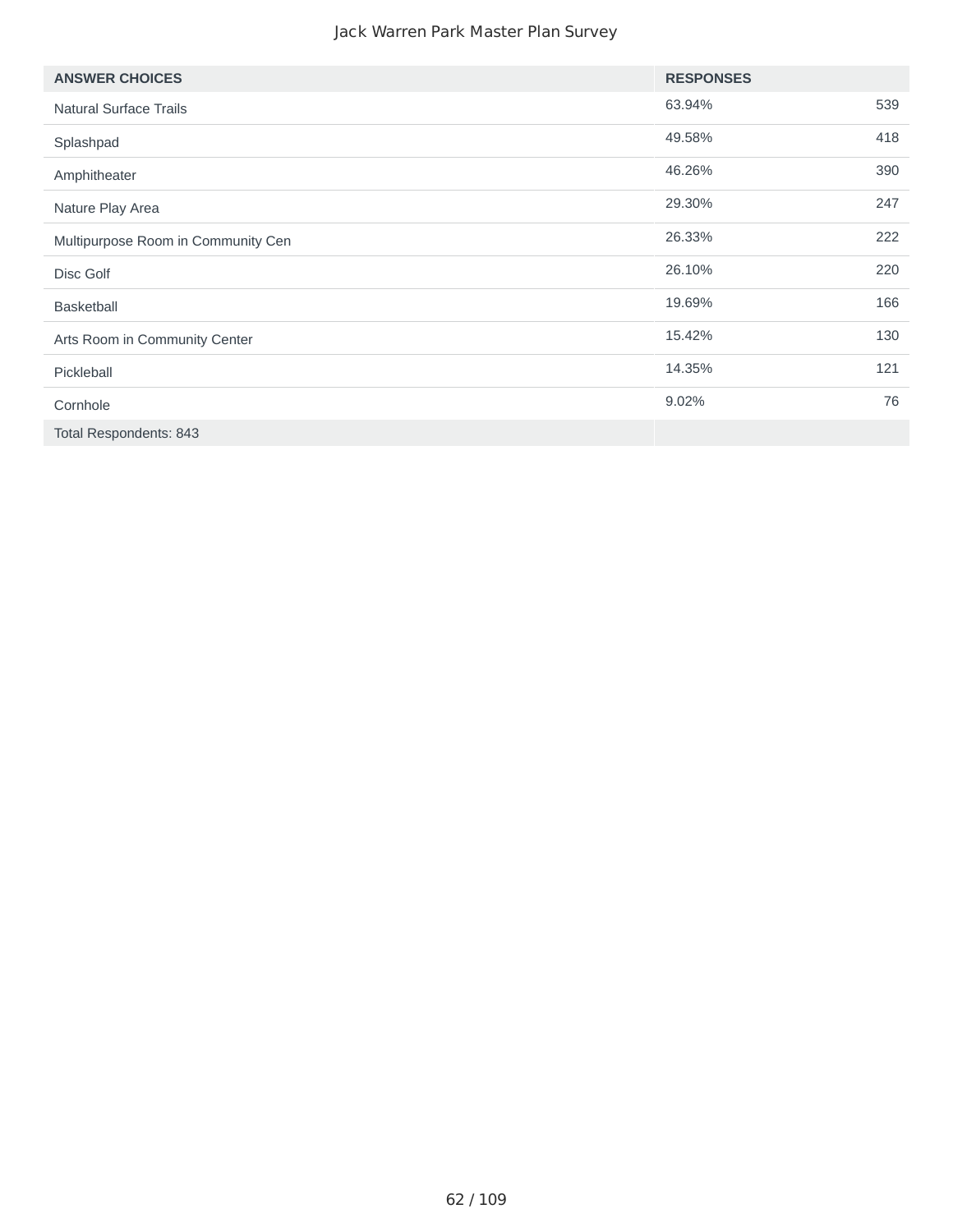# Q13 If the amenity you would prefer was not shown above please list it in the comment box provided.

Answered: 182 Skipped: 661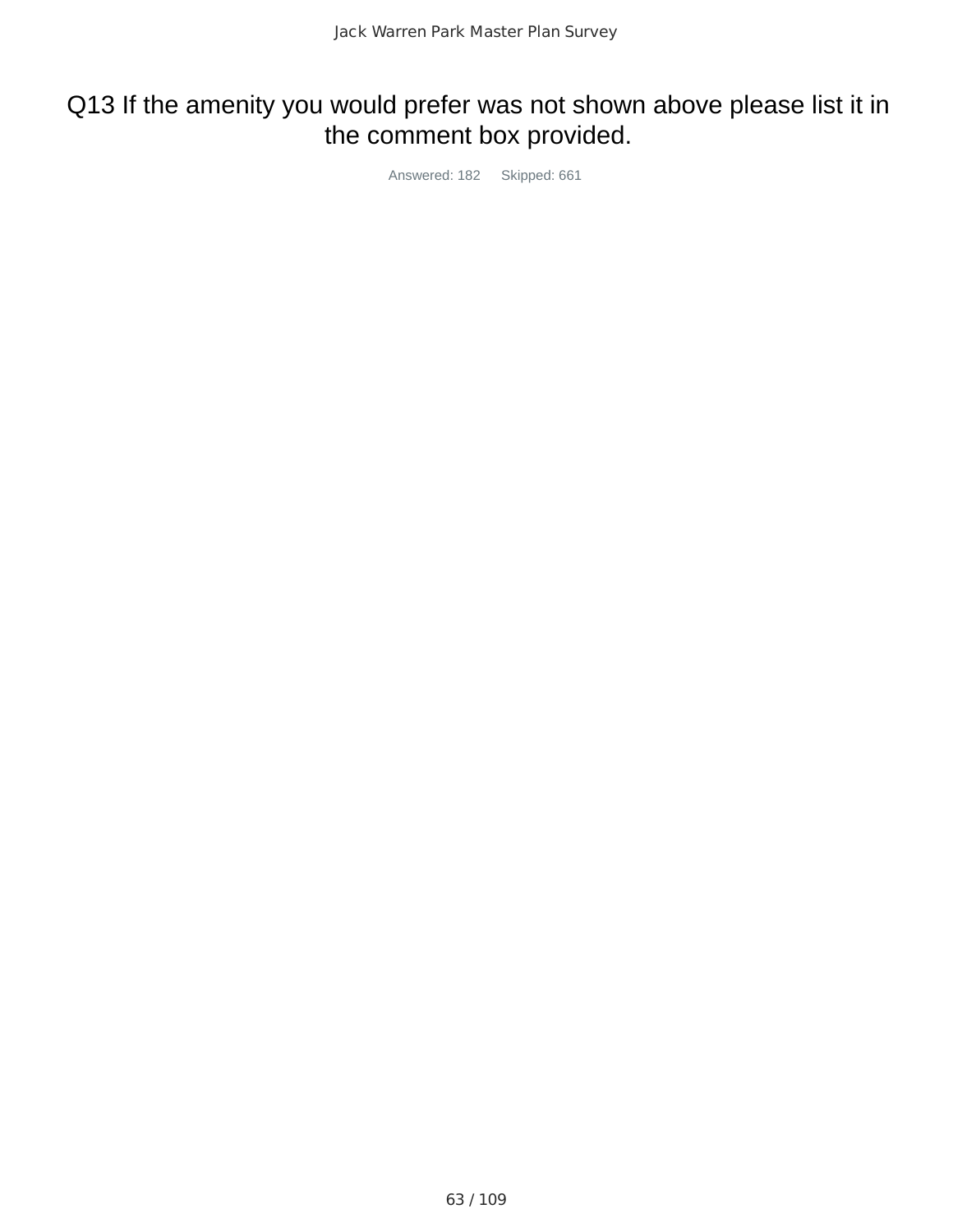| #              | <b>RESPONSES</b>                                                                                                                                                                                                                                                                                                                 | <b>DATE</b>       |
|----------------|----------------------------------------------------------------------------------------------------------------------------------------------------------------------------------------------------------------------------------------------------------------------------------------------------------------------------------|-------------------|
| $\mathbf{1}$   | Not sure.                                                                                                                                                                                                                                                                                                                        | 4/8/2020 12:54 AM |
| 2              | Kayak ramp on a river.                                                                                                                                                                                                                                                                                                           | 4/7/2020 10:14 PM |
| 3              | Golf course                                                                                                                                                                                                                                                                                                                      | 4/7/2020 9:17 PM  |
| 4              | Dog Park                                                                                                                                                                                                                                                                                                                         | 4/7/2020 8:13 PM  |
| 5              | Not asking for dog park, just not a "hate dogs," then teach children to break rules to walk dogs<br>at JW. Thank God for Tanglewood.                                                                                                                                                                                             | 4/7/2020 5:55 PM  |
| 6              | Movies in the park/concerts in the park free of charge                                                                                                                                                                                                                                                                           | 4/7/2020 3:01 PM  |
| $\overline{7}$ | <b>Bike trails</b>                                                                                                                                                                                                                                                                                                               | 4/7/2020 9:49 AM  |
| 8              | Swings for big kids, not just the toddler playground area, other areas to picnic and/or read/relax.                                                                                                                                                                                                                              | 4/7/2020 7:41 AM  |
| 9              | Out door yoga                                                                                                                                                                                                                                                                                                                    | 4/6/2020 11:36 PM |
| 10             | I chose the above 3 items, only because if I left question 12 blank, the system gave me an error<br>and would not accept my survey. What I would prefer instead of any additional amenity in our<br>parks, would be for us all to get on the "Save The World" bandwagon and make recycling<br>easier and more accessible to all! | 4/6/2020 3:26 PM  |
| 11             | <b>Bike trails</b>                                                                                                                                                                                                                                                                                                               | 4/6/2020 1:36 PM  |
| 12             | swiming pool                                                                                                                                                                                                                                                                                                                     | 4/5/2020 4:52 PM  |
| 13             | Public pool                                                                                                                                                                                                                                                                                                                      | 4/5/2020 4:41 PM  |
| 14             | <b>Teatherball courts</b>                                                                                                                                                                                                                                                                                                        | 4/5/2020 3:14 PM  |
| 15             | Facilities that could be used for weddings.                                                                                                                                                                                                                                                                                      | 4/5/2020 2:37 PM  |
| 16             | <b>Basketball</b>                                                                                                                                                                                                                                                                                                                | 4/5/2020 1:16 PM  |
| 17             | Off road bike trails                                                                                                                                                                                                                                                                                                             | 4/5/2020 12:10 PM |
| 18             | More musical guest appearances.                                                                                                                                                                                                                                                                                                  | 4/5/2020 12:03 PM |
| 19             | dog park bike trails that connect back into town of lewisville community pool?                                                                                                                                                                                                                                                   | 4/5/2020 9:48 AM  |
| 20             | A space to rent for approx 50 people with indoor and covered outdoor area. But also with<br>kitchen and restroom facilities. Fireplace would also be nice.                                                                                                                                                                       | 4/5/2020 9:31 AM  |
| 21             | Bike lanes on the roads. Walking labyrinth.                                                                                                                                                                                                                                                                                      | 4/5/2020 9:20 AM  |
| 22             | Tennis courts and Mini Park Train which makes a long loop around the park and its amenities.                                                                                                                                                                                                                                     | 4/4/2020 11:28 PM |
| 23             | Bicycle trails.                                                                                                                                                                                                                                                                                                                  | 4/4/2020 7:59 PM  |
| 24             | Please put all these amenities                                                                                                                                                                                                                                                                                                   | 4/4/2020 5:51 PM  |
| 25             | Off road bicycle trails                                                                                                                                                                                                                                                                                                          | 4/4/2020 5:05 PM  |
| 26             | Nature trails with teaching plaques identifying plants, trees, possible wild life.                                                                                                                                                                                                                                               | 4/4/2020 3:51 PM  |
| 27             | None                                                                                                                                                                                                                                                                                                                             | 4/4/2020 3:41 PM  |
| 28             | <b>Bike trails</b>                                                                                                                                                                                                                                                                                                               | 4/4/2020 1:28 PM  |
| 29             | Kid play area and running trails                                                                                                                                                                                                                                                                                                 | 4/4/2020 1:18 PM  |
| 30             | More shaded areas for hot days and water activities.                                                                                                                                                                                                                                                                             | 4/4/2020 12:39 PM |
| 31             | Dog Park                                                                                                                                                                                                                                                                                                                         | 4/4/2020 12:36 PM |
| 32             | Dog park. Inclusive, accessible playground.                                                                                                                                                                                                                                                                                      | 4/4/2020 12:16 PM |
| 33             | Pool                                                                                                                                                                                                                                                                                                                             | 4/4/2020 10:58 AM |
| 34             | skateboard park                                                                                                                                                                                                                                                                                                                  | 4/4/2020 10:23 AM |
|                |                                                                                                                                                                                                                                                                                                                                  |                   |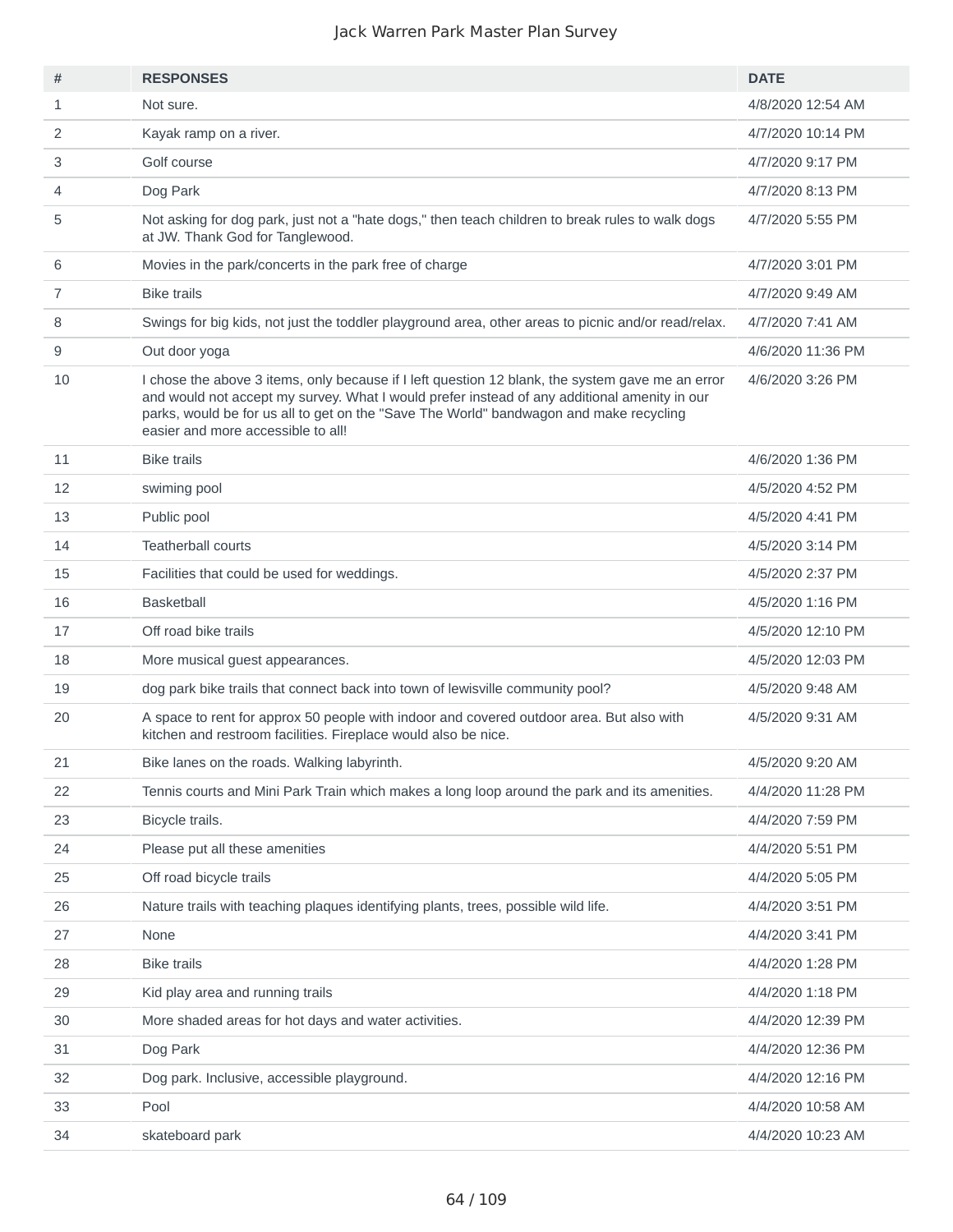| 35 | Trails, splash pad                                                                                                                                                                                                          | 4/4/2020 10:01 AM |
|----|-----------------------------------------------------------------------------------------------------------------------------------------------------------------------------------------------------------------------------|-------------------|
| 36 | <b>Bike trail</b>                                                                                                                                                                                                           | 4/4/2020 8:51 AM  |
| 37 | Would love to see a pool like tanglewood closer to this side of town.                                                                                                                                                       | 4/4/2020 8:44 AM  |
| 38 | Frisbee field Dog park                                                                                                                                                                                                      | 4/4/2020 8:40 AM  |
| 39 | Splash pad would be awesome!                                                                                                                                                                                                | 4/4/2020 8:39 AM  |
| 40 | A skate park area                                                                                                                                                                                                           | 4/4/2020 8:11 AM  |
| 41 | Putt putt, splashpad, remote control tracks. People that play with RC cars usually put a lot of<br>money into them and very grateful for a place to run them.                                                               | 4/4/2020 7:49 AM  |
| 42 | Badminton courts. Volleyball courts                                                                                                                                                                                         | 4/4/2020 2:31 AM  |
| 43 | Primitive, real trailsand woods.                                                                                                                                                                                            | 4/4/2020 12:30 AM |
| 44 | Running track, fireworks, bike trails                                                                                                                                                                                       | 4/3/2020 11:47 PM |
| 45 | Natural bike trails.                                                                                                                                                                                                        | 4/3/2020 11:38 PM |
| 46 | Volleyball                                                                                                                                                                                                                  | 4/3/2020 9:57 PM  |
| 47 | Arboretum at Jack Warren Park                                                                                                                                                                                               | 4/3/2020 9:46 PM  |
| 48 | Community garden                                                                                                                                                                                                            | 4/3/2020 9:42 PM  |
| 49 | Snack or food option                                                                                                                                                                                                        | 4/3/2020 9:26 PM  |
| 50 | Dog park                                                                                                                                                                                                                    | 4/3/2020 9:12 PM  |
| 51 | Skate park                                                                                                                                                                                                                  | 4/3/2020 8:29 PM  |
| 52 | <b>Tennis Court</b>                                                                                                                                                                                                         | 4/3/2020 7:47 PM  |
| 53 | Pool                                                                                                                                                                                                                        | 4/3/2020 7:37 PM  |
| 54 | Pet friendly trails.                                                                                                                                                                                                        | 4/3/2020 7:27 PM  |
| 55 | horse shoe pits, croquet space                                                                                                                                                                                              | 4/3/2020 6:54 PM  |
| 56 | A skatepark built by skaters (the community will thank you later). I'm sure this town is to old<br>fashioned for a skatepark but it's a great place to build bonds through tribulations. Thank you<br>for the consideration | 4/3/2020 6:49 PM  |
| 57 | N/A                                                                                                                                                                                                                         | 4/3/2020 6:42 PM  |
| 58 | Bike trails would be used frequently                                                                                                                                                                                        | 4/3/2020 6:40 PM  |
| 59 | Dog friendly areas                                                                                                                                                                                                          | 4/3/2020 5:33 PM  |
| 60 | tennis courts would be nice                                                                                                                                                                                                 | 4/3/2020 3:12 PM  |
| 61 | The two I recommend would be for multiple splash pads and basketball courts to keep crowding<br>down                                                                                                                        | 4/3/2020 9:53 AM  |
| 62 | Horseshoes                                                                                                                                                                                                                  | 4/3/2020 1:27 AM  |
| 63 | Check out items from town hall for hourly use like bocce ball set, horse shoes, corn hole and<br>other sports equipment/games.                                                                                              | 4/2/2020 2:23 PM  |
| 64 | Play area for disabled children                                                                                                                                                                                             | 4/2/2020 12:22 PM |
| 65 | Trails to walk dogs and people                                                                                                                                                                                              | 4/1/2020 7:39 PM  |
| 66 | Dog park                                                                                                                                                                                                                    | 4/1/2020 5:34 PM  |
| 67 | a sensory playground with a zip line and spinners.                                                                                                                                                                          | 4/1/2020 1:17 PM  |
| 68 | Pond for fishing                                                                                                                                                                                                            | 4/1/2020 12:25 PM |
| 69 | More paved dog walking trails, dog poop bag recepticals throughout                                                                                                                                                          | 4/1/2020 12:14 PM |
|    |                                                                                                                                                                                                                             |                   |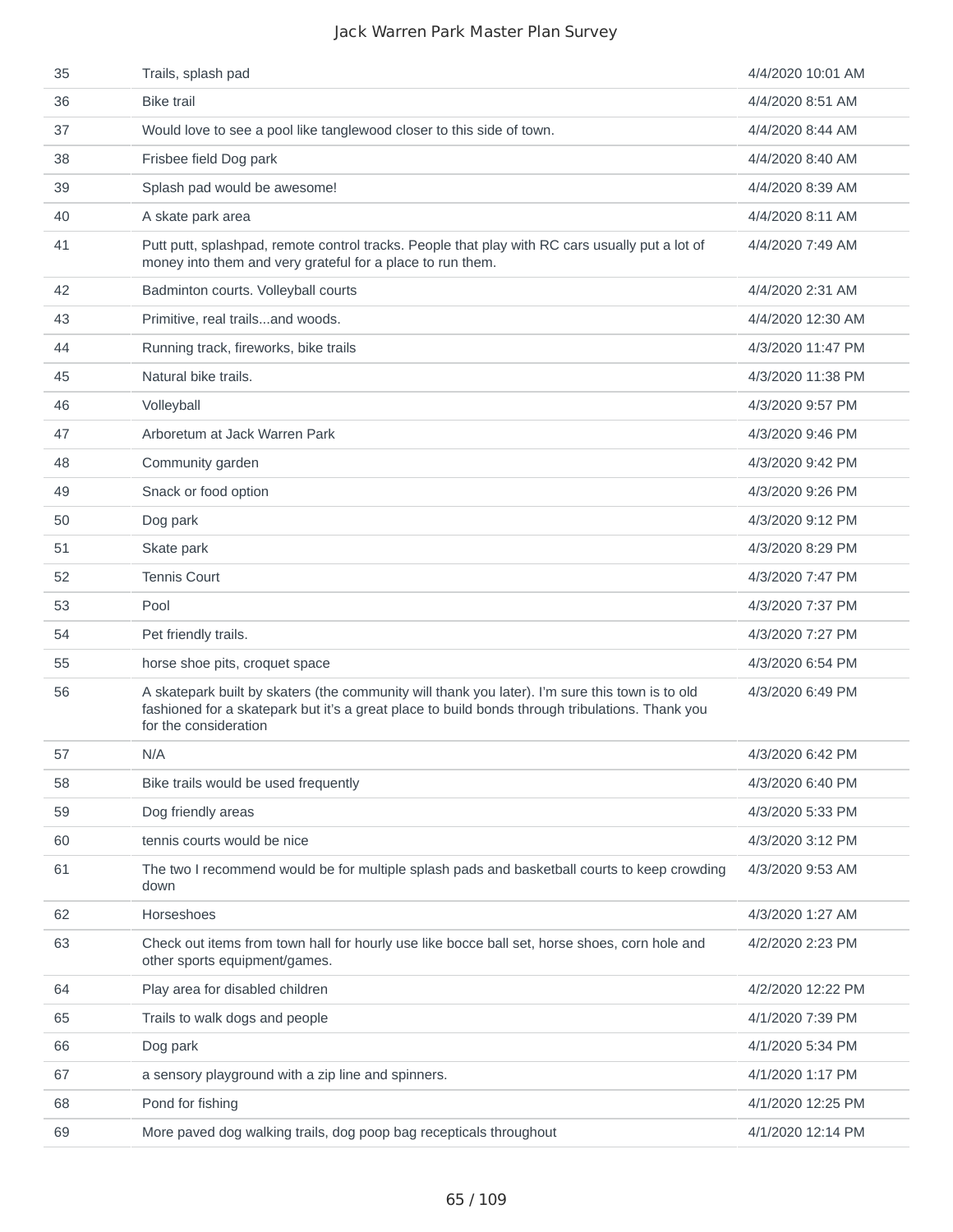| 70  | <b>Baseball</b>                                                                                                                                                                                                                     | 4/1/2020 9:35 AM   |
|-----|-------------------------------------------------------------------------------------------------------------------------------------------------------------------------------------------------------------------------------------|--------------------|
| 71  | Dirt bike trails, bmx tract, and skateboard facilities.                                                                                                                                                                             | 4/1/2020 9:10 AM   |
| 72  | Dog Area                                                                                                                                                                                                                            | 4/1/2020 9:07 AM   |
| 73  | Single bike trails.                                                                                                                                                                                                                 | 4/1/2020 8:38 AM   |
| 74  | Dog Park                                                                                                                                                                                                                            | 4/1/2020 8:26 AM   |
| 75  | Nice large room where events such as a wedding reception could be held with a large catering<br>kitchen                                                                                                                             | 4/1/2020 7:36 AM   |
| 76  | Dog park                                                                                                                                                                                                                            | 4/1/2020 6:32 AM   |
| 77  | A pool                                                                                                                                                                                                                              | 4/1/2020 12:06 AM  |
| 78  | Bike trails single track                                                                                                                                                                                                            | 3/31/2020 11:07 PM |
| 79  | Racquetball courts                                                                                                                                                                                                                  | 3/31/2020 11:04 PM |
| 80  | Allow dogs                                                                                                                                                                                                                          | 3/31/2020 11:03 PM |
| 81  | Dog park                                                                                                                                                                                                                            | 3/31/2020 10:41 PM |
| 82  | Miniature golf maybe                                                                                                                                                                                                                | 3/31/2020 9:20 PM  |
| 83  | Camping for non profit groups only                                                                                                                                                                                                  | 3/31/2020 9:05 PM  |
| 84  | Sand Volleyball                                                                                                                                                                                                                     | 3/31/2020 8:41 PM  |
| 85  | <b>Outside Archery Range</b>                                                                                                                                                                                                        | 3/31/2020 8:30 PM  |
| 86  | Outdoor velodrome/ park like Ashville NC has. http://1.bp.blogspot.com/ -t2vA-<br>heZPk/SvNqWwyQUFI/AAAAAAAAADk/qgmCntGUmDQ/s1600-h/PB050820.JPG                                                                                    | 3/31/2020 8:04 PM  |
| 87  | Dog park                                                                                                                                                                                                                            | 3/31/2020 7:22 PM  |
| 88  | Dog park                                                                                                                                                                                                                            | 3/31/2020 7:02 PM  |
| 89  | A swimming pool or community work out center                                                                                                                                                                                        | 3/31/2020 5:07 PM  |
| 90  | public access pool                                                                                                                                                                                                                  | 3/31/2020 4:18 PM  |
| 91  | Additional tennis courts                                                                                                                                                                                                            | 3/31/2020 2:52 PM  |
| 92  | bicycling trails                                                                                                                                                                                                                    | 3/31/2020 2:26 PM  |
| 93  | Pool                                                                                                                                                                                                                                | 3/31/2020 1:25 PM  |
| 94  | shuffleboard                                                                                                                                                                                                                        | 3/31/2020 1:17 PM  |
| 95  | Dog park                                                                                                                                                                                                                            | 3/31/2020 12:54 PM |
| 96  | Shown                                                                                                                                                                                                                               | 3/31/2020 12:31 PM |
| 97  | gravel/soft surface trails better than hard surface trails plus cost less to build and maintain and<br>better for environment                                                                                                       | 3/31/2020 12:25 PM |
| 98  | 4th of July celebration and fireworks. Would suggest incorporating the arts in the Multipurpose<br>room. Arts are so important from the young to the old, but seniors need a firm, flat surface to<br>exercise to prevent injuries. | 3/31/2020 10:49 AM |
| 99  | Pool                                                                                                                                                                                                                                | 3/31/2020 8:51 AM  |
| 100 | Bocce ball courts                                                                                                                                                                                                                   | 3/31/2020 8:50 AM  |
| 101 | Bmx trackdog areaskateboard area                                                                                                                                                                                                    | 3/31/2020 8:21 AM  |
| 102 | <b>Tennis</b>                                                                                                                                                                                                                       | 3/31/2020 8:06 AM  |
| 103 | Dog park                                                                                                                                                                                                                            | 3/31/2020 7:07 AM  |
| 104 | Nature/Science Center                                                                                                                                                                                                               | 3/30/2020 11:15 PM |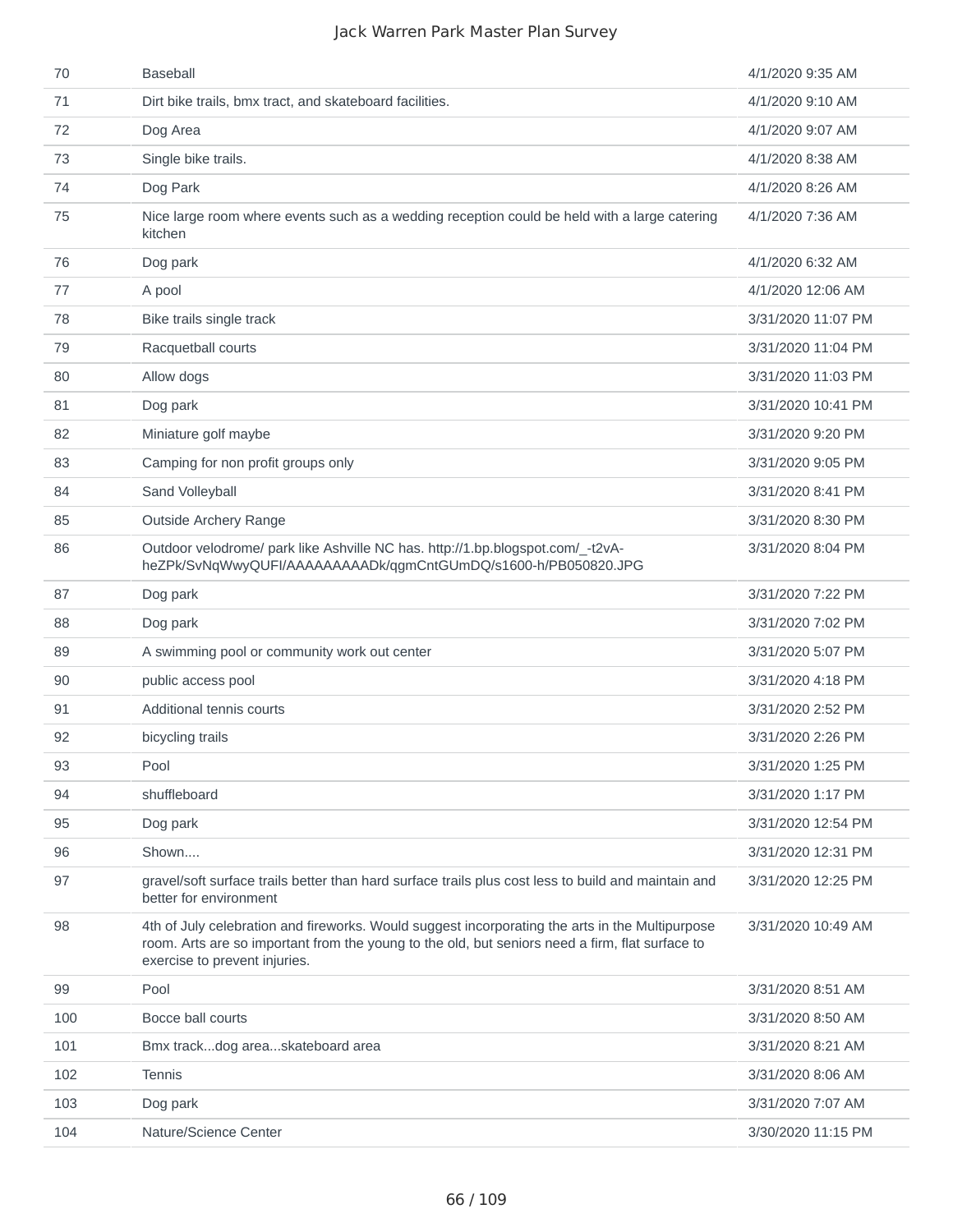| 105 | good breakfast/ lunch restaurant                                                                                    | 3/30/2020 10:29 PM |
|-----|---------------------------------------------------------------------------------------------------------------------|--------------------|
| 106 | Mtn bike trails                                                                                                     | 3/30/2020 10:07 PM |
| 107 | Dog park                                                                                                            | 3/30/2020 10:01 PM |
| 108 | Dog park                                                                                                            | 3/30/2020 9:49 PM  |
| 109 | An indoor pool                                                                                                      | 3/30/2020 9:39 PM  |
| 110 | Pool!                                                                                                               | 3/30/2020 8:52 PM  |
| 111 | Stargazing during meteor showers like the Persieds in August.                                                       | 3/30/2020 8:22 PM  |
| 112 | <b>Bike trails</b>                                                                                                  | 3/30/2020 8:19 PM  |
| 113 | Dog park                                                                                                            | 3/30/2020 8:18 PM  |
| 114 | Bike pump track                                                                                                     | 3/30/2020 7:54 PM  |
| 115 | Dog walking areas                                                                                                   | 3/30/2020 7:35 PM  |
| 116 | All look great!                                                                                                     | 3/30/2020 7:06 PM  |
| 117 | Dog park                                                                                                            | 3/30/2020 6:56 PM  |
| 118 | <b>Biking trails</b>                                                                                                | 3/30/2020 6:53 PM  |
| 119 | Dog park                                                                                                            | 3/30/2020 6:52 PM  |
| 120 | Tennis courts-Joanie Moser (county) courts are in such disrepair that they are unusable                             | 3/30/2020 6:51 PM  |
| 121 | Splash pad                                                                                                          | 3/30/2020 6:42 PM  |
| 122 | Skate park                                                                                                          | 3/30/2020 6:27 PM  |
| 123 | Exercise equipment like at Bolton Park                                                                              | 3/30/2020 6:23 PM  |
| 124 | Dog Park                                                                                                            | 3/30/2020 6:14 PM  |
| 125 | Golf                                                                                                                | 3/30/2020 6:03 PM  |
| 126 | Tennis courts                                                                                                       | 3/30/2020 5:52 PM  |
| 127 | Dog Park                                                                                                            | 3/30/2020 5:37 PM  |
| 128 | <b>Community Swimming pool</b>                                                                                      | 3/30/2020 5:31 PM  |
| 129 | Ping pong                                                                                                           | 3/30/2020 5:22 PM  |
| 130 | Please no splash pad! They get so nasty and draw huge crowds that leave a mess.                                     | 3/30/2020 5:10 PM  |
| 131 | Dog park/ And or dog on leash designated areas.                                                                     | 3/30/2020 5:04 PM  |
| 132 | Dog park                                                                                                            | 3/30/2020 5:02 PM  |
| 133 | how about street lights in our neighborhoods and sewer                                                              | 3/30/2020 4:54 PM  |
| 134 | Tennis courts                                                                                                       | 3/30/2020 4:53 PM  |
| 135 | Dog park                                                                                                            | 3/30/2020 4:37 PM  |
| 136 | dog park                                                                                                            | 3/30/2020 4:36 PM  |
| 137 | Hobby airplane runway Miniature golf                                                                                | 3/30/2020 4:35 PM  |
| 138 | I would also like to see a public pool in the future.                                                               | 3/30/2020 4:34 PM  |
| 139 | Gardens and fountains - a beautiful park to stroll and walk through. We have enough for active<br>sports and venues | 3/30/2020 4:25 PM  |
| 140 | Tennis                                                                                                              | 3/30/2020 4:23 PM  |
| 141 |                                                                                                                     | 3/30/2020 4:21 PM  |
| 142 | Golf                                                                                                                | 3/30/2020 4:21 PM  |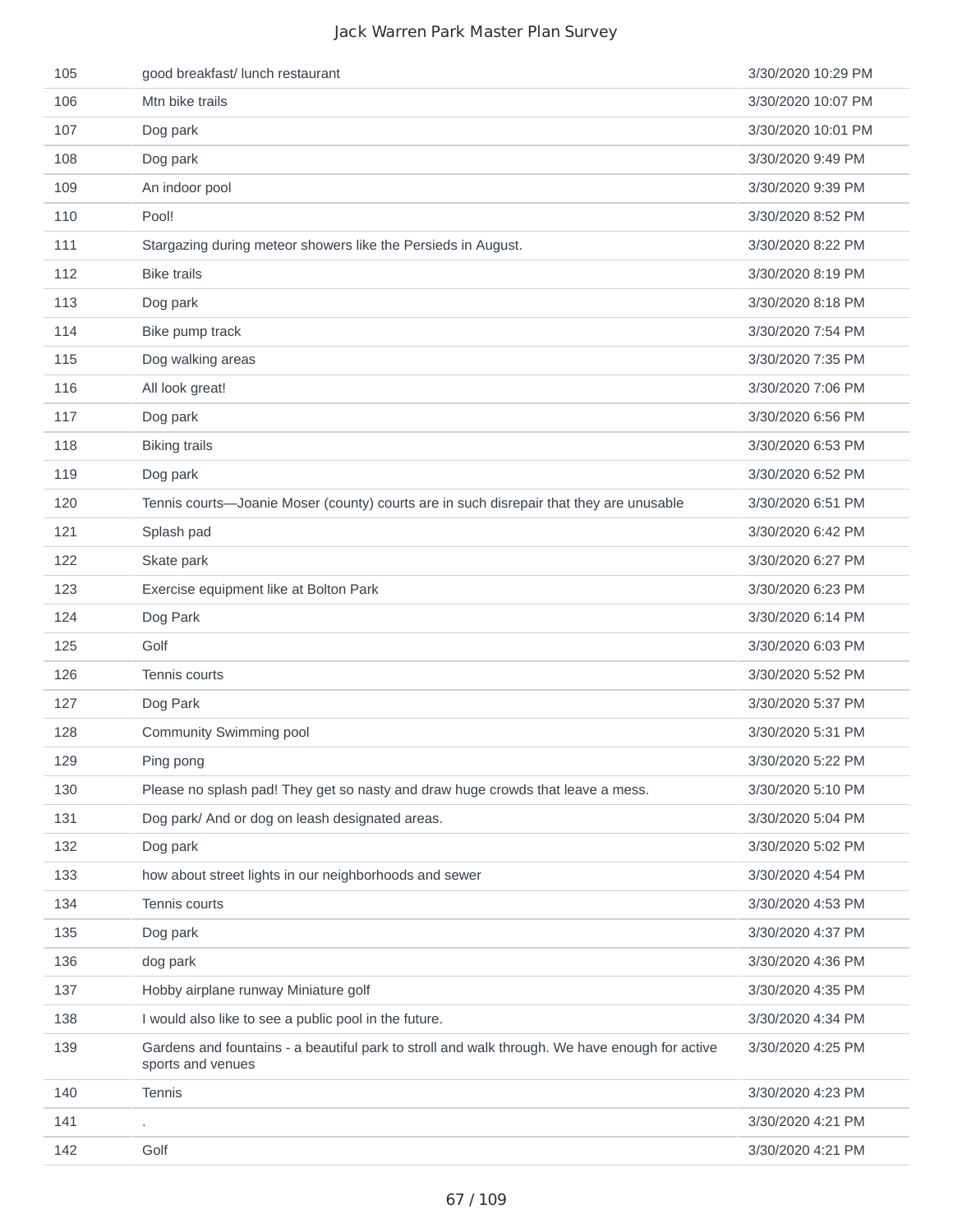| 143 | I would love a local swimming pool. I know there's a lot of insurance and liability - but an<br>alternative to the Y would be very welcomed.                                                                     | 3/30/2020 4:19 PM |
|-----|------------------------------------------------------------------------------------------------------------------------------------------------------------------------------------------------------------------|-------------------|
| 144 | Dog park!!!                                                                                                                                                                                                      | 3/30/2020 4:18 PM |
| 145 | I dont have a dog, but a small dog park? Would prob go over pretty well.                                                                                                                                         | 3/30/2020 4:16 PM |
| 146 | Spaces where monthly groups of 50 to 50 could meet                                                                                                                                                               | 3/30/2020 4:14 PM |
| 147 | tennis, dog park                                                                                                                                                                                                 | 3/30/2020 4:10 PM |
| 148 | Dog park                                                                                                                                                                                                         | 3/30/2020 4:09 PM |
| 149 | I'd rather not choose corn hole. I wouldn't want trees to be cut down for that but i was forced to<br>choose three. The nature playground would be so so amazing!! There's only 3 I believe in<br>forsyth county | 3/30/2020 4:09 PM |
| 150 | Dog park                                                                                                                                                                                                         | 3/30/2020 4:02 PM |
| 151 | Tennis courts                                                                                                                                                                                                    | 3/30/2020 4:00 PM |
| 152 | Pool                                                                                                                                                                                                             | 3/30/2020 3:56 PM |
| 153 | Farmers market area                                                                                                                                                                                              | 3/30/2020 3:56 PM |
| 154 | Soccer fields                                                                                                                                                                                                    | 3/30/2020 3:54 PM |
| 155 | Pet friendly areas, dog park                                                                                                                                                                                     | 3/30/2020 3:53 PM |
| 156 | Indoor gathering space for small groups                                                                                                                                                                          | 3/30/2020 3:49 PM |
| 157 | No.                                                                                                                                                                                                              | 3/30/2020 3:35 PM |
| 158 | Pool/lake kayaking                                                                                                                                                                                               | 3/30/2020 3:35 PM |
| 159 | I really would prefer not to have a splash pad. The crowds, summer camps, day cares that<br>would come would be insane. I've seen it at Hathaway and other areas, and I no longer attend<br>those.               | 3/30/2020 3:35 PM |
| 160 | I dog park would be excellent                                                                                                                                                                                    | 3/30/2020 3:33 PM |
| 161 | Longer, paved trails                                                                                                                                                                                             | 3/30/2020 3:29 PM |
| 162 | botanic garden                                                                                                                                                                                                   | 3/30/2020 3:26 PM |
| 163 | I was limited to three, but I would also be interested in pickleball, disc golf and basketball                                                                                                                   | 3/30/2020 8:42 AM |
| 164 | Cooking Classes in Community Center                                                                                                                                                                              | 3/30/2020 8:14 AM |
| 165 | Dog park                                                                                                                                                                                                         | 3/29/2020 1:56 PM |
| 166 | Area for Farmers market                                                                                                                                                                                          | 3/29/2020 9:24 AM |
| 167 | Sand volleyball                                                                                                                                                                                                  | 3/28/2020 9:06 PM |
| 168 | meditation garden                                                                                                                                                                                                | 3/28/2020 6:41 PM |
| 169 | Dog Park, and walking areas rights responsibily.                                                                                                                                                                 | 3/28/2020 5:32 PM |
| 170 | Dog park                                                                                                                                                                                                         | 3/28/2020 3:11 PM |
| 171 | Swimming pool                                                                                                                                                                                                    | 3/28/2020 2:48 PM |
| 172 | We need to close that park down as long as the high voltage power lines are there. Any attempt<br>to encourage people to use that park is medically criminal.                                                    | 3/27/2020 9:15 PM |
| 173 | Walking path relatively flat                                                                                                                                                                                     | 3/27/2020 7:23 PM |
| 174 | <b>Bocce</b>                                                                                                                                                                                                     | 3/27/2020 6:42 PM |
| 175 | Edible forest garden                                                                                                                                                                                             | 3/27/2020 5:32 PM |
| 176 | Multigenerational playground                                                                                                                                                                                     | 3/27/2020 5:06 PM |
| 177 | Community pool                                                                                                                                                                                                   | 3/27/2020 4:55 PM |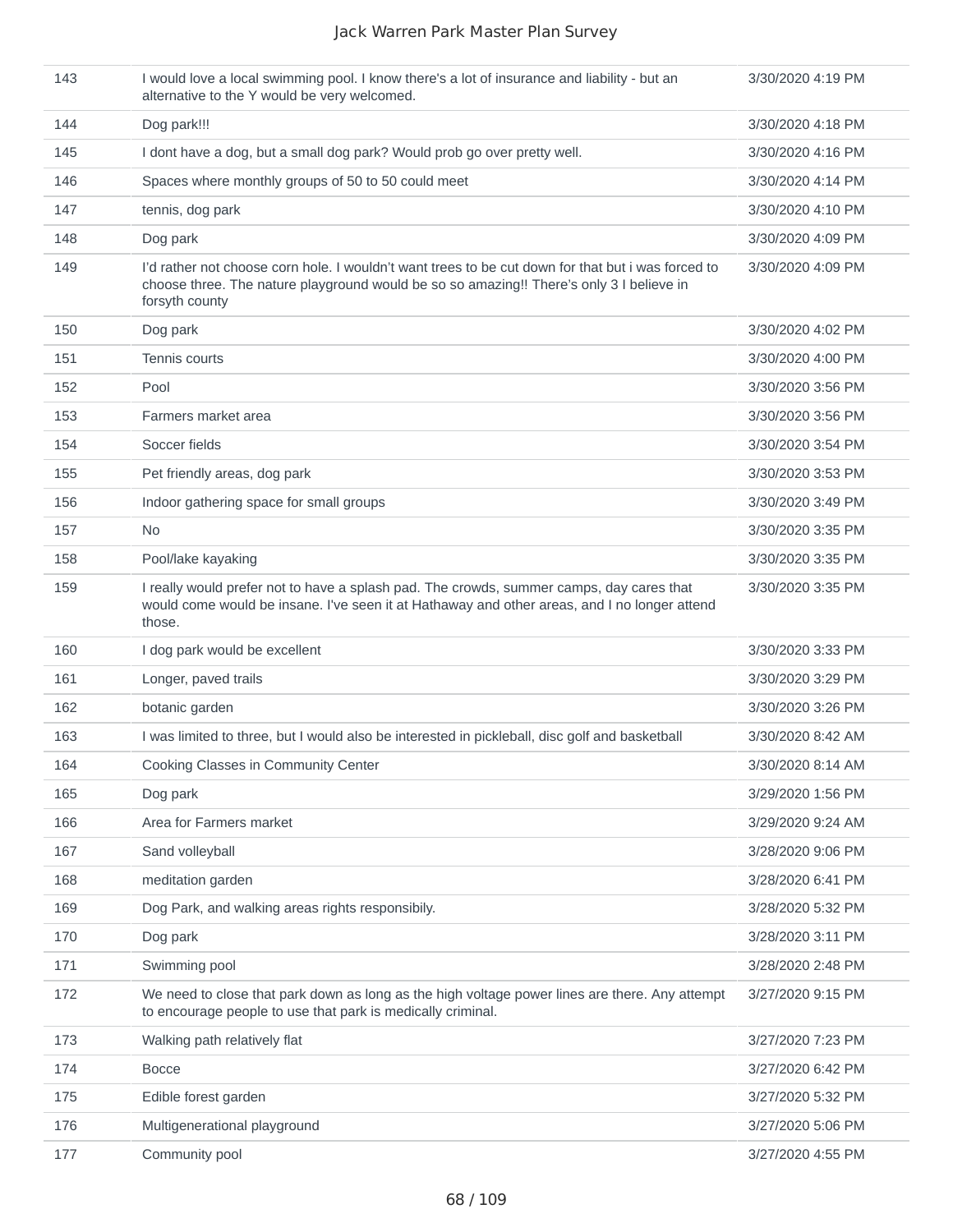| 178 | ymca                                                           | 3/27/2020 4:41 PM |
|-----|----------------------------------------------------------------|-------------------|
| 179 | Swimming pool fee based.                                       | 3/27/2020 4:25 PM |
| 180 | There needs to be a community pool!!!!!!                       | 3/27/2020 4:01 PM |
| 181 | Bike trail/path                                                | 3/27/2020 4:01 PM |
| 182 | car charging station for Tesla and other battery operated cars | 3/27/2020 3:44 PM |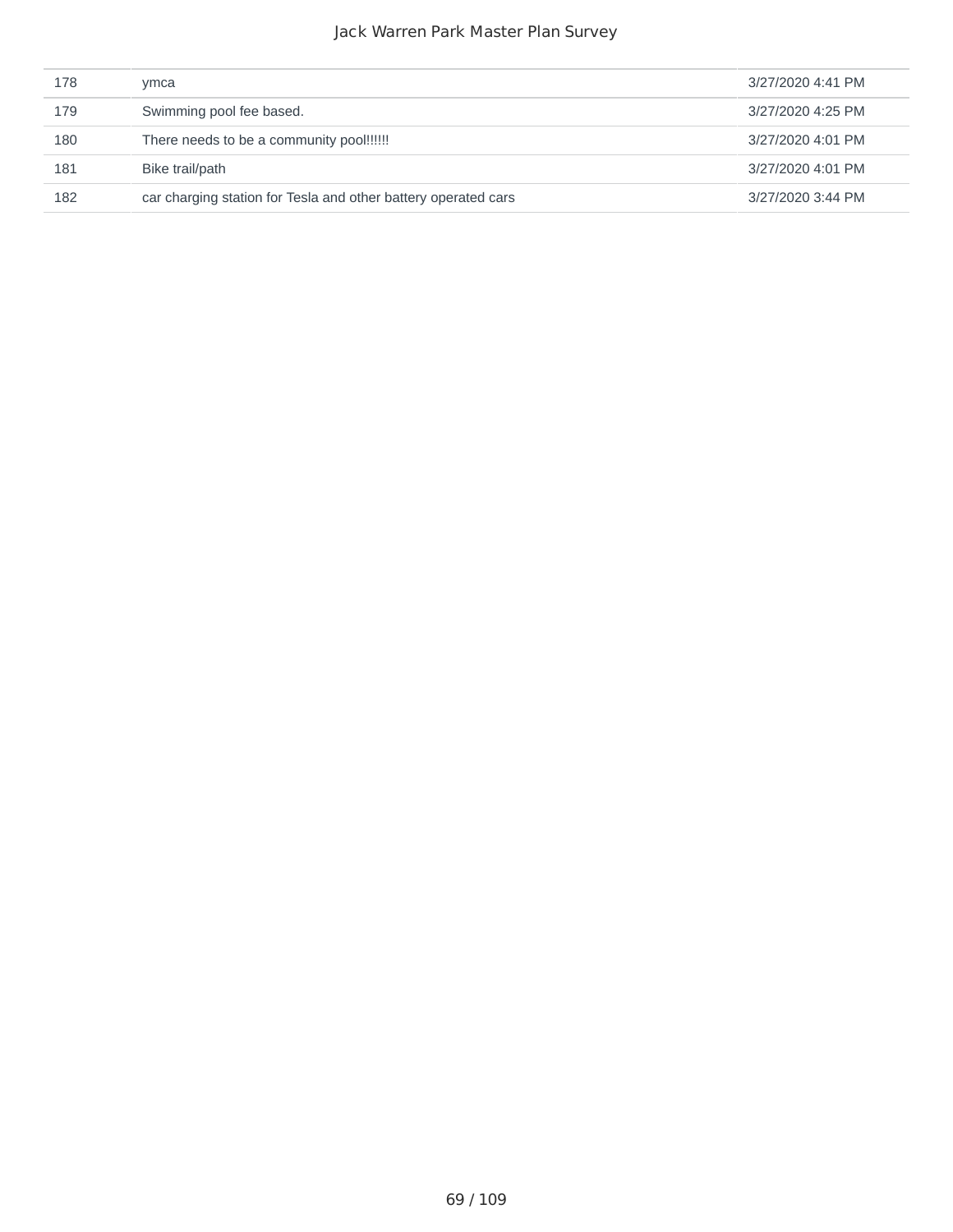# Q14 What types of programs or activities would you like to see offered in a Community Center based multi-purpose room?

Answered: 372 Skipped: 471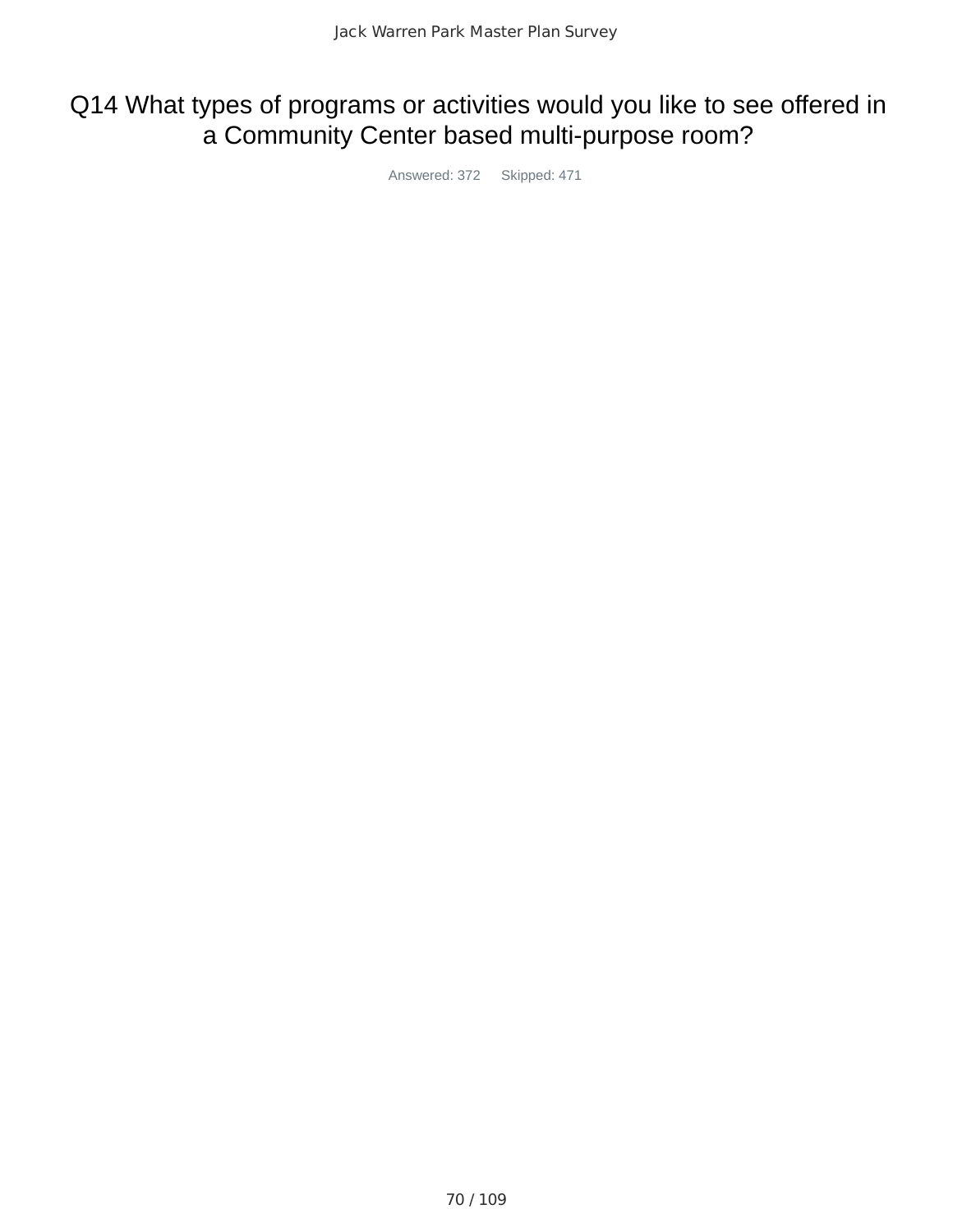| #              | <b>RESPONSES</b>                                                                                                                                                                           | <b>DATE</b>       |
|----------------|--------------------------------------------------------------------------------------------------------------------------------------------------------------------------------------------|-------------------|
| $\mathbf{1}$   | Nature and wildlife habitat education, family programs                                                                                                                                     | 4/8/2020 7:05 AM  |
| 2              | Exercise classes                                                                                                                                                                           | 4/8/2020 6:46 AM  |
| 3              | Not sure.                                                                                                                                                                                  | 4/8/2020 12:54 AM |
| 4              | Pottery, kids art classes                                                                                                                                                                  | 4/7/2020 11:00 PM |
| 5              | Fitness, community interest, club meeting space, child's party.area, rental space for family<br>reunions, etc                                                                              | 4/7/2020 8:09 PM  |
| 6              | Yoga Art Workshops                                                                                                                                                                         | 4/7/2020 7:56 PM  |
| $\overline{7}$ | Usual group activities, yoga, exercise, etc.                                                                                                                                               | 4/7/2020 5:55 PM  |
| 8              | Gospel music                                                                                                                                                                               | 4/7/2020 4:31 PM  |
| 9              | A Meeting Room for Organizations and Family Gatherings                                                                                                                                     | 4/7/2020 11:53 AM |
| 10             | yoga                                                                                                                                                                                       | 4/7/2020 10:43 AM |
| 11             | fitness programs, arts/crafts instruction, cooking, guest speakers, first aid/CPR certification, etc.                                                                                      | 4/7/2020 7:41 AM  |
| 12             | workout classes or yoga                                                                                                                                                                    | 4/7/2020 7:37 AM  |
| 13             | Yoga chair yoga                                                                                                                                                                            | 4/6/2020 11:36 PM |
| 14             | Crafts and exercise                                                                                                                                                                        | 4/6/2020 7:33 PM  |
| 15             | Don't need any of that                                                                                                                                                                     | 4/6/2020 3:26 PM  |
| 16             | Exercise equipment and classes                                                                                                                                                             | 4/6/2020 10:34 AM |
| 17             | Help with taxes, coaching on writing a resume, coaching on how to interview, etc. as people will<br>likely be looking to finish taxes and look for jobs soon after shelter in place lifts. | 4/6/2020 10:05 AM |
| 18             | Community Next Working Events, Fitness Events, Young Parents Guide                                                                                                                         | 4/6/2020 9:43 AM  |
| 19             | Forsyth Tech enrichment classes                                                                                                                                                            | 4/6/2020 9:42 AM  |
| 20             | Karate Yoga or exercise Kids art Paint night for adults Food gatherings like potlucks                                                                                                      | 4/6/2020 9:24 AM  |
| 21             | Senior activities                                                                                                                                                                          | 4/6/2020 9:04 AM  |
| 22             | <b>Fitness and wellness</b>                                                                                                                                                                | 4/6/2020 7:10 AM  |
| 23             | Zumba                                                                                                                                                                                      | 4/5/2020 10:05 PM |
| 24             | Silver sneakers                                                                                                                                                                            | 4/5/2020 7:23 PM  |
| 25             | exercise and educational programs for all                                                                                                                                                  | 4/5/2020 4:52 PM  |
| 26             | Yoga                                                                                                                                                                                       | 4/5/2020 4:43 PM  |
| 27             | Beginner level are classes for adults. Book clubs.                                                                                                                                         | 4/5/2020 4:41 PM  |
| 28             | Gameroom, pool tables, foosball, air hockey                                                                                                                                                | 4/5/2020 3:14 PM  |
| 29             | Senior activities, and civic use of facility such as Eagle Scout Presentations for local BSA<br>troops.                                                                                    | 4/5/2020 1:52 PM  |
| 30             | Dance classes                                                                                                                                                                              | 4/5/2020 1:26 PM  |
| 31             | Dance/exercise classes for adults                                                                                                                                                          | 4/5/2020 1:18 PM  |
| 32             | Gymnastics gym or equipment facilities                                                                                                                                                     | 4/5/2020 1:16 PM  |
| 33             | Dance exercise classes Art classes for youth and adult                                                                                                                                     | 4/5/2020 1:08 PM  |
| 34             | See 13                                                                                                                                                                                     | 4/5/2020 12:03 PM |
| 35             | low impact physical activities, arts instruction, skills education                                                                                                                         | 4/5/2020 11:53 AM |
|                |                                                                                                                                                                                            |                   |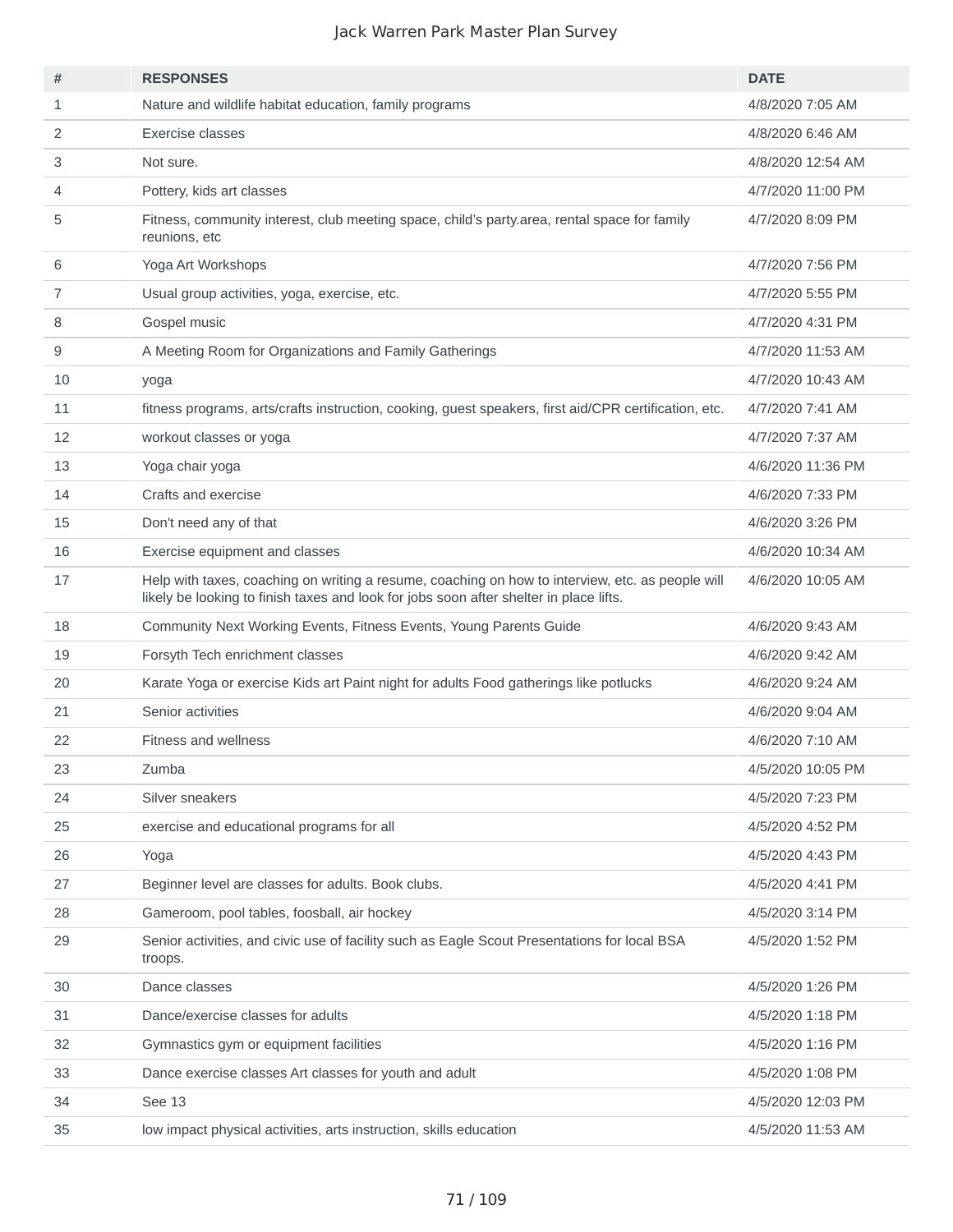| 36 | Knitting                                                                                                                   | 4/5/2020 10:53 AM |
|----|----------------------------------------------------------------------------------------------------------------------------|-------------------|
| 37 | Arts and crafts for 2 and up, cooking classes.                                                                             | 4/5/2020 9:54 AM  |
| 38 | fitness programs / classes programs for kids community events                                                              | 4/5/2020 9:48 AM  |
| 39 | Foreign language classes                                                                                                   | 4/5/2020 9:20 AM  |
| 40 | Not sure.                                                                                                                  | 4/4/2020 11:28 PM |
| 41 | Fitness, self enrichment, etc                                                                                              | 4/4/2020 7:20 PM  |
| 42 | Kids theater program                                                                                                       | 4/4/2020 5:51 PM  |
| 43 | Family workouts/yoga with kids                                                                                             | 4/4/2020 5:50 PM  |
| 44 | Birthday party room to rent out                                                                                            | 4/4/2020 5:18 PM  |
| 45 | <b>Affordable Fitness</b>                                                                                                  | 4/4/2020 4:58 PM  |
| 46 | Tai Chi Aerobics Support groups i.e. Cancer support                                                                        | 4/4/2020 4:30 PM  |
| 47 | Yoga classes.                                                                                                              | 4/4/2020 3:51 PM  |
| 48 | None                                                                                                                       | 4/4/2020 3:41 PM  |
| 49 | Home music production                                                                                                      | 4/4/2020 2:53 PM  |
| 50 | Lectures, how to make crafts for all seasons                                                                               | 4/4/2020 1:48 PM  |
| 51 | Dance socials.                                                                                                             | 4/4/2020 1:28 PM  |
| 52 | <b>Exercise Equipment</b>                                                                                                  | 4/4/2020 12:36 PM |
| 53 | Tai chi. Yoga                                                                                                              | 4/4/2020 12:16 PM |
| 54 | Learning activities for senior community such a greeting cardsjewelry making etc                                           | 4/4/2020 11:52 AM |
| 55 | Weights                                                                                                                    | 4/4/2020 11:51 AM |
| 56 | fitness or yoga classes                                                                                                    | 4/4/2020 11:49 AM |
| 57 | exercise room for seniors                                                                                                  | 4/4/2020 11:46 AM |
| 58 | Free programs for all.                                                                                                     | 4/4/2020 11:17 AM |
| 59 | history for all ages, exercises for all ages, services for seniors,                                                        | 4/4/2020 10:23 AM |
| 60 | Adult craft classes                                                                                                        | 4/4/2020 10:19 AM |
| 61 | Fitness and educational classes                                                                                            | 4/4/2020 9:44 AM  |
| 62 | workout classes                                                                                                            | 4/4/2020 9:41 AM  |
| 63 | Art activities for families and other family activities                                                                    | 4/4/2020 9:38 AM  |
| 64 | Art for kids. Nature study for kids. Lewisville museum.                                                                    | 4/4/2020 9:27 AM  |
| 65 | Ping pong, foosball, air hockey.                                                                                           | 4/4/2020 8:58 AM  |
| 66 | room(s) large enough to accommodate groups for meditation, emergency first aid training,<br>stretching exercise, etc.      | 4/4/2020 8:44 AM  |
| 67 | Group exercise Community craft/art sales                                                                                   | 4/4/2020 8:40 AM  |
| 68 | Activities geared toward the retired citizens                                                                              | 4/4/2020 8:31 AM  |
| 69 | Yoga                                                                                                                       | 4/4/2020 8:11 AM  |
| 70 | Group Learning and art activities for children, open use for gatherings of craft groups<br>(spinners, knitters, etc), yoga | 4/4/2020 7:58 AM  |
| 71 | Dance                                                                                                                      | 4/4/2020 7:25 AM  |
| 72 | Virtual video programs                                                                                                     | 4/4/2020 7:13 AM  |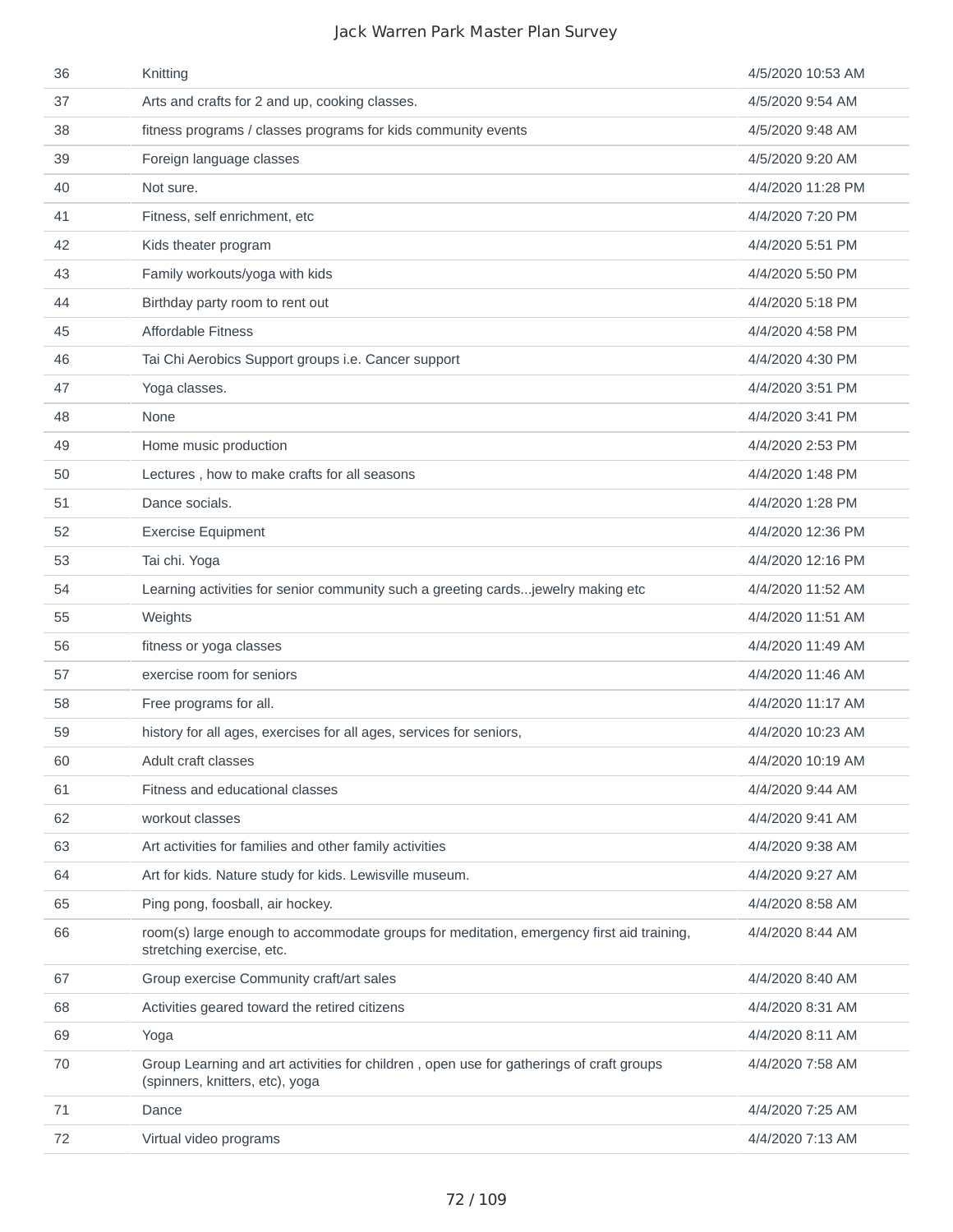| 73  | exercise                                                                                                                                                                                                                       | 4/4/2020 7:09 AM  |
|-----|--------------------------------------------------------------------------------------------------------------------------------------------------------------------------------------------------------------------------------|-------------------|
| 74  | Giving back programs making cards for nursing homes, food for kids/food bank, writing letters<br>to orphans/foster kids                                                                                                        | 4/4/2020 4:45 AM  |
| 75  | Tai chi classes-inexpensive please                                                                                                                                                                                             | 4/4/2020 2:31 AM  |
| 76  | Fitness and gatherings.                                                                                                                                                                                                        | 4/4/2020 2:00 AM  |
| 77  | Yoga, self-improvement classes/instruction (decorating, computer, gardening, etc.), arts/crafts<br>for children.                                                                                                               | 4/4/2020 12:26 AM |
| 78  | Tai chi classes                                                                                                                                                                                                                | 4/3/2020 11:48 PM |
| 79  | Update!!!                                                                                                                                                                                                                      | 4/3/2020 11:47 PM |
| 80  | Art classes Cooking classes                                                                                                                                                                                                    | 4/3/2020 11:38 PM |
| 81  | Meet & greet. Paint & sip                                                                                                                                                                                                      | 4/3/2020 10:58 PM |
| 82  | Exercise, speakers, films                                                                                                                                                                                                      | 4/3/2020 10:43 PM |
| 83  | Various art/craft classes                                                                                                                                                                                                      | 4/3/2020 9:57 PM  |
| 84  | Boating course BoatUS Driver license education for new drivers Etc                                                                                                                                                             | 4/3/2020 9:49 PM  |
| 85  | Music and art programs                                                                                                                                                                                                         | 4/3/2020 9:46 PM  |
| 86  | Free exercise classes                                                                                                                                                                                                          | 4/3/2020 9:42 PM  |
| 87  | Little leagues for the children                                                                                                                                                                                                | 4/3/2020 9:39 PM  |
| 88  | Rec room                                                                                                                                                                                                                       | 4/3/2020 9:36 PM  |
| 89  | Yoga                                                                                                                                                                                                                           | 4/3/2020 9:27 PM  |
| 90  | Fitness or exercise program                                                                                                                                                                                                    | 4/3/2020 9:26 PM  |
| 91  | Tabletop game groups; recreational classes such as yoga, clogging, line dancing, belly dancing;<br>art/craft classes for all ages; cosplay construction/sewing classes for teens; D&D group for area<br>geeks; cooking classes | 4/3/2020 9:18 PM  |
| 92  | Art, instructional classes on do-it-yourself projects and gadening                                                                                                                                                             | 4/3/2020 9:11 PM  |
| 93  | Language classes                                                                                                                                                                                                               | 4/3/2020 9:06 PM  |
| 94  | Pool, cards or games, air hockey, pottery making.                                                                                                                                                                              | 4/3/2020 8:54 PM  |
| 95  | Nature education/walks, local history, crafting, Wine tastings                                                                                                                                                                 | 4/3/2020 8:38 PM  |
| 96  | Music performances from our talented students (NCSA, Appalacian, Elon). Dance classes.<br>Stuff for old folks like me. Arts classes for kids. I want it all!                                                                   | 4/3/2020 8:32 PM  |
| 97  | Yoga. Zumba. Arts and Crafts                                                                                                                                                                                                   | 4/3/2020 8:29 PM  |
| 98  | weekend kids craft                                                                                                                                                                                                             | 4/3/2020 7:50 PM  |
| 99  | Arts/crafts                                                                                                                                                                                                                    | 4/3/2020 7:40 PM  |
| 100 | <b>Exercise classes</b>                                                                                                                                                                                                        | 4/3/2020 7:37 PM  |
| 101 | None                                                                                                                                                                                                                           | 4/3/2020 7:33 PM  |
| 102 | Unknown                                                                                                                                                                                                                        | 4/3/2020 7:27 PM  |
| 103 | Exercise room                                                                                                                                                                                                                  | 4/3/2020 7:21 PM  |
| 104 | children's activities                                                                                                                                                                                                          | 4/3/2020 7:17 PM  |
| 105 | Yoga, aerobics, martial arts                                                                                                                                                                                                   | 4/3/2020 7:15 PM  |
| 106 | Tutoring space and designated time. We have an educated town with the ability to regularly<br>tutor. Including for Hispanic kids.                                                                                              | 4/3/2020 7:03 PM  |
| 107 | arts. reading groups. maker space                                                                                                                                                                                              | 4/3/2020 7:02 PM  |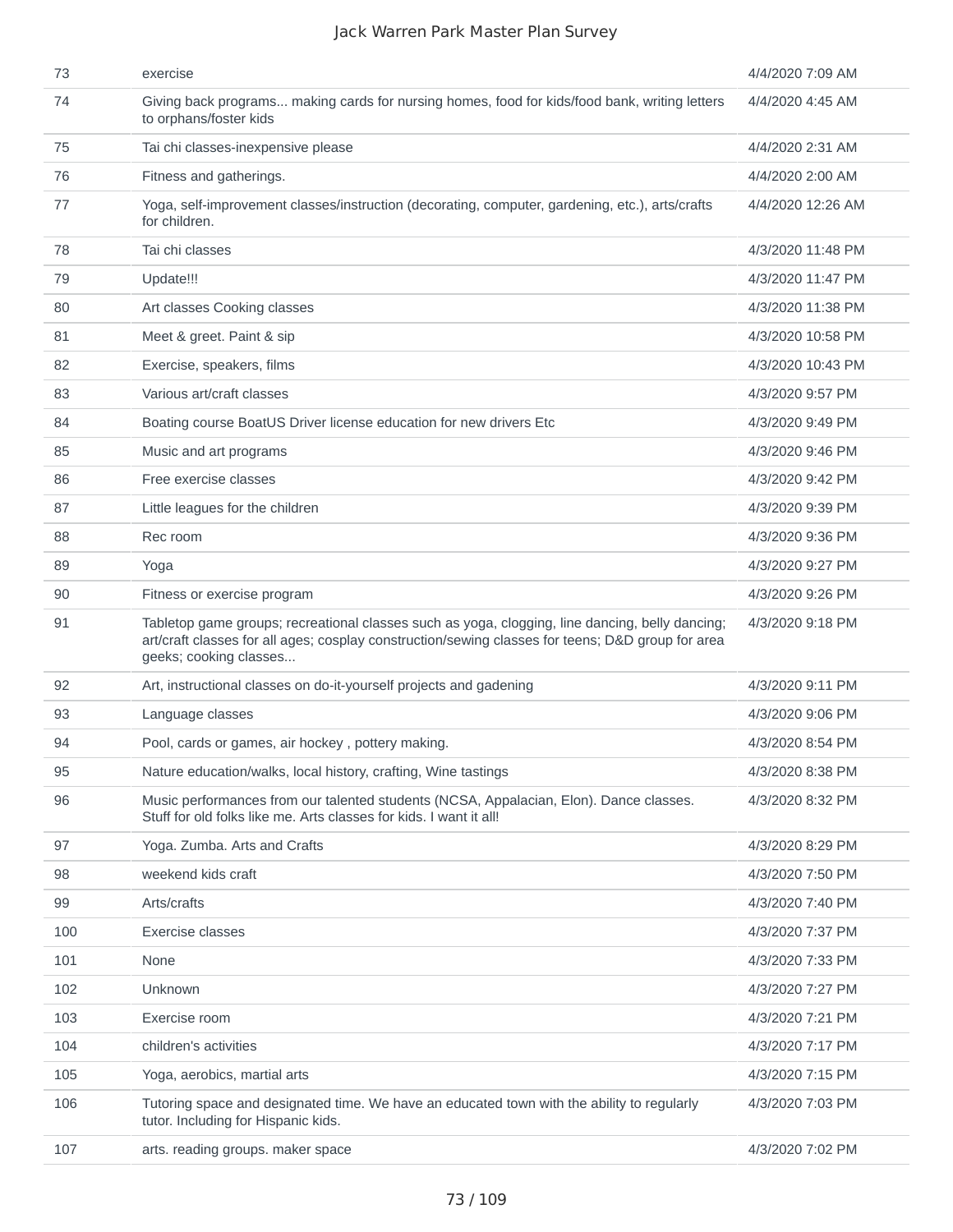| 108 | Senior Citizen health/fitness program                                                                                                          | 4/3/2020 6:56 PM  |
|-----|------------------------------------------------------------------------------------------------------------------------------------------------|-------------------|
| 109 | senior zumba, exercises geared toward seniors at a rate seniors could afford.                                                                  | 4/3/2020 6:54 PM  |
| 110 | Craft events kids/adults                                                                                                                       | 4/3/2020 6:46 PM  |
| 111 | lectures                                                                                                                                       | 4/3/2020 6:42 PM  |
| 112 | Crafts; Book reading to children; Scout meetings                                                                                               | 4/3/2020 6:42 PM  |
| 113 | Programs for seniors                                                                                                                           | 4/3/2020 6:40 PM  |
| 114 | Meditation                                                                                                                                     | 4/3/2020 6:38 PM  |
| 115 | Craft classes                                                                                                                                  | 4/3/2020 5:33 PM  |
| 116 | not interested/ send kids outside you already have the community center                                                                        | 4/3/2020 3:12 PM  |
| 117 | Art based                                                                                                                                      | 4/3/2020 12:55 PM |
| 118 | General workouts, not just yoga or zumba, but like fitness routines.                                                                           | 4/3/2020 12:11 PM |
| 119 | Yoga, arts&crafts                                                                                                                              | 4/3/2020 11:14 AM |
| 120 | Family bingo nights maybe. Offer rentals for parties.                                                                                          | 4/3/2020 10:23 AM |
| 121 | Free                                                                                                                                           | 4/3/2020 9:53 AM  |
| 122 | Any                                                                                                                                            | 4/3/2020 7:55 AM  |
| 123 | Exercise area/room They one in the picture which                                                                                               | 4/3/2020 7:36 AM  |
| 124 | Lectures, local art displays, yoga or zumba classes, community jam sessions (where musicians<br>bring their own instruments and just jam away) | 4/3/2020 7:33 AM  |
| 125 | Hold club meeting, music jam sessions and fitness activities                                                                                   | 4/2/2020 6:43 PM  |
| 126 | Crafts, adults crafts, story time, Meditation.                                                                                                 | 4/2/2020 6:15 PM  |
| 127 | Yoga Thai Chi                                                                                                                                  | 4/2/2020 5:33 PM  |
| 128 | Arts and crafts and music                                                                                                                      | 4/2/2020 3:27 PM  |
| 129 | Exercise classes, art classes, foreign language classes                                                                                        | 4/2/2020 2:47 PM  |
| 130 | Arts and crafts, exercise class, kid/adult cooking/baking/other contests to promote community<br>involvement                                   | 4/2/2020 2:23 PM  |
| 131 | Games, puzzles, crafts                                                                                                                         | 4/2/2020 12:34 PM |
| 132 | Classes for children, Adults, and Seniors. Painting, growing plants, herbs, cooking, Book Club,<br>Medical information. Etc.                   | 4/2/2020 12:22 PM |
| 133 | board game night                                                                                                                               | 4/2/2020 12:03 PM |
| 134 | Yoga, Tai Chi,                                                                                                                                 | 4/1/2020 8:58 PM  |
| 135 | Yoga                                                                                                                                           | 4/1/2020 7:54 PM  |
| 136 | Children's programs - interactive                                                                                                              | 4/1/2020 7:39 PM  |
| 137 | Cooking shows Art events                                                                                                                       | 4/1/2020 5:34 PM  |
| 138 | the ability to rent for gatherings such as baby showers, wedding showers, wedding receptions                                                   | 4/1/2020 1:51 PM  |
| 139 | Demonstrations ex cooking, yoga for children 3 and up.                                                                                         | 4/1/2020 1:17 PM  |
| 140 | Senior education lecture series                                                                                                                | 4/1/2020 12:14 PM |
| 141 | Yoga/Pilates/Group exercise classes                                                                                                            | 4/1/2020 10:38 AM |
| 142 | crafts and art                                                                                                                                 | 4/1/2020 10:23 AM |
| 143 | Indoor music festivals during the cooler months.                                                                                               | 4/1/2020 9:10 AM  |
|     |                                                                                                                                                |                   |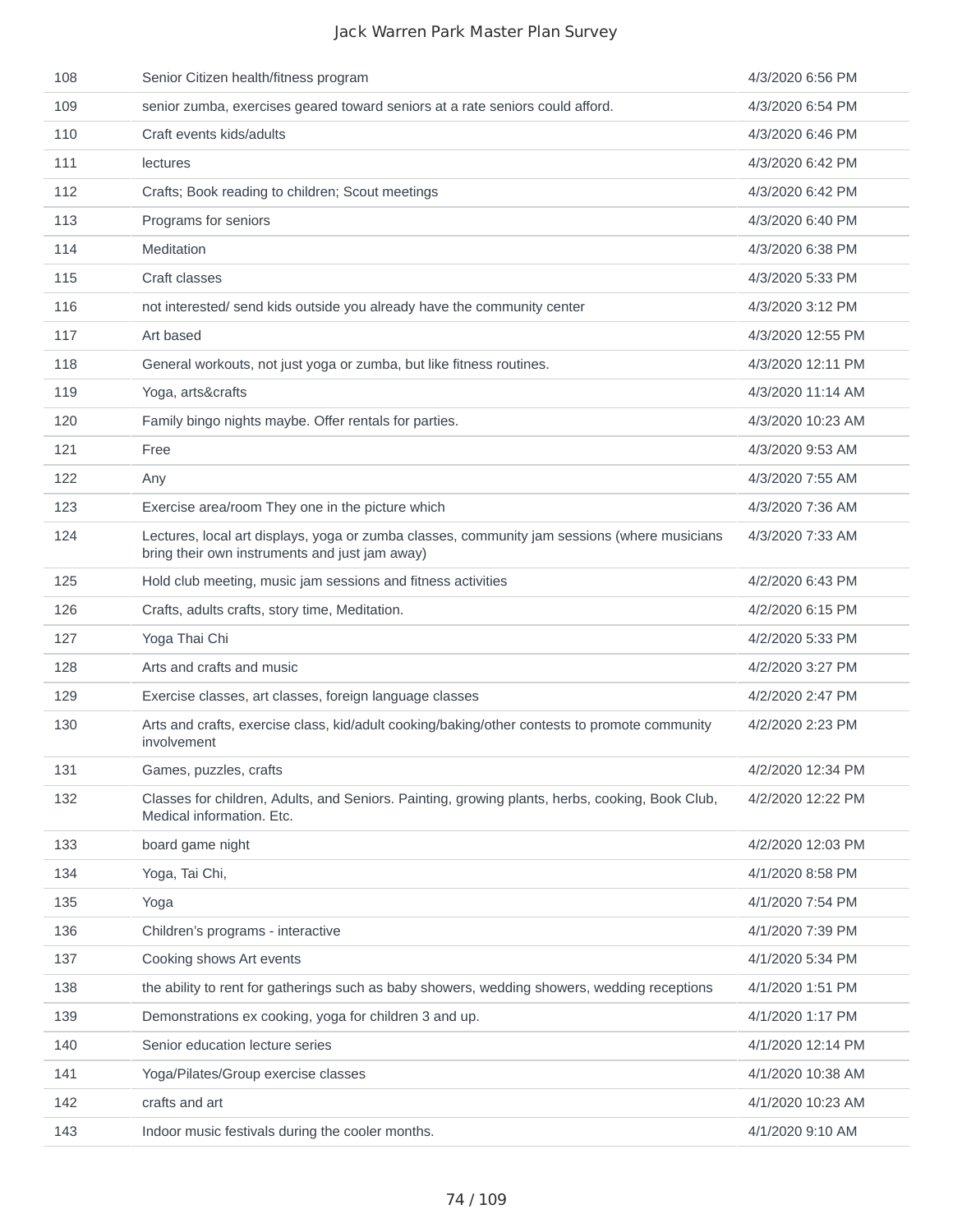| 144 | Anything to keep community involves. Targeting kids.                                                                                                                        | 4/1/2020 8:38 AM   |
|-----|-----------------------------------------------------------------------------------------------------------------------------------------------------------------------------|--------------------|
| 145 | Kids camps throughout the year, arts and crafts classes for all ages, place where kids,<br>especially tweens and teens could meet up, a place where all could set meetings. | 4/1/2020 7:36 AM   |
| 146 | Support seniors, senior services of some kind                                                                                                                               | 4/1/2020 7:19 AM   |
| 147 | Exercise workout equipment                                                                                                                                                  | 4/1/2020 6:49 AM   |
| 148 | Crafts for children as well as adults                                                                                                                                       | 4/1/2020 5:54 AM   |
| 149 | Exercise, dance                                                                                                                                                             | 4/1/2020 12:06 AM  |
| 150 | Fitness and exercise                                                                                                                                                        | 4/1/2020 12:02 AM  |
| 151 | Yoga, Zumba, area for game playing                                                                                                                                          | 3/31/2020 11:32 PM |
| 152 | Arts, exercise, social activities like dance classes and bingo                                                                                                              | 3/31/2020 11:30 PM |
| 153 | Arts and crafts, clubs for kids (Lego club, biking club)                                                                                                                    | 3/31/2020 11:07 PM |
| 154 | Exercise classes                                                                                                                                                            | 3/31/2020 10:41 PM |
| 155 | Kids' activities                                                                                                                                                            | 3/31/2020 10:20 PM |
| 156 | Children's activities - music, arts, etc                                                                                                                                    | 3/31/2020 9:23 PM  |
| 157 | Adult art classes, sewing or quilting classes, music classes                                                                                                                | 3/31/2020 9:20 PM  |
| 158 | Exercise groups for over 50 people                                                                                                                                          | 3/31/2020 9:09 PM  |
| 159 | Work out classes, women's self defense classes                                                                                                                              | 3/31/2020 8:41 PM  |
| 160 | Classes (nature, first aid, etc)                                                                                                                                            | 3/31/2020 8:30 PM  |
| 161 | Art Lessons for kids Adult continuing ed                                                                                                                                    | 3/31/2020 8:00 PM  |
| 162 | Music jamming sessions                                                                                                                                                      | 3/31/2020 7:58 PM  |
| 163 | Exercise programs for all ages. Crafting classes. Book clubs                                                                                                                | 3/31/2020 7:50 PM  |
| 164 | Yoga for seniors                                                                                                                                                            | 3/31/2020 7:43 PM  |
| 165 | Seasonal lectures on gardening                                                                                                                                              | 3/31/2020 7:42 PM  |
| 166 | Exercise class, yoga, arts/crafts, book club                                                                                                                                | 3/31/2020 7:42 PM  |
| 167 | Class lesson about nature                                                                                                                                                   | 3/31/2020 7:26 PM  |
| 168 | Fitness or crafts activities                                                                                                                                                | 3/31/2020 7:22 PM  |
| 169 | Exercise                                                                                                                                                                    | 3/31/2020 6:58 PM  |
| 170 | Maybe things like adult classes (finances, home improvement, maybe cooking, etc.), group<br>exercise, crafts(for adults and kids)                                           | 3/31/2020 6:43 PM  |
| 171 | Arts and crafts                                                                                                                                                             | 3/31/2020 6:41 PM  |
| 172 | private rentals or use of the community center for events (may already be an option).                                                                                       | 3/31/2020 6:29 PM  |
| 173 | Red Cross/ babysitting classes Tai chi for elders Youth basketball Parents night out Art for youth<br>and adults                                                            | 3/31/2020 6:06 PM  |
| 174 | Exercise programs                                                                                                                                                           | 3/31/2020 5:50 PM  |
| 175 | Fitness programs                                                                                                                                                            | 3/31/2020 5:31 PM  |
| 176 | Exercise classes. Financial classes. Arts and crafts classes. Cooking classes. How to classes<br>for any type activity.                                                     | 3/31/2020 5:07 PM  |
| 177 | exercise classes and programs for seniors.                                                                                                                                  | 3/31/2020 4:41 PM  |
| 178 | exercise classes, seminars on various subjects, crafts for kids or senior adults, recycling<br>information and special collection areas                                     | 3/31/2020 4:18 PM  |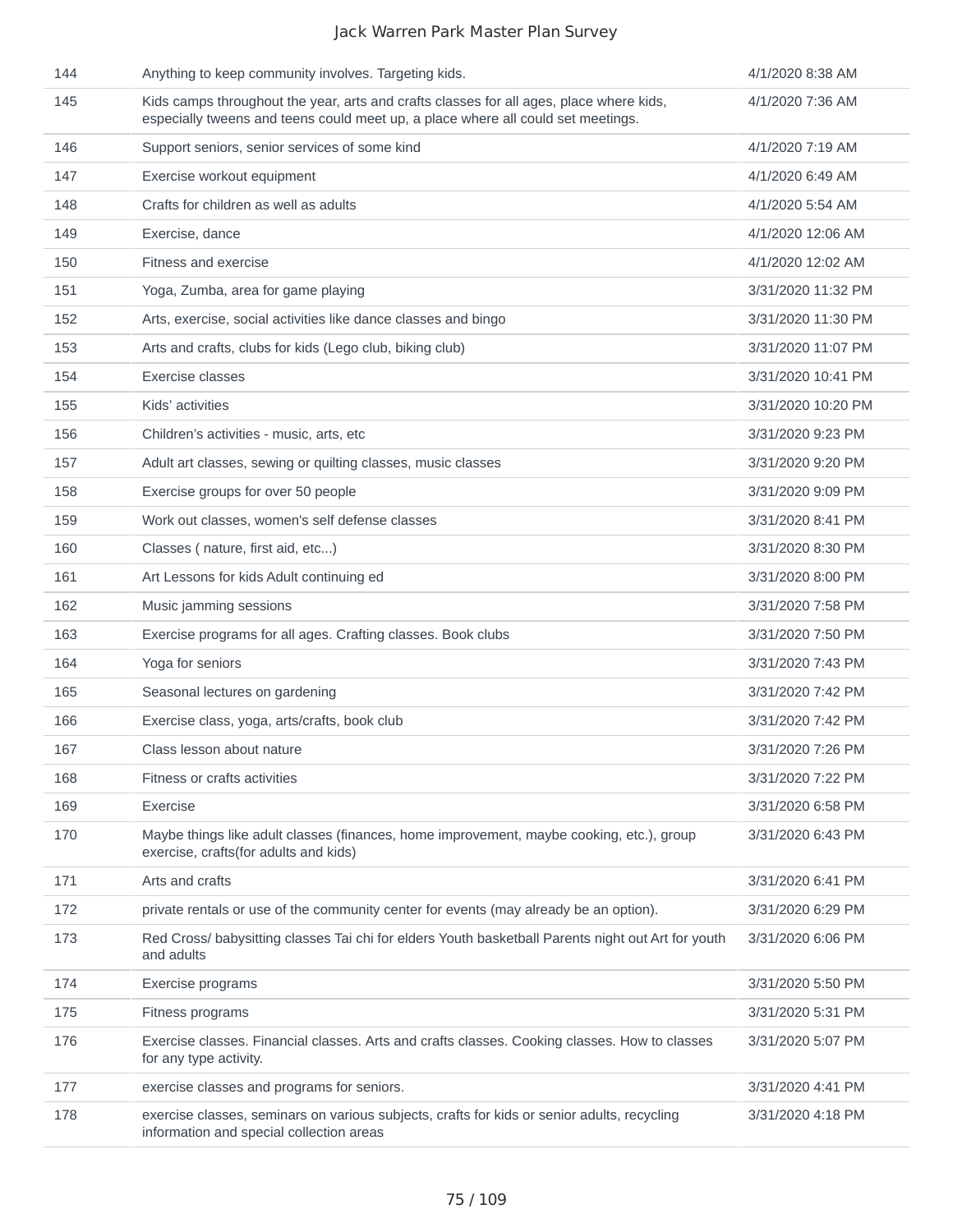| 179 | Yoga, speakers                                                                                                                    | 3/31/2020 3:34 PM  |
|-----|-----------------------------------------------------------------------------------------------------------------------------------|--------------------|
| 180 | yoga, group exercise                                                                                                              | 3/31/2020 3:26 PM  |
| 181 | Activities for the older community                                                                                                | 3/31/2020 3:10 PM  |
| 182 | BINGO!!!!! Fun for all ages! Group exercise                                                                                       | 3/31/2020 3:02 PM  |
| 183 | Indoor track, yoga (with a yoga wall), climbing wall, kickboxing, programs/clubs for all ages<br>represented                      | 3/31/2020 2:48 PM  |
| 184 | Yoga, Tai Chi, arts-based activity's.                                                                                             | 3/31/2020 2:38 PM  |
| 185 | classes on gardening, yoga                                                                                                        | 3/31/2020 2:26 PM  |
| 186 | Yoga classes, Pilates classes, fitness equipment                                                                                  | 3/31/2020 2:23 PM  |
| 187 | Yoga, Tai-Chi, Barregroup exercise classes + childcare provided. Could multi-purpose rooms<br>also house arts/crafts?             | 3/31/2020 2:14 PM  |
| 188 | Reservations for indoor family parties and events. Classes and workshops available to<br>community                                | 3/31/2020 1:46 PM  |
| 189 | Allow residents to use the space for craft, art and other enrichment events for a small/nominal<br>fee. Zumba                     | 3/31/2020 1:25 PM  |
| 190 | Fitness, crafting classes, meetings, etc.                                                                                         | 3/31/2020 1:22 PM  |
| 191 | Fitness (not just for seniors), meditation, crafts                                                                                | 3/31/2020 1:20 PM  |
| 192 | book clubs                                                                                                                        | 3/31/2020 1:17 PM  |
| 193 | Available for group meeting space; community craft sales; maybe a farmers market                                                  | 3/31/2020 1:08 PM  |
| 194 | N/a                                                                                                                               | 3/31/2020 12:54 PM |
| 195 | Tai Chi, yoga or meditation practices,,,,self defense classes.                                                                    | 3/31/2020 12:31 PM |
| 196 | Yoga, Tai Chi, Exercise for seniors                                                                                               | 3/31/2020 11:54 AM |
| 197 | Exercise equipment, craft classes for adults (other than cards like the Enchanted Cottage, don't<br>need two), nutrition classes. | 3/31/2020 11:43 AM |
| 198 | yoga, jazzercise, zumba, martial arts, self defense                                                                               | 3/31/2020 11:18 AM |
| 199 | Fun activities                                                                                                                    | 3/31/2020 11:08 AM |
| 200 | Arts/theatre                                                                                                                      | 3/31/2020 11:03 AM |
| 201 | Various Excerise, arts, cooking                                                                                                   | 3/31/2020 10:49 AM |
| 202 | Classes on various topics                                                                                                         | 3/31/2020 10:14 AM |
| 203 | Yoga, Zumba, Pilates                                                                                                              | 3/31/2020 8:56 AM  |
| 204 | Yoga                                                                                                                              | 3/31/2020 8:50 AM  |
| 205 | Yoga, exercise programs                                                                                                           | 3/31/2020 8:15 AM  |
| 206 | Basketball court, rock climbing wall, indoor kids play area, fitness center option                                                | 3/31/2020 8:06 AM  |
| 207 | Art room                                                                                                                          | 3/31/2020 7:29 AM  |
| 208 | Kids programs referencing skills and History of Lewisville                                                                        | 3/31/2020 6:59 AM  |
| 209 | See above                                                                                                                         | 3/31/2020 6:53 AM  |
| 210 | Arts and crafts                                                                                                                   | 3/31/2020 6:52 AM  |
| 211 | dance classes, yoga,                                                                                                              | 3/31/2020 4:36 AM  |
| 212 | Exercise, food allergy events, single parent events                                                                               | 3/31/2020 12:36 AM |
| 213 | yoga and tai chi classes currently offered at the library, and others like that                                                   | 3/31/2020 12:34 AM |
|     |                                                                                                                                   |                    |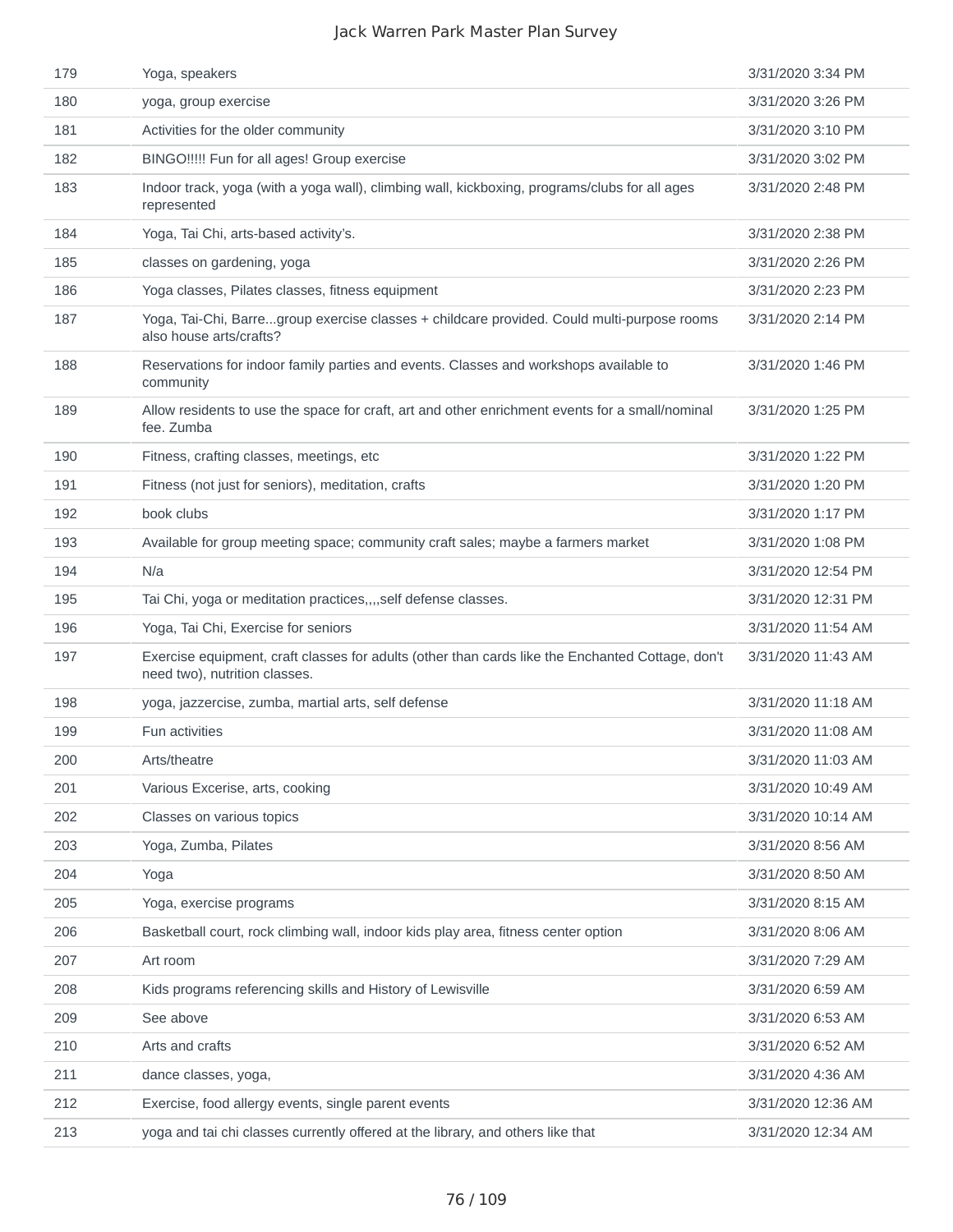| 214 | Group fitness, family game night                                                                                                                                                                                                                                                                                                                    | 3/30/2020 11:38 PM |
|-----|-----------------------------------------------------------------------------------------------------------------------------------------------------------------------------------------------------------------------------------------------------------------------------------------------------------------------------------------------------|--------------------|
| 215 | Art classes, HIT exercise classes                                                                                                                                                                                                                                                                                                                   | 3/30/2020 11:25 PM |
| 216 | Crafting: quilting                                                                                                                                                                                                                                                                                                                                  | 3/30/2020 11:15 PM |
| 217 | Yoga, expert talks, book clubs, arts for kids                                                                                                                                                                                                                                                                                                       | 3/30/2020 10:52 PM |
| 218 | Step aerobics, Zumba, different group exercise classes                                                                                                                                                                                                                                                                                              | 3/30/2020 10:50 PM |
| 219 | Flow yoga, dance classes, workout classes not just during the day but for people who work as<br>well.                                                                                                                                                                                                                                               | 3/30/2020 10:49 PM |
| 220 | kids activities: dance, gymnastics, zumba, yoga adult exercise classes (especially zumba)                                                                                                                                                                                                                                                           | 3/30/2020 10:37 PM |
| 221 | coffee shop--ice cream shop bingo, card nights, game night, dancing, yoga, ymca type<br>programming make the park a destination bikers come to lewisville but don't stay for breakfast.<br>lunch, or shopping. look at Cedarburg, WI people bike them miles from Milwaukee to go on that<br>trail--where. is the destination exactly in lewisville? | 3/30/2020 10:29 PM |
| 222 | Art classes Guest speakers                                                                                                                                                                                                                                                                                                                          | 3/30/2020 10:21 PM |
| 223 | Flower arranging classes, glass bead making, natue inspired art                                                                                                                                                                                                                                                                                     | 3/30/2020 10:18 PM |
| 224 | Learning opportunities for kids and adults                                                                                                                                                                                                                                                                                                          | 3/30/2020 10:04 PM |
| 225 | Exercise, sewing classes, crafts in the evenings                                                                                                                                                                                                                                                                                                    | 3/30/2020 10:02 PM |
| 226 | Paint nights                                                                                                                                                                                                                                                                                                                                        | 3/30/2020 10:00 PM |
| 227 | Older elementary school age programs Evening programs for working women Family events                                                                                                                                                                                                                                                               | 3/30/2020 9:50 PM  |
| 228 | POTTERY, YARN GROUPS: CROCHET, KNITTING, ect GENEALOGY GROUPS<br>GARDENING GROUPS FREE - OIL & WATER PAINTING GROUPS                                                                                                                                                                                                                                | 3/30/2020 9:46 PM  |
| 229 | Recreational Basketball A Lewisville Chamber of Commerce (Lewisville-only version)                                                                                                                                                                                                                                                                  | 3/30/2020 9:44 PM  |
| 230 | Robotics team or class for homeschool kids Woodworking classes for middle school age                                                                                                                                                                                                                                                                | 3/30/2020 9:43 PM  |
| 231 | Aerobics classes, yoga classes, adult arts and crafts, painting classes                                                                                                                                                                                                                                                                             | 3/30/2020 9:43 PM  |
| 232 | Yoga and or fitness classes                                                                                                                                                                                                                                                                                                                         | 3/30/2020 9:39 PM  |
| 233 | Exercise classes                                                                                                                                                                                                                                                                                                                                    | 3/30/2020 9:36 PM  |
| 234 | Art classes such as painting, photography or pottery.                                                                                                                                                                                                                                                                                               | 3/30/2020 9:16 PM  |
| 235 | Ping Pong                                                                                                                                                                                                                                                                                                                                           | 3/30/2020 9:06 PM  |
| 236 | Clubs such as Knitting, Crafts, Reading etc                                                                                                                                                                                                                                                                                                         | 3/30/2020 8:55 PM  |
| 237 | Similar to YMCA programs                                                                                                                                                                                                                                                                                                                            | 3/30/2020 8:52 PM  |
| 238 | Art classes, yoga, ceramics                                                                                                                                                                                                                                                                                                                         | 3/30/2020 8:49 PM  |
| 239 | Pool                                                                                                                                                                                                                                                                                                                                                | 3/30/2020 8:45 PM  |
| 240 | Exercise Classes Dance classes Computer classes for the senior community                                                                                                                                                                                                                                                                            | 3/30/2020 8:43 PM  |
| 241 | Art and craft classes.                                                                                                                                                                                                                                                                                                                              | 3/30/2020 8:22 PM  |
| 242 | Spin classes                                                                                                                                                                                                                                                                                                                                        | 3/30/2020 8:19 PM  |
| 243 | Arts. Yoga.                                                                                                                                                                                                                                                                                                                                         | 3/30/2020 8:12 PM  |
| 244 | Programs for preteens and teens. I feel like a lot of programs and activities are for only for<br>elementary age and younger                                                                                                                                                                                                                        | 3/30/2020 7:34 PM  |
| 245 | Small concerts                                                                                                                                                                                                                                                                                                                                      | 3/30/2020 7:06 PM  |
| 246 | Crafts, painting                                                                                                                                                                                                                                                                                                                                    | 3/30/2020 7:03 PM  |
| 247 |                                                                                                                                                                                                                                                                                                                                                     | 3/30/2020 6:56 PM  |
| 248 | <b>NA</b>                                                                                                                                                                                                                                                                                                                                           | 3/30/2020 6:52 PM  |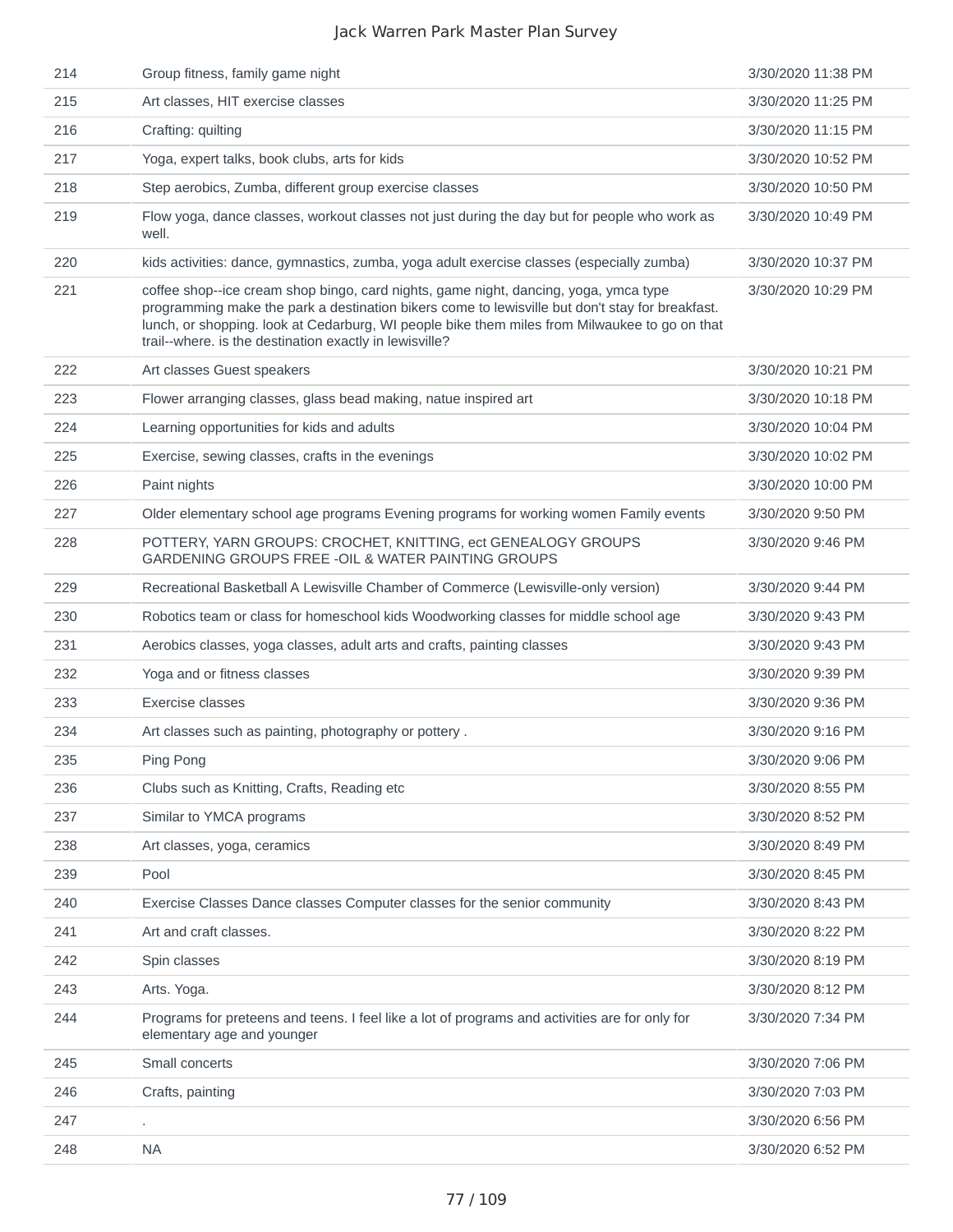| 249 | Free or nearly-free reservations by town residents, for any activity.                              | 3/30/2020 6:51 PM |
|-----|----------------------------------------------------------------------------------------------------|-------------------|
| 250 | Yoga, bootcamp                                                                                     | 3/30/2020 6:46 PM |
| 251 | Exercise                                                                                           | 3/30/2020 6:42 PM |
| 252 | Yoga                                                                                               | 3/30/2020 6:42 PM |
| 253 | Yoga                                                                                               | 3/30/2020 6:40 PM |
| 254 | Exercise classes either with available child care or before or after work hours                    | 3/30/2020 6:39 PM |
| 255 | Art classes                                                                                        | 3/30/2020 6:32 PM |
| 256 | I'll leave this one to the younger folks                                                           | 3/30/2020 6:30 PM |
| 257 | Yoga, dance lessons, exercise like Zumba, shagging lessons, special classes for all age<br>groups. | 3/30/2020 6:29 PM |
| 258 | BINGO and money go to local organizations and LES                                                  | 3/30/2020 6:23 PM |
| 259 | Exercise classes                                                                                   | 3/30/2020 6:20 PM |
| 260 | Arts and crafts                                                                                    | 3/30/2020 6:16 PM |
| 261 | Free activities for seniors                                                                        | 3/30/2020 6:01 PM |
| 262 | Clubs and classes for all ages                                                                     | 3/30/2020 5:56 PM |
| 263 | Craft fairs                                                                                        | 3/30/2020 5:53 PM |
| 264 | Classes on nutrition, lawn and flower                                                              | 3/30/2020 5:43 PM |
| 265 | <b>Financial Planning Courses</b>                                                                  | 3/30/2020 5:37 PM |
| 266 | <b>Crafts Exercise</b>                                                                             | 3/30/2020 5:37 PM |
| 267 | Exercise classes                                                                                   | 3/30/2020 5:31 PM |
| 268 | Ping pong club                                                                                     | 3/30/2020 5:22 PM |
| 269 | Kids crafts, Guided painting, yoga, barre                                                          | 3/30/2020 5:21 PM |
| 270 | shag dance classes                                                                                 | 3/30/2020 5:13 PM |
| 271 | Exercise classes                                                                                   | 3/30/2020 5:11 PM |
| 272 | Craft fairs, craft events                                                                          | 3/30/2020 5:02 PM |
| 273 | Networking events with local businesses, children's learning activities such as crafting.          | 3/30/2020 4:57 PM |
| 274 | Exercise                                                                                           | 3/30/2020 4:53 PM |
| 275 | <b>Fitness</b>                                                                                     | 3/30/2020 4:48 PM |
| 276 | Yoga                                                                                               | 3/30/2020 4:45 PM |
| 277 | Health-based community development classes Youth classes                                           | 3/30/2020 4:44 PM |
| 278 | Meditation Yoga Mindfulness class                                                                  | 3/30/2020 4:35 PM |
| 279 | Pottery Quilting Book club Gardening class                                                         | 3/30/2020 4:35 PM |
| 280 | I would love to have scouts, 4-H and other nonprofits to have rooms in the facility                | 3/30/2020 4:34 PM |
| 281 | Gym classes Craft classes Meet your neighbor                                                       | 3/30/2020 4:34 PM |
| 282 | Game/Theme nights                                                                                  | 3/30/2020 4:34 PM |
| 283 | athletic leagues                                                                                   | 3/30/2020 4:31 PM |
| 284 | Kids crafts, language classes                                                                      | 3/30/2020 4:29 PM |
| 285 | Coffee mornings, pot luck supper get togethers, board game mornings                                | 3/30/2020 4:24 PM |
| 286 | Art programs                                                                                       | 3/30/2020 4:23 PM |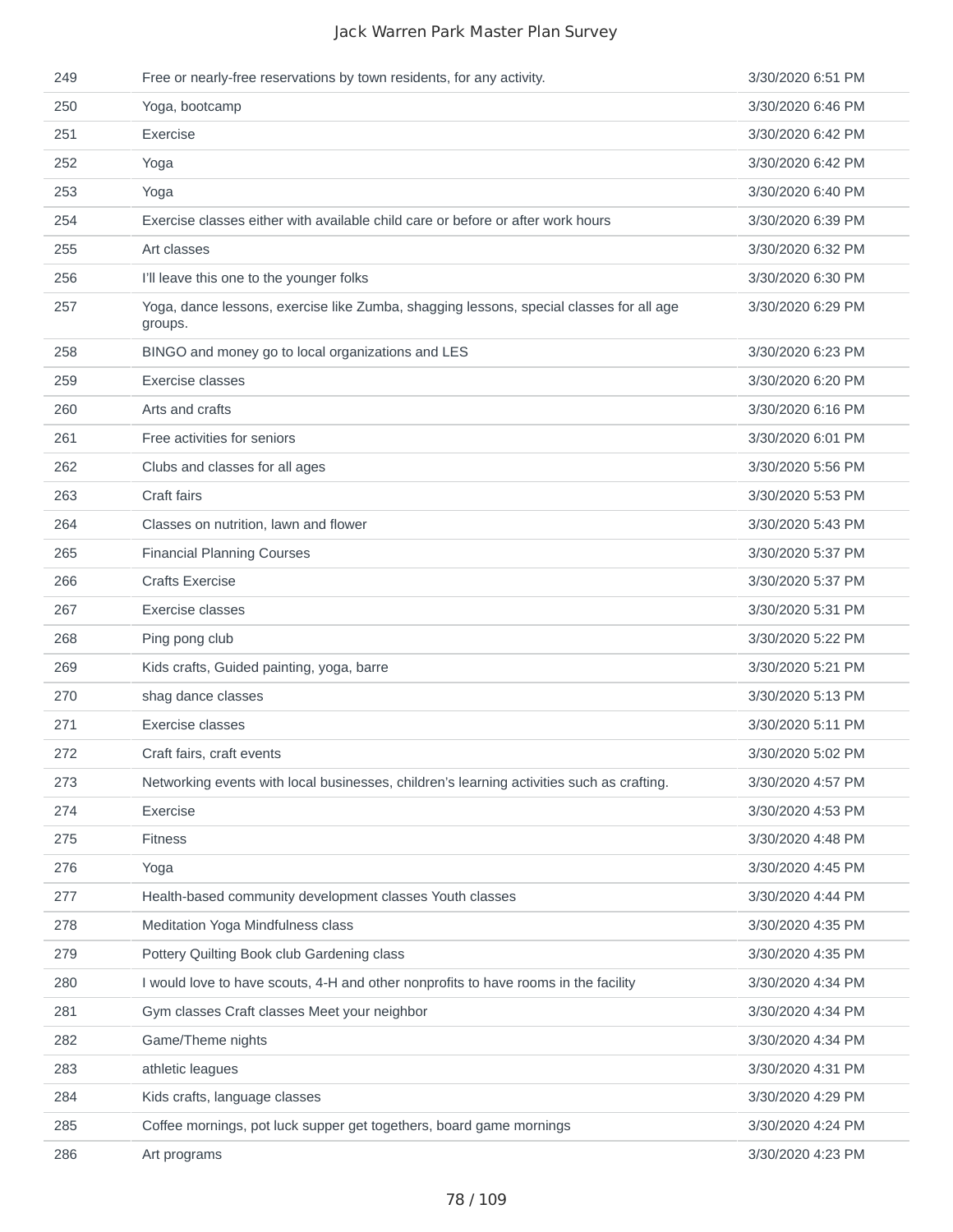| 287 | Kid activity classes                                                                                                          | 3/30/2020 4:23 PM |
|-----|-------------------------------------------------------------------------------------------------------------------------------|-------------------|
| 288 | ٠                                                                                                                             | 3/30/2020 4:21 PM |
| 289 | Art classes for adults and kids. Pottery, basket weaving, painting                                                            | 3/30/2020 4:21 PM |
| 290 | Exercise Cards Bingo Senior meals                                                                                             | 3/30/2020 4:21 PM |
| 291 | Hands - on for families - arts, exercise, etc. for multi-generational groups                                                  | 3/30/2020 4:19 PM |
| 292 | rental space for parties                                                                                                      | 3/30/2020 4:18 PM |
| 293 | Zumba classes etc                                                                                                             | 3/30/2020 4:18 PM |
| 294 | Monthly quilt meetings and workshops                                                                                          | 3/30/2020 4:14 PM |
| 295 | Child friendly community events                                                                                               | 3/30/2020 4:12 PM |
| 296 | Dance lessons, crafts, kids learning opportunities                                                                            | 3/30/2020 4:12 PM |
| 297 | Education on North Carolina's wild life and landscapes and how we can help maintain them                                      | 3/30/2020 4:09 PM |
| 298 | Toddler/younger children activities                                                                                           | 3/30/2020 4:03 PM |
| 299 | Support groups Exercise classes                                                                                               | 3/30/2020 4:02 PM |
| 300 | Children/young adult art programs                                                                                             | 3/30/2020 4:01 PM |
| 301 | Arts and crafts for kids                                                                                                      | 3/30/2020 4:00 PM |
| 302 | Fitness offering or other health and wellness classes or seminars.                                                            | 3/30/2020 3:59 PM |
| 303 | Lectures, concerts                                                                                                            | 3/30/2020 3:59 PM |
| 304 | None                                                                                                                          | 3/30/2020 3:56 PM |
| 305 | Arts classes, informational sessions, cooking lessons, extra-curricular activities for children of<br>all ages                | 3/30/2020 3:56 PM |
| 306 | Exercise, yoga, mindfulness, wine and design                                                                                  | 3/30/2020 3:55 PM |
| 307 | Crafting class                                                                                                                | 3/30/2020 3:53 PM |
| 308 | Yoga,                                                                                                                         | 3/30/2020 3:50 PM |
| 309 | Story time, arts and crafts for kids, music and movement, mommy and me excercise                                              | 3/30/2020 3:49 PM |
| 310 | Affordable use for personal events                                                                                            | 3/30/2020 3:49 PM |
| 311 | Private parties, stage for plays and concerts, game room with tables and chairs                                               | 3/30/2020 3:49 PM |
| 312 |                                                                                                                               |                   |
|     | Group exercise                                                                                                                | 3/30/2020 3:48 PM |
| 313 | Classes for all levels of fitness. Art displays - gallery options throughout the year.                                        | 3/30/2020 3:47 PM |
| 314 | Fitness classes for public, crafts, learning options for all                                                                  | 3/30/2020 3:44 PM |
| 315 | Youth activities                                                                                                              | 3/30/2020 3:43 PM |
| 316 | Art camp, rental space for parties/gatherings                                                                                 | 3/30/2020 3:41 PM |
| 317 | Community dance classes (salsa, swing dance, etc)                                                                             | 3/30/2020 3:41 PM |
| 318 | Arts, crafts                                                                                                                  | 3/30/2020 3:40 PM |
| 319 | exercise classes                                                                                                              | 3/30/2020 3:39 PM |
| 320 | Yoga                                                                                                                          | 3/30/2020 3:37 PM |
| 321 | I like the programs offered at Miller Park. Sports programs for young children. Art programs for<br>seniors and young adults. | 3/30/2020 3:35 PM |
| 322 | exercise classes                                                                                                              | 3/30/2020 3:34 PM |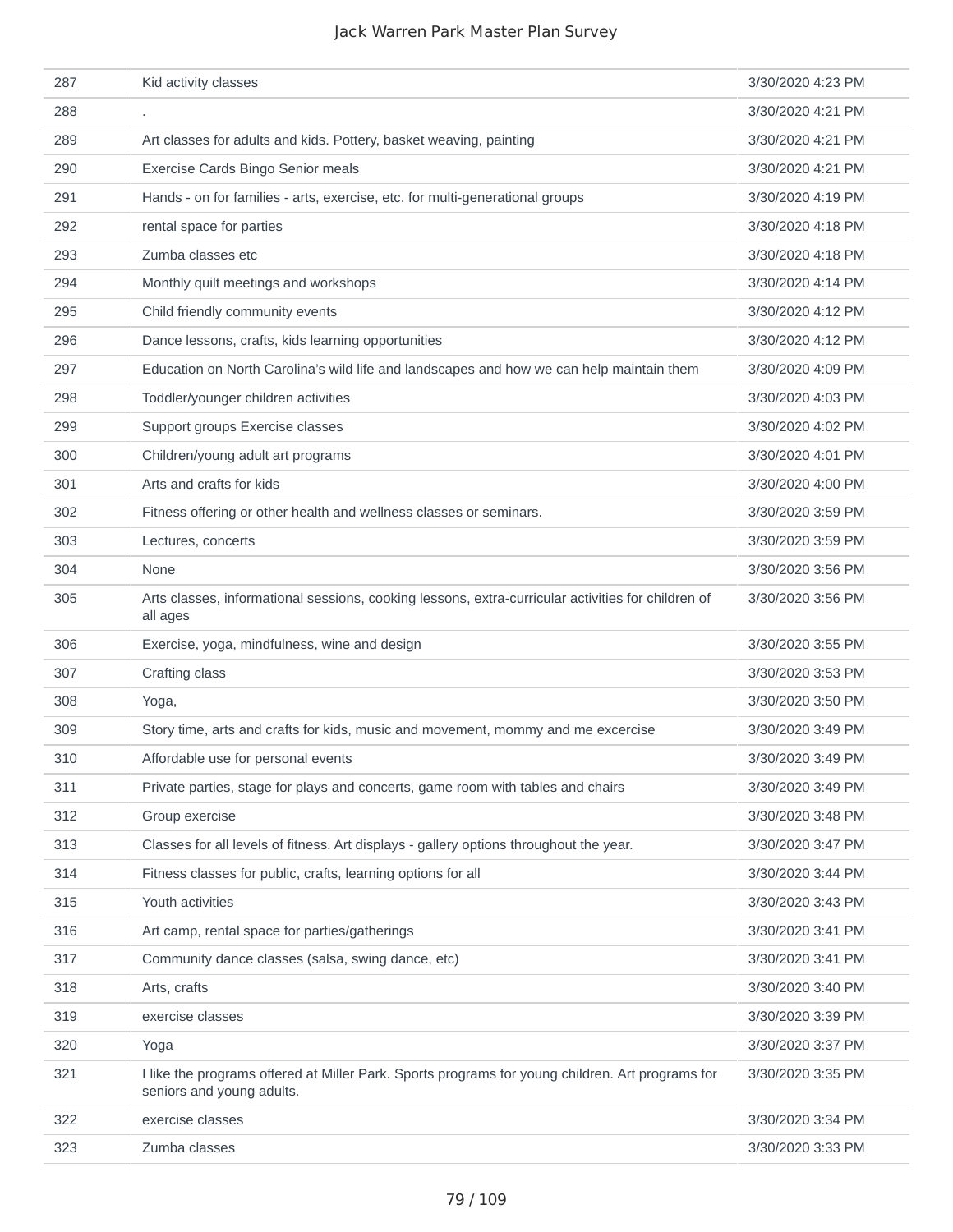| 333 | Cards/Board games night, group fitness classes, Book clubs                                                                                               | 3/29/2020 8:41 AM  |
|-----|----------------------------------------------------------------------------------------------------------------------------------------------------------|--------------------|
| 332 | Farmers marjet                                                                                                                                           | 3/29/2020 9:24 AM  |
|     |                                                                                                                                                          |                    |
| 334 | Exercising                                                                                                                                               | 3/29/2020 8:23 AM  |
| 335 | Workout classes, information and support meetings                                                                                                        | 3/29/2020 2:52 AM  |
| 336 | Children's activities, games and the ability to rent the space for activities                                                                            | 3/28/2020 9:00 PM  |
| 337 | senior exercise, dance lessons, music lessons, board games, card games                                                                                   | 3/28/2020 6:41 PM  |
| 338 | Indoor movie nights when it rains. Art classes in an appropriately floored room.                                                                         | 3/28/2020 5:32 PM  |
| 339 | Free educational, art, music, and cooking classes for all ages. Everything currently offered<br>seems to be for toddlers or senior citizens.             | 3/28/2020 11:59 AM |
| 340 | Arts and crafts Dancing lessons Exercise class Meeting area for groups like HOAs                                                                         | 3/28/2020 11:34 AM |
| 341 | Group exercise. Specifically yoga.                                                                                                                       | 3/28/2020 10:37 AM |
| 342 | Arts crafts                                                                                                                                              | 3/28/2020 10:22 AM |
| 343 | Music, theater, and special events.                                                                                                                      | 3/28/2020 9:45 AM  |
| 344 | Classes that are drop in and you don't have to commit several weeks to. Exercise classes and<br>fun things for the kids to do                            | 3/28/2020 8:04 AM  |
| 345 | bingo, activities for seniors, exercise classes                                                                                                          | 3/28/2020 5:38 AM  |
| 346 | Jazzercise classes, yoga, meditation classes                                                                                                             | 3/27/2020 9:20 PM  |
| 347 | Kids activities. Guarded by armed police.                                                                                                                | 3/27/2020 9:15 PM  |
| 348 | Weights. Indoor spin.                                                                                                                                    | 3/27/2020 8:58 PM  |
| 349 | kid based activities - yoga, dodgeball, tball/ baseball                                                                                                  | 3/27/2020 8:54 PM  |
| 350 | Affordable art classes adults and children                                                                                                               | 3/27/2020 8:17 PM  |
| 351 | table tennis, corn hole, chess, backgammon tables.                                                                                                       | 3/27/2020 7:48 PM  |
| 352 | Senior e cercises                                                                                                                                        | 3/27/2020 7:23 PM  |
| 353 | Yoga                                                                                                                                                     | 3/27/2020 7:11 PM  |
| 354 | Group fitness program for older men; space for book clubs to meet; coffee house/music; music<br>program for toddlers; space for arts/drama presentations | 3/27/2020 7:10 PM  |
| 355 | Arts, Exercise equipment, Speakers and Programs                                                                                                          | 3/27/2020 6:12 PM  |
| 356 | Exercising, information meetings etc.                                                                                                                    | 3/27/2020 5:47 PM  |
| 357 | Yoga and pilates for Seniors                                                                                                                             | 3/27/2020 5:13 PM  |
| 358 | Fitness classes                                                                                                                                          | 3/27/2020 5:06 PM  |
| 359 | Children's Activities/Performers. For example see the Friday summer programs at Stanley Park<br>in Westfield, MA.                                        | 3/27/2020 5:05 PM  |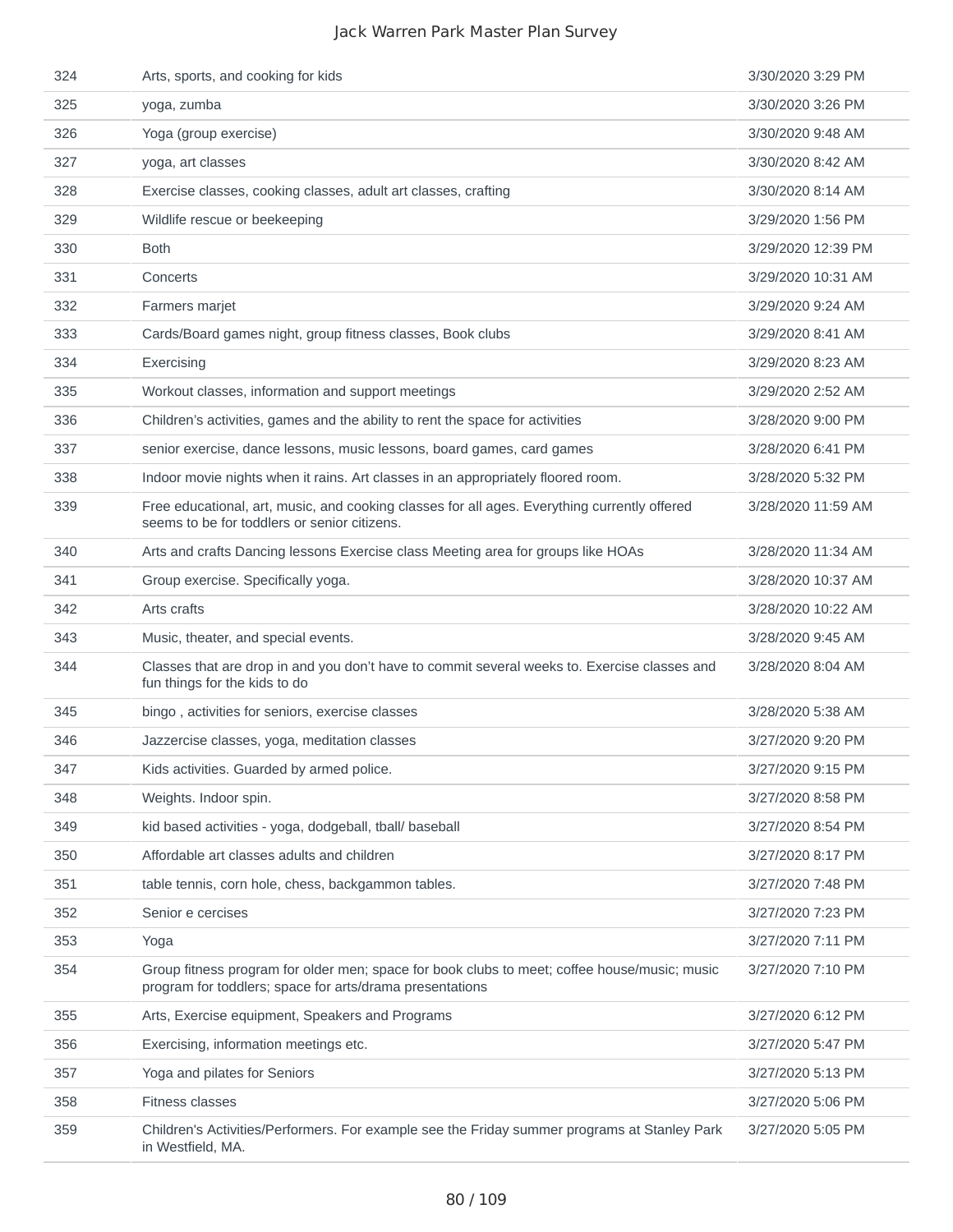| 360 | Excercise and kids activities                                                                                                                                         | 3/27/2020 5:04 PM |
|-----|-----------------------------------------------------------------------------------------------------------------------------------------------------------------------|-------------------|
| 361 | Banquet room for rental, meeting room for local groups, fitness classes, cooking classes, meal<br>plan and prep, kids programs for arts, cooking, themed kids socials | 3/27/2020 4:55 PM |
| 362 | indoor walking track or tread mills                                                                                                                                   | 3/27/2020 4:41 PM |
| 363 | Yoga                                                                                                                                                                  | 3/27/2020 4:36 PM |
| 364 | Exercise classes                                                                                                                                                      | 3/27/2020 4:33 PM |
| 365 | Exercise classes                                                                                                                                                      | 3/27/2020 4:27 PM |
| 366 | Yoga several times a week mornings and evenings. This can be low fee based.                                                                                           | 3/27/2020 4:25 PM |
| 367 | Exercise classes, such as yoga, Pilates, etc.                                                                                                                         | 3/27/2020 4:01 PM |
| 368 | Yoga, strength training                                                                                                                                               | 3/27/2020 4:01 PM |
| 369 | Music Classes, Science Classes                                                                                                                                        | 3/27/2020 3:49 PM |
| 370 | quilting, crafts                                                                                                                                                      | 3/27/2020 3:48 PM |
| 371 | yoga                                                                                                                                                                  | 3/27/2020 3:44 PM |
| 372 | Tai Chi, Yoga, Art Classes, Performing Arts                                                                                                                           | 3/27/2020 2:35 PM |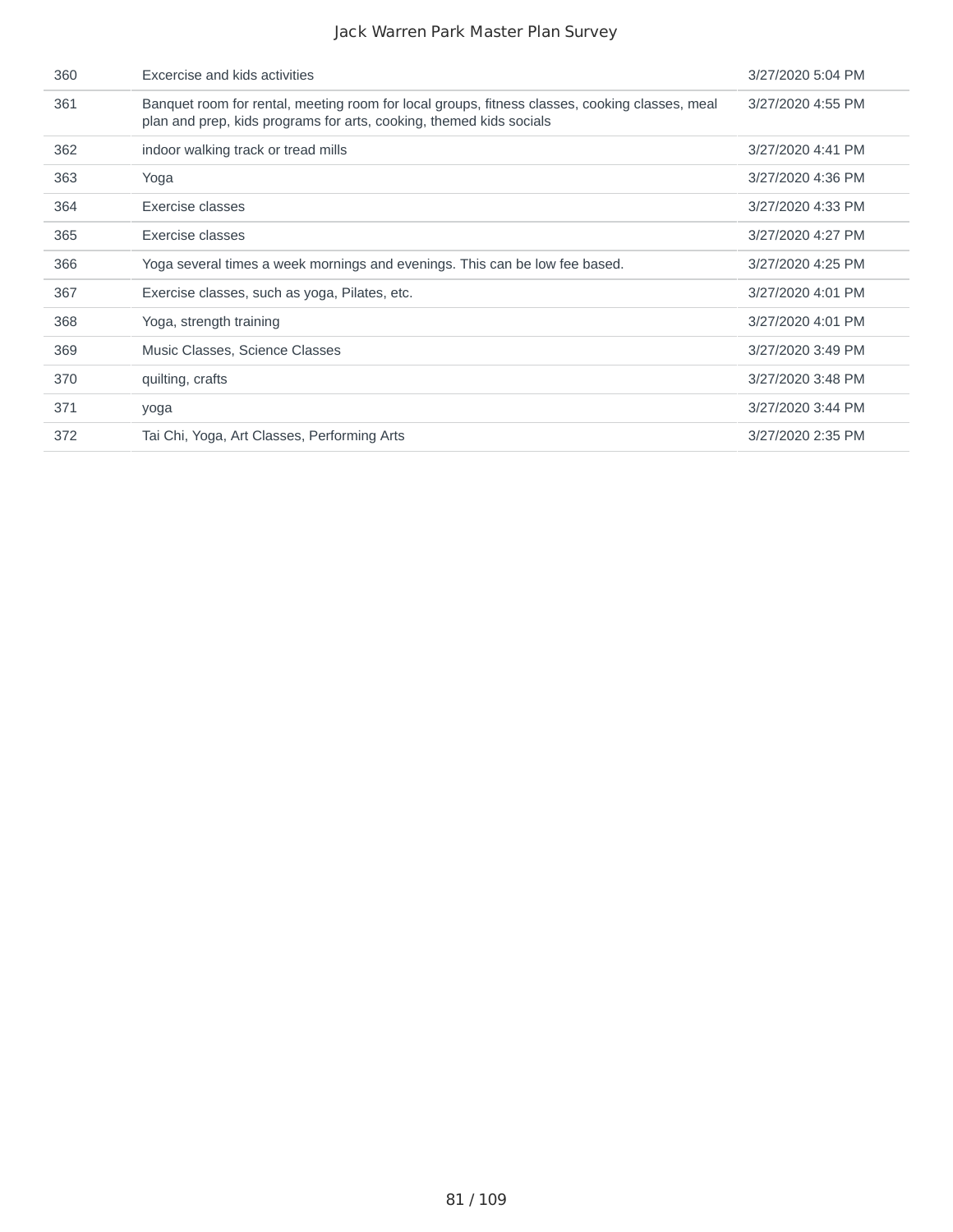## Q15 Describe your preferred trail type (nature trail in the woods, paved bike path, etc.)

Answered: 657 Skipped: 186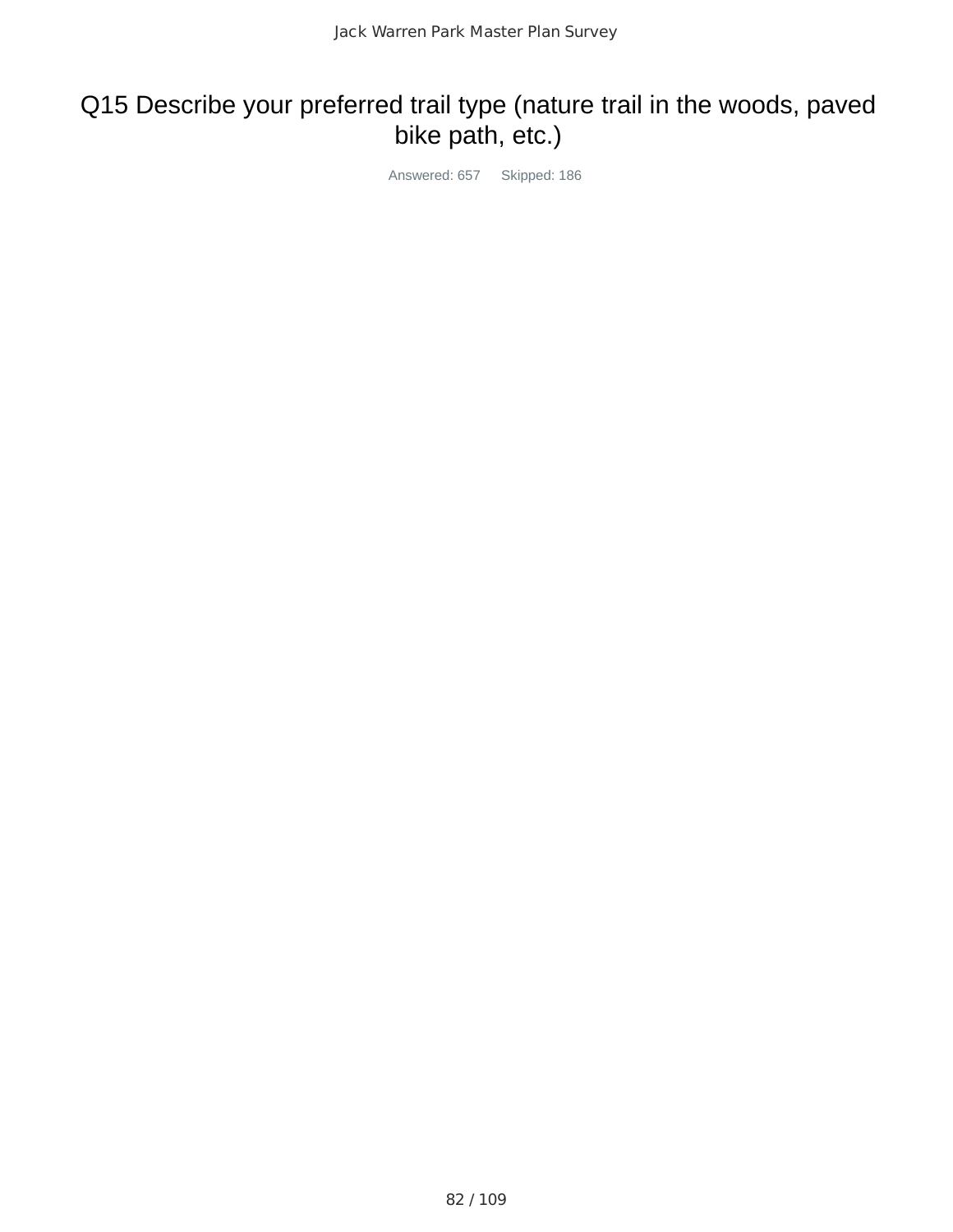| #              | <b>RESPONSES</b>                                                              | <b>DATE</b>       |
|----------------|-------------------------------------------------------------------------------|-------------------|
| $\mathbf{1}$   | Nature trail                                                                  | 4/8/2020 8:37 AM  |
| 2              | Nature trail in the woods. No bikes though.                                   | 4/8/2020 8:10 AM  |
| 3              | Nature                                                                        | 4/8/2020 8:09 AM  |
| 4              | bike path                                                                     | 4/8/2020 7:05 AM  |
| 5              | Paved for jogging                                                             | 4/8/2020 6:46 AM  |
| 6              | Paved walking trail with possible nature stops for educational purposes.      | 4/8/2020 1:02 AM  |
| $\overline{7}$ | Nature trail.                                                                 | 4/8/2020 12:54 AM |
| 8              | Bike path                                                                     | 4/7/2020 10:23 PM |
| 9              | Paved bike only path.                                                         | 4/7/2020 10:14 PM |
| 10             | Paved                                                                         | 4/7/2020 9:17 PM  |
| 11             | Paved Bike Path                                                               | 4/7/2020 8:13 PM  |
| 12             | Nature trail even if paved                                                    | 4/7/2020 8:09 PM  |
| 13             | Nature trails in the woods or around a garden                                 | 4/7/2020 8:05 PM  |
| 14             | Natural                                                                       | 4/7/2020 7:56 PM  |
| 15             | Like walking trail, not for bikes, skateboards, etc.                          | 4/7/2020 5:55 PM  |
| 16             | More tree canopy over trails as it's too hot in the sun most summer days      | 4/7/2020 5:42 PM  |
| 17             | Level                                                                         | 4/7/2020 4:31 PM  |
| 18             | Nature trail in woods                                                         | 4/7/2020 3:03 PM  |
| 19             | Nature trail                                                                  | 4/7/2020 3:01 PM  |
| 20             | Nature trail                                                                  | 4/7/2020 2:44 PM  |
| 21             | Nature Trail                                                                  | 4/7/2020 12:58 PM |
| 22             | Nature and bike                                                               | 4/7/2020 12:36 PM |
| 23             | Nature Trail                                                                  | 4/7/2020 11:53 AM |
| 24             | nature and bike                                                               | 4/7/2020 10:43 AM |
| 25             | Bike path                                                                     | 4/7/2020 9:49 AM  |
| 26             | Paved bike path                                                               | 4/7/2020 7:55 AM  |
| 27             | nature trails/foot traffic only                                               | 4/7/2020 7:41 AM  |
| 28             | nature trails                                                                 | 4/7/2020 7:37 AM  |
| 29             | Visually impaired consideration                                               | 4/6/2020 11:36 PM |
| 30             | Paved bike path                                                               | 4/6/2020 7:33 PM  |
| 31             | Paved                                                                         | 4/6/2020 4:14 PM  |
| 32             | Either is fine, but we have enough!                                           | 4/6/2020 3:26 PM  |
| 33             | Nature hiking trail in the woods.                                             | 4/6/2020 3:02 PM  |
| 34             | nature trail in the woods                                                     | 4/6/2020 1:51 PM  |
| 35             | Paved bike path and/or nature trails                                          | 4/6/2020 1:36 PM  |
| 36             | Nature trail in woods with interpretive signs for flora, fauna, history, etc. | 4/6/2020 10:34 AM |
| 37             | <b>Both</b>                                                                   | 4/6/2020 10:05 AM |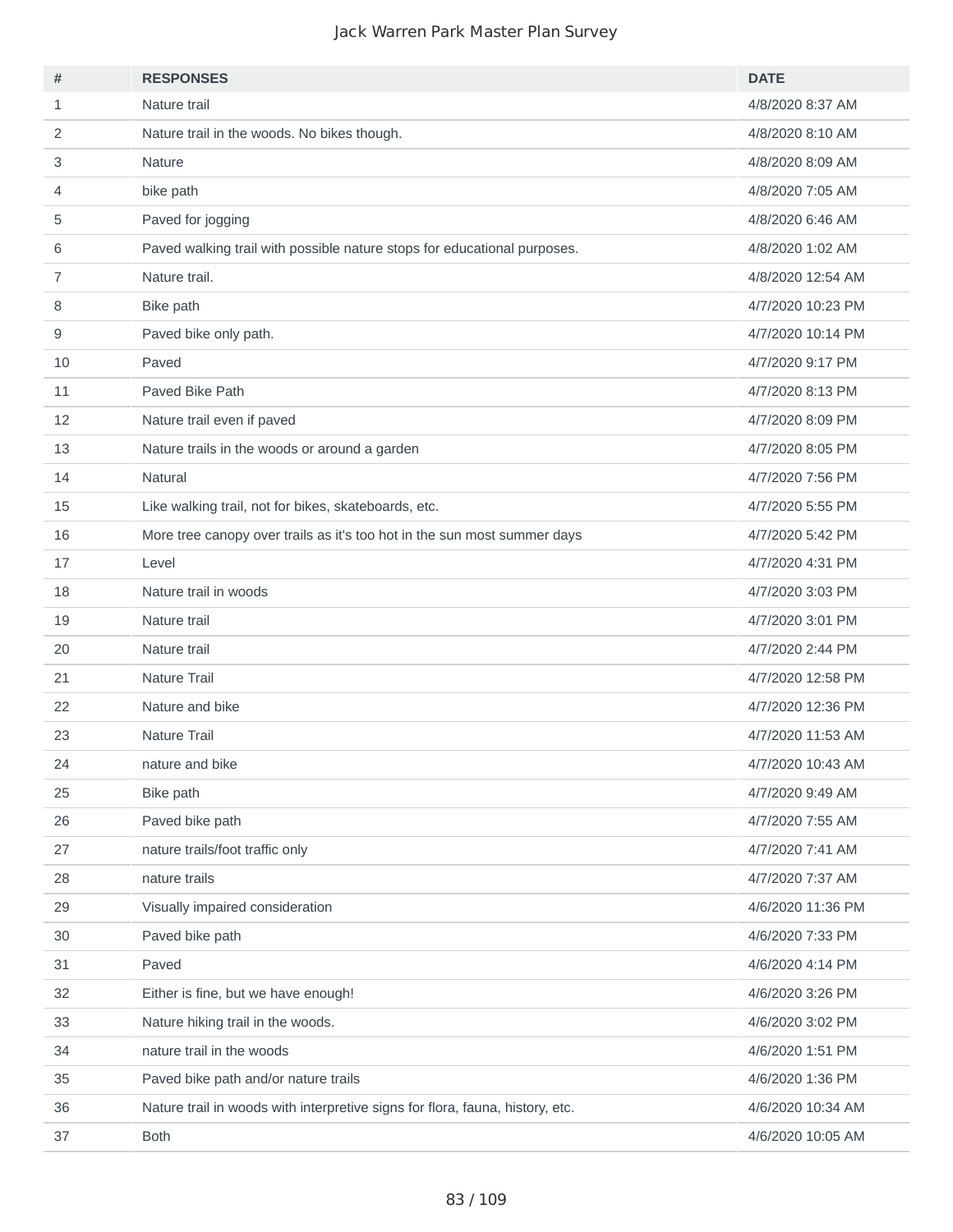| 38 | Paved Bike Trail                                                                            | 4/6/2020 9:43 AM  |
|----|---------------------------------------------------------------------------------------------|-------------------|
| 39 | nature trail                                                                                | 4/6/2020 9:42 AM  |
| 40 | A paved bike path would be nice to have locally to take my kids to.                         | 4/6/2020 9:24 AM  |
| 41 | nature trail                                                                                | 4/6/2020 9:04 AM  |
| 42 | paved bike/walking path                                                                     | 4/6/2020 9:03 AM  |
| 43 | nature trail in the woods                                                                   | 4/6/2020 9:02 AM  |
| 44 | Bike path                                                                                   | 4/6/2020 7:32 AM  |
| 45 | Paved. Recycled rubber chunks                                                               | 4/6/2020 7:10 AM  |
| 46 | Nature trail                                                                                | 4/5/2020 10:05 PM |
| 47 | r paved bike path                                                                           | 4/5/2020 8:41 PM  |
| 48 | paved bike path                                                                             | 4/5/2020 7:23 PM  |
| 49 | nayure trail in the woods                                                                   | 4/5/2020 4:52 PM  |
| 50 | nature trail in the woods                                                                   | 4/5/2020 4:44 PM  |
| 51 | Bike path                                                                                   | 4/5/2020 4:43 PM  |
| 52 | Nature trail in the woods, but something easy for those of us who must use canes or walkers | 4/5/2020 4:41 PM  |
| 53 | Nature in woods                                                                             | 4/5/2020 2:44 PM  |
| 54 | Shaded trail                                                                                | 4/5/2020 2:37 PM  |
| 55 | Nature trail in the woods                                                                   | 4/5/2020 1:52 PM  |
| 56 | Nature trail in woods                                                                       | 4/5/2020 1:26 PM  |
| 57 | Dirt/cinder                                                                                 | 4/5/2020 1:18 PM  |
| 58 | Sinder or Paved                                                                             | 4/5/2020 1:16 PM  |
| 59 | Nature trail in the woods                                                                   | 4/5/2020 1:15 PM  |
| 60 | Cinder or smooth hard dirt path is first choice, paved is 2nd choice                        | 4/5/2020 1:08 PM  |
| 61 | paved bike path                                                                             | 4/5/2020 12:10 PM |
| 62 | nature trails                                                                               | 4/5/2020 12:03 PM |
| 63 | nature trail                                                                                | 4/5/2020 11:53 AM |
| 64 | Nature trail                                                                                | 4/5/2020 10:53 AM |
| 65 | Nature trail in the woods and paved bike/roller skate path                                  | 4/5/2020 9:54 AM  |
| 66 | nature trail                                                                                | 4/5/2020 9:48 AM  |
| 67 | natural surface trails for walking and paved bike paths                                     | 4/5/2020 9:48 AM  |
| 68 | Both! Paved bike paths and nature trails in the woods, and bike lanes on the roads.         | 4/5/2020 9:20 AM  |
| 69 | Nature trail                                                                                | 4/5/2020 9:05 AM  |
| 70 | Nature trail paved                                                                          | 4/5/2020 8:24 AM  |
| 71 | Both nature trails and paved bike paths.                                                    | 4/4/2020 11:28 PM |
| 72 | Any                                                                                         | 4/4/2020 9:10 PM  |
| 73 | Paved bike trail                                                                            | 4/4/2020 7:59 PM  |
| 74 | Nature trail in woods                                                                       | 4/4/2020 7:20 PM  |
| 75 | Nature trail with exercise stops.                                                           | 4/4/2020 5:51 PM  |
|    |                                                                                             |                   |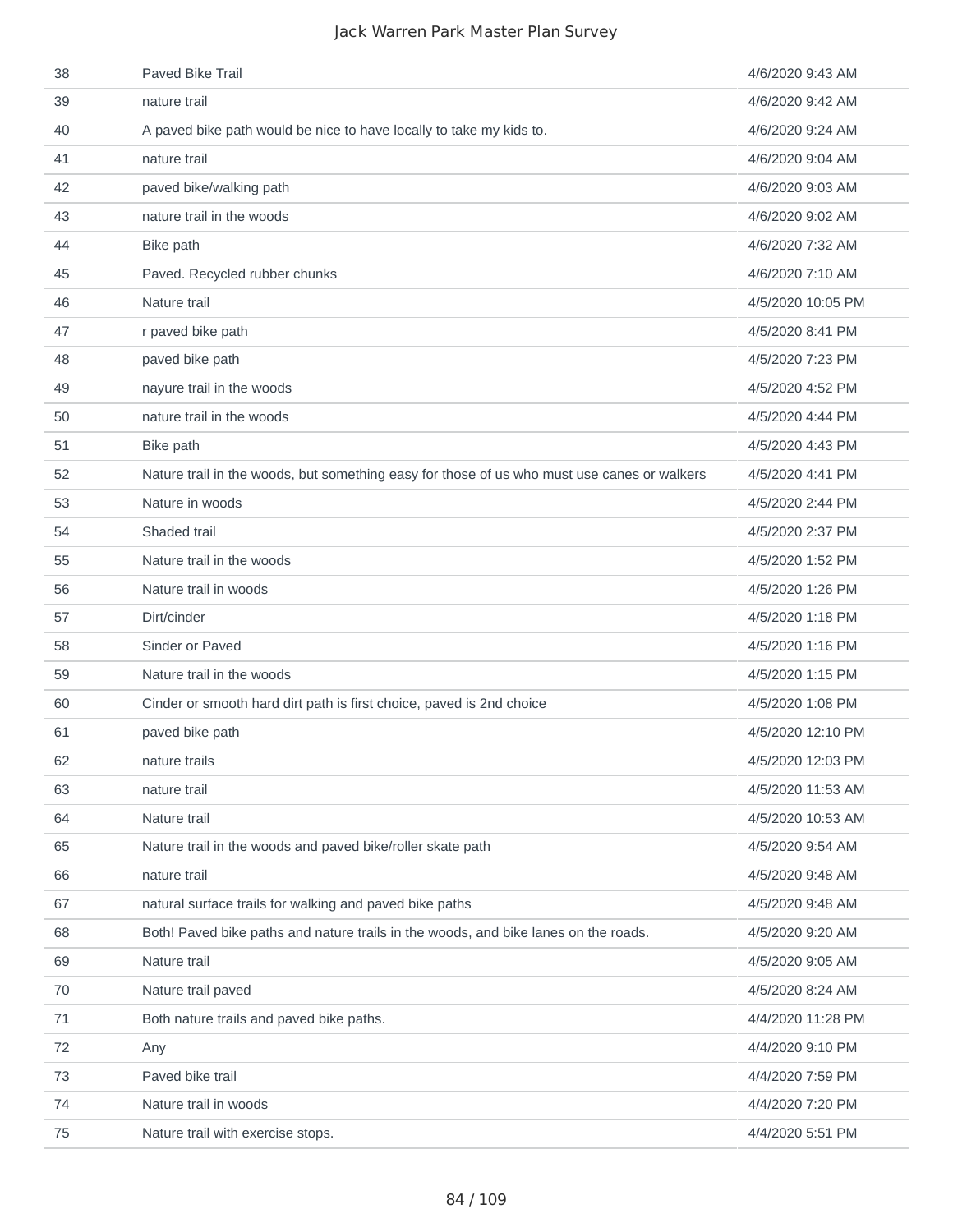| 76  | Paved bike path                                                                                                                               | 4/4/2020 5:50 PM  |
|-----|-----------------------------------------------------------------------------------------------------------------------------------------------|-------------------|
| 77  | Paved bike path                                                                                                                               | 4/4/2020 5:18 PM  |
| 78  | Walking trail in the woods separate from mountain bike trail                                                                                  | 4/4/2020 5:05 PM  |
| 79  | <b>Nature</b>                                                                                                                                 | 4/4/2020 4:58 PM  |
| 80  | Paved bike path                                                                                                                               | 4/4/2020 4:30 PM  |
| 81  | nature trail                                                                                                                                  | 4/4/2020 4:03 PM  |
| 82  | nature                                                                                                                                        | 4/4/2020 3:51 PM  |
| 83  | None there                                                                                                                                    | 4/4/2020 3:41 PM  |
| 84  | Nature trail                                                                                                                                  | 4/4/2020 2:53 PM  |
| 85  | Nature trail in woods                                                                                                                         | 4/4/2020 1:48 PM  |
| 86  | Wide manicured (mulched) nature trail. Local scout troops may be interested in mapping. Add<br>elements that attract birds for bird watching. | 4/4/2020 1:28 PM  |
| 87  | Running trail both paved and unpaved                                                                                                          | 4/4/2020 1:18 PM  |
| 88  | Natural bike path                                                                                                                             | 4/4/2020 12:36 PM |
| 89  | Paved bike path                                                                                                                               | 4/4/2020 12:33 PM |
| 90  | Paved bike path                                                                                                                               | 4/4/2020 12:18 PM |
| 91  | Nature trail through woods                                                                                                                    | 4/4/2020 12:16 PM |
| 92  | <b>Both</b>                                                                                                                                   | 4/4/2020 11:52 AM |
| 93  | In woods                                                                                                                                      | 4/4/2020 11:51 AM |
| 94  | Nature trail in the woods                                                                                                                     | 4/4/2020 11:48 AM |
| 95  | easy walk trail.                                                                                                                              | 4/4/2020 11:46 AM |
| 96  | paved bike path and/or nature trail in wood that is condusive to brisk walks                                                                  | 4/4/2020 11:41 AM |
| 97  | Nature trail.                                                                                                                                 | 4/4/2020 11:17 AM |
| 98  | Nature trail                                                                                                                                  | 4/4/2020 10:58 AM |
| 99  | nature trail in the woods                                                                                                                     | 4/4/2020 10:31 AM |
| 100 | paved paths & bike paths & nature trails with labels marking the trees & flowers                                                              | 4/4/2020 10:23 AM |
| 101 | Nature trails                                                                                                                                 | 4/4/2020 10:19 AM |
| 102 | in the woods                                                                                                                                  | 4/4/2020 10:17 AM |
| 103 | Paved/stroller friendly                                                                                                                       | 4/4/2020 10:12 AM |
| 104 | nature trail                                                                                                                                  | 4/4/2020 9:52 AM  |
| 105 | One where I could walk my dog                                                                                                                 | 4/4/2020 9:44 AM  |
| 106 | Walking trail, natural path                                                                                                                   | 4/4/2020 9:42 AM  |
| 107 | tree lined walking trails                                                                                                                     | 4/4/2020 9:41 AM  |
| 108 | Some of both                                                                                                                                  | 4/4/2020 9:38 AM  |
| 109 | Nature trail                                                                                                                                  | 4/4/2020 9:34 AM  |
| 110 | Pathed bike bath                                                                                                                              | 4/4/2020 9:27 AM  |
| 111 | <b>Bike trails</b>                                                                                                                            | 4/4/2020 9:21 AM  |
| 112 | paved bike.                                                                                                                                   | 4/4/2020 9:09 AM  |
| 113 | Paved bike path                                                                                                                               | 4/4/2020 8:58 AM  |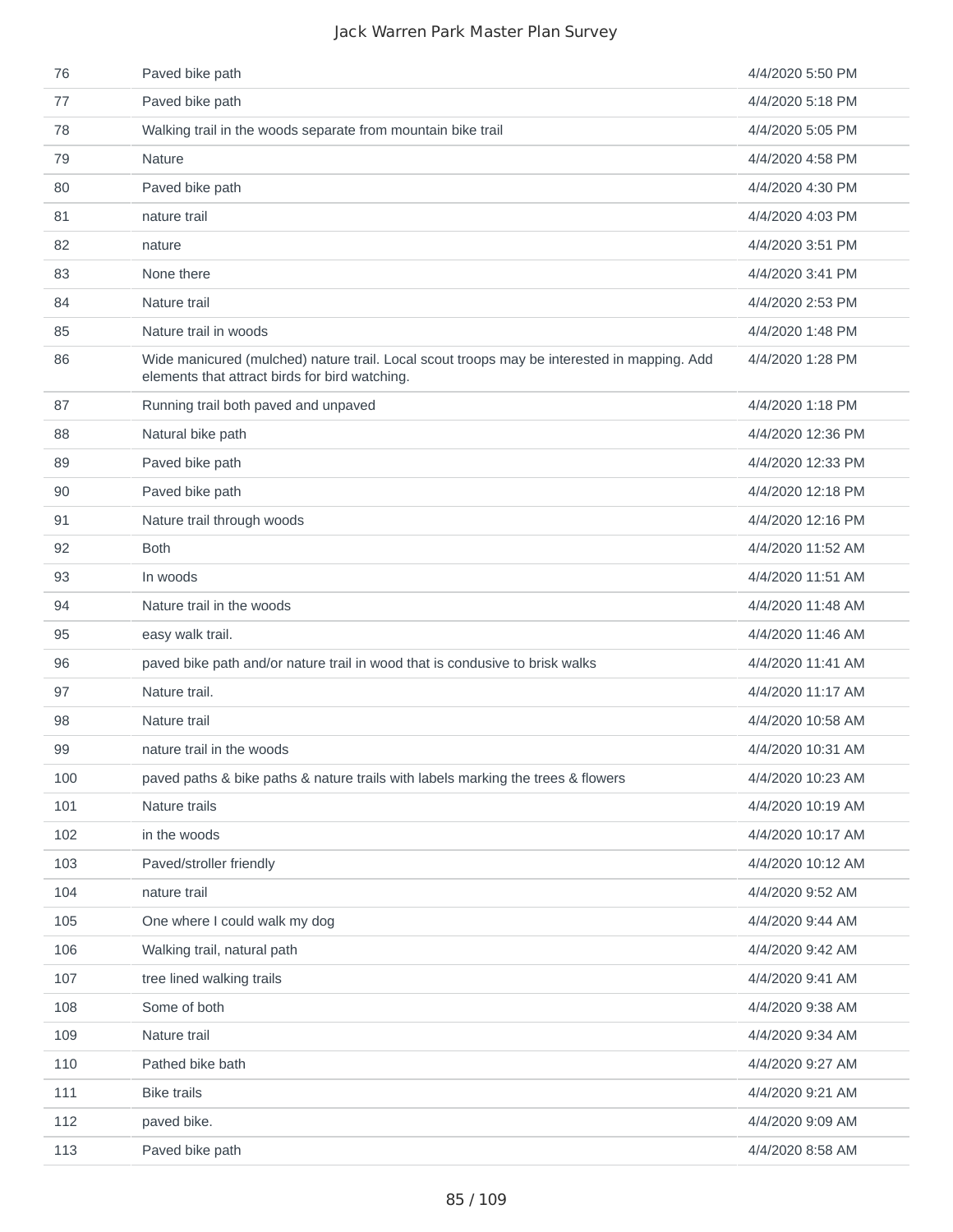| 114 | Bike trail on crushed stone                                                                                                                                                                | 4/4/2020 8:51 AM  |
|-----|--------------------------------------------------------------------------------------------------------------------------------------------------------------------------------------------|-------------------|
| 115 | walking/jogging cross-country trail                                                                                                                                                        | 4/4/2020 8:44 AM  |
| 116 | Groomed nature trail in the woods                                                                                                                                                          | 4/4/2020 8:40 AM  |
| 117 | Nature trail                                                                                                                                                                               | 4/4/2020 8:39 AM  |
| 118 | Paved bike path                                                                                                                                                                            | 4/4/2020 8:39 AM  |
| 119 | paved par course                                                                                                                                                                           | 4/4/2020 8:38 AM  |
| 120 | Paved Bike path                                                                                                                                                                            | 4/4/2020 8:31 AM  |
| 121 | Paved                                                                                                                                                                                      | 4/4/2020 8:22 AM  |
| 122 | Paved                                                                                                                                                                                      | 4/4/2020 8:11 AM  |
| 123 | Paved bike path through some wooded areas                                                                                                                                                  | 4/4/2020 7:58 AM  |
| 124 | Paved bike path                                                                                                                                                                            | 4/4/2020 7:40 AM  |
| 125 | Mixture of nature trail and paved walking path                                                                                                                                             | 4/4/2020 7:25 AM  |
| 126 | Paved bike trail                                                                                                                                                                           | 4/4/2020 7:13 AM  |
| 127 | paved path similar to the Muddy Creek Trail but Nature trail is great, too.                                                                                                                | 4/4/2020 7:09 AM  |
| 128 | Paved walking trail                                                                                                                                                                        | 4/4/2020 4:45 AM  |
| 129 | Bike path                                                                                                                                                                                  | 4/4/2020 2:32 AM  |
| 130 | Paved bike path-extra wide-no extreme hills- (for us older folks.) and also for families.                                                                                                  | 4/4/2020 2:31 AM  |
| 131 | Paved bike path.                                                                                                                                                                           | 4/4/2020 2:00 AM  |
| 132 | Woodland trailnot overly groomed.                                                                                                                                                          | 4/4/2020 12:30 AM |
| 133 | 1. paved bike path 2. nature trail in the woods                                                                                                                                            | 4/4/2020 12:26 AM |
| 134 | Both options would be great.                                                                                                                                                               | 4/4/2020 12:21 AM |
| 135 | Nature trail in woods                                                                                                                                                                      | 4/3/2020 11:48 PM |
| 136 | Paved or pebble bike trail and running track. Make bicyclist pay taxes for riding the rut bikes<br>and license plates on their bicycles since they take up the whole roads in Lewisville!! | 4/3/2020 11:47 PM |
| 137 | Not paved. Walkers and bikes on trails could be a problem.                                                                                                                                 | 4/3/2020 11:38 PM |
| 138 | Nature trail in the woods koop                                                                                                                                                             | 4/3/2020 11:12 PM |
| 139 | Nature trail in the woods                                                                                                                                                                  | 4/3/2020 10:58 PM |
| 140 | Nature trail                                                                                                                                                                               | 4/3/2020 10:43 PM |
| 141 | Nature                                                                                                                                                                                     | 4/3/2020 10:32 PM |
| 142 | Natural surface trails for walking/biking Singletrack                                                                                                                                      | 4/3/2020 10:20 PM |
| 143 | Paved bike                                                                                                                                                                                 | 4/3/2020 9:57 PM  |
| 144 | <b>Bike trails</b>                                                                                                                                                                         | 4/3/2020 9:49 PM  |
| 145 | Paved bike path                                                                                                                                                                            | 4/3/2020 9:49 PM  |
| 146 | Paved walking trails through the woods                                                                                                                                                     | 4/3/2020 9:46 PM  |
| 147 | Nature trail in woods                                                                                                                                                                      | 4/3/2020 9:42 PM  |
| 148 | Nature trail                                                                                                                                                                               | 4/3/2020 9:36 PM  |
| 149 | Paved                                                                                                                                                                                      | 4/3/2020 9:35 PM  |
| 150 | Nature trail in woods                                                                                                                                                                      | 4/3/2020 9:28 PM  |
| 151 | Nature trail. NO BIKES allowed.                                                                                                                                                            | 4/3/2020 9:27 PM  |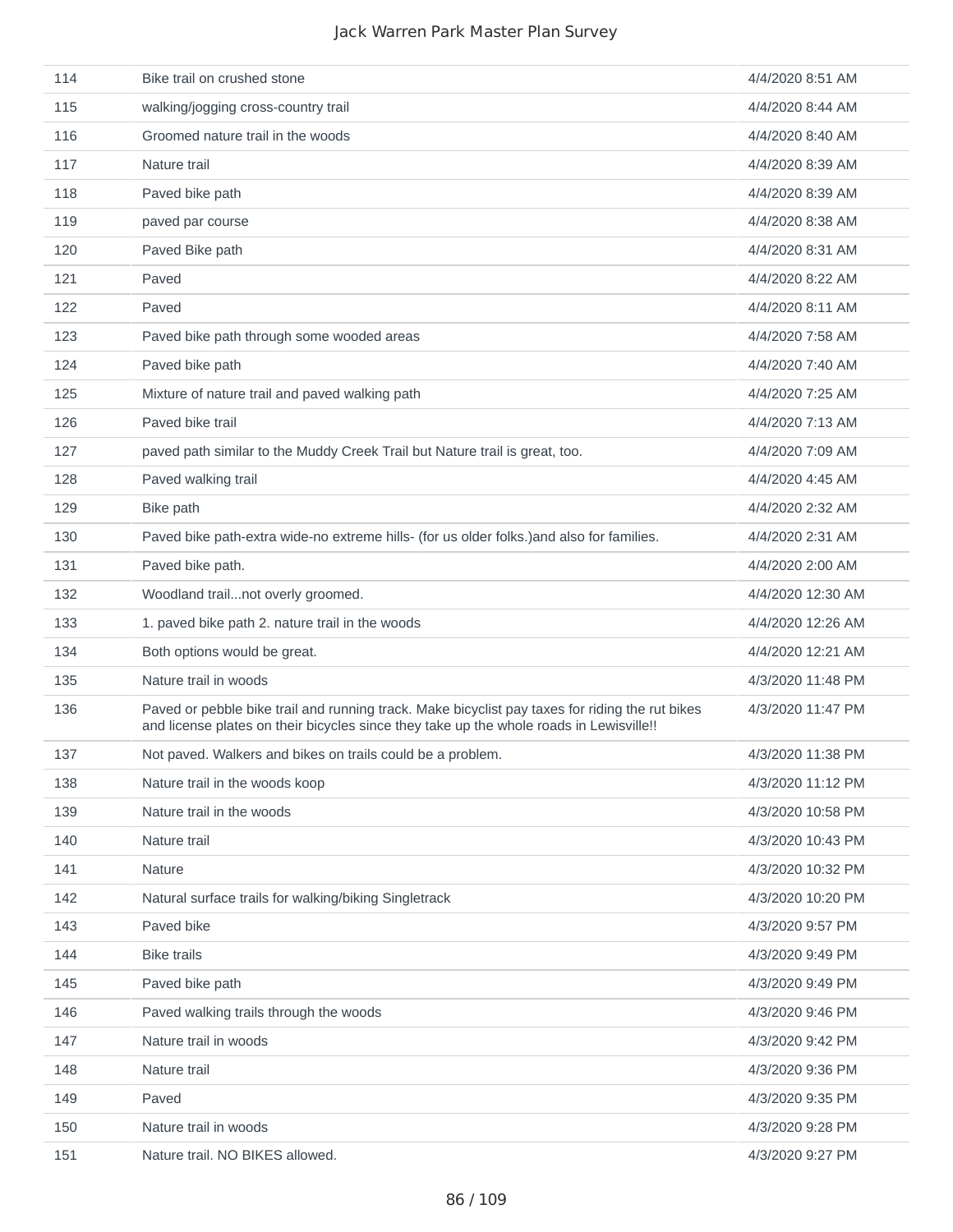| 152 | Nature trail that is clear enough to walk, bike run on. Better for your body softer surfaces                                      | 4/3/2020 9:26 PM |
|-----|-----------------------------------------------------------------------------------------------------------------------------------|------------------|
| 153 | Nature trail in the woods.                                                                                                        | 4/3/2020 9:18 PM |
| 154 | Nature trail                                                                                                                      | 4/3/2020 9:18 PM |
| 155 | Paved bike path                                                                                                                   | 4/3/2020 9:12 PM |
| 156 | Bike path                                                                                                                         | 4/3/2020 9:11 PM |
| 157 | Nature trail in the woods                                                                                                         | 4/3/2020 9:10 PM |
| 158 | nature trail in the woods                                                                                                         | 4/3/2020 9:07 PM |
| 159 | Nature trails                                                                                                                     | 4/3/2020 9:06 PM |
| 160 | Bike path, nature trail                                                                                                           | 4/3/2020 9:06 PM |
| 161 | nature trail in the woods                                                                                                         | 4/3/2020 9:01 PM |
| 162 | Bike path                                                                                                                         | 4/3/2020 8:54 PM |
| 163 | Nature trail                                                                                                                      | 4/3/2020 8:48 PM |
| 164 | Paved trails with shaded areas                                                                                                    | 4/3/2020 8:38 PM |
| 165 | There is a paved trail now. A nature trail with names of flora is something I enjoy. It would be<br>nice if bikes could be on it. | 4/3/2020 8:32 PM |
| 166 | Nature trail                                                                                                                      | 4/3/2020 8:29 PM |
| 167 | nature trail in the woods and a paved bike path                                                                                   | 4/3/2020 8:23 PM |
| 168 | Paved or well graded trail/path                                                                                                   | 4/3/2020 8:15 PM |
| 169 | natural trail                                                                                                                     | 4/3/2020 7:50 PM |
| 170 | Natural                                                                                                                           | 4/3/2020 7:49 PM |
| 171 | Nature trail in the woods                                                                                                         | 4/3/2020 7:40 PM |
| 172 | Paved bike path                                                                                                                   | 4/3/2020 7:37 PM |
| 173 | Paved bike                                                                                                                        | 4/3/2020 7:35 PM |
| 174 | Nature trail in the woods                                                                                                         | 4/3/2020 7:33 PM |
| 175 | Nature trail in woods                                                                                                             | 4/3/2020 7:27 PM |
| 176 | nature trails                                                                                                                     | 4/3/2020 7:17 PM |
| 177 | Nature Trail                                                                                                                      | 4/3/2020 7:15 PM |
| 178 | Paved path                                                                                                                        | 4/3/2020 7:11 PM |
| 179 | Walking trail in woods                                                                                                            | 4/3/2020 7:03 PM |
| 180 | nature trail and bike path                                                                                                        | 4/3/2020 7:03 PM |
| 181 | paved bike. natural trails that are paved                                                                                         | 4/3/2020 7:02 PM |
| 182 | Nature trail                                                                                                                      | 4/3/2020 7:01 PM |
| 183 | Paved trail in woods similar to Muddy Creek Trail or Strollway in Winston Salem.                                                  | 4/3/2020 7:01 PM |
| 184 | Nature trail in the woods                                                                                                         | 4/3/2020 6:58 PM |
| 185 | Paved                                                                                                                             | 4/3/2020 6:56 PM |
| 186 | Nature trail in the woods                                                                                                         | 4/3/2020 6:56 PM |
| 187 | nature trail in the woods                                                                                                         | 4/3/2020 6:54 PM |
| 188 | I like any type of trail                                                                                                          | 4/3/2020 6:50 PM |
|     |                                                                                                                                   |                  |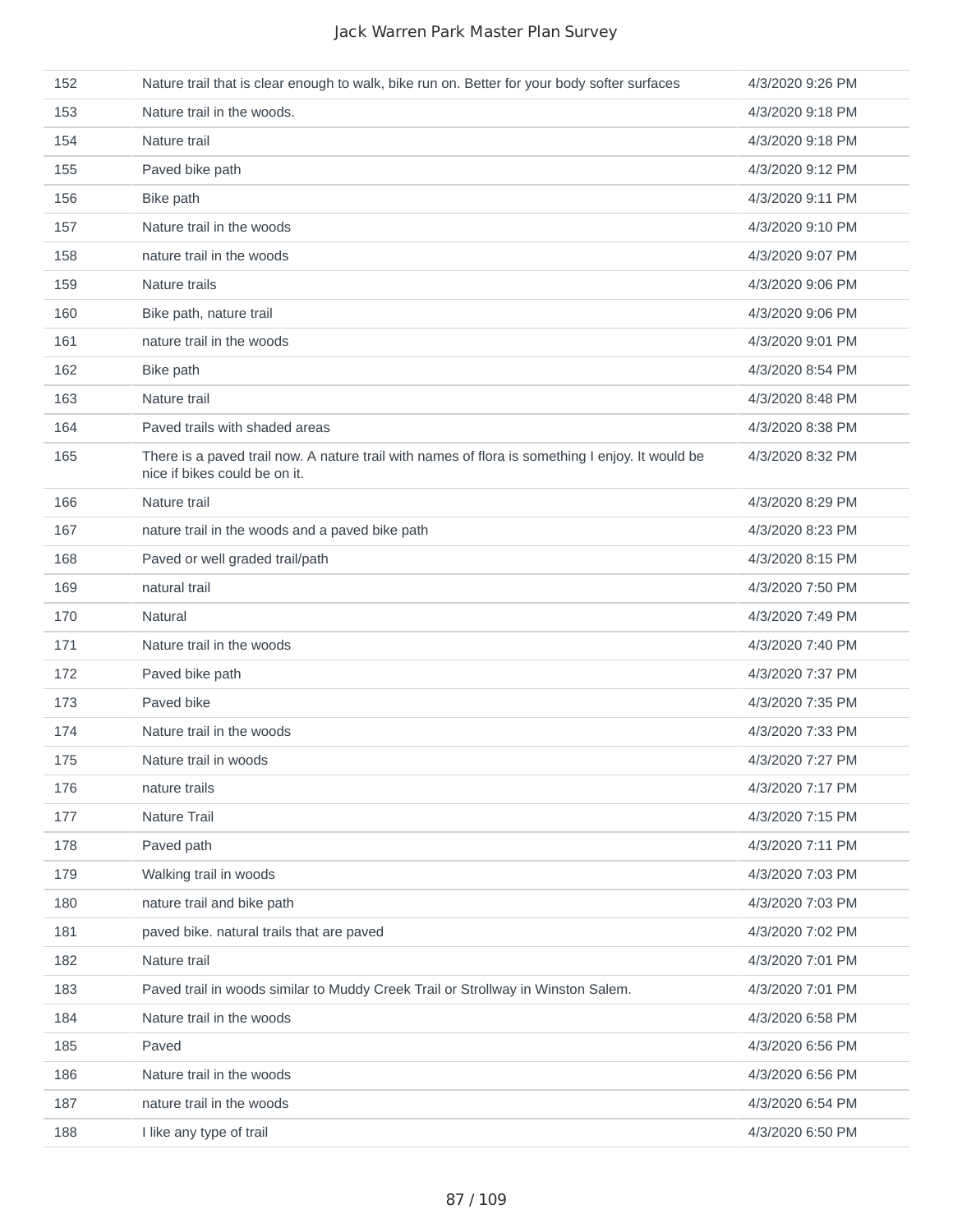| 189 | Nature if I'm walking. Paved bike baths are fun. And so are pump tracks. That would definitely<br>peak interests in all these bikers. Skatepark first though.                                                                                                                                                                                                           | 4/3/2020 6:49 PM  |
|-----|-------------------------------------------------------------------------------------------------------------------------------------------------------------------------------------------------------------------------------------------------------------------------------------------------------------------------------------------------------------------------|-------------------|
| 190 | Paved bike paths                                                                                                                                                                                                                                                                                                                                                        | 4/3/2020 6:47 PM  |
| 191 | <b>Bike trail</b>                                                                                                                                                                                                                                                                                                                                                       | 4/3/2020 6:46 PM  |
| 192 | Nature trail                                                                                                                                                                                                                                                                                                                                                            | 4/3/2020 6:44 PM  |
| 193 | Bike path                                                                                                                                                                                                                                                                                                                                                               | 4/3/2020 6:43 PM  |
| 194 | nature trail                                                                                                                                                                                                                                                                                                                                                            | 4/3/2020 6:42 PM  |
| 195 | Nature trail                                                                                                                                                                                                                                                                                                                                                            | 4/3/2020 6:42 PM  |
| 196 | Nature                                                                                                                                                                                                                                                                                                                                                                  | 4/3/2020 6:42 PM  |
| 197 | Nature trail                                                                                                                                                                                                                                                                                                                                                            | 4/3/2020 6:42 PM  |
| 198 | Dog park                                                                                                                                                                                                                                                                                                                                                                | 4/3/2020 6:42 PM  |
| 199 | Natural trails                                                                                                                                                                                                                                                                                                                                                          | 4/3/2020 6:41 PM  |
| 200 | Nature trail in woods                                                                                                                                                                                                                                                                                                                                                   | 4/3/2020 6:40 PM  |
| 201 | Nature trail                                                                                                                                                                                                                                                                                                                                                            | 4/3/2020 6:38 PM  |
| 202 | Paved                                                                                                                                                                                                                                                                                                                                                                   | 4/3/2020 6:37 PM  |
| 203 | Nature trails in the woods.                                                                                                                                                                                                                                                                                                                                             | 4/3/2020 6:12 PM  |
| 204 | Nature trail in the woods                                                                                                                                                                                                                                                                                                                                               | 4/3/2020 5:33 PM  |
| 205 | Nature trail                                                                                                                                                                                                                                                                                                                                                            | 4/3/2020 4:52 PM  |
| 206 | prefer paved if funds allow - similar to Jamison park                                                                                                                                                                                                                                                                                                                   | 4/3/2020 3:12 PM  |
| 207 | Nature trail in the woods.                                                                                                                                                                                                                                                                                                                                              | 4/3/2020 2:59 PM  |
| 208 | Nature trail                                                                                                                                                                                                                                                                                                                                                            | 4/3/2020 12:55 PM |
| 209 | Nature trail in the woods would be amazing! Maybe with a sign at the beginning with a guide of<br>things to look for (flowers, leaves indicating tree types, insects, time of year to see those In<br>bloom etc)                                                                                                                                                        | 4/3/2020 12:11 PM |
| 210 | Nature trail in woods                                                                                                                                                                                                                                                                                                                                                   | 4/3/2020 11:14 AM |
| 211 | Paved bike path                                                                                                                                                                                                                                                                                                                                                         | 4/3/2020 11:06 AM |
| 212 | Nature trail in the woods                                                                                                                                                                                                                                                                                                                                               | 4/3/2020 10:47 AM |
| 213 | Trail in the woods, cleared. Make them dog friendly (on leash)                                                                                                                                                                                                                                                                                                          | 4/3/2020 10:23 AM |
| 214 | Paved path                                                                                                                                                                                                                                                                                                                                                              | 4/3/2020 9:53 AM  |
| 215 | Any                                                                                                                                                                                                                                                                                                                                                                     | 4/3/2020 7:55 AM  |
| 216 | Nature trail in the woods                                                                                                                                                                                                                                                                                                                                               | 4/3/2020 7:36 AM  |
| 217 | What I recommend is separate paths for walkers, bikers, and walkers with dogs. It's alarming<br>and unsafe to have bicyzooming up behind youit startles you and you don't know which way<br>to jump. Dog lovers also need a place in Lewisville where they can enjoin their pups in the<br>outdoorsthere would need to be DogSpots throughout (dispensers of poo bags). | 4/3/2020 7:33 AM  |
| 218 | Nature trail                                                                                                                                                                                                                                                                                                                                                            | 4/3/2020 1:27 AM  |
| 219 | Paved running trail                                                                                                                                                                                                                                                                                                                                                     | 4/3/2020 1:07 AM  |
| 220 | Paved bike path                                                                                                                                                                                                                                                                                                                                                         | 4/2/2020 9:42 PM  |
| 221 | Nature trail in the woods.                                                                                                                                                                                                                                                                                                                                              | 4/2/2020 9:25 PM  |
| 222 | Paved bike path                                                                                                                                                                                                                                                                                                                                                         | 4/2/2020 6:43 PM  |
| 223 | Nature trail                                                                                                                                                                                                                                                                                                                                                            | 4/2/2020 6:42 PM  |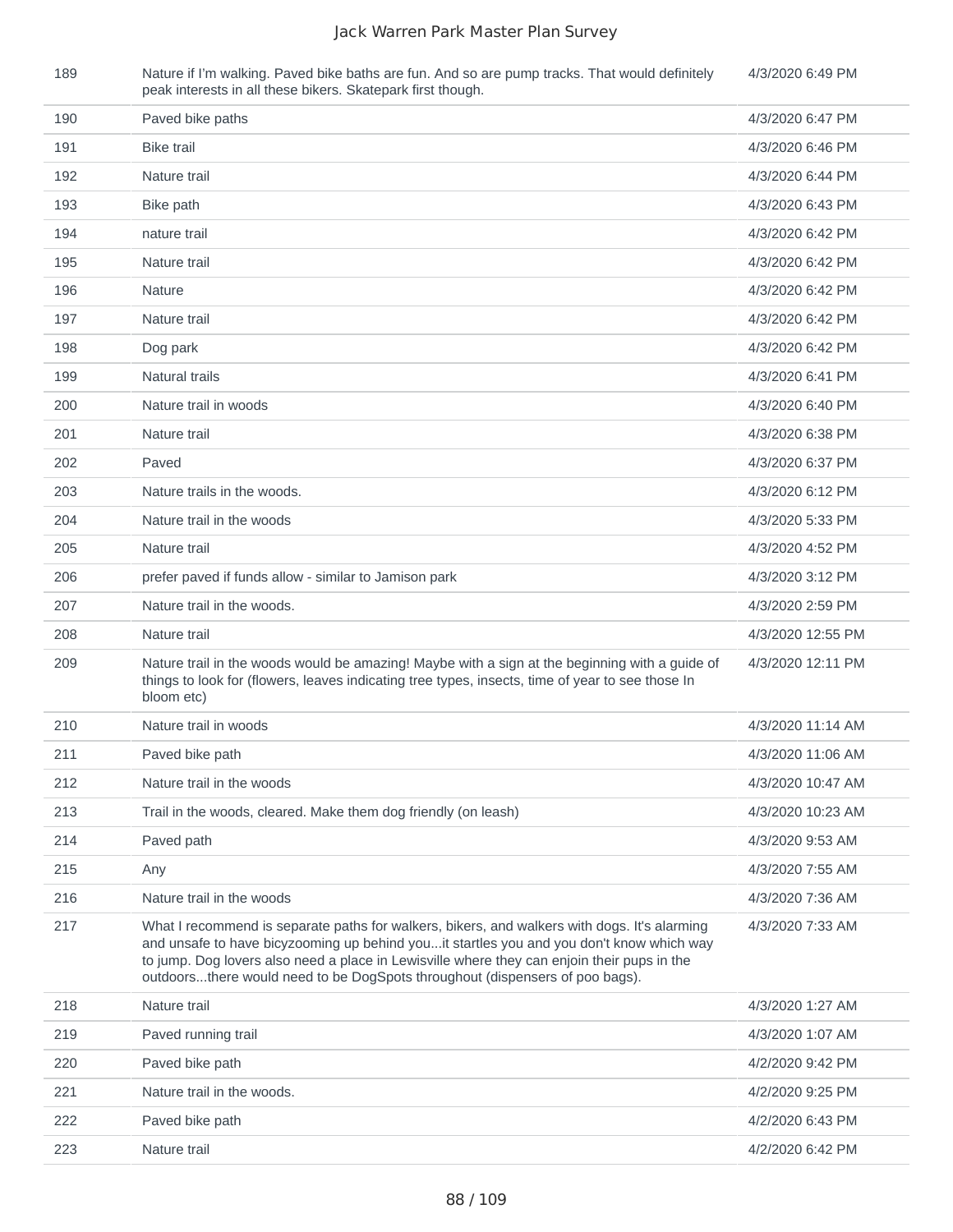| 224 | Nature in the woods.                                                                                               | 4/2/2020 6:15 PM  |
|-----|--------------------------------------------------------------------------------------------------------------------|-------------------|
| 225 | Nature trail                                                                                                       | 4/2/2020 5:52 PM  |
| 226 | mountain bike trail, kids bike area/trail/                                                                         | 4/2/2020 5:37 PM  |
| 227 | Wooded                                                                                                             | 4/2/2020 5:33 PM  |
| 228 | Nature trail                                                                                                       | 4/2/2020 5:00 PM  |
| 229 | <b>Both</b> ©                                                                                                      | 4/2/2020 3:27 PM  |
| 230 | nature trail in woods                                                                                              | 4/2/2020 2:47 PM  |
| 231 | nature trail through woods                                                                                         | 4/2/2020 2:23 PM  |
| 232 | Bike path for families, not racers                                                                                 | 4/2/2020 12:34 PM |
| 233 | Paved Nature trail thru trees with benches for rest spots along the path.                                          | 4/2/2020 12:22 PM |
| 234 | nature trail                                                                                                       | 4/2/2020 12:03 PM |
| 235 | nature trail in the woods                                                                                          | 4/2/2020 10:15 AM |
| 236 | Bike and walking trails                                                                                            | 4/1/2020 8:58 PM  |
| 237 | Bike path, jogging trail                                                                                           | 4/1/2020 7:54 PM  |
| 238 | Shady paths                                                                                                        | 4/1/2020 7:39 PM  |
| 239 | Nature trail in the woods with lights                                                                              | 4/1/2020 7:23 PM  |
| 240 | Paved                                                                                                              | 4/1/2020 6:27 PM  |
| 241 | Paved bike path                                                                                                    | 4/1/2020 5:34 PM  |
| 242 | nature trail in the woods                                                                                          | 4/1/2020 5:33 PM  |
| 243 | A natural trail through the woods                                                                                  | 4/1/2020 4:04 PM  |
| 244 | Natural                                                                                                            | 4/1/2020 3:15 PM  |
| 245 | nature trail                                                                                                       | 4/1/2020 1:51 PM  |
| 246 | Paved trail.                                                                                                       | 4/1/2020 1:17 PM  |
| 247 | Nature trail                                                                                                       | 4/1/2020 12:25 PM |
| 248 | Paved trails in parks and woods preferred for ease of walking & cleanliness                                        | 4/1/2020 12:14 PM |
| 249 | Nature trail in the woods                                                                                          | 4/1/2020 10:38 AM |
| 250 | natural                                                                                                            | 4/1/2020 10:23 AM |
| 251 | Nature trail                                                                                                       | 4/1/2020 10:10 AM |
| 252 | dirt bike trail can be shared with walkers.                                                                        | 4/1/2020 9:10 AM  |
| 253 | A paved path can be used more often - doesn't get muddy.                                                           | 4/1/2020 9:07 AM  |
| 254 | A mixture of both is fine.                                                                                         | 4/1/2020 8:38 AM  |
| 255 | Bike path                                                                                                          | 4/1/2020 8:26 AM  |
| 256 | Either surface.                                                                                                    | 4/1/2020 7:36 AM  |
| 257 | Both nature trail and paved bike path. It could be a nice wide path where walkers and bikes<br>could use together. | 4/1/2020 7:36 AM  |
| 258 | Paved for walking Some bike trails too                                                                             | 4/1/2020 7:19 AM  |
| 259 | Paved path                                                                                                         | 4/1/2020 6:49 AM  |
| 260 | Bike path or nature trail                                                                                          | 4/1/2020 6:32 AM  |
| 261 | Nature trail                                                                                                       | 4/1/2020 5:54 AM  |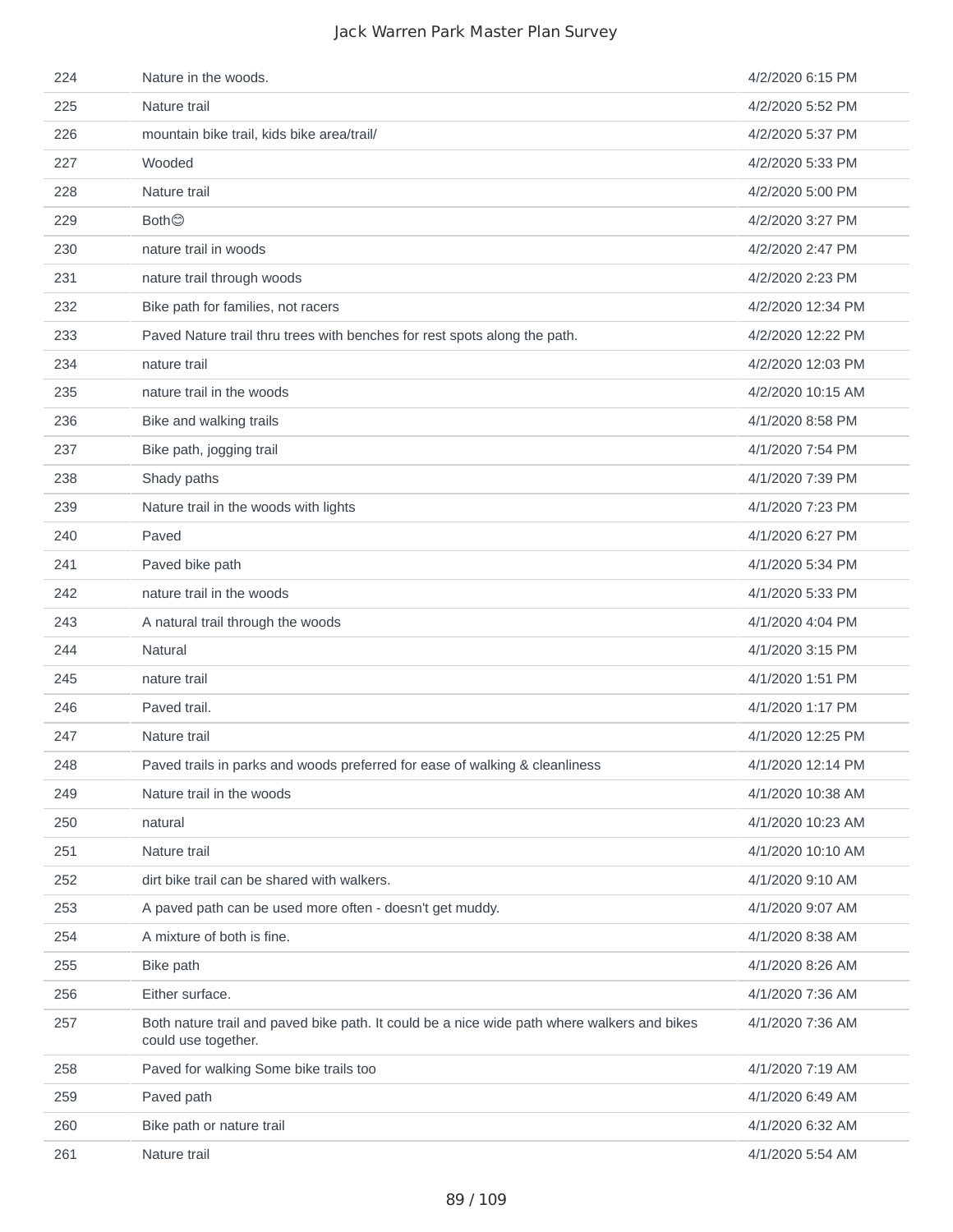| 262 | Paved nature trail in woods                                              | 4/1/2020 1:25 AM   |
|-----|--------------------------------------------------------------------------|--------------------|
| 263 | Hiking trail, natural footing                                            | 4/1/2020 1:12 AM   |
| 264 | paved bike path                                                          | 4/1/2020 1:00 AM   |
| 265 | <b>Bike</b>                                                              | 4/1/2020 12:06 AM  |
| 266 | Nature trail                                                             | 4/1/2020 12:02 AM  |
| 267 | Nature trail, paved bike path                                            | 3/31/2020 11:32 PM |
| 268 | Nature trail in woods. Also exercise course.                             | 3/31/2020 11:30 PM |
| 269 | Nature trail, single track bike trail                                    | 3/31/2020 11:07 PM |
| 270 | Nature trail in woods                                                    | 3/31/2020 11:04 PM |
| 271 | Nature trail                                                             | 3/31/2020 11:04 PM |
| 272 | Nature trail                                                             | 3/31/2020 11:03 PM |
| 273 | <b>Both</b>                                                              | 3/31/2020 10:41 PM |
| 274 | <b>Both</b>                                                              | 3/31/2020 10:20 PM |
| 275 | Trail in woods                                                           | 3/31/2020 9:23 PM  |
| 276 | We have lots of very nice sidewalksdon't feel like we need trails at all | 3/31/2020 9:20 PM  |
| 277 | Nature trails                                                            | 3/31/2020 9:19 PM  |
| 278 | Like Tanglewood                                                          | 3/31/2020 9:09 PM  |
| 279 | Nature trail in the woods                                                | 3/31/2020 9:05 PM  |
| 280 | Nature trail in woods                                                    | 3/31/2020 8:41 PM  |
| 281 | <b>Mountain Bike Trails</b>                                              | 3/31/2020 8:30 PM  |
| 282 | Nature trail                                                             | 3/31/2020 8:18 PM  |
| 283 | Paved for skaters and bikers                                             | 3/31/2020 8:04 PM  |
| 284 | nature                                                                   | 3/31/2020 8:00 PM  |
| 285 | Nature trails                                                            | 3/31/2020 7:58 PM  |
| 286 | Paved path                                                               | 3/31/2020 7:50 PM  |
| 287 | woods                                                                    | 3/31/2020 7:47 PM  |
| 288 | Nature Trail that allows dogs ON LEASH.                                  | 3/31/2020 7:43 PM  |
| 289 | Nature trail                                                             | 3/31/2020 7:43 PM  |
| 290 | Paved bike path                                                          | 3/31/2020 7:42 PM  |
| 291 | Nature                                                                   | 3/31/2020 7:42 PM  |
| 292 | Paved walking trails                                                     | 3/31/2020 7:27 PM  |
| 293 | Nature trail in woods                                                    | 3/31/2020 7:26 PM  |
| 294 | Nature trail                                                             | 3/31/2020 7:22 PM  |
| 295 | Nature trail                                                             | 3/31/2020 7:18 PM  |
| 296 | nature trail in woods                                                    | 3/31/2020 7:17 PM  |
| 297 | Bike path                                                                | 3/31/2020 7:02 PM  |
| 298 | Nature trail                                                             | 3/31/2020 7:00 PM  |
| 299 | Nature trail                                                             | 3/31/2020 6:58 PM  |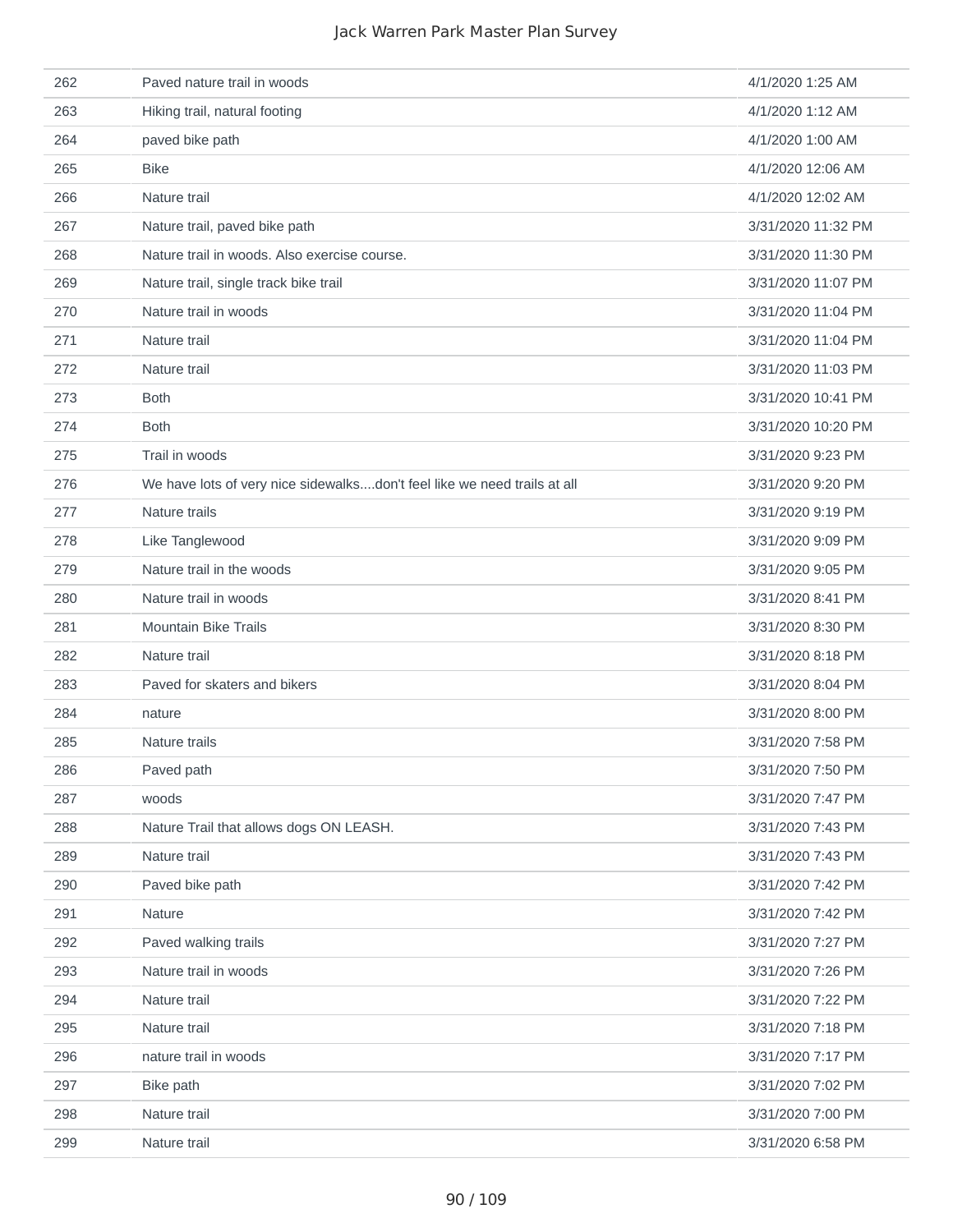| 300 | Nature trail, paved bike                                                                                                                 | 3/31/2020 6:49 PM  |
|-----|------------------------------------------------------------------------------------------------------------------------------------------|--------------------|
| 301 | My husband is a biker, so I will speak for him and say a paved bike path with some options for<br>going more "off-road" mountain biking. | 3/31/2020 6:43 PM  |
| 302 | Nature trail                                                                                                                             | 3/31/2020 6:41 PM  |
| 303 | paved bike path to allow for running/walking                                                                                             | 3/31/2020 6:29 PM  |
| 304 | Any!                                                                                                                                     | 3/31/2020 6:06 PM  |
| 305 | Walking trail                                                                                                                            | 3/31/2020 5:50 PM  |
| 306 | Nature trail                                                                                                                             | 3/31/2020 5:31 PM  |
| 307 | Nature trail                                                                                                                             | 3/31/2020 5:07 PM  |
| 308 | Paved walking trails, and area for dog walks                                                                                             | 3/31/2020 4:41 PM  |
| 309 | natural trail through the woods with periodic open spaces                                                                                | 3/31/2020 4:18 PM  |
| 310 | Nature trail                                                                                                                             | 3/31/2020 4:15 PM  |
| 311 | Paved bike path, similar to tanglewood with lots of shade.                                                                               | 3/31/2020 3:47 PM  |
| 312 | Walking trail (not natural like dirt or gravel, but rather like paved/turf/etc)                                                          | 3/31/2020 3:34 PM  |
| 313 | Nature trail                                                                                                                             | 3/31/2020 3:34 PM  |
| 314 | Nature trail, mountain bike trails.                                                                                                      | 3/31/2020 3:31 PM  |
| 315 | nature trail like Tanglewood                                                                                                             | 3/31/2020 3:26 PM  |
| 316 | Nature trail                                                                                                                             | 3/31/2020 3:10 PM  |
| 317 | Paved bike path                                                                                                                          | 3/31/2020 3:02 PM  |
| 318 | nature trail in the woods                                                                                                                | 3/31/2020 2:52 PM  |
| 319 | Nature trail in the woods, mountain bike trail                                                                                           | 3/31/2020 2:48 PM  |
| 320 | Nature trail in the woods.                                                                                                               | 3/31/2020 2:38 PM  |
| 321 | It depends on the length of the trail. If it's a long trail-paved bike path. If it's just a mile or so<br>then a nature trail.           | 3/31/2020 2:26 PM  |
| 322 | Nature tail in the woods                                                                                                                 | 3/31/2020 2:23 PM  |
| 323 | Both nature trail in woods and paved path would be welcome.                                                                              | 3/31/2020 2:14 PM  |
| 324 | paved bike paths                                                                                                                         | 3/31/2020 1:54 PM  |
| 325 | Nature Trail, dogs allowed.                                                                                                              | 3/31/2020 1:46 PM  |
| 326 | Nature trail.                                                                                                                            | 3/31/2020 1:39 PM  |
| 327 | Nature trails and Make them wide enough to double as bike paths.                                                                         | 3/31/2020 1:25 PM  |
| 328 | Bike paths would be SOOOO AMAZING! There is nowhere to ride bikes with little kids!                                                      | 3/31/2020 1:22 PM  |
| 329 | Trails through woods, bike paths                                                                                                         | 3/31/2020 1:20 PM  |
| 330 | nature trail in woods without too many hills/incline                                                                                     | 3/31/2020 1:17 PM  |
| 331 | Paved or suitable pervious surface for bicycles, walking, and strollers.                                                                 | 3/31/2020 1:08 PM  |
| 332 | paved bike path and nature trail                                                                                                         | 3/31/2020 1:00 PM  |
| 333 | Nature trail in the woods                                                                                                                | 3/31/2020 12:58 PM |
| 334 | Paved bike path                                                                                                                          | 3/31/2020 12:54 PM |
| 335 | nature trails and more paved trails                                                                                                      | 3/31/2020 12:39 PM |
| 336 | Nature trail in woods                                                                                                                    | 3/31/2020 12:39 PM |
|     |                                                                                                                                          |                    |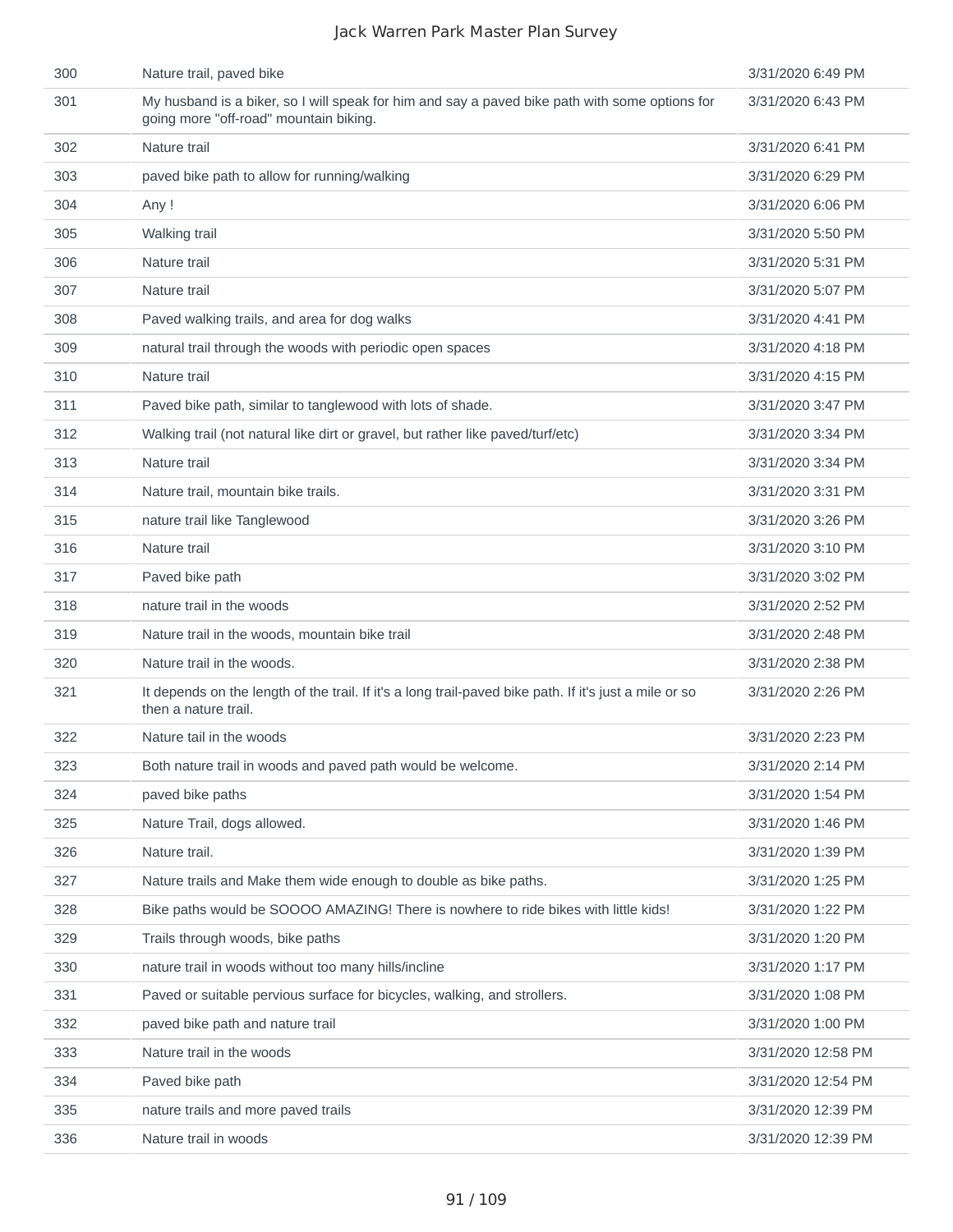| 337 | wooded nature trail                                                                                                                                                                                                                                                                                                                                                                                                                                                                               | 3/31/2020 12:31 PM |
|-----|---------------------------------------------------------------------------------------------------------------------------------------------------------------------------------------------------------------------------------------------------------------------------------------------------------------------------------------------------------------------------------------------------------------------------------------------------------------------------------------------------|--------------------|
| 338 | Paved path                                                                                                                                                                                                                                                                                                                                                                                                                                                                                        | 3/31/2020 12:21 PM |
| 339 | Paved bike path                                                                                                                                                                                                                                                                                                                                                                                                                                                                                   | 3/31/2020 12:16 PM |
| 340 | <b>Natural</b>                                                                                                                                                                                                                                                                                                                                                                                                                                                                                    | 3/31/2020 11:54 AM |
| 341 | In the wood. Running                                                                                                                                                                                                                                                                                                                                                                                                                                                                              | 3/31/2020 11:54 AM |
| 342 | Nature trail and bikes should not be allowed in the park. Maybe a separate skate board area                                                                                                                                                                                                                                                                                                                                                                                                       | 3/31/2020 11:54 AM |
| 343 | Nature trail in the woods (bikers I feel would take over if it was a paved bike path like they've<br>taken over the streets in Lewisville and they are from other cities).                                                                                                                                                                                                                                                                                                                        | 3/31/2020 11:43 AM |
| 344 | Paved pathway.                                                                                                                                                                                                                                                                                                                                                                                                                                                                                    | 3/31/2020 11:43 AM |
| 345 | nature trail in the woods with interesting stopping points to play or take pics                                                                                                                                                                                                                                                                                                                                                                                                                   | 3/31/2020 11:18 AM |
| 346 | Nature trail                                                                                                                                                                                                                                                                                                                                                                                                                                                                                      | 3/31/2020 11:08 AM |
| 347 | Nature trail                                                                                                                                                                                                                                                                                                                                                                                                                                                                                      | 3/31/2020 11:05 AM |
| 348 | <b>Nature</b>                                                                                                                                                                                                                                                                                                                                                                                                                                                                                     | 3/31/2020 11:03 AM |
| 349 | A paved walkway would be good for seniors or people with disabilities. Education about<br>animals, flowers, trees, or history of the area to teach kids. A paved bikeway would be good for<br>little ones and also all the avid bikers who do not follow roadway use laws and have no respect<br>for Lewisville residents who live here. They ride 2-4 wide and will not move. Sheffiffs shoukd<br>write tickets to those who do not follow traffic laws and woukd increase revenue for the town. | 3/31/2020 10:49 AM |
| 350 | Nature hiking trail                                                                                                                                                                                                                                                                                                                                                                                                                                                                               | 3/31/2020 10:14 AM |
| 351 | nature trail                                                                                                                                                                                                                                                                                                                                                                                                                                                                                      | 3/31/2020 9:56 AM  |
| 352 | Paved path                                                                                                                                                                                                                                                                                                                                                                                                                                                                                        | 3/31/2020 9:55 AM  |
| 353 | Both paved and nature trail                                                                                                                                                                                                                                                                                                                                                                                                                                                                       | 3/31/2020 9:50 AM  |
| 354 | Nature trail                                                                                                                                                                                                                                                                                                                                                                                                                                                                                      | 3/31/2020 9:47 AM  |
| 355 | Nature trail in the woods                                                                                                                                                                                                                                                                                                                                                                                                                                                                         | 3/31/2020 8:56 AM  |
| 356 | Nature trail                                                                                                                                                                                                                                                                                                                                                                                                                                                                                      | 3/31/2020 8:51 AM  |
| 357 | Paved bike paths                                                                                                                                                                                                                                                                                                                                                                                                                                                                                  | 3/31/2020 8:50 AM  |
| 358 | Nature trail                                                                                                                                                                                                                                                                                                                                                                                                                                                                                      | 3/31/2020 8:26 AM  |
| 359 | Nature trail in woods                                                                                                                                                                                                                                                                                                                                                                                                                                                                             | 3/31/2020 8:21 AM  |
| 360 | Nature trails                                                                                                                                                                                                                                                                                                                                                                                                                                                                                     | 3/31/2020 8:15 AM  |
| 361 | We are happy with either.                                                                                                                                                                                                                                                                                                                                                                                                                                                                         | 3/31/2020 8:06 AM  |
| 362 | Paved bike                                                                                                                                                                                                                                                                                                                                                                                                                                                                                        | 3/31/2020 8:06 AM  |
| 363 | Trail in woods                                                                                                                                                                                                                                                                                                                                                                                                                                                                                    | 3/31/2020 7:48 AM  |
| 364 | Nature trail                                                                                                                                                                                                                                                                                                                                                                                                                                                                                      | 3/31/2020 7:29 AM  |
| 365 | Natural like Jonnie Mosser Parks.                                                                                                                                                                                                                                                                                                                                                                                                                                                                 | 3/31/2020 7:17 AM  |
| 366 | Both paved and natural                                                                                                                                                                                                                                                                                                                                                                                                                                                                            | 3/31/2020 7:07 AM  |
| 367 | Nature                                                                                                                                                                                                                                                                                                                                                                                                                                                                                            | 3/31/2020 6:59 AM  |
| 368 | Mountain bike trails. Nature walks                                                                                                                                                                                                                                                                                                                                                                                                                                                                | 3/31/2020 6:53 AM  |
| 369 | Nature trail                                                                                                                                                                                                                                                                                                                                                                                                                                                                                      | 3/31/2020 6:52 AM  |
| 370 | Paved multipurpose path                                                                                                                                                                                                                                                                                                                                                                                                                                                                           | 3/31/2020 5:56 AM  |
| 371 | nature trail                                                                                                                                                                                                                                                                                                                                                                                                                                                                                      | 3/31/2020 4:36 AM  |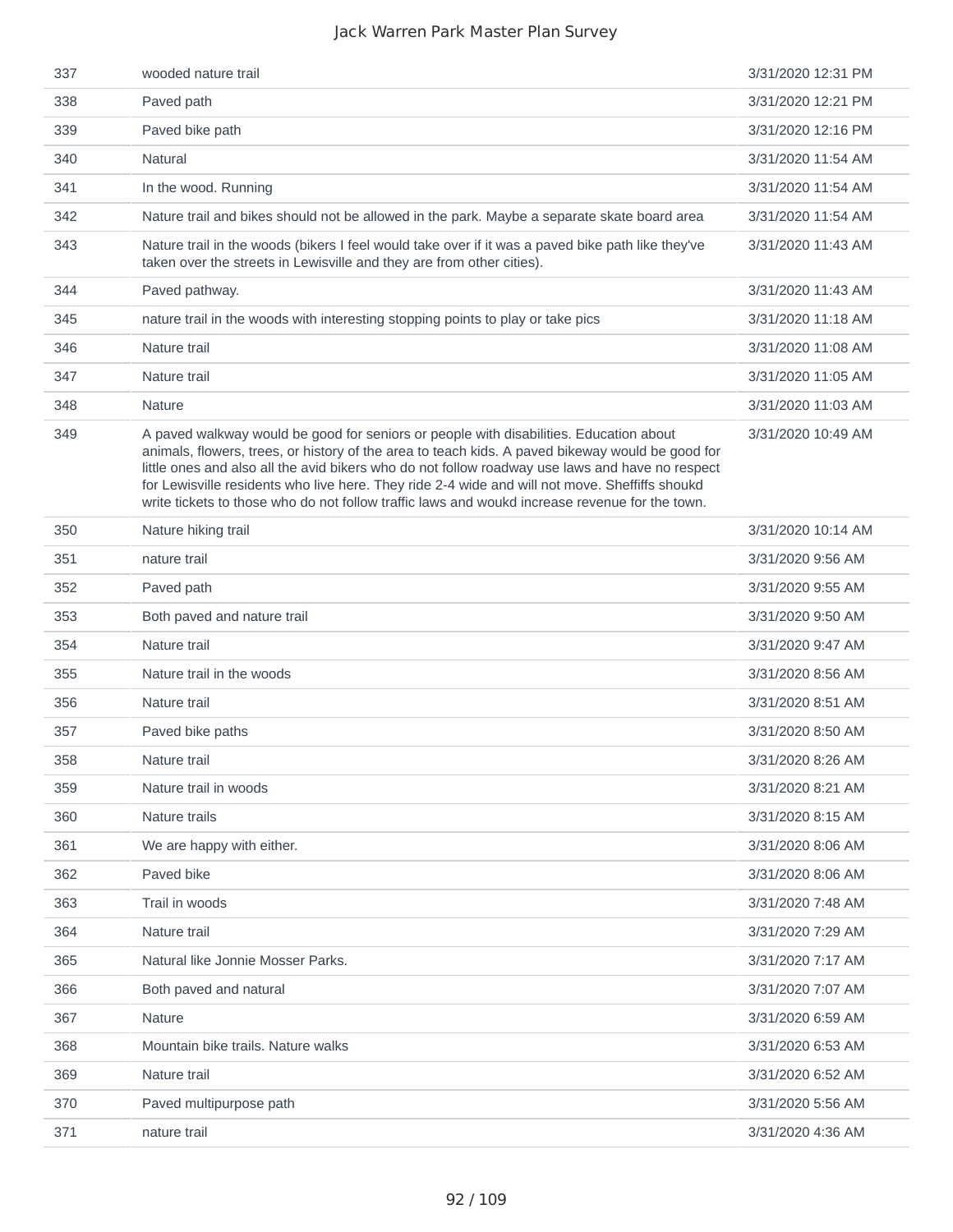| 372 | Nature trails and bike paths                                                                                                                                                       | 3/31/2020 3:27 AM  |
|-----|------------------------------------------------------------------------------------------------------------------------------------------------------------------------------------|--------------------|
| 373 | Nature trail                                                                                                                                                                       | 3/31/2020 12:45 AM |
| 374 | Paved                                                                                                                                                                              | 3/31/2020 12:36 AM |
| 375 | natural trails!                                                                                                                                                                    | 3/31/2020 12:34 AM |
| 376 | I could see the potential for either natural or paved trail.                                                                                                                       | 3/30/2020 11:38 PM |
| 377 | Nature trail                                                                                                                                                                       | 3/30/2020 11:30 PM |
| 378 | Trail for running (or walking)                                                                                                                                                     | 3/30/2020 11:25 PM |
| 379 | Bike path                                                                                                                                                                          | 3/30/2020 11:20 PM |
| 380 | Nature trail woods, as long as it can remain safe                                                                                                                                  | 3/30/2020 11:15 PM |
| 381 | Nature trail in the woods                                                                                                                                                          | 3/30/2020 10:52 PM |
| 382 | Paved preferred, stone second                                                                                                                                                      | 3/30/2020 10:50 PM |
| 383 | Paved                                                                                                                                                                              | 3/30/2020 10:49 PM |
| 384 | We would enjoy both, but paved would be the first choice                                                                                                                           | 3/30/2020 10:37 PM |
| 385 | paved has more use for more people. thats why tangelwood and muddy creek are popular<br>family soot for bikes and walkers.                                                         | 3/30/2020 10:29 PM |
| 386 | Nature trail in the woods                                                                                                                                                          | 3/30/2020 10:21 PM |
| 387 | Nature trail                                                                                                                                                                       | 3/30/2020 10:18 PM |
| 388 | Nature trails, non-asphalt                                                                                                                                                         | 3/30/2020 10:18 PM |
| 389 | Paved bike path and off road path                                                                                                                                                  | 3/30/2020 10:07 PM |
| 390 | Paved bike path                                                                                                                                                                    | 3/30/2020 10:04 PM |
| 391 | Bike path                                                                                                                                                                          | 3/30/2020 10:02 PM |
| 392 | Nature trail                                                                                                                                                                       | 3/30/2020 10:01 PM |
| 393 | Nature trail                                                                                                                                                                       | 3/30/2020 10:00 PM |
| 394 | Nature trail in the woods. We've got plenty of Greenway space close enough.                                                                                                        | 3/30/2020 9:50 PM  |
| 395 | Dog allowable paths                                                                                                                                                                | 3/30/2020 9:49 PM  |
| 396 | The Jack Warren is nice but VERY HOT SUMMER- w/o shade also EXERCISE STATIONS<br>ARE BROKEN & falling apart WOULD BE NICE TO ALLOW SKATING & BIKING ON A<br>SEPARATE NATURE TRAIL. | 3/30/2020 9:46 PM  |
| 397 | winding trail through the woods (shaded) that is kept up regularly (not overgrown)                                                                                                 | 3/30/2020 9:44 PM  |
| 398 | Nature trail in the woods Paved pike path                                                                                                                                          | 3/30/2020 9:43 PM  |
| 399 | Nature or paved walking trails                                                                                                                                                     | 3/30/2020 9:43 PM  |
| 400 | Nature trail                                                                                                                                                                       | 3/30/2020 9:39 PM  |
| 401 | Nature trails                                                                                                                                                                      | 3/30/2020 9:36 PM  |
| 402 | Nature trails                                                                                                                                                                      | 3/30/2020 9:20 PM  |
| 403 | Natural surface with some trees but not secluded.                                                                                                                                  | 3/30/2020 9:16 PM  |
| 404 | Walking trails                                                                                                                                                                     | 3/30/2020 9:13 PM  |
| 405 | Nature trails                                                                                                                                                                      | 3/30/2020 9:09 PM  |
| 406 | Paved Bike Path                                                                                                                                                                    | 3/30/2020 9:06 PM  |
| 407 | Nature trail in woods                                                                                                                                                              | 3/30/2020 9:03 PM  |
| 408 | Walking path                                                                                                                                                                       | 3/30/2020 9:00 PM  |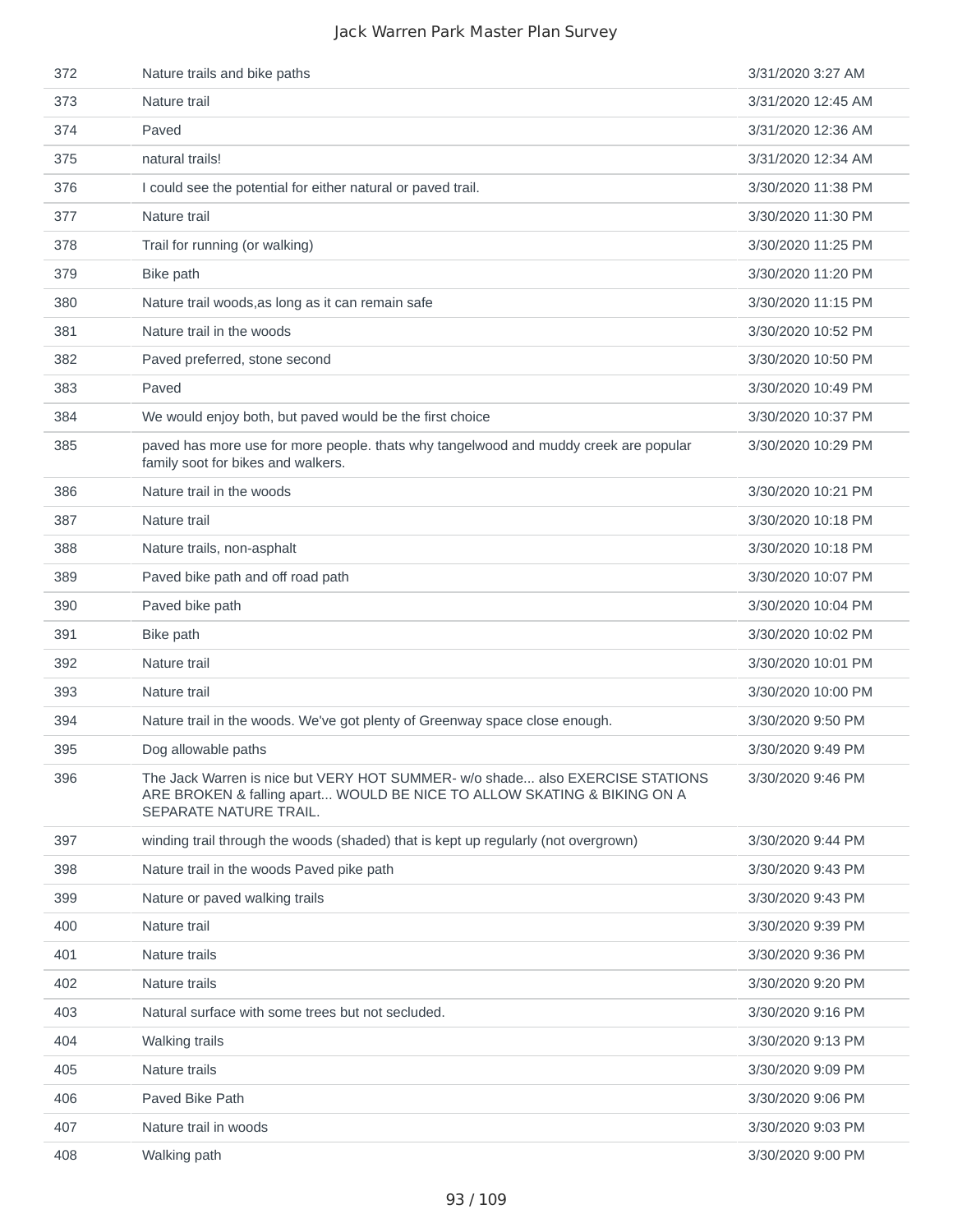| 409 | Nature trail in the woods                              | 3/30/2020 8:59 PM |
|-----|--------------------------------------------------------|-------------------|
| 410 | Either                                                 | 3/30/2020 8:55 PM |
| 411 | Paved                                                  | 3/30/2020 8:52 PM |
| 412 | Nature Trail in woods                                  | 3/30/2020 8:49 PM |
| 413 | nature trails; paved trails                            | 3/30/2020 8:48 PM |
| 414 | Bike path                                              | 3/30/2020 8:45 PM |
| 415 | Nature trail                                           | 3/30/2020 8:44 PM |
| 416 | Combination of both would be nice                      | 3/30/2020 8:43 PM |
| 417 | Wooded trail.                                          | 3/30/2020 8:22 PM |
| 418 | <b>Bike trails</b>                                     | 3/30/2020 8:19 PM |
| 419 | Natural trail                                          | 3/30/2020 8:18 PM |
| 420 | Nature trail in the woods                              | 3/30/2020 8:18 PM |
| 421 | Paved path                                             | 3/30/2020 8:12 PM |
| 422 | Nature trail                                           | 3/30/2020 8:08 PM |
| 423 | Bike paths would be amazing!                           | 3/30/2020 8:05 PM |
| 424 | Natural trail for walking or running (no bikes)        | 3/30/2020 7:54 PM |
| 425 | Nature trail in woods.                                 | 3/30/2020 7:54 PM |
| 426 | Nature trail                                           | 3/30/2020 7:41 PM |
| 427 | Nature                                                 | 3/30/2020 7:39 PM |
| 428 | Nature trail or long (like muddy creek) bike trail     | 3/30/2020 7:35 PM |
| 429 | Nature trail                                           | 3/30/2020 7:34 PM |
| 430 | Nature trail                                           | 3/30/2020 7:34 PM |
| 431 | paved bike path with a walking lane for pedestrians    | 3/30/2020 7:11 PM |
| 432 | Trail in the woods                                     | 3/30/2020 7:06 PM |
| 433 | Nature trail in woods                                  | 3/30/2020 7:03 PM |
| 434 | Both a bike trail and a natural trail would be perfect | 3/30/2020 6:56 PM |
| 435 | Nature trail or paved bike trail.                      | 3/30/2020 6:53 PM |
| 436 | Paved                                                  | 3/30/2020 6:52 PM |
| 437 | Paved bike path                                        | 3/30/2020 6:46 PM |
| 438 | Paved                                                  | 3/30/2020 6:42 PM |
| 439 | Paved                                                  | 3/30/2020 6:42 PM |
| 440 | Bike path                                              | 3/30/2020 6:40 PM |
| 441 | Either                                                 | 3/30/2020 6:39 PM |
| 442 | Nature trails                                          | 3/30/2020 6:32 PM |
| 443 | Paved path                                             | 3/30/2020 6:29 PM |
| 444 | Nature walking trail                                   | 3/30/2020 6:29 PM |
| 445 | Paved                                                  | 3/30/2020 6:27 PM |
| 446 | Nature trail                                           | 3/30/2020 6:27 PM |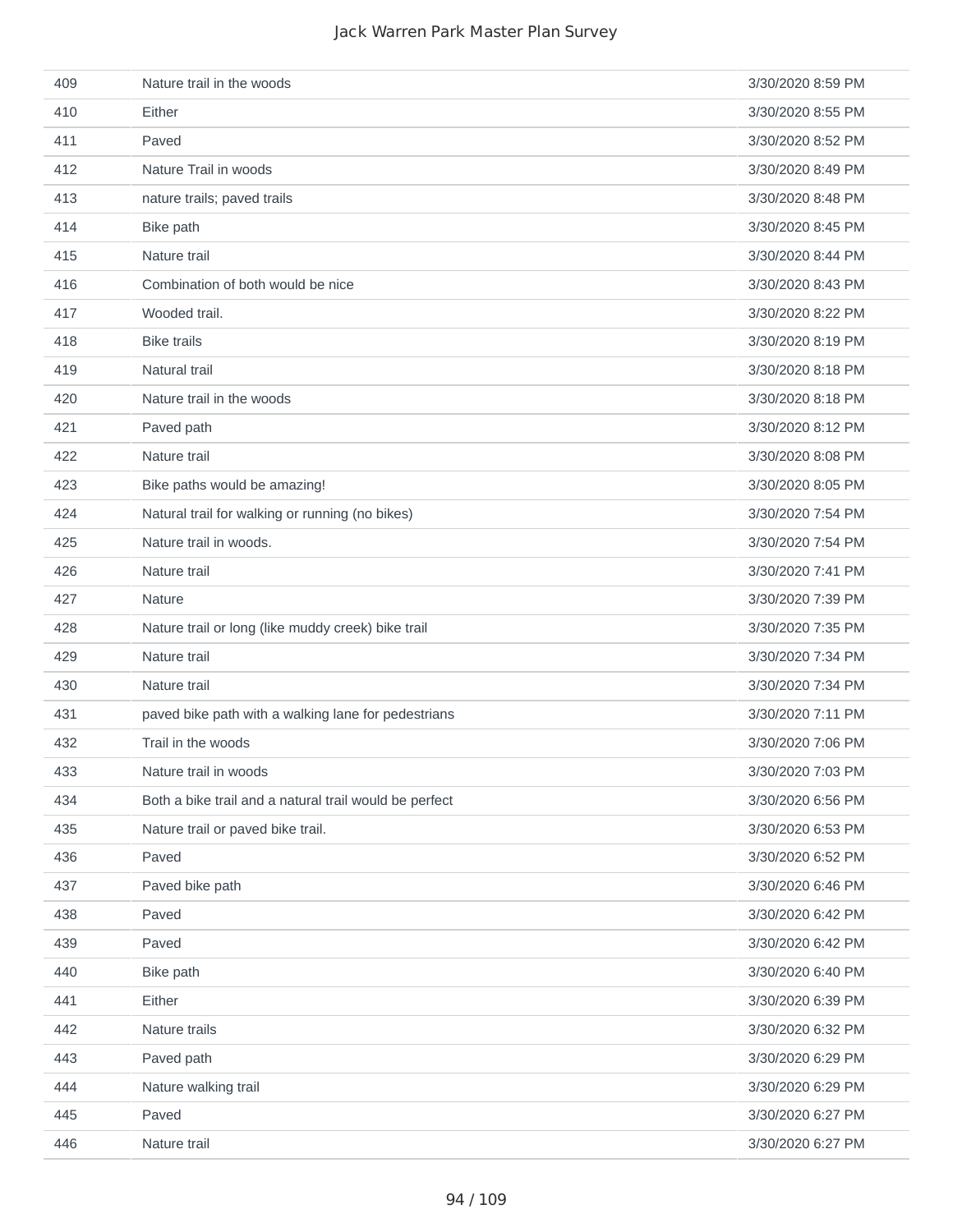| 447 | Bike path like Salem Lake, distance and terrain.                                                                                                                                                | 3/30/2020 6:23 PM |
|-----|-------------------------------------------------------------------------------------------------------------------------------------------------------------------------------------------------|-------------------|
| 448 | Nature trail                                                                                                                                                                                    | 3/30/2020 6:20 PM |
| 449 | Nature trail                                                                                                                                                                                    | 3/30/2020 6:16 PM |
| 450 | nature trail in the woods                                                                                                                                                                       | 3/30/2020 6:14 PM |
| 451 | Nature trail in the woods                                                                                                                                                                       | 3/30/2020 6:13 PM |
| 452 | Nature                                                                                                                                                                                          | 3/30/2020 6:03 PM |
| 453 | Bike path                                                                                                                                                                                       | 3/30/2020 6:01 PM |
| 454 | Mountain bike trail                                                                                                                                                                             | 3/30/2020 5:56 PM |
| 455 | Nature woods                                                                                                                                                                                    | 3/30/2020 5:54 PM |
| 456 | Nature Trail                                                                                                                                                                                    | 3/30/2020 5:54 PM |
| 457 | Nature                                                                                                                                                                                          | 3/30/2020 5:53 PM |
| 458 | Nature trail                                                                                                                                                                                    | 3/30/2020 5:53 PM |
| 459 | Paved bike trail                                                                                                                                                                                | 3/30/2020 5:45 PM |
| 460 | Walking trails                                                                                                                                                                                  | 3/30/2020 5:43 PM |
| 461 | <b>Natural Trail</b>                                                                                                                                                                            | 3/30/2020 5:37 PM |
| 462 | Natural walking trails                                                                                                                                                                          | 3/30/2020 5:37 PM |
| 463 | Nature                                                                                                                                                                                          | 3/30/2020 5:31 PM |
| 464 | paved bike path                                                                                                                                                                                 | 3/30/2020 5:23 PM |
| 465 | Nature trail in the woods                                                                                                                                                                       | 3/30/2020 5:22 PM |
| 466 | Natural trails for hiking.                                                                                                                                                                      | 3/30/2020 5:21 PM |
| 467 | Paved bike path                                                                                                                                                                                 | 3/30/2020 5:18 PM |
| 468 | Paved path for running, bikes                                                                                                                                                                   | 3/30/2020 5:15 PM |
| 469 | nature trail in the woods                                                                                                                                                                       | 3/30/2020 5:13 PM |
| 470 | Either                                                                                                                                                                                          | 3/30/2020 5:11 PM |
| 471 | Nature trail                                                                                                                                                                                    | 3/30/2020 5:10 PM |
| 472 | Nature                                                                                                                                                                                          | 3/30/2020 5:04 PM |
| 473 | Paved as my son has limited mobility. Currently the trail is too hilly for him to use. I feel like<br>Lewisville has cutec things for younger children but nothing for teens or younger adults. | 3/30/2020 5:02 PM |
| 474 | Nature trail                                                                                                                                                                                    | 3/30/2020 5:02 PM |
| 475 | Walking surface                                                                                                                                                                                 | 3/30/2020 5:00 PM |
| 476 | Nature trail                                                                                                                                                                                    | 3/30/2020 5:00 PM |
| 477 | Nature trail in the woods                                                                                                                                                                       | 3/30/2020 4:57 PM |
| 478 | Paved                                                                                                                                                                                           | 3/30/2020 4:53 PM |
| 479 | <b>Both</b>                                                                                                                                                                                     | 3/30/2020 4:50 PM |
| 480 | Woods path Male bike path separate so you dont get bikes coming up on you from behind                                                                                                           | 3/30/2020 4:48 PM |
| 481 | Nature trail in the woods                                                                                                                                                                       | 3/30/2020 4:47 PM |
| 482 | Paved bike trail                                                                                                                                                                                | 3/30/2020 4:47 PM |
| 483 | Nature                                                                                                                                                                                          | 3/30/2020 4:45 PM |
| 484 | Nature trail                                                                                                                                                                                    | 3/30/2020 4:44 PM |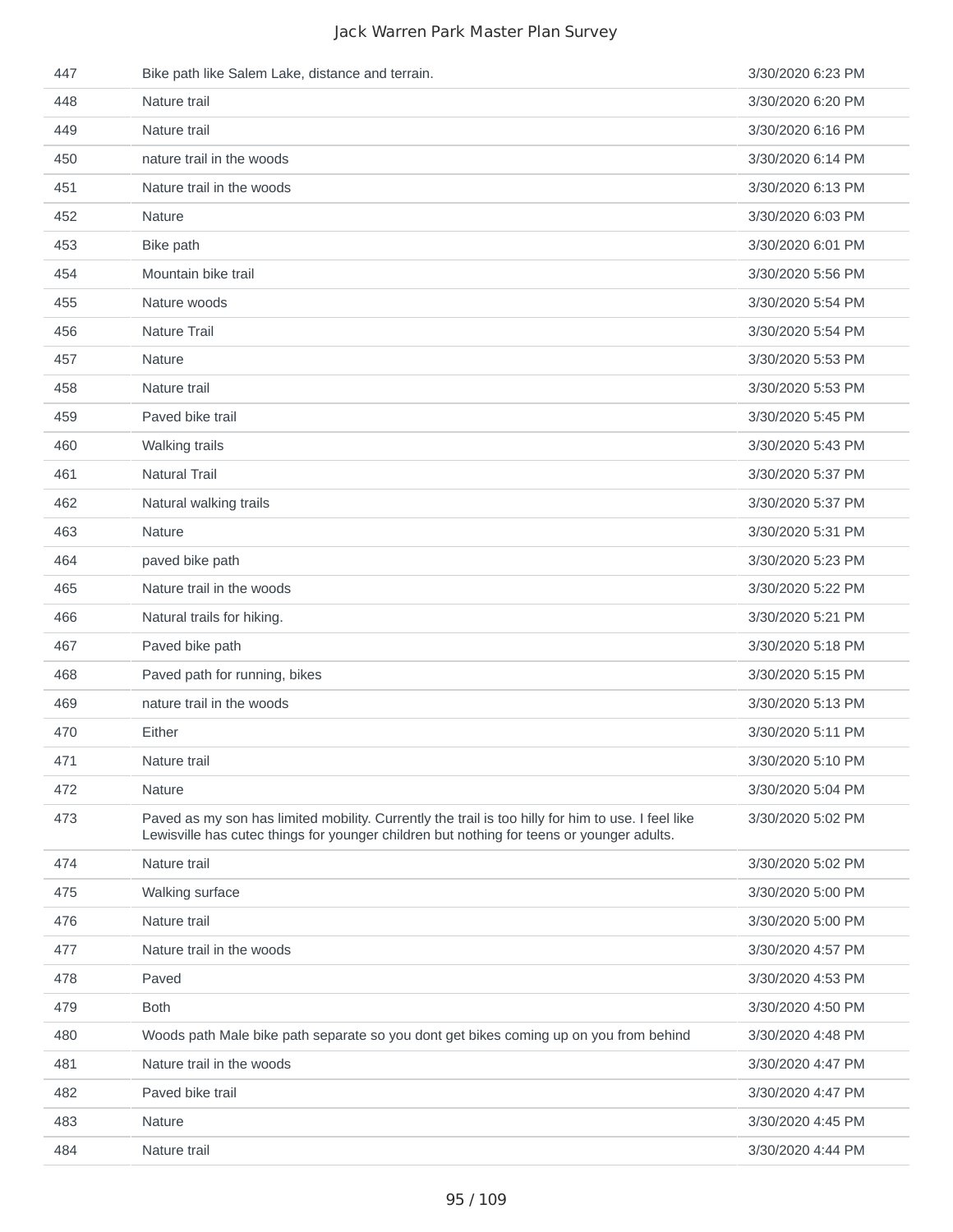| 485 | Paved bike                                                                                                                                               | 3/30/2020 4:44 PM |
|-----|----------------------------------------------------------------------------------------------------------------------------------------------------------|-------------------|
| 486 | either one would be great! Without sidewalks in Lewisville it is hard to ride bikes. Difficult at<br>Jack Warren if trail is crowded                     | 3/30/2020 4:41 PM |
| 487 | Nature in woods                                                                                                                                          | 3/30/2020 4:40 PM |
| 488 | Nature trial in the woods. More shade would be great!                                                                                                    | 3/30/2020 4:37 PM |
| 489 | Natural trail in woods                                                                                                                                   | 3/30/2020 4:35 PM |
| 490 | Bike path                                                                                                                                                | 3/30/2020 4:35 PM |
| 491 | Nature trail                                                                                                                                             | 3/30/2020 4:34 PM |
| 492 | <b>Both</b>                                                                                                                                              | 3/30/2020 4:34 PM |
| 493 | Paved bike path (less hills than Joanie Moser)                                                                                                           | 3/30/2020 4:34 PM |
| 494 | Nature trail in the woods                                                                                                                                | 3/30/2020 4:32 PM |
| 495 | Natural trail suitable for all ages Handicap accessibility                                                                                               | 3/30/2020 4:32 PM |
| 496 | paved                                                                                                                                                    | 3/30/2020 4:31 PM |
| 497 | Paved bike path with some flat areas good for kids                                                                                                       | 3/30/2020 4:29 PM |
| 498 | Nature trail in woods                                                                                                                                    | 3/30/2020 4:27 PM |
| 499 | Nature trail                                                                                                                                             | 3/30/2020 4:25 PM |
| 500 | Paved bike path                                                                                                                                          | 3/30/2020 4:25 PM |
| 501 | Both nature and paved.                                                                                                                                   | 3/30/2020 4:25 PM |
| 502 | Nature trail in the woods                                                                                                                                | 3/30/2020 4:25 PM |
| 503 | More walking trails                                                                                                                                      | 3/30/2020 4:24 PM |
| 504 | Nature trail                                                                                                                                             | 3/30/2020 4:23 PM |
| 505 | Nature trail                                                                                                                                             | 3/30/2020 4:23 PM |
| 506 | Paved bike/walking path                                                                                                                                  | 3/30/2020 4:23 PM |
| 507 | <b>Natural Trail</b>                                                                                                                                     | 3/30/2020 4:23 PM |
| 508 |                                                                                                                                                          | 3/30/2020 4:21 PM |
| 509 | Shady, pet friendly, nice landscaping                                                                                                                    | 3/30/2020 4:21 PM |
| 510 | Paved bike path                                                                                                                                          | 3/30/2020 4:21 PM |
| 511 | Paved bike path                                                                                                                                          | 3/30/2020 4:21 PM |
| 512 | Nature                                                                                                                                                   | 3/30/2020 4:20 PM |
| 513 | prefer something that strollers, wheelchairs, walkers, and other assisted transportation devices<br>can access. We need to provide for more inclusivity. | 3/30/2020 4:19 PM |
| 514 | Nature trail in the woods and a bike path would be awesome!                                                                                              | 3/30/2020 4:18 PM |
| 515 | Nature trail in woods                                                                                                                                    | 3/30/2020 4:18 PM |
| 516 | Easy walking for older people                                                                                                                            | 3/30/2020 4:18 PM |
| 517 | Bike path.                                                                                                                                               | 3/30/2020 4:16 PM |
| 518 | Nature trail                                                                                                                                             | 3/30/2020 4:15 PM |
| 519 | Nature trail in woods!!!!!                                                                                                                               | 3/30/2020 4:14 PM |
| 520 | Paved bike path                                                                                                                                          | 3/30/2020 4:12 PM |
| 521 | Nature trail in the woods.                                                                                                                               | 3/30/2020 4:12 PM |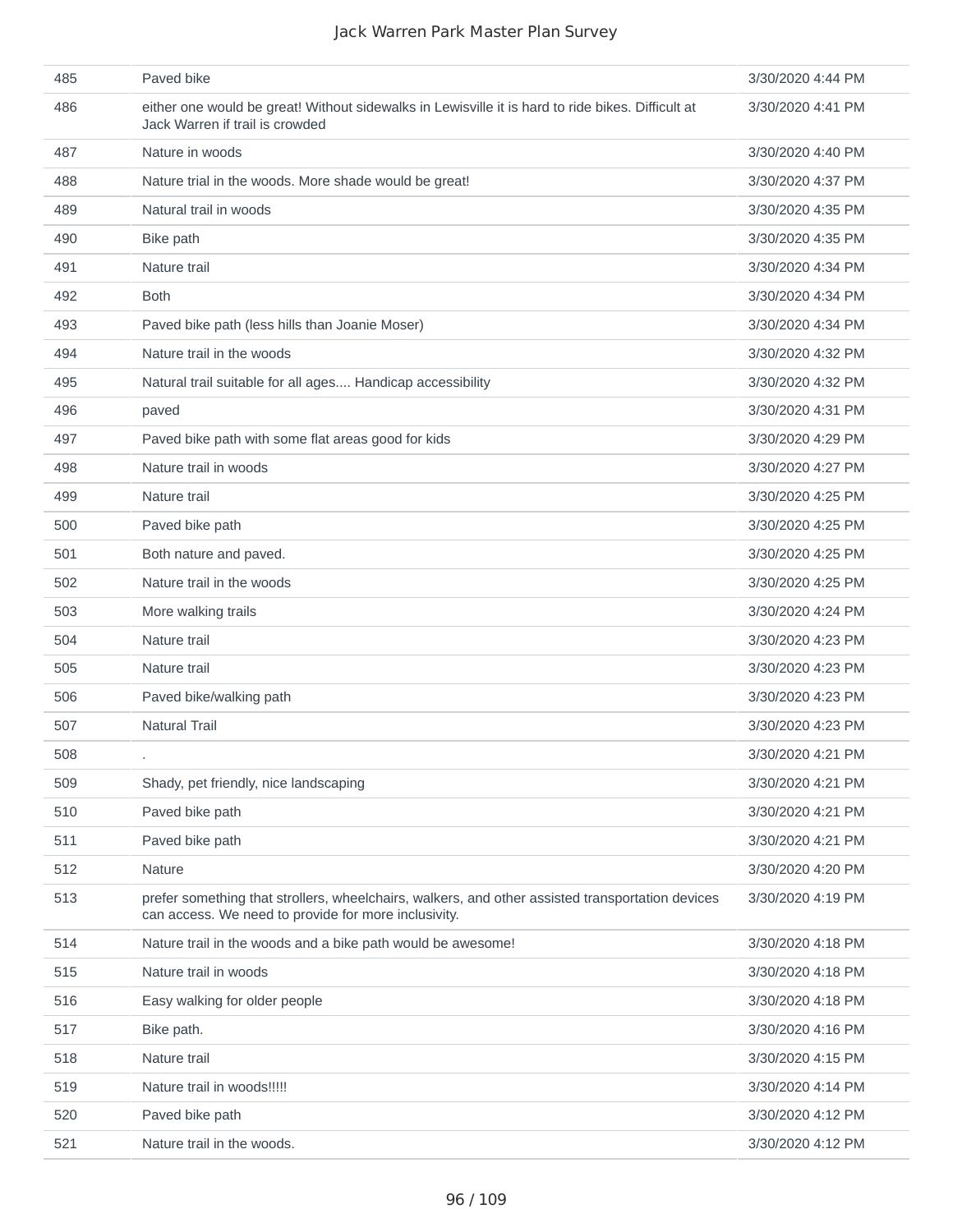| 522 | Nature in woods where it's shady                                            | 3/30/2020 4:11 PM |
|-----|-----------------------------------------------------------------------------|-------------------|
| 523 | wide crushed limestone to walk or bike                                      | 3/30/2020 4:11 PM |
| 524 | Nature trail in the woods                                                   | 3/30/2020 4:10 PM |
| 525 | both                                                                        | 3/30/2020 4:10 PM |
| 526 | <b>Both</b>                                                                 | 3/30/2020 4:09 PM |
| 527 | Natural surface trail in the woods                                          | 3/30/2020 4:09 PM |
| 528 | paved bike path                                                             | 3/30/2020 4:08 PM |
| 529 | Bike path                                                                   | 3/30/2020 4:03 PM |
| 530 | Nature trail in the woods                                                   | 3/30/2020 4:02 PM |
| 531 | Nature trail Hiking trail Running trail                                     | 3/30/2020 4:02 PM |
| 532 | <b>Nature</b>                                                               | 3/30/2020 4:01 PM |
| 533 | Paved asphalt                                                               | 3/30/2020 4:00 PM |
| 534 | walk through the woods like tanglewood trail                                | 3/30/2020 4:00 PM |
| 535 | Either                                                                      | 3/30/2020 3:59 PM |
| 536 | Nature trail                                                                | 3/30/2020 3:59 PM |
| 537 | Paved paths for biking or walking                                           | 3/30/2020 3:58 PM |
| 538 | None                                                                        | 3/30/2020 3:56 PM |
| 539 | paved bike path                                                             | 3/30/2020 3:56 PM |
| 540 | Paved bike bath                                                             | 3/30/2020 3:56 PM |
| 541 | Hiking gravel or mulch                                                      | 3/30/2020 3:56 PM |
| 542 | Paved bike path and nature trails                                           | 3/30/2020 3:55 PM |
| 543 | Paved bike path with nature trails that are pedestrian only                 | 3/30/2020 3:54 PM |
| 544 | Jogging/walking trail                                                       | 3/30/2020 3:54 PM |
| 545 | No preference. Not too rugged for walking, biking, etc                      | 3/30/2020 3:53 PM |
| 546 | Natural trail                                                               | 3/30/2020 3:50 PM |
| 547 | Nature trail                                                                | 3/30/2020 3:49 PM |
| 548 | Paved path through the woods                                                | 3/30/2020 3:49 PM |
| 549 | Paved bike paths                                                            | 3/30/2020 3:49 PM |
| 550 | Like Jack Warren trails. A few umbrella tables within trails would be good. | 3/30/2020 3:49 PM |
| 551 | Paved                                                                       | 3/30/2020 3:48 PM |
| 552 | Paved walking/ biking path                                                  | 3/30/2020 3:48 PM |
| 553 | Paved trail for jogging and nature trail in the woods                       | 3/30/2020 3:47 PM |
| 554 | Wooded, shady, dog-friendly                                                 | 3/30/2020 3:47 PM |
| 555 | Nature trail in the woods.                                                  | 3/30/2020 3:47 PM |
| 556 | nature trail, small stone path                                              | 3/30/2020 3:47 PM |
| 557 | Nature trail                                                                | 3/30/2020 3:46 PM |
| 558 | Nature trail in woods or scenic with some landscaping                       | 3/30/2020 3:44 PM |
| 559 | Nature                                                                      | 3/30/2020 3:43 PM |
|     |                                                                             |                   |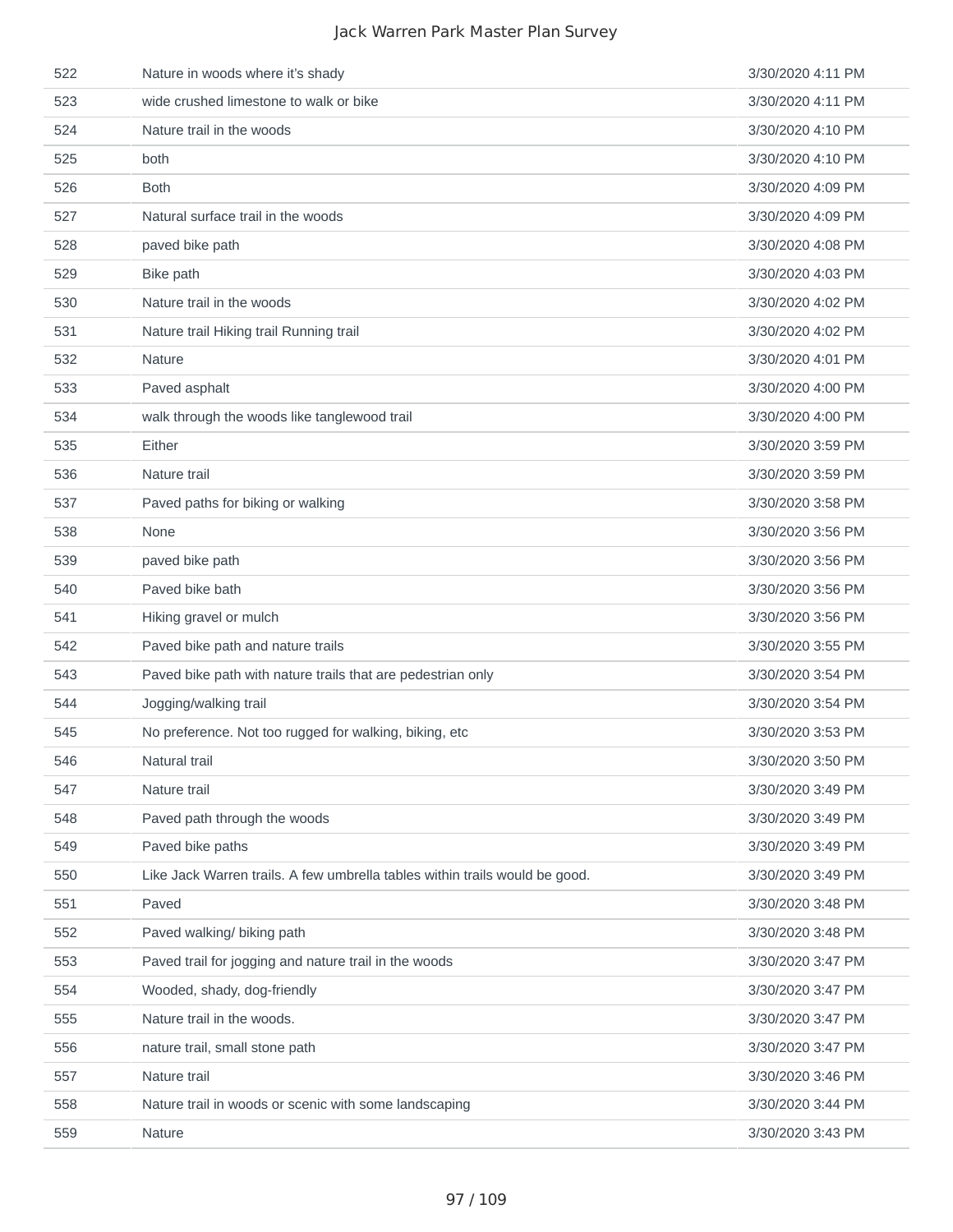| 560 | Paved bike path                                                                                       | 3/30/2020 3:42 PM  |
|-----|-------------------------------------------------------------------------------------------------------|--------------------|
| 561 | Dog friendly Nature trail in the woods                                                                | 3/30/2020 3:42 PM  |
| 562 | Natural in woods                                                                                      | 3/30/2020 3:41 PM  |
| 563 | Nature trail in the woods                                                                             | 3/30/2020 3:41 PM  |
| 564 | Paved bike trail.                                                                                     | 3/30/2020 3:40 PM  |
| 565 | Nature trail                                                                                          | 3/30/2020 3:40 PM  |
| 566 | Nature trail in the woods                                                                             | 3/30/2020 3:39 PM  |
| 567 | Nature trails, paved trails                                                                           | 3/30/2020 3:37 PM  |
| 568 | Nature trail                                                                                          | 3/30/2020 3:35 PM  |
| 569 | Any type my family and I would enjoy.                                                                 | 3/30/2020 3:35 PM  |
| 570 | paved bike path                                                                                       | 3/30/2020 3:34 PM  |
| 571 | Natural trail in the woods preferred                                                                  | 3/30/2020 3:33 PM  |
| 572 | Trail in woods                                                                                        | 3/30/2020 3:33 PM  |
| 573 | Both! We are always looking for new trails to walk and explore. We need more trails in<br>Lewisville. | 3/30/2020 3:32 PM  |
| 574 | I paved bike path and a mountain bike trail(s).                                                       | 3/30/2020 3:32 PM  |
| 575 | Paved bike path                                                                                       | 3/30/2020 3:29 PM  |
| 576 | Trails in woods, paved or natural                                                                     | 3/30/2020 3:28 PM  |
| 577 | Nature trail                                                                                          | 3/30/2020 3:27 PM  |
| 578 | paved nature trail                                                                                    | 3/30/2020 3:26 PM  |
| 579 | Nature trail in the woods                                                                             | 3/30/2020 3:26 PM  |
| 580 | Nature trail                                                                                          | 3/30/2020 3:23 PM  |
| 581 | nature trail in the woods                                                                             | 3/30/2020 3:23 PM  |
| 582 | Nature trail in the woods.                                                                            | 3/30/2020 11:21 AM |
| 583 | Nature Trail Mountain Bike Single Track                                                               | 3/30/2020 9:48 AM  |
| 584 | nature trail in the woods                                                                             | 3/30/2020 8:42 AM  |
| 585 | Paved walking trail                                                                                   | 3/30/2020 8:14 AM  |
| 586 | Bike path                                                                                             | 3/29/2020 9:28 PM  |
| 587 | Nature trail in woods                                                                                 | 3/29/2020 7:37 PM  |
| 588 | long. Maybe connect the Meadowlark trail                                                              | 3/29/2020 5:07 PM  |
| 589 | Nature trail                                                                                          | 3/29/2020 1:56 PM  |
| 590 | Bike path                                                                                             | 3/29/2020 12:47 PM |
| 591 | Nature trail                                                                                          | 3/29/2020 12:39 PM |
| 592 | Nature                                                                                                | 3/29/2020 10:31 AM |
| 593 | Nature in the woods.                                                                                  | 3/29/2020 10:03 AM |
| 594 | Nature trail                                                                                          | 3/29/2020 9:24 AM  |
| 595 | Natural trails                                                                                        | 3/29/2020 8:41 AM  |
| 596 | Paved                                                                                                 | 3/29/2020 8:23 AM  |
| 597 | Bike path that is flat without hills                                                                  | 3/29/2020 2:52 AM  |
|     |                                                                                                       |                    |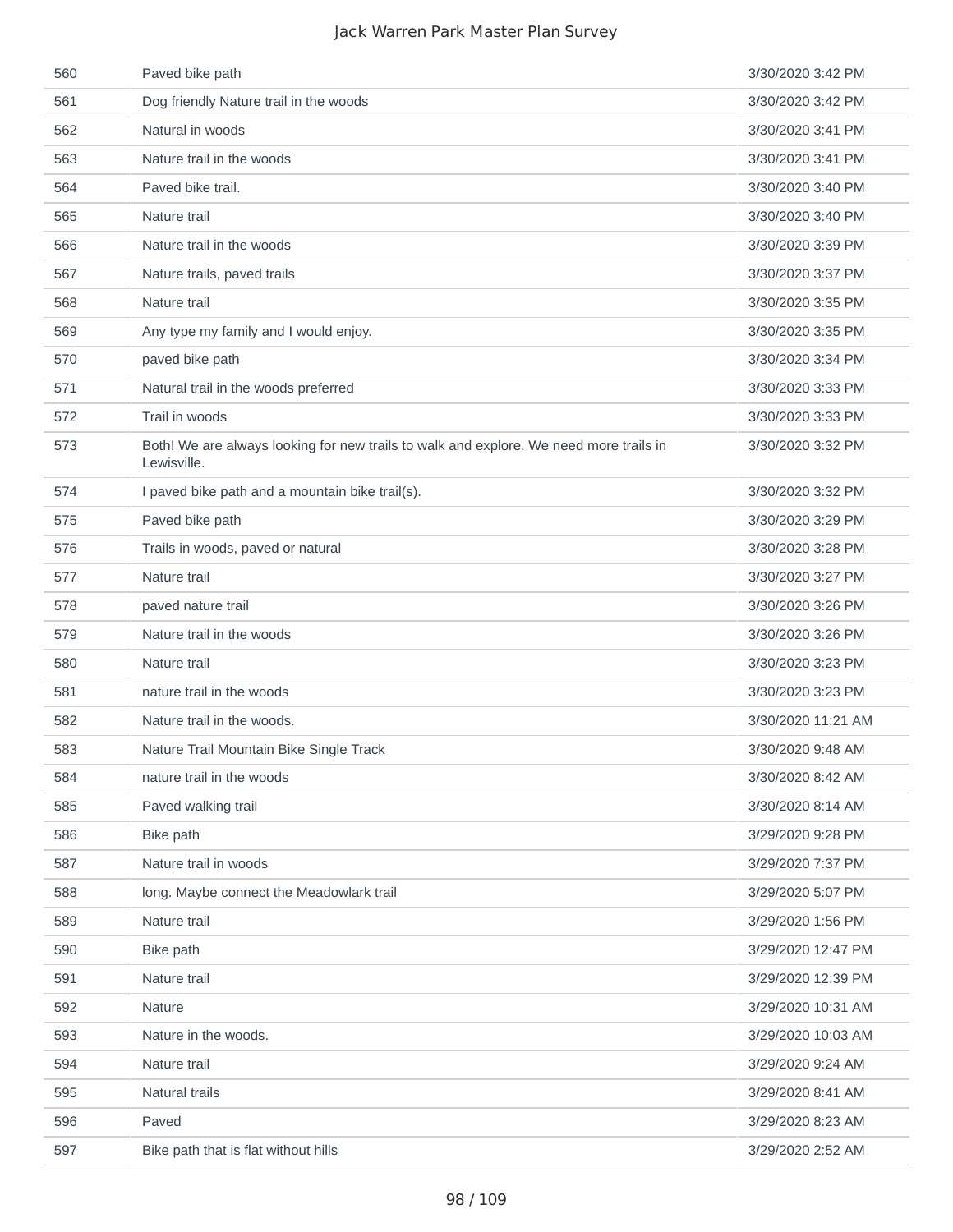| 598 | Nature trail in the woods                                                        | 3/29/2020 12:46 AM |
|-----|----------------------------------------------------------------------------------|--------------------|
| 599 | I'd like both- jack warren already has a paved trail so maybe do a nature trail  | 3/28/2020 9:30 PM  |
| 600 | Bike paths. Not paved                                                            | 3/28/2020 9:06 PM  |
| 601 | Paved path for strollers                                                         | 3/28/2020 9:00 PM  |
| 602 | Paved bike trail                                                                 | 3/28/2020 8:42 PM  |
| 603 | Natural                                                                          | 3/28/2020 8:00 PM  |
| 604 | nature                                                                           | 3/28/2020 6:41 PM  |
| 605 | Level walking trail not hidden.                                                  | 3/28/2020 6:03 PM  |
| 606 | Nature, natural, unpaved path/trail                                              | 3/28/2020 5:52 PM  |
| 607 | Improved natural surface. Should be stroller compatible.                         | 3/28/2020 5:32 PM  |
| 608 | trail in the woods                                                               | 3/28/2020 4:05 PM  |
| 609 | Nature trail in the woods.                                                       | 3/28/2020 3:57 PM  |
| 610 | Paved bike path                                                                  | 3/28/2020 2:48 PM  |
| 611 | nature trail                                                                     | 3/28/2020 1:09 PM  |
| 612 | Natural trail                                                                    | 3/28/2020 11:59 AM |
| 613 | Nature trail in the woods or along a river                                       | 3/28/2020 11:34 AM |
| 614 | nature trail                                                                     | 3/28/2020 11:11 AM |
| 615 | Bike path.                                                                       | 3/28/2020 10:37 AM |
| 616 | Paved                                                                            | 3/28/2020 10:22 AM |
| 617 | natural woodland trails                                                          | 3/28/2020 10:04 AM |
| 618 | Nature trail                                                                     | 3/28/2020 9:45 AM  |
| 619 | Paved trails.                                                                    | 3/28/2020 9:22 AM  |
| 620 | Paved                                                                            | 3/28/2020 8:04 AM  |
| 621 | nature path                                                                      | 3/28/2020 7:59 AM  |
| 622 | nature trail                                                                     | 3/28/2020 5:38 AM  |
| 623 | nature trail in the woods                                                        | 3/27/2020 9:53 PM  |
| 624 | Paved bike and walk trail. We have plenty woods already                          | 3/27/2020 9:20 PM  |
| 625 | Nature trail far far far far away from high voltage power lines and cell towers. | 3/27/2020 9:15 PM  |
| 626 | Natural in woods.                                                                | 3/27/2020 8:58 PM  |
| 627 | nature trail in woods and bike path                                              | 3/27/2020 8:54 PM  |
| 628 | Paved bike                                                                       | 3/27/2020 8:17 PM  |
| 629 | Walking                                                                          | 3/27/2020 7:48 PM  |
| 630 | Level, flat                                                                      | 3/27/2020 7:23 PM  |
| 631 | paved bike path                                                                  | 3/27/2020 7:11 PM  |
| 632 | paved bike path                                                                  | 3/27/2020 7:10 PM  |
| 633 | Nature trail                                                                     | 3/27/2020 7:05 PM  |
| 634 | Nature trail in woods                                                            | 3/27/2020 7:01 PM  |
| 635 | Bike path                                                                        | 3/27/2020 6:12 PM  |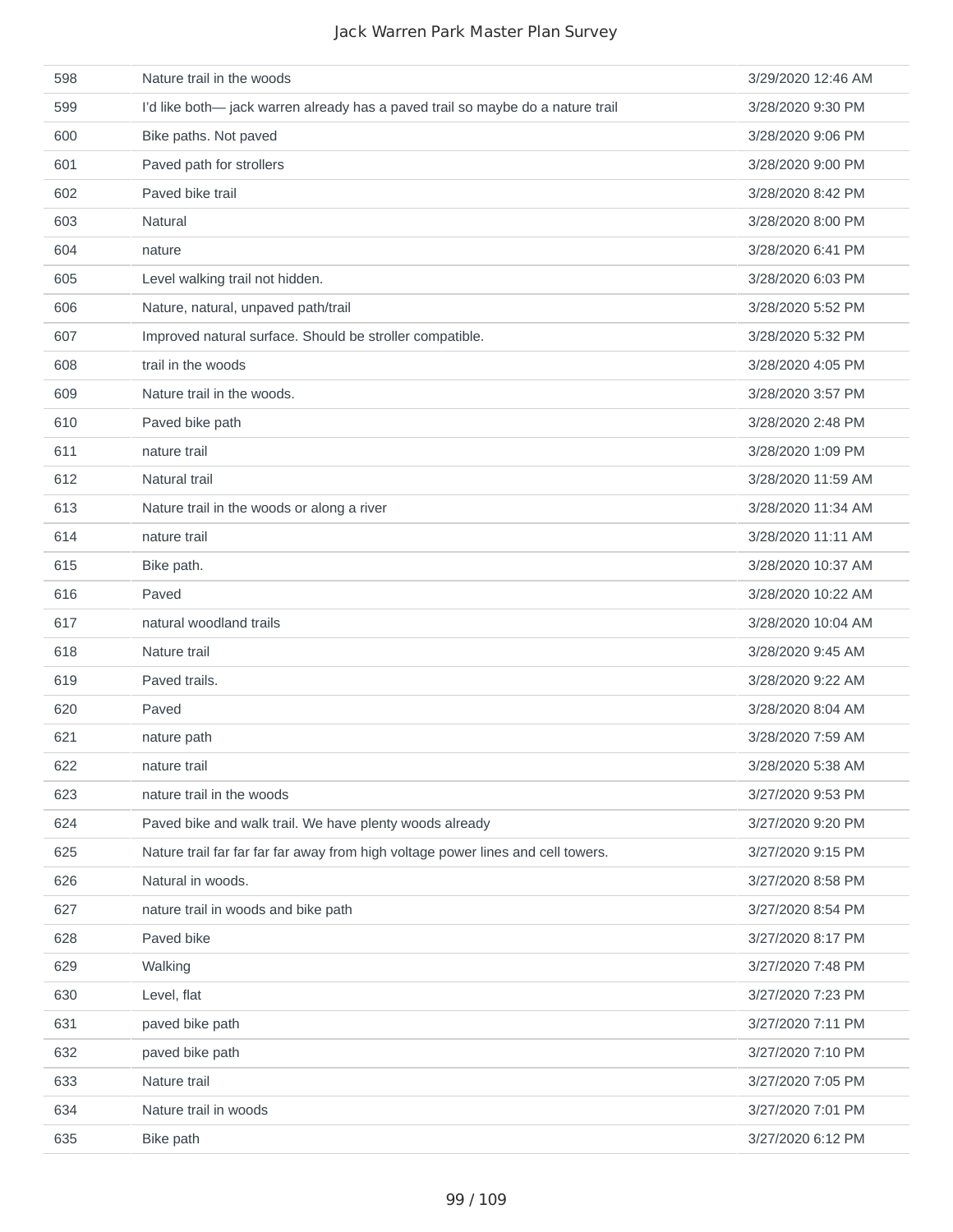| 636 | Nature trail                                                                                                                      | 3/27/2020 6:10 PM |
|-----|-----------------------------------------------------------------------------------------------------------------------------------|-------------------|
| 637 | Unpaved bike paths                                                                                                                | 3/27/2020 5:54 PM |
| 638 | Paved walkway                                                                                                                     | 3/27/2020 5:47 PM |
| 639 | Edible Landscape                                                                                                                  | 3/27/2020 5:32 PM |
| 640 | Nature trail in woods                                                                                                             | 3/27/2020 5:29 PM |
| 641 | Paved bike path                                                                                                                   | 3/27/2020 5:13 PM |
| 642 | Nature trail in the woods                                                                                                         | 3/27/2020 5:06 PM |
| 643 | Paved path for bikes, scooters, strollers                                                                                         | 3/27/2020 5:05 PM |
| 644 | Trail                                                                                                                             | 3/27/2020 5:04 PM |
| 645 | Nature trail with shade                                                                                                           | 3/27/2020 4:55 PM |
| 646 | nature trail                                                                                                                      | 3/27/2020 4:41 PM |
| 647 | Nature trails                                                                                                                     | 3/27/2020 4:36 PM |
| 648 | nature trail.                                                                                                                     | 3/27/2020 4:33 PM |
| 649 | Natural trail in woods                                                                                                            | 3/27/2020 4:27 PM |
| 650 | Natural trail through the woods                                                                                                   | 3/27/2020 4:25 PM |
| 651 | <b>Bike</b>                                                                                                                       | 3/27/2020 4:11 PM |
| 652 | Nature trail with science stations That are updated quarterly, SHADED areas with alees of<br>trees, more than a single trail/path | 3/27/2020 4:01 PM |
| 653 | Nature and bike (paved or not)                                                                                                    | 3/27/2020 4:01 PM |
| 654 | Nature trails                                                                                                                     | 3/27/2020 3:49 PM |
| 655 | paved bike path                                                                                                                   | 3/27/2020 3:48 PM |
| 656 | nature trail in the woods                                                                                                         | 3/27/2020 3:44 PM |
| 657 | Nature trails.                                                                                                                    | 3/27/2020 2:35 PM |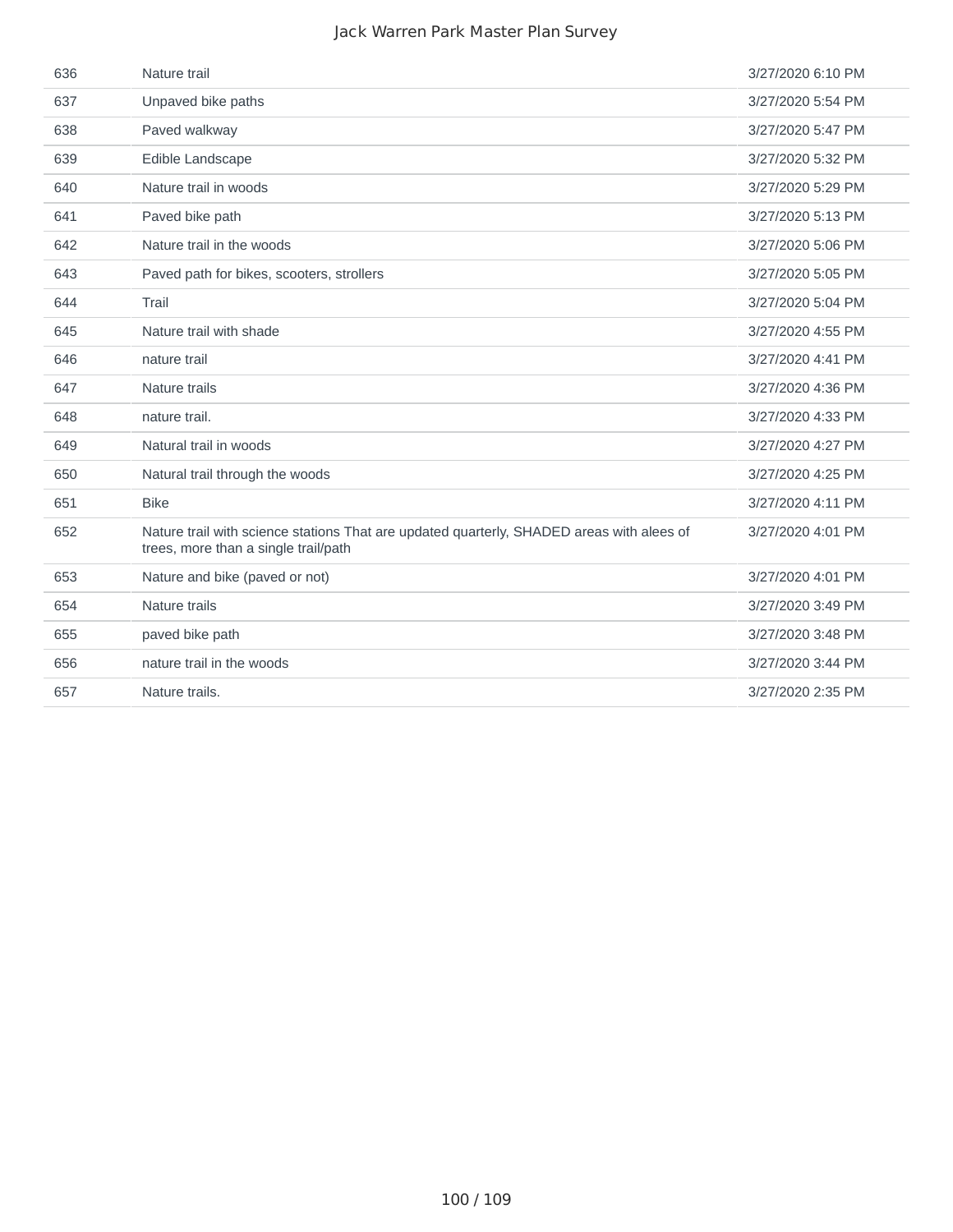### Q16 What, if any, sources of funding are you willing to support in order to make recreation improvements, build new facilities, and create programs in Lewisville? Check all that apply.



| <b>ANSWER CHOICES</b>               | <b>RESPONSES</b> |     |
|-------------------------------------|------------------|-----|
| Grants                              | 63.58%           | 473 |
| <b>Contributions/Donations</b>      | 61.42%           | 457 |
| Project Specific Bond Referendums   | 42.74%           | 318 |
| <b>Taxes</b>                        | 39.78%           | 296 |
| Partnerships                        | 29.70%           | 221 |
| <b>User/Registration Fees</b>       | 29.03%           | 216 |
| Special/General Purpose Foundations | 24.06%           | 179 |
| Fee-in-lieu of Contribution         | 13.98%           | 104 |
| Total Respondents: 744              |                  |     |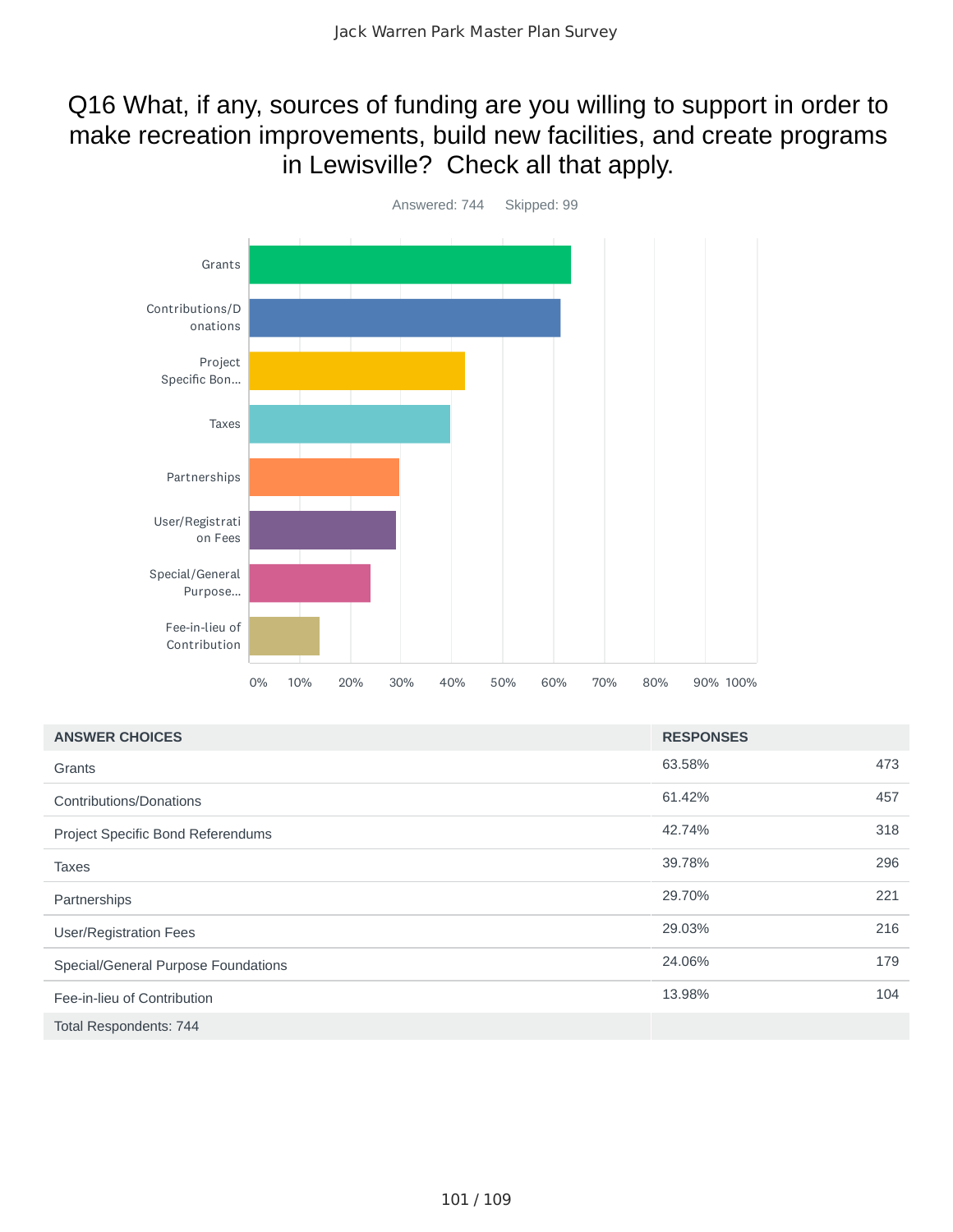## Q17 Would you be willing to pay a nominal fee to attend an event or use a special facility?



| <b>ANSWER CHOICES</b> | <b>RESPONSES</b> |     |
|-----------------------|------------------|-----|
| Yes                   | 74.72%           | 609 |
| <b>No</b>             | 25.28%           | 206 |
| <b>TOTAL</b>          |                  | 815 |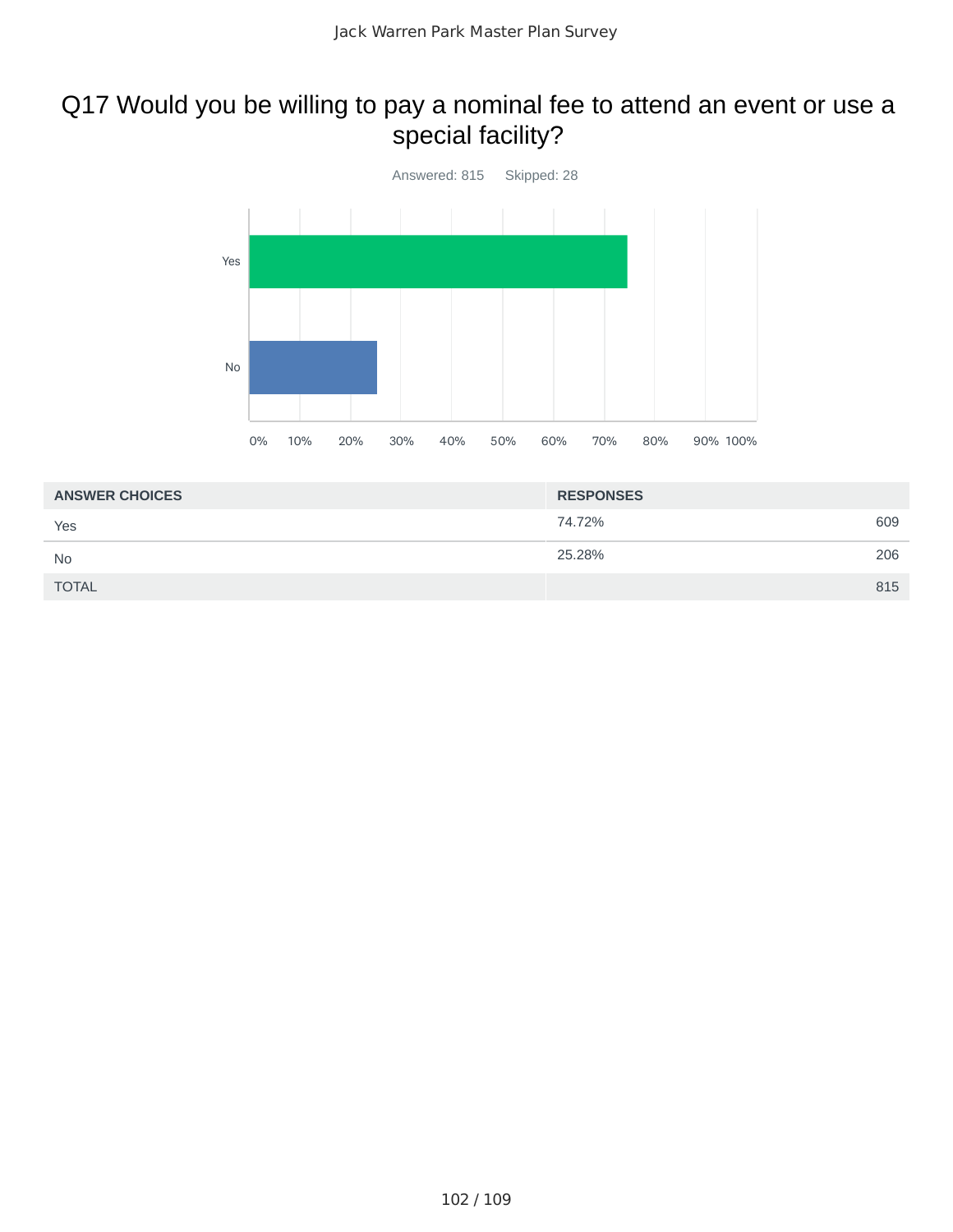# Q18 Additional Comments:

Answered: 145 Skipped: 698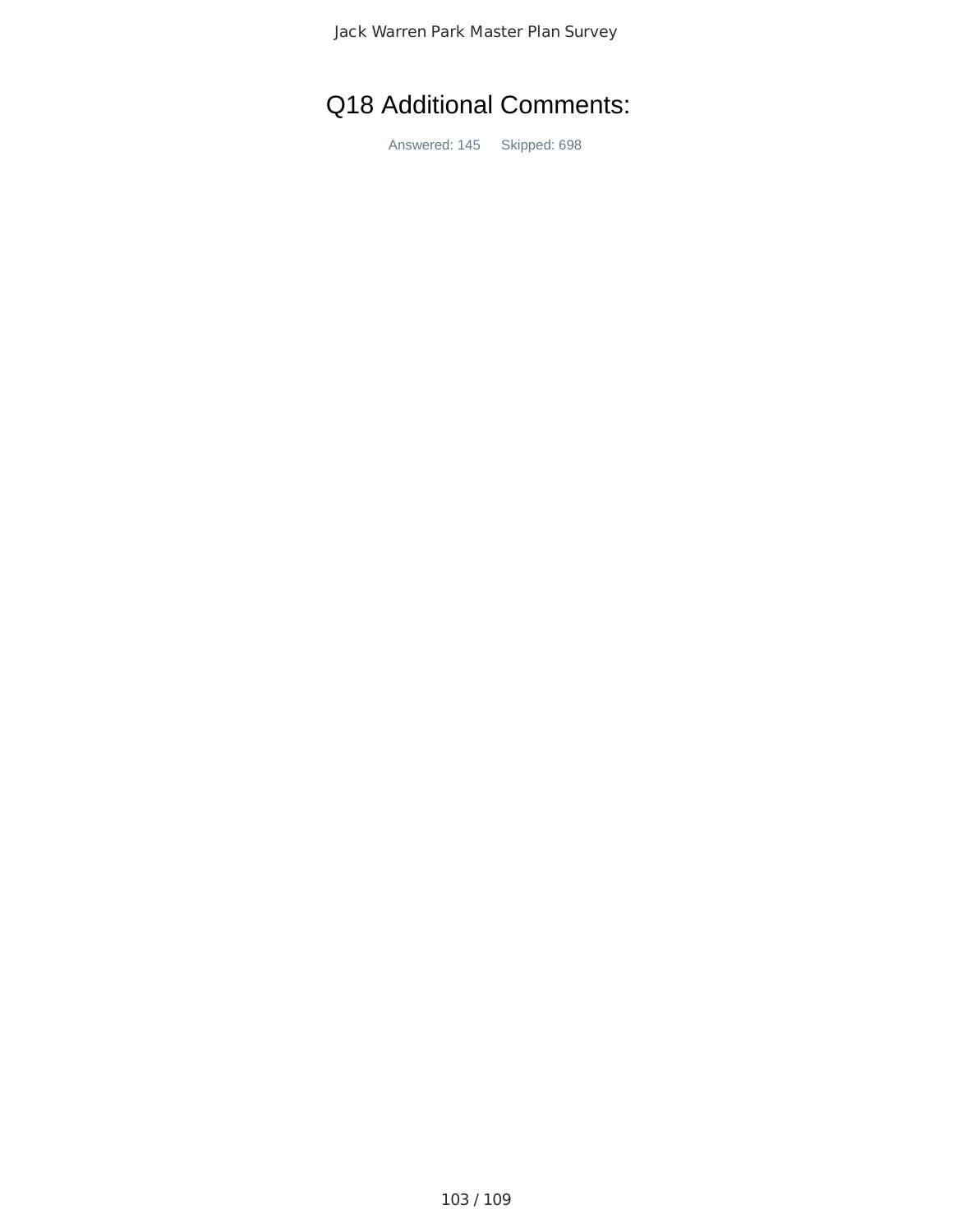| #            | <b>RESPONSES</b>                                                                                                                                                                                                                                                                                                                      | <b>DATE</b>       |
|--------------|---------------------------------------------------------------------------------------------------------------------------------------------------------------------------------------------------------------------------------------------------------------------------------------------------------------------------------------|-------------------|
| $\mathbf{1}$ | The sports field is really bumpy. Soccer balls can't roll, and instead go bumping around, and<br>ankles are easily twisted. It's not actually a good field for sports.                                                                                                                                                                | 4/8/2020 8:10 AM  |
| 2            | Can't wait! Love living in Lewisville it's the cutest little town with sweet people. So glad to have<br>found it. (Moved from out of state)                                                                                                                                                                                           | 4/8/2020 6:46 AM  |
| 3            | Saw a great example in Raleigh.                                                                                                                                                                                                                                                                                                       | 4/7/2020 8:09 PM  |
| 4            | Know this seems just for dogs, but a walk in Tanglewood shows how you can do both, Thank<br>God for Tanglewood, worth the daily drive and annual entry fee.                                                                                                                                                                           | 4/7/2020 5:55 PM  |
| 5            | The new "Eagle Scout Project" sign is beautiful and well placed. Could info about length of trail<br>be posted on it? On the backside could educational info about park wildlife and plant<br>identification be added?                                                                                                                | 4/7/2020 5:42 PM  |
| 6            | Our tax money should give us some type of free entertainment in the city we live in!                                                                                                                                                                                                                                                  | 4/7/2020 3:01 PM  |
| 7            | Part of my land is in Lewisville & taxed by Lewisville, they are lucky to have the Warren Park<br>land.                                                                                                                                                                                                                               | 4/7/2020 11:53 AM |
| 8            | I would be willing to pay more tax for better recycling programs                                                                                                                                                                                                                                                                      | 4/6/2020 3:26 PM  |
| 9            | Thanks for asking                                                                                                                                                                                                                                                                                                                     | 4/6/2020 3:02 PM  |
| 10           | Lewisville Town is doing great with park space!                                                                                                                                                                                                                                                                                       | 4/6/2020 10:34 AM |
| 11           | pickle ball courts would be amazing!!!!                                                                                                                                                                                                                                                                                               | 4/6/2020 9:02 AM  |
| 12           | It is very nice the way it is. Do not raise taxes. Lewisville clemmons road is busy enough. I can<br>hardly turn left to get out at sequoia as it is and the trees create a blind spot as it is without<br>more cars at a community center!                                                                                           | 4/5/2020 8:41 PM  |
| 13           | Things should be available to all citizens regardless of ability to pay. Fees keep a lot of citizens<br>from being able to participate. Lewisville had always prided itself on its free activities that being<br>all citizens together.                                                                                               | 4/5/2020 4:41 PM  |
| 14           | For dance classes, yes to fee. For trails and splash pad, no to fees.                                                                                                                                                                                                                                                                 | 4/5/2020 1:18 PM  |
| 15           | Improved parks and recreational options would be a great way to make our community better.                                                                                                                                                                                                                                            | 4/5/2020 1:08 PM  |
| 16           | If there were sidewalks all the way down Lewisville-Clemmons Rd, all the neighborhoods would<br>have walking access to downtown Lewisville.                                                                                                                                                                                           | 4/5/2020 9:20 AM  |
| 17           | None                                                                                                                                                                                                                                                                                                                                  | 4/4/2020 11:28 PM |
| 18           | We don't need anything more including a new mayor sponsored community center.                                                                                                                                                                                                                                                         | 4/4/2020 10:10 PM |
| 19           | Please put a basketball court at the least.                                                                                                                                                                                                                                                                                           | 4/4/2020 5:51 PM  |
| 20           | The biggest problem by far in Lewisville is the lack of bike lanes on roads. It is unsafe for both<br>biker riders and drivers to navigate especially when bike riders ride in packs of 3 or 4 abreast.                                                                                                                               | 4/4/2020 4:30 PM  |
| 21           | Our outdoor activity places and events helps create a kind and healthy happy community!                                                                                                                                                                                                                                               | 4/4/2020 3:51 PM  |
| 22           | Don't tax me for services I do not use!                                                                                                                                                                                                                                                                                               | 4/4/2020 3:41 PM  |
| 23           | Would like to see some events at the park. Right now they are all at the town square.                                                                                                                                                                                                                                                 | 4/4/2020 1:48 PM  |
| 24           | Please add extensive bike lanes along main roads. Love our cyclists in town and want it to be a<br>safe coexistence                                                                                                                                                                                                                   | 4/4/2020 1:28 PM  |
| 25           | Please NO dog park already have that on meadowlark                                                                                                                                                                                                                                                                                    | 4/4/2020 12:37 PM |
| 26           | We love the town of Lewisville, so glad we moved here from Charlotte eleven years ago                                                                                                                                                                                                                                                 | 4/4/2020 11:46 AM |
| 27           | It would be a good idea to charge a nominal fee for people to attend events etc., then those<br>who live within our lewisville township could buy a pass, similar to what is done at Tanglewood<br>Parksurely there could be a fund set up for those we could find who may not be able to afford<br>even the above & gift cards given | 4/4/2020 10:23 AM |
| 28           | Keep it free.                                                                                                                                                                                                                                                                                                                         | 4/4/2020 9:42 AM  |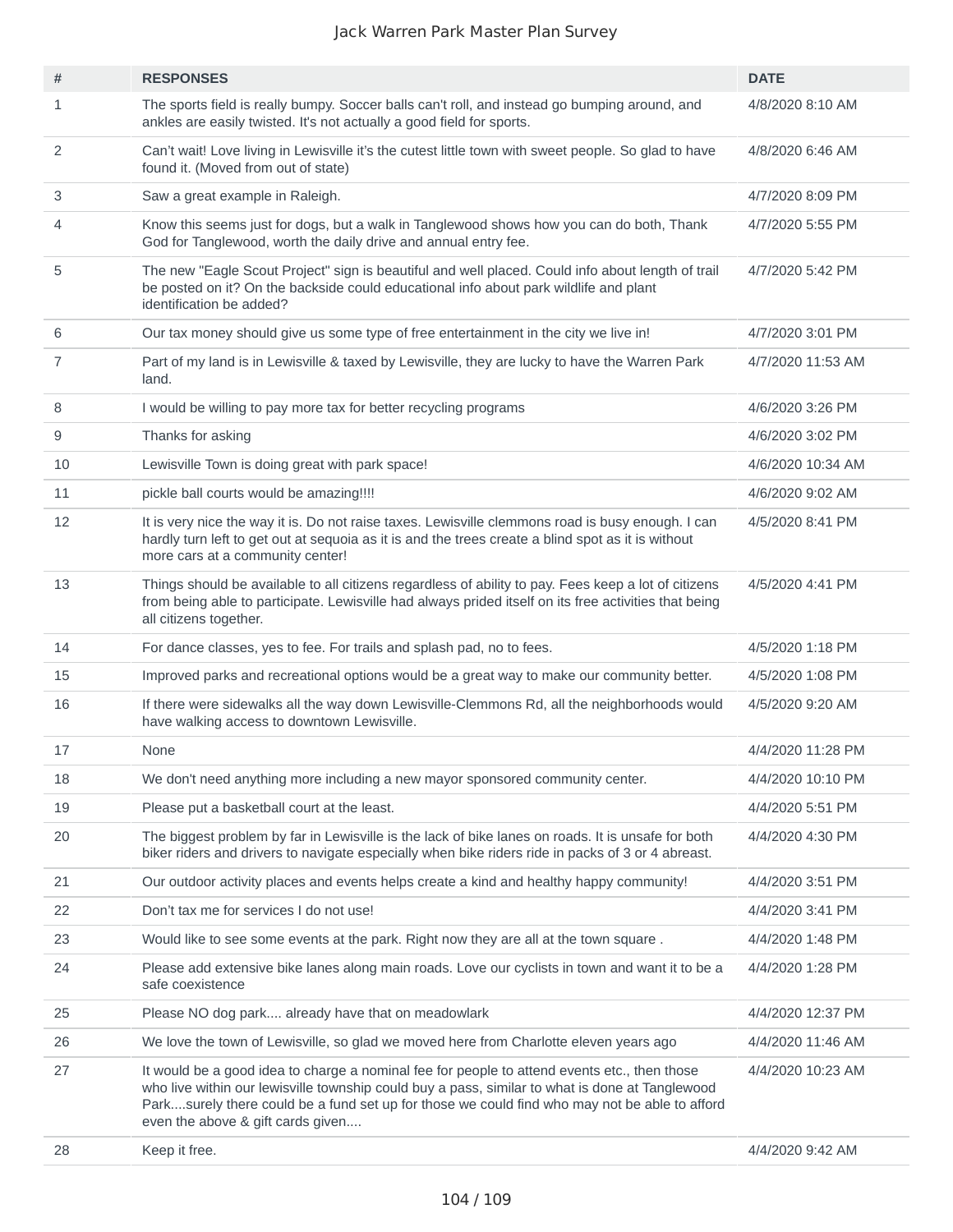| 29 | Would be interested in seeing plans for a replacement show for the 4th of July. Very sad to see<br>that go                                                                                                                                                                              | 4/4/2020 8:58 AM  |
|----|-----------------------------------------------------------------------------------------------------------------------------------------------------------------------------------------------------------------------------------------------------------------------------------------|-------------------|
| 30 | Food Truck / Concerts                                                                                                                                                                                                                                                                   | 4/4/2020 8:38 AM  |
| 31 | Well since all the money has been saved since Lewisville no longer does the beach blast and<br>fireworks there should be plenty. I hate to say it but Lewisville has started to feel a lot like bigger<br>cities to our east that are constantly taking away and not offering anything. | 4/4/2020 7:49 AM  |
| 32 | I love Lewisville. Been here since 1983-my favorite place to come home to. !!!!                                                                                                                                                                                                         | 4/4/2020 2:31 AM  |
| 33 | Thank you.                                                                                                                                                                                                                                                                              | 4/4/2020 2:00 AM  |
| 34 | Don't homogenizemake it special.                                                                                                                                                                                                                                                        | 4/4/2020 12:30 AM |
| 35 | With bicyclists 10+ riding on the busy roads, make them their own lanes or trails before<br>someone gets killed!!                                                                                                                                                                       | 4/3/2020 11:47 PM |
| 36 | Thank you.                                                                                                                                                                                                                                                                              | 4/3/2020 11:38 PM |
| 37 | This focus is what makes Lewisville special and more than anything else will ensure the right<br>kind of success. Way to go!                                                                                                                                                            | 4/3/2020 10:20 PM |
| 38 | I believe that Warren Park has the potential for being a wonderful educational and beautiful<br>recreational resource for this area. It will require investment in skilled landscaping and<br>professional maintenance. The rewards will be much greater than the investment!           | 4/3/2020 9:46 PM  |
| 39 | I'm willing to pay more taxes and share costs. I know I won't use things if I have to think about<br>paying for them though.                                                                                                                                                            | 4/3/2020 9:42 PM  |
| 40 | In favor of fees as long as they are not excessive - should be for everyone, especially<br>residents who can't afford or can't get to places like Sawtooth, gyms, studios, etc.                                                                                                         | 4/3/2020 9:18 PM  |
| 41 | This is a bit like asking a kid what they want in a candy store.                                                                                                                                                                                                                        | 4/3/2020 8:32 PM  |
| 42 | Please consider adding a sidewalk on the Shallowford extension in from to Food LionI love<br>using the central square area but I like the variety of scenery I get if I go around the loop down<br>one side of the square, down past the pharmacy, past food lion and up belnette (?)   | 4/3/2020 8:15 PM  |
| 43 | nature area and a place to plant trees                                                                                                                                                                                                                                                  | 4/3/2020 7:50 PM  |
| 44 | Fees should be charged for events.                                                                                                                                                                                                                                                      | 4/3/2020 7:49 PM  |
| 45 | Additional tennis courts would be great!                                                                                                                                                                                                                                                | 4/3/2020 7:47 PM  |
| 46 | Not willing to fund improvements to parks unless Lewisville offers pet friendly walking trails. Not<br>fair to leave my community to exercise and walk dogs elsewhere. I am also pro responsible<br>owner who must clean up after their pets.                                           | 4/3/2020 7:27 PM  |
| 47 | I am excited at the opportunity to have more to do without a long drive into Winston.                                                                                                                                                                                                   | 4/3/2020 7:03 PM  |
| 48 | Maybe have an Annual Pass such as Tanglewood Park                                                                                                                                                                                                                                       | 4/3/2020 6:56 PM  |
| 49 | Team Pain makes good parks . I'm sure they're are others that are more cost affective. If you all<br>do decide to build a skatepark be sure to have someone who actually skateboards build it.                                                                                          | 4/3/2020 6:49 PM  |
| 50 | I don't want to pay for improvements that brings people from other areas to utilize, disrupt, add<br>traffic, etc for free. This park is very close to my house.                                                                                                                        | 4/3/2020 6:46 PM  |
| 51 | We love Lewisville! Thanks for asking for feedback!                                                                                                                                                                                                                                     | 4/3/2020 3:12 PM  |
| 52 | I would be willing to pay a small fee (maybe \$5-\$10 per person), if the Quality of the facility<br>warranted it and if it would be appropriate for young kids to use.                                                                                                                 | 4/3/2020 12:11 PM |
| 53 | A nominal fee as long as it is a low fee and not taking advantage of residents                                                                                                                                                                                                          | 4/3/2020 9:53 AM  |
| 54 | If paying a fee is the resulting option, then ALL visitors should pay a fee. NO SUBSTITUTIONS!<br>None of this free for some and some have to pay nonsense.                                                                                                                             | 4/3/2020 7:55 AM  |
| 55 | Install poop bag dispensers in all town parks and allow folks to bring their leashed, non<br>aggressive pups in to the parks                                                                                                                                                            | 4/3/2020 7:33 AM  |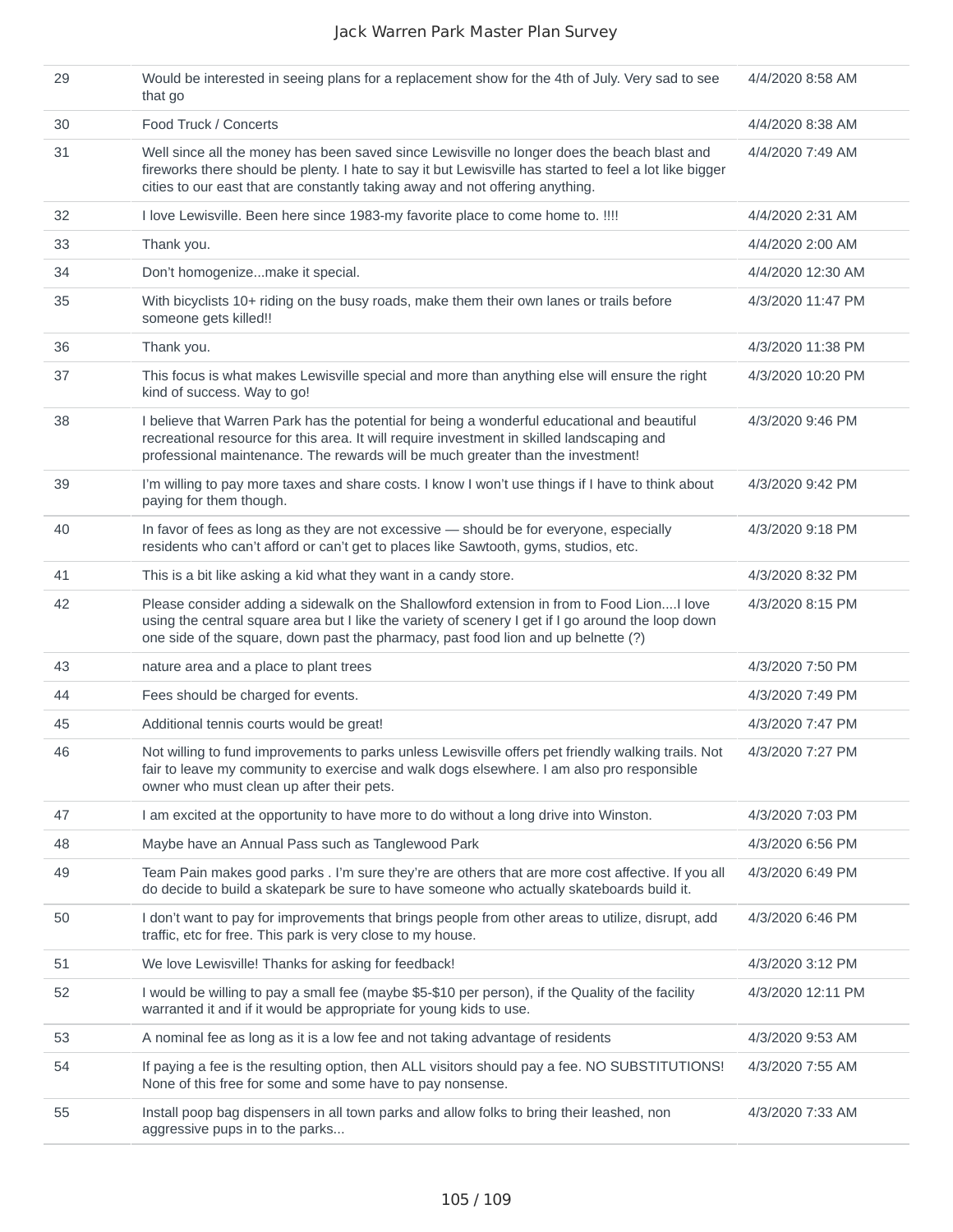| 56 | Fees, if it were to apply, need to be reasonable for the family friendly environment.                                                                                                                                                                                                                                                                                                               | 4/2/2020 9:25 PM   |
|----|-----------------------------------------------------------------------------------------------------------------------------------------------------------------------------------------------------------------------------------------------------------------------------------------------------------------------------------------------------------------------------------------------------|--------------------|
| 57 | Already pay enough taxes                                                                                                                                                                                                                                                                                                                                                                            | 4/2/2020 7:30 PM   |
| 58 | This is a great surveyclear and thorough. Thank you!                                                                                                                                                                                                                                                                                                                                                | 4/2/2020 3:27 PM   |
| 59 | More unique special interest events with enhanced marketing and promotion, perhaps through<br>phone recorded community message. Local business sponsored events, i.e.- Aristopets, Coffee<br>Mill, Irish Dance studio, Rubber Stamp store, Yoga, etc                                                                                                                                                | 4/2/2020 2:23 PM   |
| 60 | Bathrooms located in more than 1 place cleaned regularly.                                                                                                                                                                                                                                                                                                                                           | 4/2/2020 12:22 PM  |
| 61 | I think charging a fee is a deterrent, and some folks cannot afford.                                                                                                                                                                                                                                                                                                                                | 4/1/2020 7:39 PM   |
| 62 | No dog park please! We are allergic and this is one place dogs are not that we can enjoy.                                                                                                                                                                                                                                                                                                           | 4/1/2020 1:17 PM   |
| 63 | Thank You.                                                                                                                                                                                                                                                                                                                                                                                          | 4/1/2020 9:10 AM   |
| 64 | We live Lewisville and we trust the town's improvement will be great. Good luck!                                                                                                                                                                                                                                                                                                                    | 4/1/2020 8:38 AM   |
| 65 | In this facility, I would love to see it as multi-use, with some designated areas, but with a design<br>that would allow for such events as a beautiful wedding/reception, and one where the<br>community can come together.                                                                                                                                                                        | 4/1/2020 7:36 AM   |
| 66 | Take a look at the wooded disc golf course at Cedar Rock Park just outside Burlington. The<br>wooded course is much more fun than an open course where all the holes feel the same.                                                                                                                                                                                                                 | 4/1/2020 6:53 AM   |
| 67 | Allow dogs on the trails.                                                                                                                                                                                                                                                                                                                                                                           | 4/1/2020 1:12 AM   |
| 68 | Dogs should be restricted to limited areas. Scared about being knocked down by aggressive<br>dogs                                                                                                                                                                                                                                                                                                   | 3/31/2020 11:04 PM |
| 69 | Thank you for the opportunity to voice my thoughts                                                                                                                                                                                                                                                                                                                                                  | 3/31/2020 9:20 PM  |
| 70 | I would pay a fee but would prefer not to if possible.                                                                                                                                                                                                                                                                                                                                              | 3/31/2020 6:29 PM  |
| 71 | I don't want to pay for each event, but would be willing to pay a yearly (membership) fee for<br>entrance to all parks and events. It's reasonable to charge a fee for specific private use of<br>certain facilities.                                                                                                                                                                               | 3/31/2020 6:06 PM  |
| 72 | Not recreational related but please consider work-live spaces you would attract younger people<br>to our town.                                                                                                                                                                                                                                                                                      | 3/31/2020 5:07 PM  |
| 73 | Lewisville has great amenities but would benefit from more family friendly recreation.                                                                                                                                                                                                                                                                                                              | 3/31/2020 4:18 PM  |
| 74 | Thank you - it's going to be a wonderful addition to our town!                                                                                                                                                                                                                                                                                                                                      | 3/31/2020 2:48 PM  |
| 75 | I wish there was a bike path connecting Lewisville to the Greenway and also one down<br>Lewisville-Clemmons Road so the various neighborhoods could bike to the main downtown<br>area.                                                                                                                                                                                                              | 3/31/2020 2:26 PM  |
| 76 | Please no new taxes                                                                                                                                                                                                                                                                                                                                                                                 | 3/31/2020 2:23 PM  |
| 77 | Thank you to those who have helped make Lewisville one of the best small towns in our area. I<br>very much appreciate all that has gone into urban planning, the shower for I very much<br>appreciate all that has gone into urban planning, Shallowford Square, the traffic circles,<br>business restrictions, road ways, etc. I also appreciate the vision for improvement as we move<br>forward. | 3/31/2020 1:46 PM  |
| 78 | Lewisville is a great place to livejust wish there was a place to walk or hike trails closer to<br>town than Tanglewood                                                                                                                                                                                                                                                                             | 3/31/2020 12:31 PM |
| 79 | Desperately in need of a biking area; Lewisville is a great place to bike, but imposes traffic and<br>parking problems. Biking is a healthy past time and should be the first to offer great, long biking<br>trails.                                                                                                                                                                                | 3/31/2020 11:54 AM |
| 80 | I love all the free events offered at Shallowford Square. When I moved here from MD a year<br>and a half ago I was so surprised at all Lewisville has to offer. I would love to keep them free as<br>long as possible. However, possibly have people that don't live here pay a small fee to attend<br>movies, plays, concerts. Just a thought.                                                     | 3/31/2020 11:43 AM |
| 81 | Many non-residents use Lewisville amenities and attend special events. Lewisville residents                                                                                                                                                                                                                                                                                                         | 3/31/2020 10:49 AM |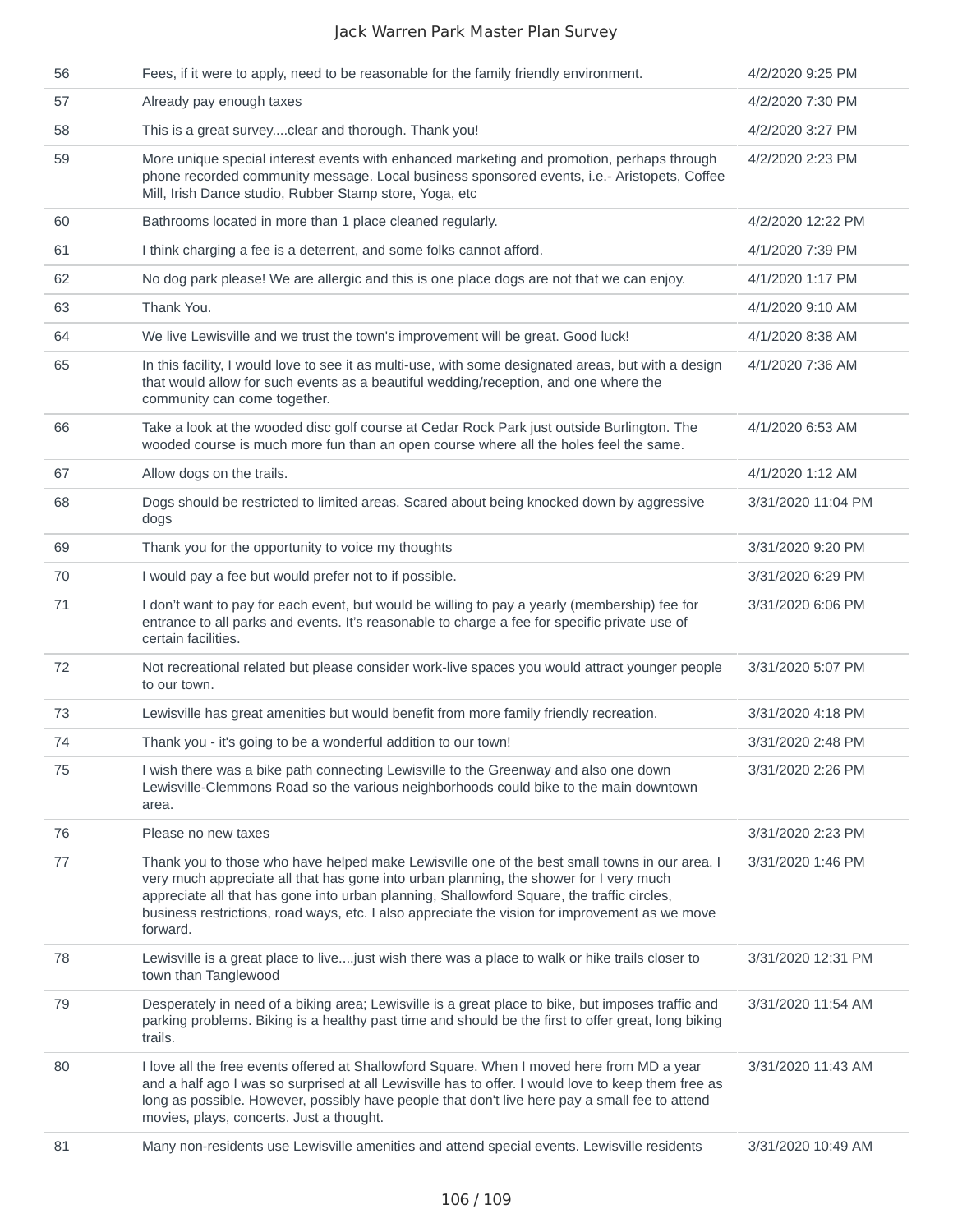should be allowed to use fee free because we are living here and payimg taxes. Think events/Lewisville should charge non-residents a fee if they choose to utilize our areas or attend Lewisville's amazing events.

| 82 | I feel that the Park is much more important to our community than the proposed road being<br>built. Use those funds                                                                                                                                                                                                                                                                                                                                                                                                                                                                                                                                                                                                                                                                                                                                                                                                                                                                                                                                                                                                                                                                                                                                                                                                                                                                                                                                                                                                                                                                                                                                                                                                                                                                                                                                                                                                                                                                                                                                                                                                                                                                                                                                                                                                                                                                                                                                                                              | 3/31/2020 6:59 AM  |
|----|--------------------------------------------------------------------------------------------------------------------------------------------------------------------------------------------------------------------------------------------------------------------------------------------------------------------------------------------------------------------------------------------------------------------------------------------------------------------------------------------------------------------------------------------------------------------------------------------------------------------------------------------------------------------------------------------------------------------------------------------------------------------------------------------------------------------------------------------------------------------------------------------------------------------------------------------------------------------------------------------------------------------------------------------------------------------------------------------------------------------------------------------------------------------------------------------------------------------------------------------------------------------------------------------------------------------------------------------------------------------------------------------------------------------------------------------------------------------------------------------------------------------------------------------------------------------------------------------------------------------------------------------------------------------------------------------------------------------------------------------------------------------------------------------------------------------------------------------------------------------------------------------------------------------------------------------------------------------------------------------------------------------------------------------------------------------------------------------------------------------------------------------------------------------------------------------------------------------------------------------------------------------------------------------------------------------------------------------------------------------------------------------------------------------------------------------------------------------------------------------------|--------------------|
| 83 | How nominal?                                                                                                                                                                                                                                                                                                                                                                                                                                                                                                                                                                                                                                                                                                                                                                                                                                                                                                                                                                                                                                                                                                                                                                                                                                                                                                                                                                                                                                                                                                                                                                                                                                                                                                                                                                                                                                                                                                                                                                                                                                                                                                                                                                                                                                                                                                                                                                                                                                                                                     | 3/31/2020 4:36 AM  |
| 84 | Due to the severity of the pandemic and all the economic and other consequences stemming<br>from it, I don't think this is a time to be asking for grants or new uses of any kind of tax money.<br>My responses to the above questions should be viewed as applying to whatever time in the<br>future when we can again consider spending money on non-critical needs.                                                                                                                                                                                                                                                                                                                                                                                                                                                                                                                                                                                                                                                                                                                                                                                                                                                                                                                                                                                                                                                                                                                                                                                                                                                                                                                                                                                                                                                                                                                                                                                                                                                                                                                                                                                                                                                                                                                                                                                                                                                                                                                           | 3/31/2020 12:34 AM |
| 85 | set up donations, my church does and we make more \$ on donations than paying a fee                                                                                                                                                                                                                                                                                                                                                                                                                                                                                                                                                                                                                                                                                                                                                                                                                                                                                                                                                                                                                                                                                                                                                                                                                                                                                                                                                                                                                                                                                                                                                                                                                                                                                                                                                                                                                                                                                                                                                                                                                                                                                                                                                                                                                                                                                                                                                                                                              | 3/30/2020 11:15 PM |
| 86 | Please look at Cedarburg WI as a town model for destination and bike path building. Make<br>Lewisville the destination to bike to.                                                                                                                                                                                                                                                                                                                                                                                                                                                                                                                                                                                                                                                                                                                                                                                                                                                                                                                                                                                                                                                                                                                                                                                                                                                                                                                                                                                                                                                                                                                                                                                                                                                                                                                                                                                                                                                                                                                                                                                                                                                                                                                                                                                                                                                                                                                                                               | 3/30/2020 10:29 PM |
| 87 | I have lived in Lewisville for 24 years now. I have watched all the well thought out changes<br>occur and couldn't dream of a better place to live. Thank you for all you do.                                                                                                                                                                                                                                                                                                                                                                                                                                                                                                                                                                                                                                                                                                                                                                                                                                                                                                                                                                                                                                                                                                                                                                                                                                                                                                                                                                                                                                                                                                                                                                                                                                                                                                                                                                                                                                                                                                                                                                                                                                                                                                                                                                                                                                                                                                                    | 3/30/2020 10:02 PM |
| 88 | I would be willing to pay a fee for an occasional special event, but not for regular everyday use.                                                                                                                                                                                                                                                                                                                                                                                                                                                                                                                                                                                                                                                                                                                                                                                                                                                                                                                                                                                                                                                                                                                                                                                                                                                                                                                                                                                                                                                                                                                                                                                                                                                                                                                                                                                                                                                                                                                                                                                                                                                                                                                                                                                                                                                                                                                                                                                               | 3/30/2020 9:50 PM  |
| 89 | WE MOVED HERE TO LEWISVILLE in 1999 b/c it seemed quaint & well cared for. However,<br>landscaping & City offices have taken all the best funds & poor decisions have now left Lowes<br>shopping center emptied!! Stop pushing folks AWAY FROM LEWISVILLE and start interests<br>besides crowded movies in the tiny CITY SQUARE! Burning hot play equipment all sunny days<br>in spring, summer & fall- limits all use for younger children in Jack Warren! All the \$\$\$\$ spent to<br>build play area and not one ounce of shade from 10:30am to 6pm IN NICEST SEASONS TO<br>PLAY,,, TRASH IS ALWAYS OVERFLOWING OUT OF THE HUGE SET OF BINS AS IF LV<br>HAS NO IDEA THEIR ARE FAMILIES USING THE PARK. 1-UMBRELLA W/ TABLE, !!<br>NOTHING OVER ALL THE SLIDES FACING SUN.???? Very embarrassing to bring our<br>grandchildren & the trashcan is to full for a 5 yr old to place anything in when we leave! It is<br>almost as though LV "does not want to see any children" in the town! AS FOR THE " TOWN<br>SQUARE" LV CITY "SQUARE PARK" had BIKERS (All the Corp guys!) & men & Cops-<br>visiting ea other every time I stopped w/ grandchildren- but yellow danger tapes all around<br>equipment for KIDS ALL SEASON! LIBRARY- STORY HR WAS SO POOR! YOU ADVERTISE<br>WONDERFUL CHILDREN'S STORY HR ROOM - THAN NEVER ALLOW OUR YOUNG<br>GRANDCHILDREN TO EVER SEE THE STORY HOUR ROOM!!!! That our TAXES PAID TO<br>BUILD!! INSTEAD WE WERE HERDED IN A GREY BORING MEETING ROOM TO WATCH<br>AN UN-TRAINED Story hr guide ATTEMPT SADLY TO KEEP ATTENTION OF KIDS WAY TO<br>YOUNG FOR SECOND GRADE READING BOOKS !!! ANNOUNCEMENTS FROM AN<br>ASTRONAUT ON A BORING FILM AND MANY SAD ATTEMPTS AT OFFERING STORY HR,,,<br>ALL WHILE GROWN WOMEN MET TOGETHER IN THE STORY HR ROOM,[] GET WITH<br>THE PROGRAM FOLKS THE LIBRARY IS THE MOST PRODUCTIVE WAY TO TRAIN UP A<br>CHILD & PARENT HOPEFULLY TO "BE INTERESTED IN READING !!!!!!" Whom ever the<br>HEAVY OLDER, bossy woman is in your Library has "NO PEOPLE SKILLS- SHE IS VERY<br>OFFENSIVE & SHOULD NEVER, NEVER SPEAK DOWN TO THE YOUNG GIRLS "TRYING<br>TO DO A GOOD JOB!" She should not work with public in any fashion every time I have ever<br>entered "OUR LIBRARY" she immediately approached as if I need to HEAR HER LATEST<br>BABBLING! I WAS BORN & RAISED IN ONE OF THE WEALTHIEST TOWNS IN THE [ ][ I<br>guess I am just not accustomed to librarian management with no skill or professional<br>experience! | 3/30/2020 9:46 PM  |
| 90 | If the town opts for a dog park, as many are requesting, will the town pay someone to clean it<br>up or will the citizens living nearby be burned by extra vermin and trash left from irresponsible<br>pet owners?                                                                                                                                                                                                                                                                                                                                                                                                                                                                                                                                                                                                                                                                                                                                                                                                                                                                                                                                                                                                                                                                                                                                                                                                                                                                                                                                                                                                                                                                                                                                                                                                                                                                                                                                                                                                                                                                                                                                                                                                                                                                                                                                                                                                                                                                               | 3/30/2020 9:45 PM  |
| 91 | 1) If funding falls short, always consider business sponsorship with naming rights and/or a<br>donor wall. As a business owner, I am always more inclined to donate when I can challenge my<br>business friends to do the same. 2) When I visited Denmark a couple of years ago, my host<br>took me to his town. He just moved his family there, and it was an upscale, bedroom<br>community much like Lewisville. They had a community center / rec center in the town, where<br>arts and indoor sports were practiced. It was a nice, lively center, that sort-of mimics a YMCA,<br>but on a smaller scale. I immediately thought how a space like that could work in Lewisville.                                                                                                                                                                                                                                                                                                                                                                                                                                                                                                                                                                                                                                                                                                                                                                                                                                                                                                                                                                                                                                                                                                                                                                                                                                                                                                                                                                                                                                                                                                                                                                                                                                                                                                                                                                                                              | 3/30/2020 9:44 PM  |
| 92 | Jack Warren is a very nice park. I would enjoy a walking trail for leash walking dogs                                                                                                                                                                                                                                                                                                                                                                                                                                                                                                                                                                                                                                                                                                                                                                                                                                                                                                                                                                                                                                                                                                                                                                                                                                                                                                                                                                                                                                                                                                                                                                                                                                                                                                                                                                                                                                                                                                                                                                                                                                                                                                                                                                                                                                                                                                                                                                                                            | 3/30/2020 9:39 PM  |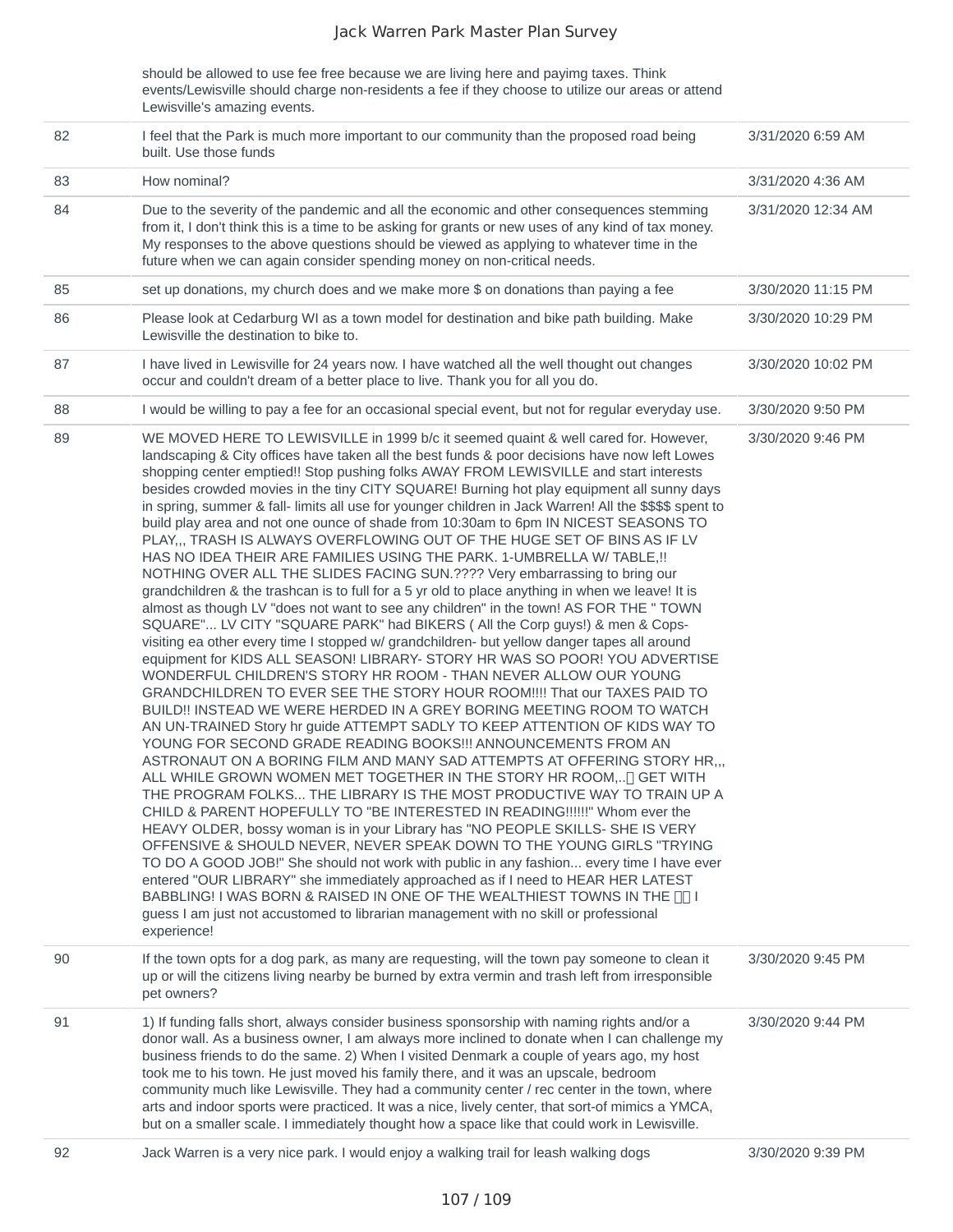| 93  | Thank you !                                                                                                                                                                                                                                                                                                                                                                                                                              | 3/30/2020 9:16 PM |
|-----|------------------------------------------------------------------------------------------------------------------------------------------------------------------------------------------------------------------------------------------------------------------------------------------------------------------------------------------------------------------------------------------------------------------------------------------|-------------------|
| 94  | This is not a priority for me                                                                                                                                                                                                                                                                                                                                                                                                            | 3/30/2020 9:00 PM |
| 95  | We love our small town.                                                                                                                                                                                                                                                                                                                                                                                                                  | 3/30/2020 8:49 PM |
| 96  | I love JWP and use the trail several times per week. I would be willing to help organize a<br>stargazing expedition in the park during peak meteor shower nights.                                                                                                                                                                                                                                                                        | 3/30/2020 8:22 PM |
| 97  | We're don't need a second amphitheatre in town, broaden the offerings                                                                                                                                                                                                                                                                                                                                                                    | 3/30/2020 7:54 PM |
| 98  | Thank you for considering these options!                                                                                                                                                                                                                                                                                                                                                                                                 | 3/30/2020 7:06 PM |
| 99  | As long as the fees are nominal and or adjusted by household income                                                                                                                                                                                                                                                                                                                                                                      | 3/30/2020 6:39 PM |
| 100 | Things like music, plays etc support local businesses also. Farmers market area is needed<br>also.                                                                                                                                                                                                                                                                                                                                       | 3/30/2020 6:30 PM |
| 101 | "Nominal " fee being important                                                                                                                                                                                                                                                                                                                                                                                                           | 3/30/2020 6:29 PM |
| 102 | An amphitheatre to bring in music acts like at Bailey Park or last year at the Dash stadium with<br>Vertical Horizon/Sister Hazel would be great. Big enough acts to pull a crowd, but not too big of<br>a crowd. Plus, yall really need to figure out how to get the fireworks display back for residents<br>only. We finally get to move back home with our children and the board up and killed it. My kids<br>are still heartbroken. | 3/30/2020 6:23 PM |
| 103 | PLEASE DO THIS!!!                                                                                                                                                                                                                                                                                                                                                                                                                        | 3/30/2020 5:56 PM |
| 104 | I would prefer not to pay a fee to attend an event but would pay a fee to "rent" a facility.                                                                                                                                                                                                                                                                                                                                             | 3/30/2020 5:45 PM |
| 105 | In Florida we paid \$50/month for a good dog park. Would certainly be willing to do that here if<br>not more.                                                                                                                                                                                                                                                                                                                            | 3/30/2020 5:02 PM |
| 106 | this has needed to be done in my opinion from the begining. a lot of people we know fill the<br>same way.                                                                                                                                                                                                                                                                                                                                | 3/30/2020 4:54 PM |
| 107 | I look forward to more outdoor activities offered! (Especially the hobby airplane runway!)                                                                                                                                                                                                                                                                                                                                               | 3/30/2020 4:35 PM |
| 108 | I look forward to our growing community!                                                                                                                                                                                                                                                                                                                                                                                                 | 3/30/2020 4:34 PM |
| 109 | bring back the 4th of July fireworks. Make sure the annual December Christmas holiday parade<br>is less political. anti abortion group was disappointing and not appropriate for the event.                                                                                                                                                                                                                                              | 3/30/2020 4:31 PM |
| 110 | I think charging fees for areas such as splash pad is fine but those in town limits should be free<br>or have a largely discounted annual pass                                                                                                                                                                                                                                                                                           | 3/30/2020 4:29 PM |
| 111 |                                                                                                                                                                                                                                                                                                                                                                                                                                          | 3/30/2020 4:21 PM |
| 112 | Prefer no charge More senior activities needed                                                                                                                                                                                                                                                                                                                                                                                           | 3/30/2020 4:21 PM |
| 113 | If there are fees, I would hope they are annual, or a one-time fee, and based on home location<br>(coming in from other areas should be charged more). thank you for all you do!                                                                                                                                                                                                                                                         | 3/30/2020 4:19 PM |
| 114 | Maybe charging a small fee would keep out rif-raf.                                                                                                                                                                                                                                                                                                                                                                                       | 3/30/2020 4:18 PM |
| 115 | Dog park                                                                                                                                                                                                                                                                                                                                                                                                                                 | 3/30/2020 4:09 PM |
| 116 | Thank you for all that you do!                                                                                                                                                                                                                                                                                                                                                                                                           | 3/30/2020 4:09 PM |
| 117 | Splash Pad!                                                                                                                                                                                                                                                                                                                                                                                                                              | 3/30/2020 4:08 PM |
| 118 | Love Lewisville. Have lived there off and on over last 20 years. My children still go to school at<br>LES. Have numerous friends on the community. Participate frequently with events and visit<br>local shops and restaurants.                                                                                                                                                                                                          | 3/30/2020 4:01 PM |
| 119 | I feel sidewalk access to all public facilities should be available for ALL who live within town<br>limits.                                                                                                                                                                                                                                                                                                                              | 3/30/2020 3:54 PM |
| 120 | Fees can keep people from events, especially as the current pandemic has hurt a lot of people<br>financially.                                                                                                                                                                                                                                                                                                                            | 3/30/2020 3:49 PM |
| 121 | Appreciate Lewisville parks and the ", keep ers" of the parks; gardening and maintenance.                                                                                                                                                                                                                                                                                                                                                | 3/30/2020 3:49 PM |